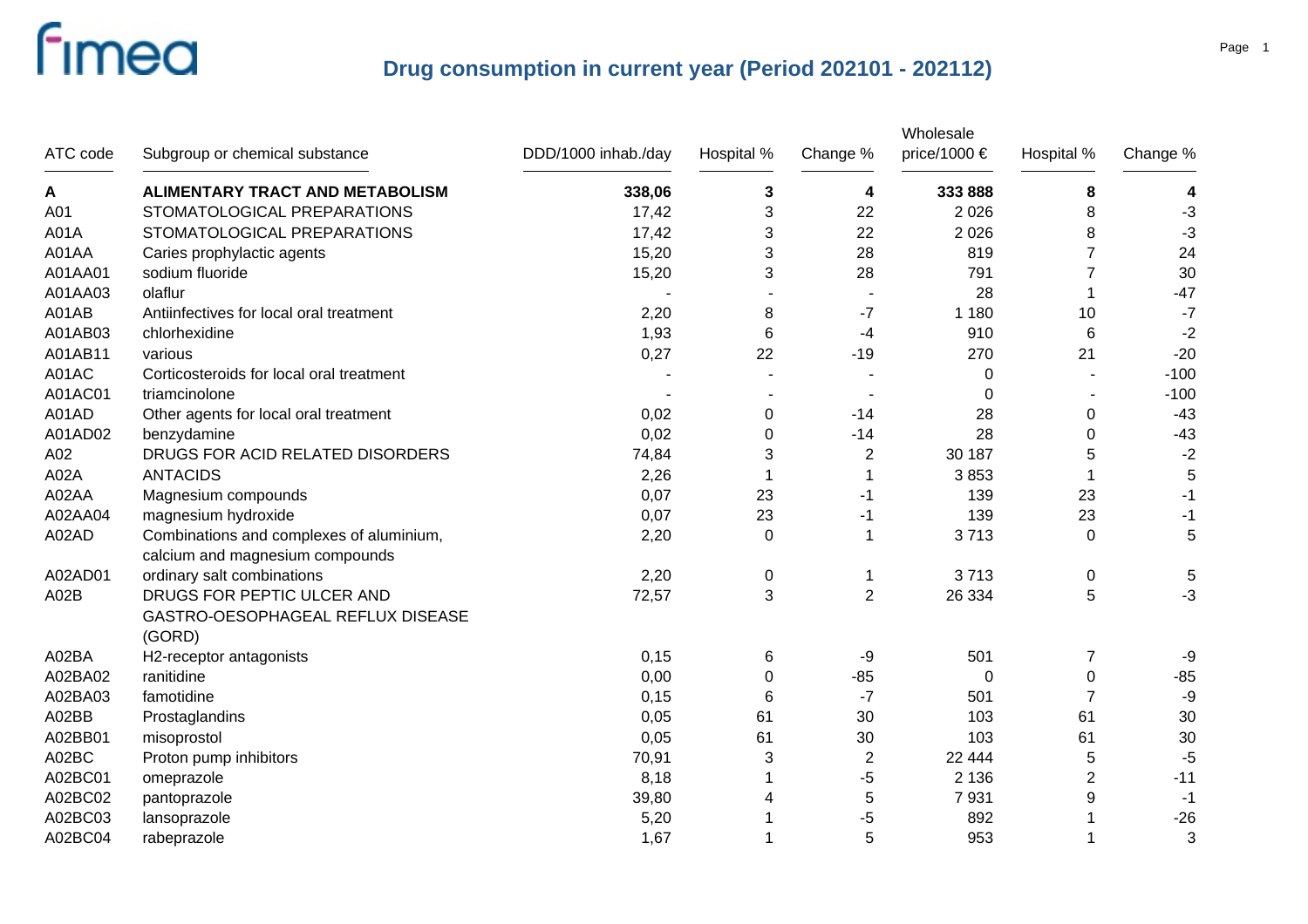|          |                                                                       |                     |                |                 | Wholesale    |             |                          |
|----------|-----------------------------------------------------------------------|---------------------|----------------|-----------------|--------------|-------------|--------------------------|
| ATC code | Subgroup or chemical substance                                        | DDD/1000 inhab./day | Hospital %     | Change %        | price/1000 € | Hospital %  | Change %                 |
| A02BC05  | esomeprazole                                                          | 16,06               | $\overline{2}$ | 2               | 10 532       | 3           | -4                       |
| A02BD    | Combinations for eradication of Helicobacter pylori                   | 0,03                | $\Omega$       | 30              | 259          | $\Omega$    | 19                       |
| A02BD03  | lansoprazole, metronidazole and amoxicillin                           | 0,01                |                | 155             | 58           |             | 155                      |
| A02BD07  | lansoprazole, amoxicillin and clarithromycin                          | 0,02                | 0              | 3               | 202          | 0           | $\sqrt{3}$               |
| A02BX    | Other drugs for peptic ulcer and                                      | 1,43                | 10             | 8               | 3 0 2 6      | 8           | $\overline{7}$           |
|          | gastro-oesophageal reflux disease (GORD)                              |                     |                |                 |              |             |                          |
| A02BX02  | sucralfate                                                            | 0,42                | 25             | 19              | 683          | 24          | 19                       |
| A02BX13  | alginic acid                                                          | 1,02                | 3              | 4               | 2 3 4 3      | 3           | $\overline{\mathcal{A}}$ |
| A03      | DRUGS FOR FUNCTIONAL<br><b>GASTROINTESTINAL DISORDERS</b>             | 2,69                | 10             | $\mathbf 0$     | 5 3 6 6      | 47          | $-2$                     |
| A03A     | DRUGS FOR FUNCTIONAL<br><b>GASTROINTESTINAL DISORDERS</b>             | 1,15                | $\overline{7}$ | $-2$            | 1726         | 21          | $-9$                     |
| A03AB    | Synthetic anticholinergics, quaternary ammonium<br>compounds          | 0,05                | 84             | $\overline{2}$  | 384          | 84          | 3                        |
| A03AB02  | glycopyrronium bromide                                                | 0,05                | 84             | $\overline{2}$  | 384          | 84          | 3                        |
| A03AX    | Other drugs for functional gastrointestinal disorders                 | 1,10                | 4              | $-2$            | 1 3 4 2      | 3           | $-12$                    |
| A03AX13  | silicones                                                             | 1,10                | 4              | $-2$            | 1 1 5 3      | 3           | $-17$                    |
| A03AX15  | menthae piperitae aetheroleum                                         |                     |                |                 | 189          | 0           | 40                       |
| A03B     | BELLADONNA AND DERIVATIVES, PLAIN                                     | 0,04                | 92             | 5               | 408          | 93          | 19                       |
| A03BA    | Belladonna alkaloids, tertiary amines                                 | 0,04                | 92             | 6               | 341          | 92          | 20                       |
| A03BA01  | atropine                                                              | 0,04                | 92             | $6\phantom{1}6$ | 341          | 92          | 20                       |
| A03BB    | Belladonna alkaloids semisynthetic, quaternary<br>ammonium compounds  | 0,00                | 94             | $-1$            | 67           | 93          | 14                       |
| A03BB01  | butylscopolamine                                                      | 0,00                | 94             | -1              | 67           | 93          | 14                       |
| A03C     | ANTISPASMODICS IN COMBINATION WITH<br><b>PSYCHOLEPTICS</b>            | 0,17                | $\mathbf 1$    | -8              | 179          | -1          | -8                       |
| A03CA    | Synthetic anticholinergic agents in combination<br>with psycholeptics | 0,17                | 1              | -8              | 179          | -1          | -8                       |
| A03CA02  | clidinium and psycholeptics                                           | 0,17                | $\mathbf 1$    | -8              | 179          | $\mathbf 1$ | -8                       |
| A03D     | ANTISPASMODICS IN COMBINATION WITH<br><b>ANALGESICS</b>               | 0,30                | 10             | 8               | 2516         | 66          | $-3$                     |
| A03DA    | Synthetic anticholinergic agents in combination<br>with analgesics    | 0,30                | 10             | 8               | 2516         | 66          | $-3$                     |
| A03DA02  | pitofenone and analgesics                                             | 0,30                | 10             | 8               | 2516         | 66          | $-3$                     |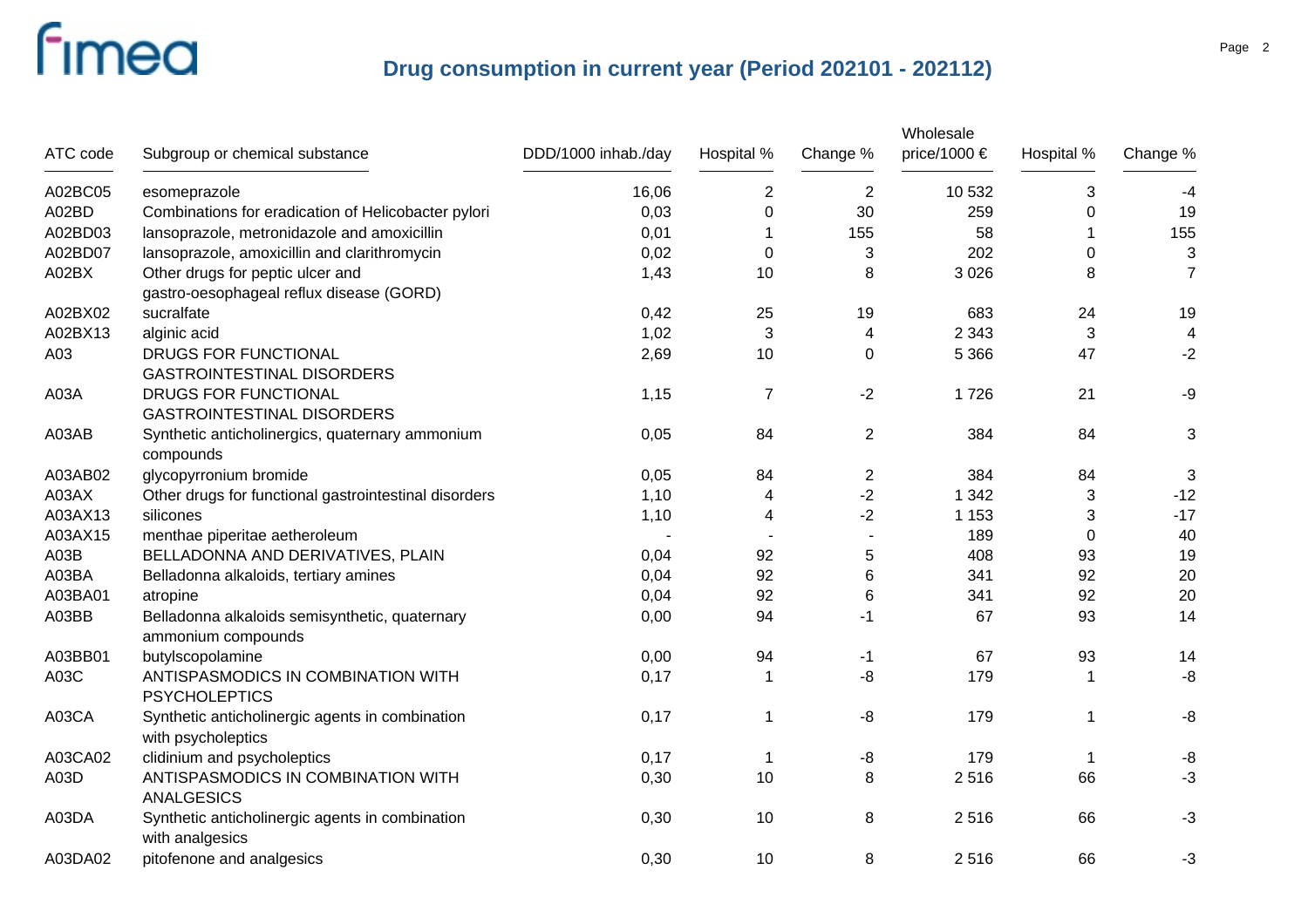|          |                                  |                     |                         |                | Wholesale    |                  |                |
|----------|----------------------------------|---------------------|-------------------------|----------------|--------------|------------------|----------------|
| ATC code | Subgroup or chemical substance   | DDD/1000 inhab./day | Hospital %              | Change %       | price/1000 € | Hospital %       | Change %       |
| A03F     | <b>PROPULSIVES</b>               | 1,02                | 10                      |                | 538          | 28               | 28             |
| A03FA    | Propulsives                      | 1,02                | 10                      |                | 538          | 28               | 28             |
| A03FA01  | metoclopramide                   | 1,02                | 10                      | 1              | 538          | 28               | 28             |
| A04      | ANTIEMETICS AND ANTINAUSEANTS    | 0,30                | 42                      | -1             | 5 605        | 54               | 15             |
| A04A     | ANTIEMETICS AND ANTINAUSEANTS    | 0,30                | 42                      | -1             | 5 6 0 5      | 54               | 15             |
| A04AA    | Serotonin (5HT3) antagonists     | 0,24                | 46                      | -1             | 4738         | 55               | 15             |
| A04AA01  | ondansetron                      | 0,18                | 47                      | 12             | 2 601        | 73               | 40             |
| A04AA02  | granisetron                      | 0,04                | 48                      | $-31$          | 655          | 49               | $-23$          |
| A04AA05  | palonosetron                     | 0,00                | 100                     | $-50$          | 227          | 100              | $-12$          |
| A04AA55  | palonosetron, combinations       | 0,01                | 13                      | 13             | 1 2 5 6      | 13               | 8              |
| A04AD    | Other antiemetics                | 0,06                | 27                      | 1              | 867          | 46               | 19             |
| A04AD01  | scopolamine                      | 0,06                | 24                      | $\overline{c}$ | 535          | 24               | 43             |
| A04AD12  | aprepitant                       | 0,01                | 61                      | -9             | 333          | 81               | $-7$           |
| A05      | BILE AND LIVER THERAPY           | 1,03                | $\overline{c}$          | 11             | 1 603        | $\boldsymbol{2}$ | 13             |
| A05A     | <b>BILE THERAPY</b>              | 1,03                | $\overline{c}$          | 11             | 1 603        | $\overline{c}$   | 13             |
| A05AA    | Bile acids and derivatives       | 1,03                | $\overline{c}$          | 11             | 1 603        | $\overline{c}$   | 13             |
| A05AA02  | ursodeoxycholic acid             | 1,03                | $\overline{\mathbf{c}}$ | 11             | 1 3 3 9      | $\overline{c}$   | 0              |
| A05AA04  | obeticholic acid                 | 0,00                | 0                       | 344            | 264          | 0                | 267            |
| A06      | DRUGS FOR CONSTIPATION           | 53,37               | 7                       | 4              | 30 270       | 10               | 4              |
| A06A     | DRUGS FOR CONSTIPATION           | 53,37               | 7                       | 4              | 30 270       | 10               | 4              |
| A06AB    | <b>Contact laxatives</b>         | 6,01                | 5                       | -5             | 3510         | $\overline{7}$   | $-6$           |
| A06AB02  | bisacodyl                        | 0,66                |                         | $-7$           | 248          | 1                | $-6$           |
| A06AB06  | senna glycosides                 | 0,12                | 0                       | $-2$           | 51           | 0                | $-2$           |
| A06AB08  | sodium picosulfate               | 5,22                | 5                       | $-5$           | 2572         | 4                | -9             |
| A06AB56  | senna glycosides, combinations   |                     |                         |                | 145          | 0                | $-11$          |
| A06AB58  | sodium picosulfate, combinations | 0,00                | 28                      | 12             | 493          | 28               | 12             |
| A06AC    | <b>Bulk-forming laxatives</b>    | 12,87               | $\mathbf 0$             | $\overline{7}$ | 6 2 7 0      | $\overline{2}$   | $\overline{7}$ |
| A06AC01  | ispaghula (psylla seeds)         | 12,31               | $\Omega$                | 8              | 6 0 5 1      | $\overline{2}$   | $\overline{7}$ |
| A06AC51  | ispaghula, combinations          | 0,56                |                         | -5             | 220          | 1                | $-4$           |
| A06AD    | Osmotically acting laxatives     | 33,00               | 10                      | 5              | 17 043       | 12               | $\,6$          |
| A06AD11  | lactulose                        | 12,78               | 9                       | -3             | 2 5 6 0      | 8                | $-3$           |
| A06AD15  | macrogol                         | 19,29               | 11                      | 12             | 12 806       | 11               | 9              |
| A06AD17  | sodium phosphate                 |                     |                         |                | 26           | 26               | $-38$          |
| A06AD65  | macrogol, combinations           | 0,93                | 3                       | $-14$          | 1 651        | 22               | $-4$           |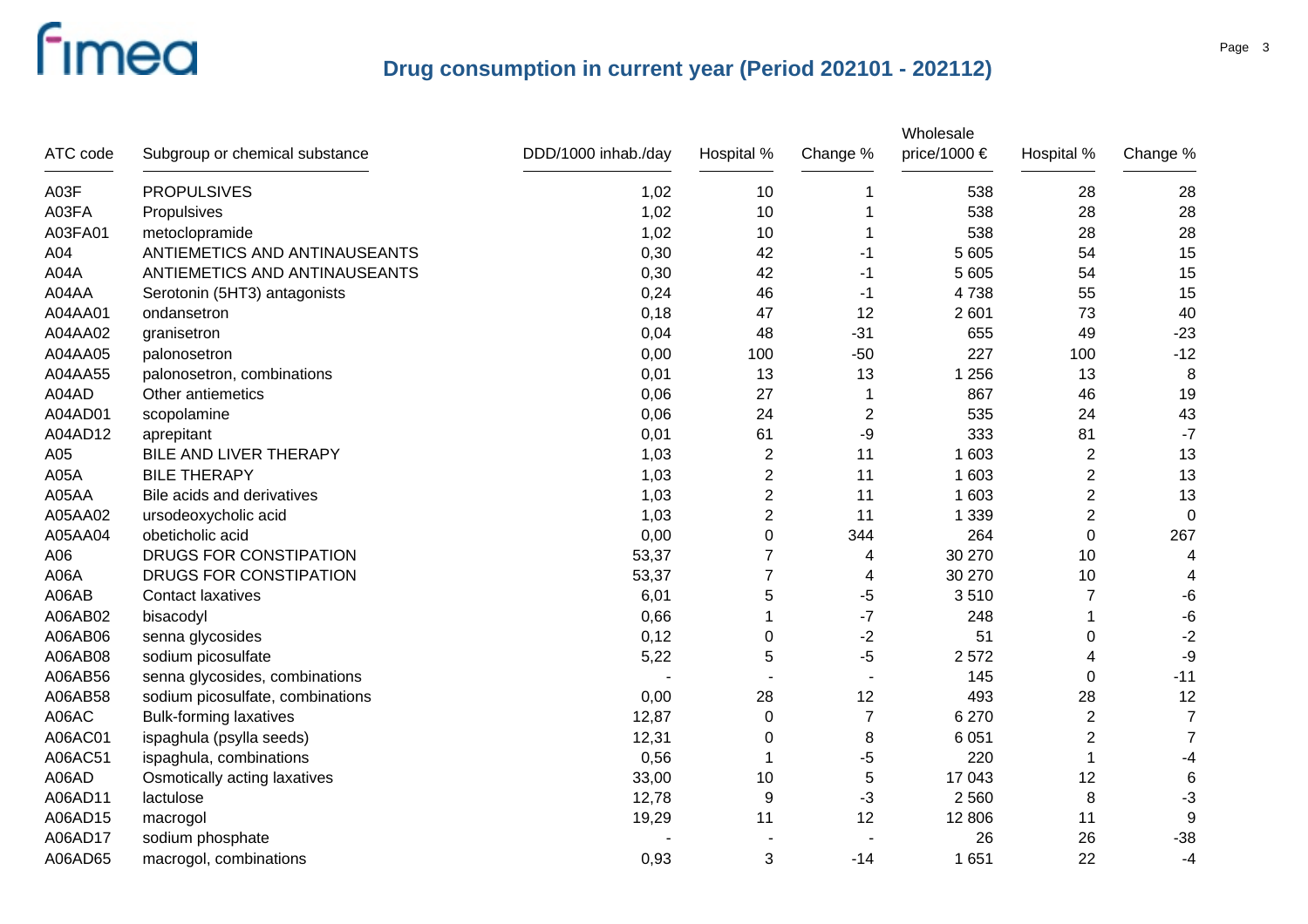|             |                                                                     |                     |                |                | Wholesale    |             |                |
|-------------|---------------------------------------------------------------------|---------------------|----------------|----------------|--------------|-------------|----------------|
| ATC code    | Subgroup or chemical substance                                      | DDD/1000 inhab./day | Hospital %     | Change %       | price/1000 € | Hospital %  | Change %       |
| A06AG       | Enemas                                                              | 1,30                | 10             | -1             | 2 4 21       | 17          | 0              |
| A06AG02     | bisacodyl                                                           | 0,24                | 31             | -1             | 411          | 30          | -1             |
| A06AG10     | docusate sodium, incl. combinations                                 | 0,06                | 49             | $\overline{2}$ | 566          | 45          | $\overline{2}$ |
| A06AG11     | laurilsulfate, incl. combinations                                   | 1,00                | $\overline{2}$ | -1             | 1 4 4 3      | $\mathbf 2$ | $\mathbf 0$    |
| A06AH       | Peripheral opioid receptor antagonists                              | 0,14                | 26             | $\overline{2}$ | 773          | 37          | $\overline{2}$ |
| A06AH01     | methylnaltrexone bromide                                            | 0,00                | 97             | 4              | 137          | 97          | 4              |
| A06AH03     | naloxegol                                                           | 0,13                | 24             | $\overline{2}$ | 636          | 24          | $\overline{2}$ |
| A06AX       | Other drugs for constipation                                        | 0,06                | 8              | 9              | 251          | 9           | 8              |
| A06AX04     | linaclotide                                                         | 0,03                |                | 8              | 120          | 1           | 8              |
| A06AX05     | prucalopride                                                        | 0,03                | 16             | 10             | 131          | 16          | 8              |
| A07         | ANTIDIARRHEALS, INTESTINAL<br>ANTIINFLAMMATORY/ANTIINFECTIVE AGENTS | 13,64               | $\overline{2}$ | $-2$           | 29 644       | 5           | $\overline{2}$ |
| A07A        | INTESTINAL ANTIINFECTIVES                                           | 0,20                | 19             | 16             | 3 0 6 0      | 32          | 15             |
| A07AA       | Antibiotics                                                         | 0,20                | 19             | 16             | 3 0 6 0      | 32          | 15             |
| A07AA02     | nystatin                                                            | 0,07                | 18             | 5              | 648          | 18          | $-5$           |
| A07AA09     | vancomycin                                                          | 0,01                | 47             | 6              | 722          | 47          | 5              |
| A07AA11     | rifaximin                                                           | 0,12                | 18             | 26             | 1 2 9 3      | 18          | 26             |
| A07AA12     | fidaxomicin                                                         | 0,00                | 72             | 45             | 397          | 72          | 45             |
| A07B        | INTESTINAL ADSORBENTS                                               | 0,12                | 54             | -9             | 597          | 52          | $-11$          |
| A07BA       | Charcoal preparations                                               | 0,12                | 54             | -9             | 597          | 52          | $-11$          |
| A07BA01     | medicinal charcoal                                                  | 0,12                | 54             | -9             | 597          | 52          | $-11$          |
| <b>A07C</b> | ELECTROLYTES WITH CARBOHYDRATES                                     | 0,01                | 5              | 4              | 143          | 5           | 4              |
| A07CA       | Oral rehydration salt formulations                                  | 0,01                | 5              | 4              | 143          | 5           | 4              |
| <b>A07D</b> | <b>ANTIPROPULSIVES</b>                                              | 1,22                | 2              | $\overline{2}$ | 3919         | 1           | 3              |
| A07DA       | Antipropulsives                                                     | 1,22                | $\overline{2}$ | $\overline{2}$ | 3919         | 1           | 3              |
| A07DA02     | opium                                                               | 0,00                | 0              | $\overline{a}$ | $\Omega$     | 0           |                |
| A07DA03     | loperamide                                                          | 1,22                | 2              | 2              | 3 1 1 6      |             | 5              |
| A07DA53     | loperamide, combinations                                            |                     |                |                | 804          | 0           | $-3$           |
| A07E        | INTESTINAL ANTIINFLAMMATORY AGENTS                                  | 11,30               |                | $-3$           | 19 289       | 1           | $\overline{2}$ |
| A07EA       | Corticosteroids acting locally                                      | 0,36                | 3              | $-48$          | 2 0 8 4      | 3           | 5              |
| A07EA06     | budesonide                                                          | 0,36                | 3              | $-48$          | 2 0 8 4      | 3           | 5              |
| A07EC       | Aminosalicylic acid and similar agents                              | 10,94               |                | 0              | 17 205       | 1           | -1             |
| A07EC01     | sulfasalazine                                                       | 3,16                |                | -3             | 2847         | 1           | $-3$           |
| A07EC02     | mesalazine                                                          | 7,77                |                | $\overline{2}$ | 14 341       | 1           | $\overline{2}$ |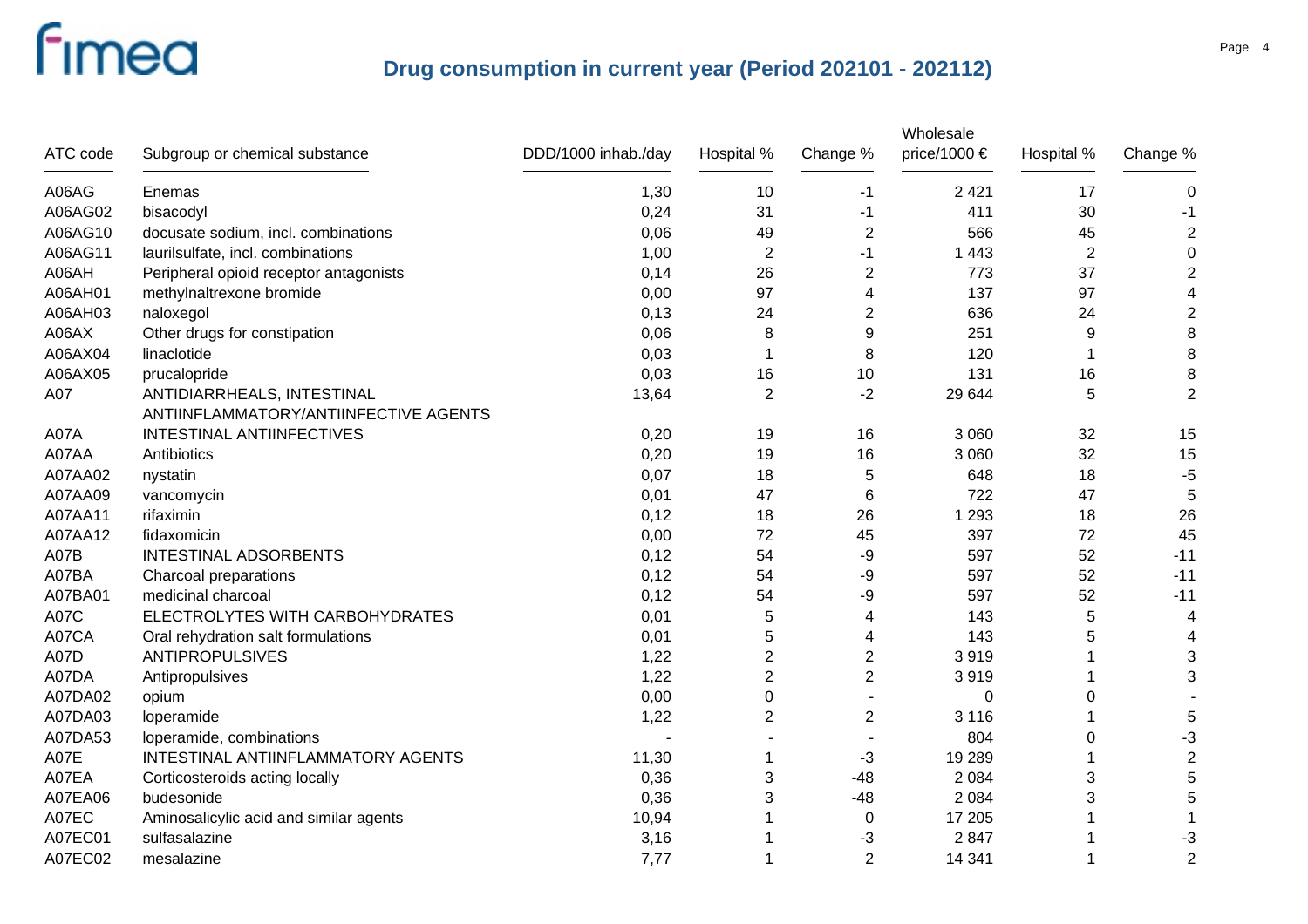|          |                                                                          |                     |                |          | Wholesale    |                |          |
|----------|--------------------------------------------------------------------------|---------------------|----------------|----------|--------------|----------------|----------|
| ATC code | Subgroup or chemical substance                                           | DDD/1000 inhab./day | Hospital %     | Change % | price/1000 € | Hospital %     | Change % |
| A07EC03  | olsalazine                                                               | 0,01                | $\overline{2}$ | 15       | 16           | $\overline{2}$ | 15       |
| A07F     | ANTIDIARRHEAL MICROORGANISMS                                             | 0,79                | 4              | -4       | 2 3 7 4      | 4              | $-4$     |
| A07FA    | Antidiarrheal microorganisms                                             | 0,79                | 4              | -4       | 2 3 7 4      | 4              | $-4$     |
| A07FA02  | saccharomyces boulardii                                                  | 0,79                | 4              | -4       | 2 3 7 4      | 4              | $-4$     |
| A07X     | <b>OTHER ANTIDIARRHEALS</b>                                              |                     |                |          | 261          | $\overline{7}$ | $-13$    |
| A07XA    | Other antidiarrheals                                                     |                     |                |          | 261          | $\overline{7}$ | $-13$    |
| A07XA04  | racecadotril                                                             |                     |                |          | 261          | $\overline{7}$ | $-13$    |
| A08      | ANTIOBESITY PREPARATIONS, EXCL. DIET<br><b>PRODUCTS</b>                  | 0,07                | $\mathbf 0$    | $-2$     | 608          | $\mathbf 0$    | 1        |
| A08A     | ANTIOBESITY PREPARATIONS, EXCL. DIET<br><b>PRODUCTS</b>                  | 0,07                | 0              | $-2$     | 608          | $\pmb{0}$      |          |
| A08AA    | Centrally acting antiobesity products                                    |                     |                |          | 337          | $\pmb{0}$      |          |
| A08AA62  | bupropion and naltrexone                                                 |                     |                |          | 337          | 0              |          |
| A08AB    | Peripherally acting antiobesity products                                 | 0,07                | $\pmb{0}$      | $-2$     | 270          | 0              |          |
| A08AB01  | orlistat                                                                 | 0,07                | 0              | $-2$     | 270          | 0              |          |
| A09      | DIGESTIVES, INCL. ENZYMES                                                | 1,32                | 3              | $-21$    | 3 3 4 3      | 3              | 6        |
| A09A     | DIGESTIVES, INCL. ENZYMES                                                | 1,32                | 3              | $-21$    | 3 3 4 3      | 3              | 6        |
| A09AA    | Enzyme preparations                                                      | 1,32                | 3              | $-21$    | 3 3 4 3      | 3              | 6        |
| A09AA02  | multienzymes (lipase, protease etc.)                                     | 1,32                | 3              | $-21$    | 3 3 4 3      | 3              | 6        |
| A10      | DRUGS USED IN DIABETES                                                   | 109,10              | $\overline{2}$ | 3        | 180 754      | $\overline{2}$ | 6        |
| A10A     | <b>INSULINS AND ANALOGUES</b>                                            | 30,19               | 3              | $-3$     | 54 666       | $\overline{2}$ | $-6$     |
| A10AB    | Insulins and analogues for injection, fast-acting                        | 10,71               | 3              | 1        | 13752        | 3              | $-10$    |
| A10AB01  | insulin (human)                                                          | 0,05                | 38             | $-17$    | 59           | 38             | $-16$    |
| A10AB04  | insulin lispro                                                           | 1,51                | -1             | -3       | 1703         |                | $-4$     |
| A10AB05  | insulin aspart                                                           | 8,66                | 3              | 2        | 11 264       | 3              | $-12$    |
| A10AB06  | insulin glulisine                                                        | 0,49                | $\overline{2}$ | -1       | 725          | $\overline{2}$ | $-3$     |
| A10AC    | Insulins and analogues, intermediate-acting                              | 0,47                | 13             | $-10$    | 665          | 13             | $-10$    |
| A10AC01  | insulin (human)                                                          | 0,47                | 13             | $-10$    | 665          | 13             | $-10$    |
| A10AD    | Insulins and analogues, intermediate-acting<br>combined with fast-acting | 0,22                | 5              | $-24$    | 354          | 5              | $-24$    |
| A10AD04  | insulin lispro                                                           | 0,01                | 3              | $-25$    | 19           | 3              | $-25$    |
| A10AD05  | insulin aspart                                                           | 0,20                | 5              | $-24$    | 335          | 5              | $-24$    |
| A10AE    | Insulins and analogues, long-acting                                      | 18,80               | $\overline{c}$ | -5       | 39 896       | 2              | $-5$     |
| A10AE04  | insulin glargine                                                         | 11,44               | $\overline{2}$ | $-7$     | 22 876       | $\overline{2}$ | $-7$     |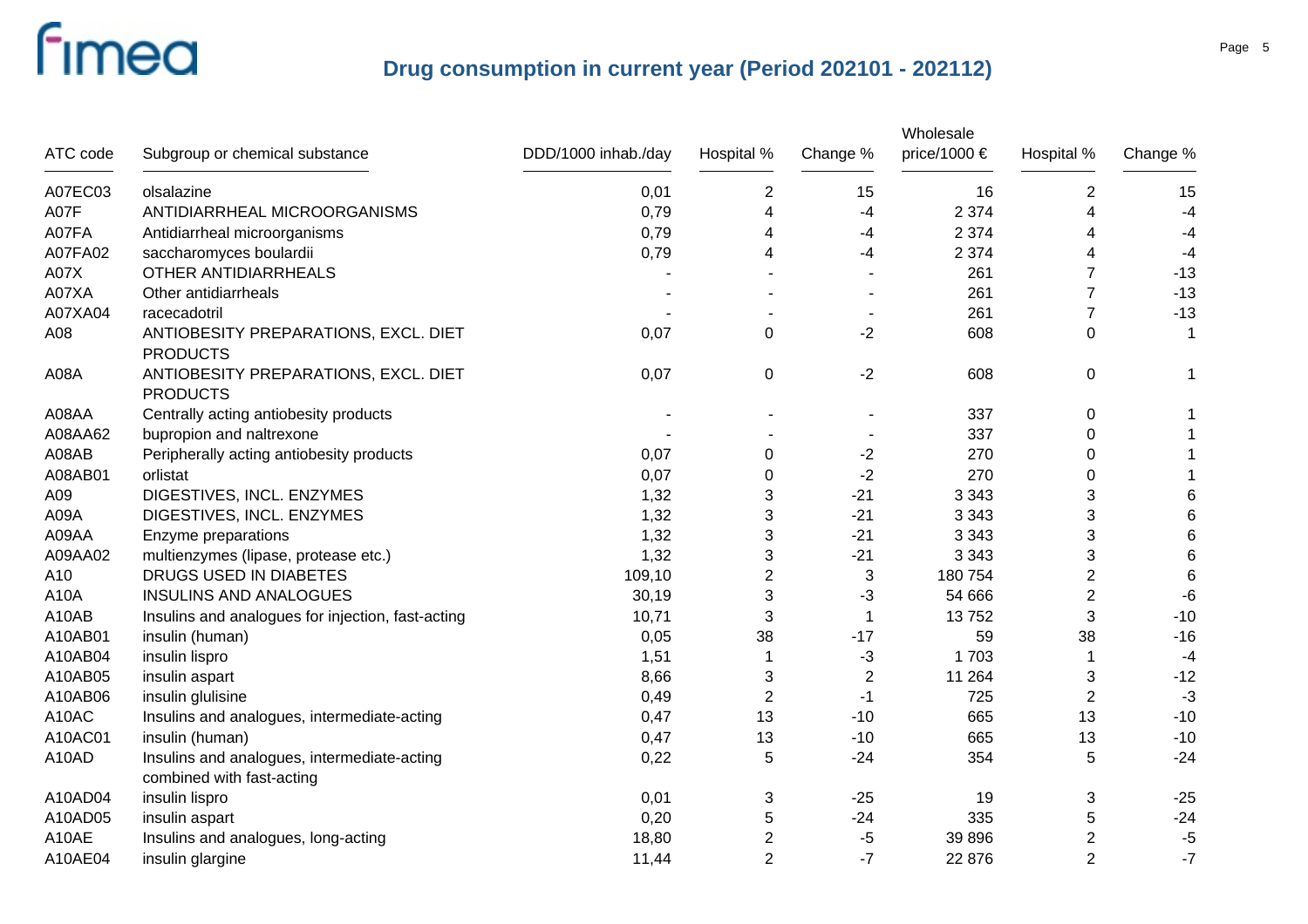|                   |                                                        |                     |                |                | Wholesale    |                |          |
|-------------------|--------------------------------------------------------|---------------------|----------------|----------------|--------------|----------------|----------|
| ATC code          | Subgroup or chemical substance                         | DDD/1000 inhab./day | Hospital %     | Change %       | price/1000 € | Hospital %     | Change % |
| A10AE05           | insulin detemir                                        | 3,56                | 3              | $-19$          | 7930         | 3              | $-19$    |
| A10AE06           | insulin degludec                                       | 3,79                | $\overline{2}$ | 21             | 9 0 8 9      | $\overline{2}$ | 21       |
| A <sub>10</sub> B | BLOOD GLUCOSE LOWERING DRUGS, EXCL.<br><b>INSULINS</b> | 78,91               | 1              | 6              | 126 089      | 1              | 12       |
| A10BA             | <b>Biguanides</b>                                      | 34,42               | 1              | 2              | 11 231       | 1              | -1       |
| A10BA02           | metformin                                              | 34,42               | 1              | $\overline{2}$ | 11 231       | 1              | $-1$     |
| A10BB             | Sulfonylureas                                          | 0,69                |                | $-21$          | 69           | $\overline{2}$ | $-21$    |
| A10BB12           | glimepiride                                            | 0,69                |                | $-21$          | 69           | 2              | $-21$    |
| A10BD             | Combinations of oral blood glucose lowering drugs      | 6,19                |                | -1             | 13 372       |                | $-2$     |
| A10BD07           | metformin and sitagliptin                              | 3,79                |                | $-7$           | 7670         |                | -9       |
| A10BD08           | metformin and vildagliptin                             | 0,49                | 0              | $-11$          | 1 0 8 5      | 0              | $-11$    |
| A10BD09           | pioglitazone and alogliptin                            | 0,01                |                | 13             | 20           |                | 13       |
| A10BD10           | metformin and saxagliptin                              | 0,01                | 0              | $-18$          | 28           | 0              | $-18$    |
| A10BD11           | metformin and linagliptin                              | 0,21                |                | $-2$           | 460          |                | $-2$     |
| A10BD13           | metformin and alogliptin                               |                     |                | $-100$         | $\mathbf 0$  |                | $-100$   |
| A10BD15           | metformin and dapagliflozin                            | 0,60                | 0              | 18             | 1 377        | 0              | 19       |
| A10BD19           | linagliptin and empagliflozin                          | 0,07                | 1              | 3              | 299          |                | 3        |
| A10BD20           | metformin and empagliflozin                            | 1,01                | 0              | 20             | 2 3 7 1      | 0              | 20       |
| A10BD21           | saxagliptin and dapagliflozin                          | 0,01                | 0              | 16             | 44           | 0              | 16       |
| A10BD23           | metformin and ertugliflozin                            | 0,00                | 0              | 76             | 4            | 0              | 74       |
| A10BD24           | sitagliptin and ertugliflozin                          | 0,00                | 0              | 103            | 14           | 0              | 104      |
| A10BG             | Thiazolidinediones                                     | 0,47                | 1              | -8             | 667          |                | $-6$     |
| A10BG03           | pioglitazone                                           | 0,47                | 1              | -8             | 667          |                | $-6$     |
| A10BH             | Dipeptidyl peptidase 4 (DPP-4) inhibitors              | 12,52               | 2              | $-1$           | 26 638       | 3              | $-2$     |
| A10BH01           | sitagliptin                                            | 6,86                | $\overline{2}$ | -8             | 14 910       | 2              | -8       |
| A10BH02           | vildagliptin                                           | 0,76                | 2              | $-13$          | 1558         | $\overline{c}$ | $-13$    |
| A10BH03           | saxagliptin                                            | 0,04                | $\overline{2}$ | $-13$          | 95           | $\overline{2}$ | $-12$    |
| A10BH04           | alogliptin                                             | 0,03                | 0              | -9             | 58           | 0              | $-6$     |
| A10BH05           | linagliptin                                            | 4,84                | 3              | 12             | 10 019       | 3              | 12       |
| A10BJ             | Glucagon-like peptide-1 (GLP-1) analogues              | 11,10               | 1              | 15             | 41 474       |                | 26       |
| A10BJ01           | exenatide                                              | 0,28                | 1              | $-94$          | 1 4 8 1      |                | $-29$    |
| A10BJ02           | liraglutide                                            | 1,40                | 1              | $-21$          | 8755         |                | $-28$    |
| A10BJ03           | lixisenatide                                           | 0,00                | 0              | $-73$          | 6            | 0              | $-73$    |
| A10BJ05           | dulaglutide                                            | 0,75                | 1              | -4             | 3 4 2 9      | 1              | $-9$     |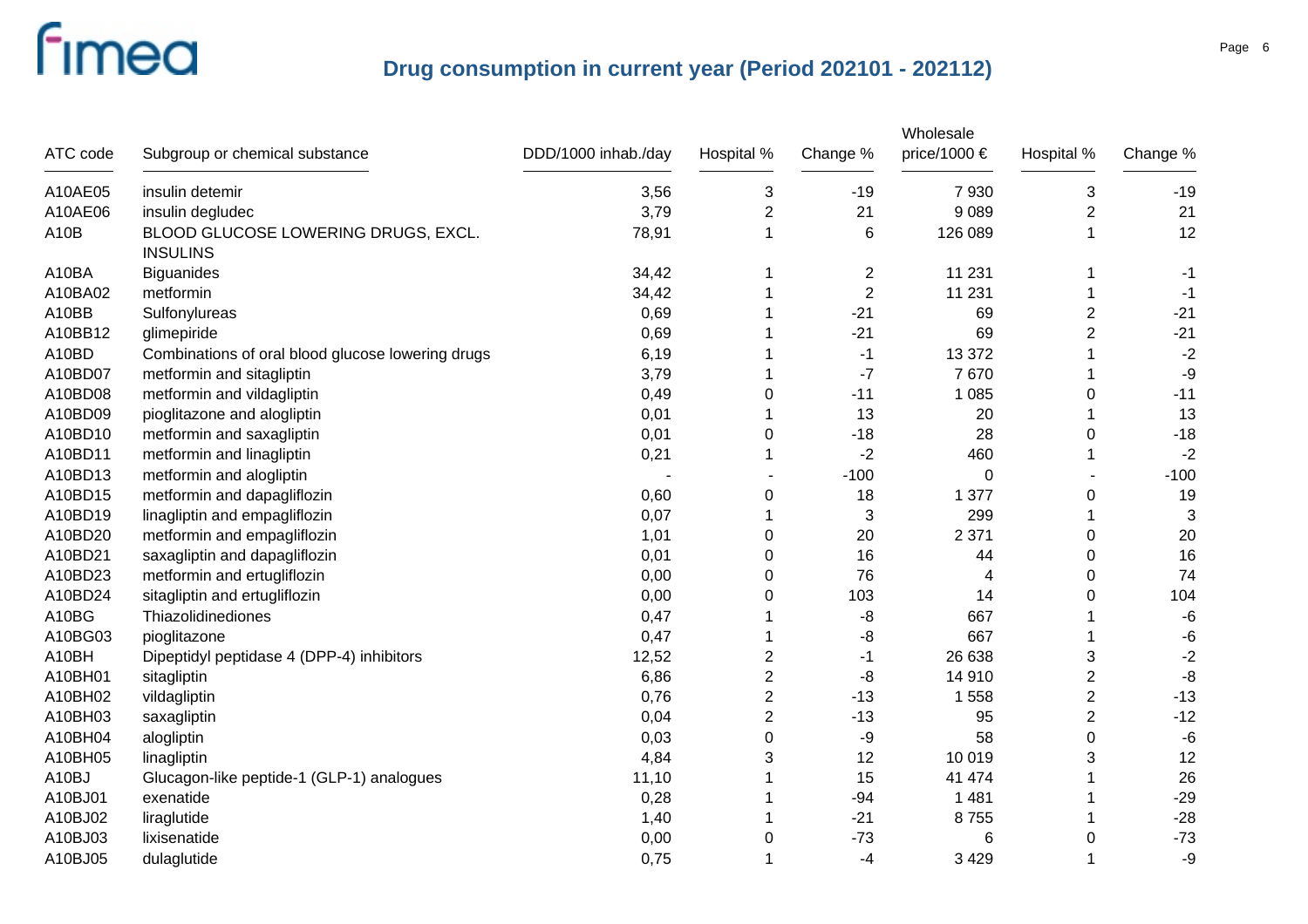| ATC code | Subgroup or chemical substance                                  | DDD/1000 inhab./day | Hospital %     | Change %   | Wholesale<br>price/1000 € | Hospital %     | Change %       |
|----------|-----------------------------------------------------------------|---------------------|----------------|------------|---------------------------|----------------|----------------|
| A10BJ06  | semaglutide                                                     | 8,67                | $\pmb{0}$      | 248        | 27 804                    | 1              | 87             |
| A10BK    | Sodium-glucose co-transporter 2 (SGLT2)<br>inhibitors           | 13,39               | -1             | 22         | 32 564                    |                | 22             |
| A10BK01  | dapagliflozin                                                   | 4,38                | -1             | 23         | 10 482                    |                | 25             |
| A10BK02  | canagliflozin                                                   | 0,36                | 0              | 87         | 1 0 5 7                   |                | 85             |
| A10BK03  | empagliflozin                                                   | 8,63                |                | 20         | 20 982                    |                | 18             |
| A10BK04  | ertugliflozin                                                   | 0,02                |                | 35         | 43                        |                | 36             |
| A10BX    | Other blood glucose lowering drugs, excl. insulins              | 0,12                | 1              | $-14$      | 74                        |                | $-12$          |
| A10BX02  | repaglinide                                                     | 0,12                | -1             | $-14$      | 74                        |                | $-12$          |
| A11      | <b>VITAMINS</b>                                                 | 22,60               | 3              | 10         | 7 0 8 1                   | 19             | $-24$          |
| A11C     | VITAMIN A AND D, INCL. COMBINATIONS OF<br>THE TWO               | 10,22               | -1             | 68         | 1 608                     |                | 54             |
| A11CC    | Vitamin D and analogues                                         | 10,22               | -1             | 68         | 1 608                     | 1              | 54             |
| A11CC02  | dihydrotachysterol                                              |                     |                | $-100$     | $\Omega$                  | $\blacksquare$ | $-100$         |
| A11CC03  | alfacalcidol                                                    | 0,50                | 3              | 10         | 476                       | 3              | 10             |
| A11CC05  | colecalciferol (vitamin D3)                                     | 9,72                | -1             | 73         | 1 1 3 3                   | $\mathbf 0$    | 92             |
| A11D     | VITAMIN B1, PLAIN AND IN COMBINATION<br>WITH VITAMIN B6 AND B12 | 4,27                | 13             | -8         | 2 1 8 4                   | 58             | $-3$           |
| A11DA    | Vitamin B1, plain                                               | 0,48                | 99             | $-4$       | 1 2 7 6                   | 99             | $\sqrt{5}$     |
| A11DA01  | thiamine (vit B1)                                               | 0,48                | 99             | $-4$       | 1 2 7 6                   | 99             | 5              |
| A11DB    | Vitamin B1 in comb. with vitamin B6 and/or<br>vitamin B12       | 3,79                | $\overline{2}$ | -9         | 908                       | $\overline{2}$ | $-13$          |
| A11E     | VITAMIN B-COMPLEX, INCL. COMBINATIONS                           | 6,57                | $\overline{2}$ | $-12$      | 2978                      | 1              | $-48$          |
| A11EA    | Vitamin B-complex                                               | 2,59                | 4              | $-1$       | 983                       | 4              | $-1$           |
| A11EX    | Vitamin B-complex, other combinations                           | 3,97                | 0              | $-18$      | 1996                      | 0              | $-58$          |
| A11G     | ASCORBIC ACID (VITAMIN C), INCL.<br><b>COMBINATIONS</b>         | 1,33                | 0              | $-35$      | 89                        | 0              | $-35$          |
| A11GA    | Ascorbic acid (vit C), plain                                    | 1,33                | $\overline{0}$ | $-35$      | 89                        | 0              | $-35$          |
| A11GA01  | ascorbic acid (vit C)                                           | 1,33                | 0              | $-35$      | 89                        | 0              | $-35$          |
| A11H     | OTHER PLAIN VITAMIN PREPARATIONS                                | 0,21                | $\overline{7}$ | $-2$       | 221                       | 4              | $-3$           |
| A11HA    | Other plain vitamin preparations                                | 0,21                | 7              | $-2$       | 221                       | 4              | $-3$           |
| A11HA02  | pyridoxine (vit B6)                                             | 0,14                | 11             | $\sqrt{2}$ | 44                        | 11             | $\overline{c}$ |
| A11HA03  | tocopherol (vit E)                                              | 0,07                | -1             | $-7$       | 17                        |                | $\mathbf{-7}$  |
| A11HA08  | tocofersolan                                                    | 0,00                | 100            | $-53$      | 1                         | 100            | $-53$          |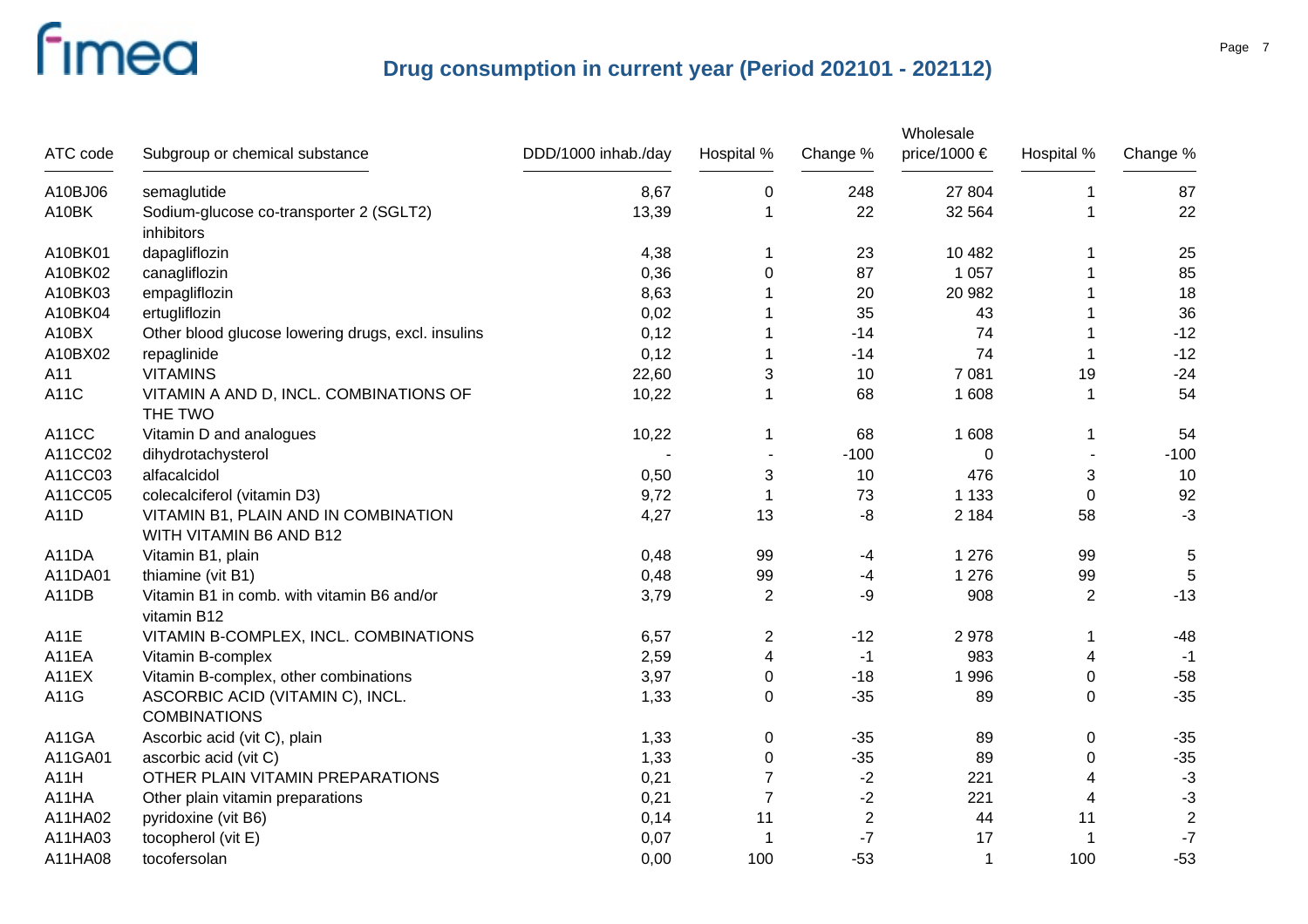|          |                                                            |                     |                |                | Wholesale    |                |                         |
|----------|------------------------------------------------------------|---------------------|----------------|----------------|--------------|----------------|-------------------------|
| ATC code | Subgroup or chemical substance                             | DDD/1000 inhab./day | Hospital %     | Change %       | price/1000 € | Hospital %     | Change %                |
| A11HA30  | dexpanthenol                                               |                     |                |                | 160          | 1              | $-2$                    |
| A12      | MINERAL SUPPLEMENTS                                        | 41,64               | 3              | 3              | 16 546       | 4              |                         |
| A12A     | <b>CALCIUM</b>                                             | 35,38               | 2              | 3              | 11 312       | $\overline{2}$ | -1                      |
| A12AA    | Calcium                                                    | 1,13                |                | $\Omega$       | 846          | 1              | $-1$                    |
| A12AA04  | calcium carbonate                                          | 1,13                |                | 0              | 846          | 1              | 0                       |
| A12AA06  | calcium lactate gluconate                                  |                     |                | $-100$         | $\Omega$     |                | $-100$                  |
| A12AX    | Calcium, combinations with vitamin D and/or other<br>drugs | 34,25               | $\overline{2}$ | 3              | 10 4 66      | $\overline{2}$ | $-1$                    |
| A12B     | <b>POTASSIUM</b>                                           | 6,21                | $\overline{7}$ | 3              | 5 1 9 0      | 8              | 4                       |
| A12BA    | Potassium                                                  | 6,21                | $\overline{7}$ | 3              | 5 1 9 0      | 8              | 4                       |
| A12BA01  | potassium chloride                                         | 6,21                | $\overline{7}$ | 3              | 5 1 9 0      | 8              | $\overline{4}$          |
| A12C     | OTHER MINERAL SUPPLEMENTS                                  | 0,06                | 31             | $-48$          | 44           | 31             | $-48$                   |
| A12CA    | Sodium                                                     | 0,06                | 31             | $-48$          | 44           | 31             | $-48$                   |
| A12CA01  | sodium chloride                                            | 0,06                | 31             | $-48$          | 44           | 31             | $-48$                   |
| A14      | ANABOLIC AGENTS FOR SYSTEMIC USE                           | 0,02                | 20             | 5              | 13           | 20             | 5                       |
| A14A     | <b>ANABOLIC STEROIDS</b>                                   | 0,02                | 20             | 5              | 13           | 20             | 5                       |
| A14AB    | Estren derivatives                                         | 0,02                | 20             | 5              | 13           | 20             | 5                       |
| A14AB01  | nandrolone                                                 | 0,02                | 20             | 5              | 13           | 20             | $\overline{5}$          |
| A16      | OTHER ALIMENTARY TRACT AND<br><b>METABOLISM PRODUCTS</b>   | 0,03                | 36             | $-11$          | 20 842       | 45             | 14                      |
| A16A     | OTHER ALIMENTARY TRACT AND<br><b>METABOLISM PRODUCTS</b>   | 0,03                | 36             | $-11$          | 20 842       | 45             | 14                      |
| A16AA    | Amino acids and derivatives                                | 0,00                | 67             | 18             | 211          | 87             | 30                      |
| A16AA04  | mercaptamine                                               | 0,00                | 0              | $-4$           | 21           | 0              | $-4$                    |
| A16AA05  | carglumic acid                                             | 0,00                | 100            | 24             | 183          | 100            | 36                      |
| A16AA06  | betaine                                                    | 0,00                | 6              | 31             | 8            | 6              | 31                      |
| A16AB    | Enzymes                                                    | 0,01                | 41             | $-26$          | 15 373       | 47             | 15                      |
| A16AB02  | imiglucerase                                               | 0,00                | 42             | 21             | 758          | 42             | 15                      |
| A16AB03  | agalsidase alfa                                            | 0,00                | 31             | $-17$          | 1 372        | 31             | $-18$                   |
| A16AB04  | agalsidase beta                                            | 0,01                | 39             | 6              | 9533         | 39             | 3                       |
| A16AB05  | laronidase                                                 | 0,00                | 100            | $\overline{2}$ | 263          | 100            | $\overline{\mathbf{c}}$ |
| A16AB07  | alglucosidase alfa                                         | 0,00                | 100            | $-95$          | 663          | 100            | $\overline{7}$          |
| A16AB09  | idursulfase                                                |                     |                |                | 219          | 100            |                         |
| A16AB10  | velaglucerase alfa                                         | 0,00                | 0              | -8             | 855          | 0              | $-11$                   |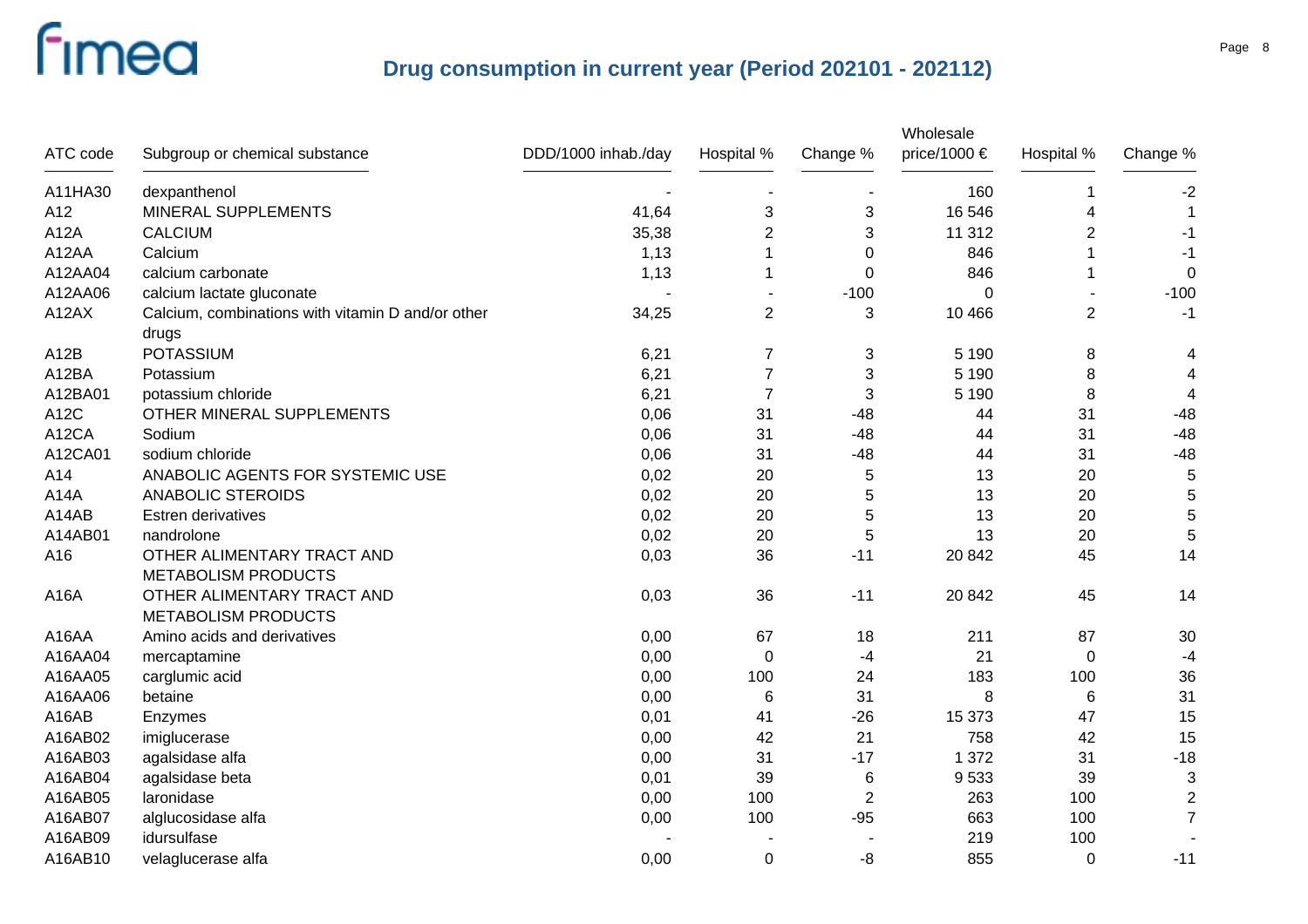| ATC code       | Subgroup or chemical substance                   | DDD/1000 inhab./day | Hospital %     | Change % | Wholesale<br>price/1000 € | Hospital %     | Change %    |
|----------------|--------------------------------------------------|---------------------|----------------|----------|---------------------------|----------------|-------------|
| A16AB13        | asfotase alfa                                    |                     |                |          | 202                       | $\mathbf 0$    |             |
| A16AB14        | sebelipase alfa                                  | 0,00                | 100            |          | 1509                      | 100            |             |
| A16AX          | Various alimentary tract and metabolism products | 0,01                | 26             | 10       | 5 2 5 8                   | 37             | 13          |
| A16AX03        | sodium phenylbutyrate                            | 0,00                | $\overline{4}$ | 8        | 238                       | 4              | 8           |
| A16AX04        | nitisinone                                       | 0,00                | $\mathbf 0$    | 8        | 487                       | $\mathbf 0$    | $-4$        |
| A16AX05        | zinc acetate                                     | 0,00                | 100            | 33       | 2                         | 100            | 33          |
| A16AX06        | miglustat                                        | 0,00                | 0              | 61       | 375                       | $\mathbf 0$    | 59          |
| A16AX08        | teduglutide                                      | 0,00                | 100            | 115      | 1 2 8 3                   | 100            | 108         |
| A16AX09        | glycerol phenylbutyrate                          | 0,00                | 1              | 12       | 196                       |                | 12          |
| A16AX10        | eliglustat                                       | 0,00                | 0              | 12       | 1 2 1 1                   | $\mathbf 0$    | 9           |
| A16AX12        | trientine                                        | 0,00                | 100            | 36       | 657                       | 100            | 35          |
| A16AX14        | migalastat                                       | 0,00                | 0              | $-34$    | 793                       | $\mathbf 0$    | $-35$       |
| A16AX15        | telotristat                                      | 0,00                | 83             | $-75$    | 15                        | 83             | $-75$       |
| В              | <b>BLOOD AND BLOOD FORMING ORGANS</b>            | 146,18              | 4              | 4        | 296 173                   | 25             | 4           |
| <b>B01</b>     | <b>ANTITHROMBOTIC AGENTS</b>                     | 116,93              | 3              | -1       | 162 739                   | 10             | 5           |
| <b>B01A</b>    | <b>ANTITHROMBOTIC AGENTS</b>                     | 116,93              | 3              | -1       | 162 739                   | 10             | 5           |
| B01AA          | Vitamin K antagonists                            | 6,76                | 1              | $-17$    | 1 5 4 7                   | $\overline{2}$ | $-18$       |
| B01AA03        | warfarin                                         | 6,76                | -1             | $-17$    | 1 5 4 7                   | $\overline{2}$ | $-18$       |
| B01AB          | Heparin group                                    | 5,78                | 34             | $-12$    | 19529                     | 38             | $-16$       |
| B01AB01        | heparin                                          | 0,07                | 99             | -6       | 736                       | 99             | $-10$       |
| B01AB02        | antithrombin                                     | 0,00                | 100            | $-7$     | 356                       | 100            | $-7$        |
| <b>B01AB04</b> | dalteparin                                       | 0,63                | 16             | 31       | 1612                      | 18             | 27          |
| <b>B01AB05</b> | enoxaparin                                       | 3,52                | 41             | $-29$    | 7945                      | 42             | $-45$       |
| B01AB09        | danaparoid                                       | 0,00                | 100            | 61       | 238                       | 100            | 49          |
| <b>B01AB10</b> | tinzaparin                                       | 1,56                | 22             | 47       | 8642                      | 28             | 42          |
| B01AC          | Platelet aggregation inhibitors excl. heparin    | 77,53               | $\overline{c}$ | 0        | 19719                     | 6              | $-3$        |
| <b>B01AC04</b> | clopidogrel                                      | 10,84               | 3              | 5        | 1 5 6 9                   | 19             | $\mathbf 0$ |
| <b>B01AC06</b> | acetylsalicylic acid                             | 62,22               | 1              | 0        | 7 3 8 3                   | 1              |             |
| <b>B01AC07</b> | dipyridamole                                     | 0,11                | $\overline{2}$ | $-40$    | 92                        | $\overline{2}$ | $-41$       |
| <b>B01AC11</b> | iloprost                                         | 0,00                | 66             | $-58$    | 176                       | 45             | $-31$       |
| <b>B01AC13</b> | abciximab                                        |                     |                | $-100$   | 0                         |                | $-100$      |
| <b>B01AC16</b> | eptifibatide                                     | 0,00                | 100            | 24       | 112                       | 100            | 25          |
| <b>B01AC17</b> | tirofiban                                        | 0,00                | 100            | $-14$    | 23                        | 100            | $-14$       |
| <b>B01AC21</b> | treprostinil                                     | 0,00                | 3              | $-24$    | 1 5 5 8                   | 3              | $-28$       |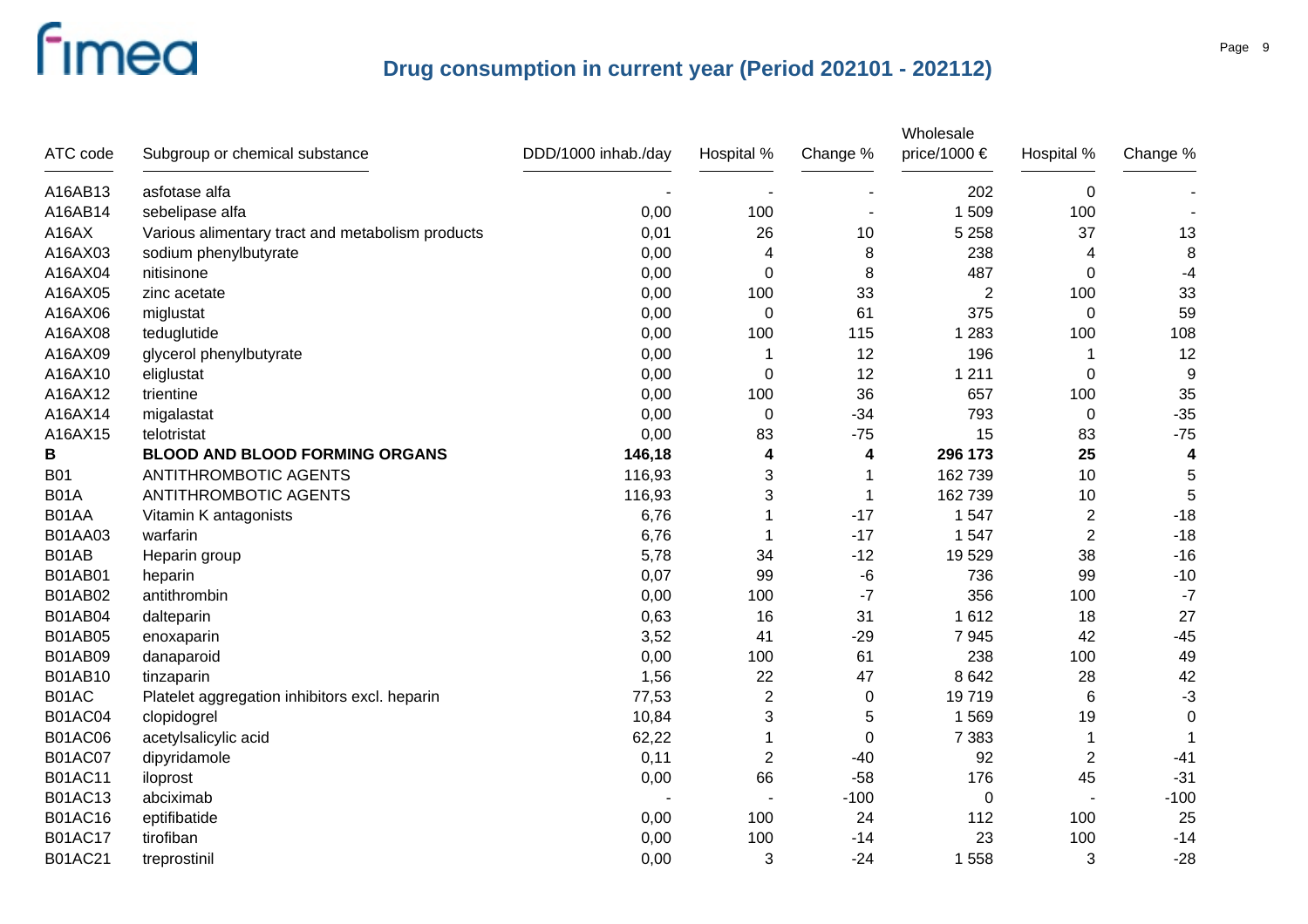| ATC code       | Subgroup or chemical substance  | DDD/1000 inhab./day | Hospital %     | Change %       | Wholesale<br>price/1000 € | Hospital %     | Change %       |
|----------------|---------------------------------|---------------------|----------------|----------------|---------------------------|----------------|----------------|
| <b>B01AC22</b> | prasugrel                       | 0,04                | 11             | 27             | 146                       | 11             | 23             |
| <b>B01AC24</b> | ticagrelor                      | 0,81                | $\overline{4}$ | $-5$           | 3 3 4 3                   | 4              | $-6$           |
| <b>B01AC25</b> | cangrelor                       | 0,00                | 100            | 31             | 193                       | 100            | 31             |
| <b>B01AC27</b> | selexipag                       | 0,00                | 1              | 29             | 1 1 4 2                   | $\overline{2}$ | 45             |
| B01AC30        | combinations                    | 3,51                | $\overline{2}$ | $-6$           | 3 9 8 2                   | $\overline{2}$ | $-6$           |
| B01AD          | Enzymes                         | 0,00                | 100            | $-15$          | 4700                      | 100            | $-7$           |
| <b>B01AD02</b> | alteplase                       | 0,00                | 100            | -1             | 4 207                     | 100            | 3              |
| <b>B01AD11</b> | tenecteplase                    | 0,00                | 99             | $-49$          | 493                       | 99             | $-49$          |
| B01AE          | Direct thrombin inhibitors      | 2,74                | $\overline{2}$ | $-5$           | 12 032                    | 4              | $-5$           |
| B01AE03        | argatroban                      | 0,00                | 100            | -8             | 78                        | 100            | $-7$           |
| <b>B01AE06</b> | bivalirudin                     | 0,00                | 100            | 41             | 147                       | 100            | 41             |
| <b>B01AE07</b> | dabigatran etexilate            | 2,74                | $\overline{2}$ | $-5$           | 11 808                    | $\overline{c}$ | $-5$           |
| B01AF          | Direct factor Xa inhibitors     | 24,11               | $\overline{c}$ | 15             | 104 249                   | $\overline{2}$ | 14             |
| <b>B01AF01</b> | rivaroxaban                     | 9,72                | $\overline{2}$ | $\overline{7}$ | 40 30 3                   | $\overline{2}$ | $\overline{7}$ |
| <b>B01AF02</b> | apixaban                        | 12,86               | $\overline{c}$ | 21             | 56 798                    | 3              | 19             |
| B01AF03        | edoxaban                        | 1,53                | $\overline{2}$ | 23             | 7 1 4 9                   | 3              | 23             |
| B01AX          | Other antithrombotic agents     | 0,02                | 19             | $-12$          | 963                       | 77             | $-21$          |
| B01AX01        | defibrotide                     | 0,00                | 86             | $-17$          | 592                       | 86             | $-17$          |
| B01AX05        | fondaparinux                    | 0,02                | 18             | $-12$          | 166                       | 18             | $-14$          |
| B01AX07        | caplacizumab                    | 0,00                | 100            | $-33$          | 205                       | 100            | $-33$          |
| <b>B02</b>     | <b>ANTIHEMORRHAGICS</b>         | 0,38                | 20             | 12             | 54 564                    | 27             | $-1$           |
| <b>B02A</b>    | <b>ANTIFIBRINOLYTICS</b>        | 0,31                | 17             | 15             | 2 0 1 1                   | 69             | $-11$          |
| B02AA          | Amino acids                     | 0,31                | 16             | 15             | 1742                      | 65             | $-14$          |
| B02AA02        | tranexamic acid                 | 0,31                | 16             | 15             | 1742                      | 65             | $-14$          |
| B02AB          | Proteinase inhibitors           | 0,00                | 100            | 11             | 268                       | 100            | $\overline{7}$ |
| B02AB01        | aprotinin                       | 0,00                | 100            | 14             | 217                       | 100            | 14             |
| B02AB02        | alfa1 antitrypsin               | 0,00                | 100            | $-15$          | 51                        | 100            | $-15$          |
| B02B           | VITAMIN K AND OTHER HEMOSTATICS | 0,07                | 36             | $\mathbf 0$    | 52 554                    | 26             | $-1$           |
| B02BA          | Vitamin K                       | 0,02                | 89             | -6             | 115                       | 87             | $-2$           |
| B02BA01        | phytomenadione                  | 0,02                | 89             | -6             | 115                       | 87             | $-2$           |
| B02BB          | Fibrinogen                      | 0,00                | 100            | 6              | 1993                      | 100            | $\overline{7}$ |
| B02BB01        | fibrinogen, human               | 0,00                | 100            | 6              | 1993                      | 100            | $\overline{7}$ |
| B02BC          | Local hemostatics               |                     |                |                | 3 3 0 4                   | 100            | 4              |
| B02BC30        | combinations                    |                     |                |                | 3 3 0 4                   | 100            | 4              |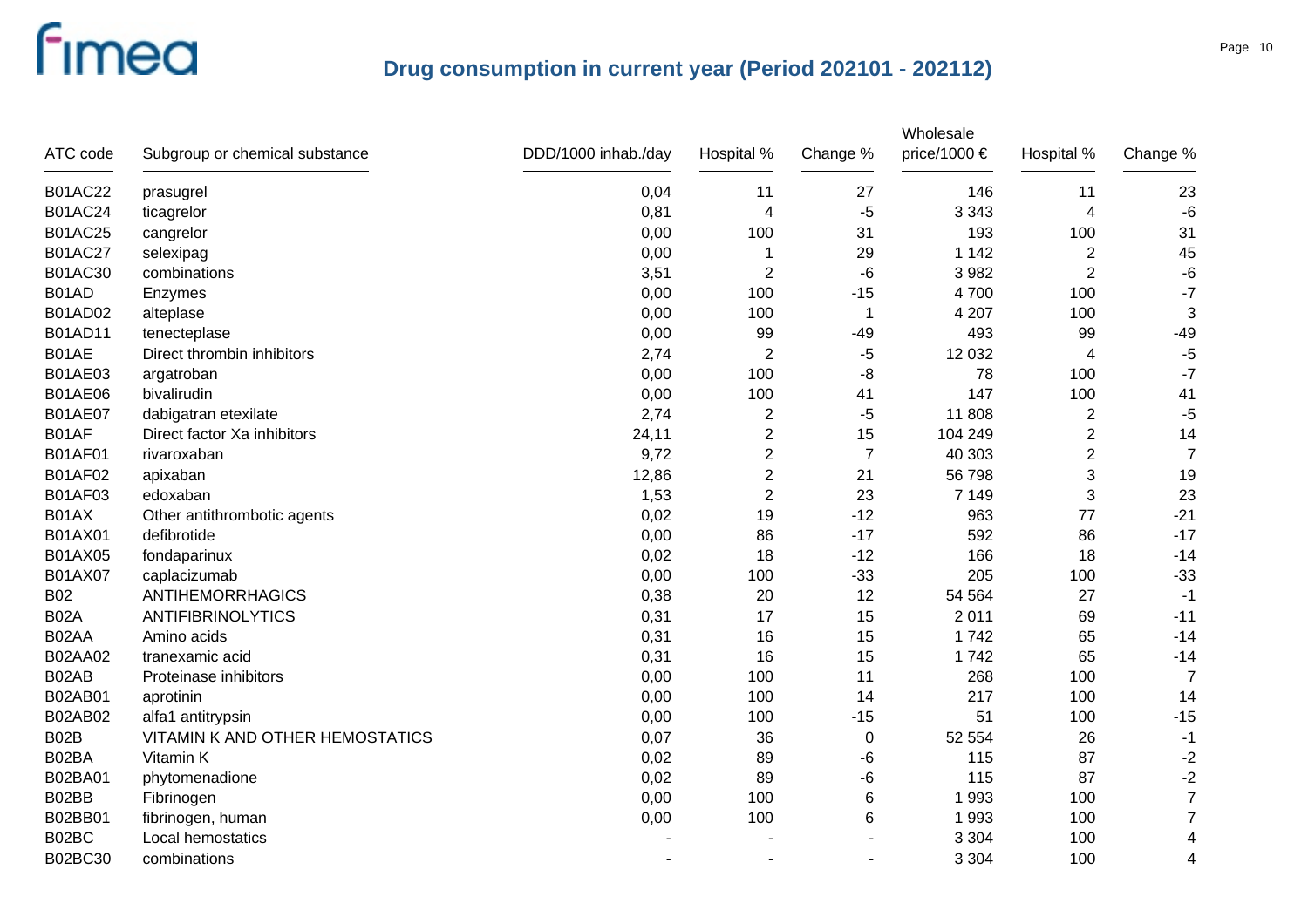| ATC code       | Subgroup or chemical substance                                      | DDD/1000 inhab./day | Hospital %     | Change %                 | Wholesale<br>price/1000 € | Hospital %     | Change %       |
|----------------|---------------------------------------------------------------------|---------------------|----------------|--------------------------|---------------------------|----------------|----------------|
| B02BD          | Blood coagulation factors                                           |                     |                |                          | 38 247                    | 19             | $-4$           |
| B02BD01        | coagulation factor IX, II, VII and X in combination                 |                     |                |                          | 3 9 4 6                   | 100            | $-11$          |
| B02BD02        | coagulation factor VIII                                             |                     |                |                          | 23 854                    | 3              | $-1$           |
| B02BD03        | factor VIII inhibitor bypassing activity                            |                     |                |                          | 602                       | 100            | $-28$          |
| B02BD04        | coagulation factor IX                                               |                     |                |                          | 5 4 3 7                   | 8              | $\overline{0}$ |
| B02BD06        | von Willebrand factor and coagulation factor VIII in<br>combination |                     |                |                          | 2861                      | 22             | $-26$          |
| B02BD07        | coagulation factor XIII                                             |                     |                |                          | 779                       | 35             | $\overline{7}$ |
| B02BD08        | coagulation factor VIIa                                             |                     |                |                          | 488                       | 72             |                |
| B02BD10        | von Willebrand factor                                               |                     |                |                          | 280                       | 59             | 440            |
| B02BX          | Other systemic hemostatics                                          | 0,05                | 14             | 3                        | 8894                      | 10             | 16             |
| B02BX04        | romiplostim                                                         | 0,02                | 18             | 16                       | 1978                      | 18             | 10             |
| B02BX05        | eltrombopag                                                         | 0,03                | 12             | -6                       | 4 0 0 8                   | 12             | $-11$          |
| B02BX06        | emicizumab                                                          | 0,00                | $\mathbf 1$    | 174                      | 2 9 0 7                   | $\mathbf 1$    | 112            |
| B02BX08        | avatrombopag                                                        | 0,00                | 100            | $\overline{\phantom{a}}$ |                           | 100            |                |
| <b>B03</b>     | <b>ANTIANEMIC PREPARATIONS</b>                                      | 28,86               | 5              | 19                       | 36 829                    | 45             | 3              |
| B03A           | <b>IRON PREPARATIONS</b>                                            | 5,59                | 6              | -6                       | 18 096                    | 83             | 10             |
| B03AA          | Iron bivalent, oral preparations                                    | 3,85                | 3              | $-7$                     | 1710                      | 3              | $-27$          |
| B03AA01        | ferrous glycine sulfate                                             | 3,00                | 3              | $-7$                     | 1 3 5 8                   | 3              | $-29$          |
| <b>B03AA07</b> | ferrous sulfate                                                     | 0,85                | $\overline{2}$ | -5                       | 352                       | $\overline{2}$ | $-18$          |
| B03AB          | Iron trivalent, oral preparations                                   | 1,54                | $\overline{2}$ | -6                       | 1 2 8 3                   | 3              | $-5$           |
| B03AB05        | ferric oxide polymaltose complexes                                  | 1,53                | $\overline{2}$ | -6                       | 1 2 7 3                   | 3              | $-5$           |
| B03AB10        | ferric maltol                                                       | 0,00                | $\mathbf 0$    | 75                       | 10                        | $\mathbf 0$    | 75             |
| B03AC          | Iron, parenteral preparations                                       | 0,20                | 99             | 16                       | 15 103                    | 98             | 19             |
| B03B           | VITAMIN B12 AND FOLIC ACID                                          | 22,00               | $\,$ 5 $\,$    | 28                       | 2 5 8 5                   | 5              | 19             |
| B03BA          | Vitamin B12 (cyanocobalamin and derivatives)                        | 5,96                | 5              | 5                        | 1 2 2 3                   | 4              | 12             |
| B03BA01        | cyanocobalamin                                                      | 1,59                | 1              | 44                       | 531                       | 1              | 44             |
| B03BA03        | hydroxocobalamin                                                    | 4,37                | 7              | -5                       | 692                       | 7              | $-5$           |
| B03BB          | Folic acid, combinations                                            | 16,05               | $\,$ 5 $\,$    | 40                       | 1 3 6 3                   | 6              | 26             |
| B03BB01        | folic acid                                                          | 16,05               | 5              | 40                       | 1 3 6 3                   | 6              | 26             |
| B03X           | OTHER ANTIANEMIC PREPARATIONS                                       | 1,27                | 10             | 3                        | 16 147                    | 10             | $-5$           |
| B03XA          | Other antianemic preparations                                       | 1,27                | 10             | 3                        | 16 147                    | 10             | $-5$           |
| B03XA01        | erythropoietin                                                      | 0,23                | 19             | 5                        | 2 3 3 5                   | 20             | $-4$           |
| B03XA02        | darbepoetin alfa                                                    | 0,89                | 9              | $\overline{4}$           | 11880                     | 9              | $-4$           |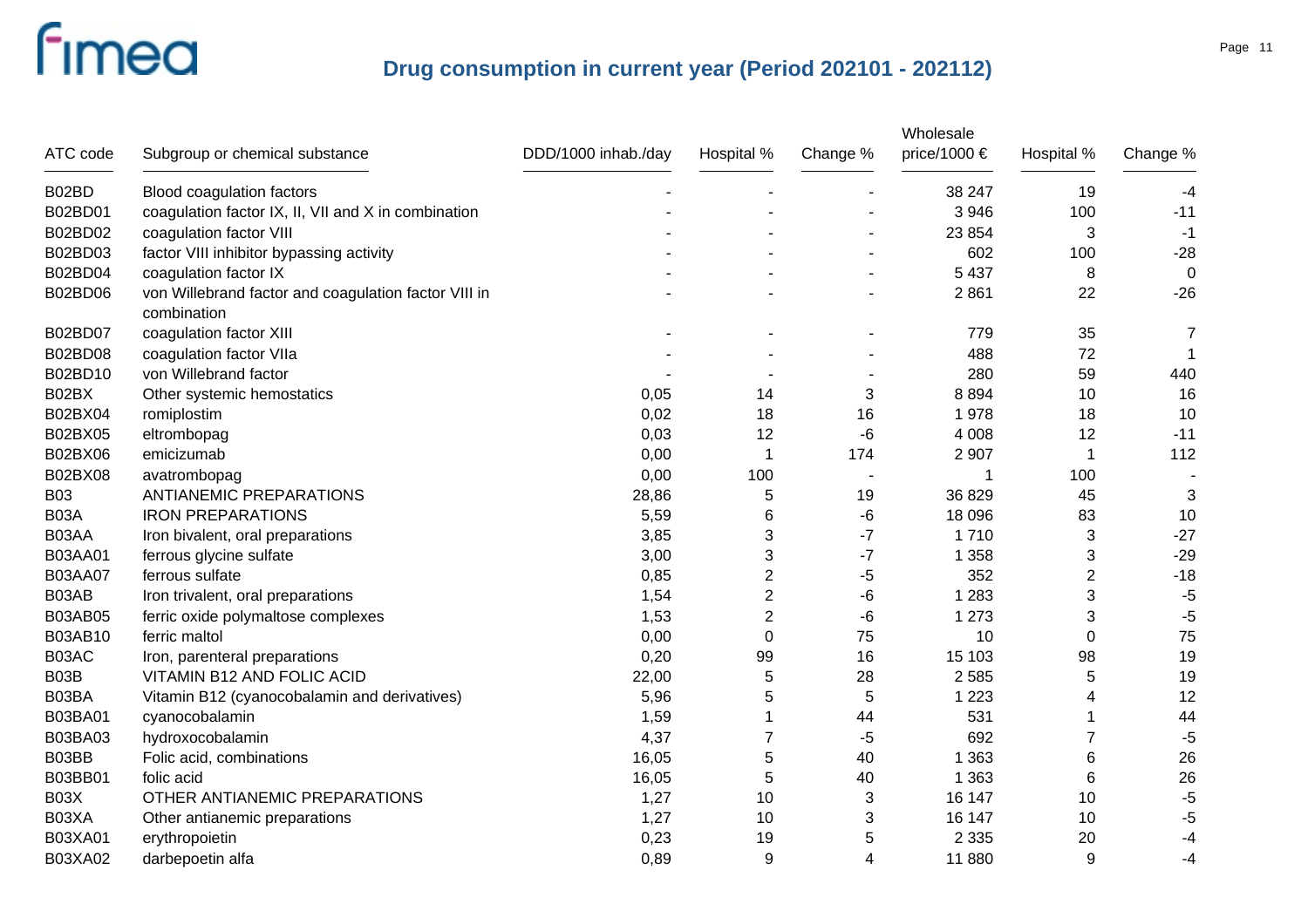|                |                                                |                     |            |          | Wholesale    |                 |                  |
|----------------|------------------------------------------------|---------------------|------------|----------|--------------|-----------------|------------------|
| ATC code       | Subgroup or chemical substance                 | DDD/1000 inhab./day | Hospital % | Change % | price/1000 € | Hospital %      | Change %         |
| B03XA03        | methoxy polyethylene glycolepoetin beta        | 0,16                | 7          | $-5$     | 1933         | $\overline{7}$  | $-13$            |
| <b>B05</b>     | BLOOD SUBSTITUTES AND PERFUSION                |                     |            |          | 30 685       | 81              | $\mathbf 0$      |
|                | <b>SOLUTIONS</b>                               |                     |            |          |              |                 |                  |
| <b>B05A</b>    | BLOOD AND RELATED PRODUCTS                     |                     |            |          | 5959         | 100             | 3                |
| B05AA          | Blood substitutes and plasma protein fractions |                     |            |          | 5959         | 100             | 3                |
| B05AA01        | albumin                                        |                     |            |          | 5 9 5 0      | 100             | 3                |
| <b>B05AA06</b> | gelatin agents                                 |                     |            |          | 9            | 98              | $-25$            |
| <b>B05AA07</b> | hydroxyethylstarch                             |                     |            |          | 0            |                 | $-100$           |
| B05B           | I.V. SOLUTIONS                                 |                     |            |          | 17 316       | 99              | 0                |
| B05BA          | Solutions for parenteral nutrition             |                     |            |          | 5 3 4 1      | 100             | $-2$             |
| B05BA01        | amino acids                                    |                     |            |          | 93           | 100             | 19               |
| B05BA02        | fat emulsions                                  |                     |            |          | 50           | 99              | 27               |
| B05BA03        | carbohydrates                                  |                     |            |          | 431          | 99              | $-3$             |
| B05BA10        | combinations                                   |                     |            |          | 4767         | 100             | $-2$             |
| B05BB          | Solutions affecting the electrolyte balance    |                     |            |          | 11 950       | 99              |                  |
| B05BB01        | electrolytes                                   |                     |            |          | 11 134       | 99              | 1                |
| B05BB02        | electrolytes with carbohydrates                |                     |            |          | 815          | 100             | -1               |
| B05BC          | Solutions producing osmotic diuresis           |                     |            |          | 25           | 97              | $-21$            |
| B05BC01        | mannitol                                       |                     |            |          | 25           | 97              | $-21$            |
| <b>B05D</b>    | PERITONEAL DIALYTICS                           |                     |            |          | 5 9 6 2      | $6\phantom{1}6$ | $-3$             |
| B05DA          | <b>Isotonic solutions</b>                      |                     |            |          | 2 5 6 6      | 5               | 4                |
| B05DB          | <b>Hypertonic solutions</b>                    |                     |            |          | 3 3 9 5      | 6               | $-7$             |
| <b>B05X</b>    | I.V. SOLUTION ADDITIVES                        |                     |            |          | 1 207        | 98              | $\boldsymbol{0}$ |
| B05XA          | Electrolyte solutions                          |                     |            |          | 795          | 97              |                  |
| <b>B05XA01</b> | potassium chloride                             |                     |            |          | 232          | 98              | $\boldsymbol{0}$ |
| B05XA03        | sodium chloride                                |                     |            |          | 130          | 90              | -1               |
| <b>B05XA05</b> | magnesium sulfate                              |                     |            |          | 99           | 100             | $-7$             |
| B05XA06        | potassium phosphate, incl. comb. with other    |                     |            |          | 30           | 99              | $-13$            |
|                | potassium salts                                |                     |            |          |              |                 |                  |
| <b>B05XA07</b> | calcium chloride                               |                     |            |          | 53           | 100             | 92               |
| B05XA14        | sodium glycerophosphate                        |                     |            |          | 57           | 95              | $-2$             |
| B05XA31        | electrolytes in combination with other drugs   |                     |            |          | 195          | 100             | $-1$             |
| B05XB          | Amino acids                                    |                     |            |          | 21           | 100             | $-21$            |
| B05XB02        | alanyl glutamine                               |                     |            |          | 21           | 100             | $-21$            |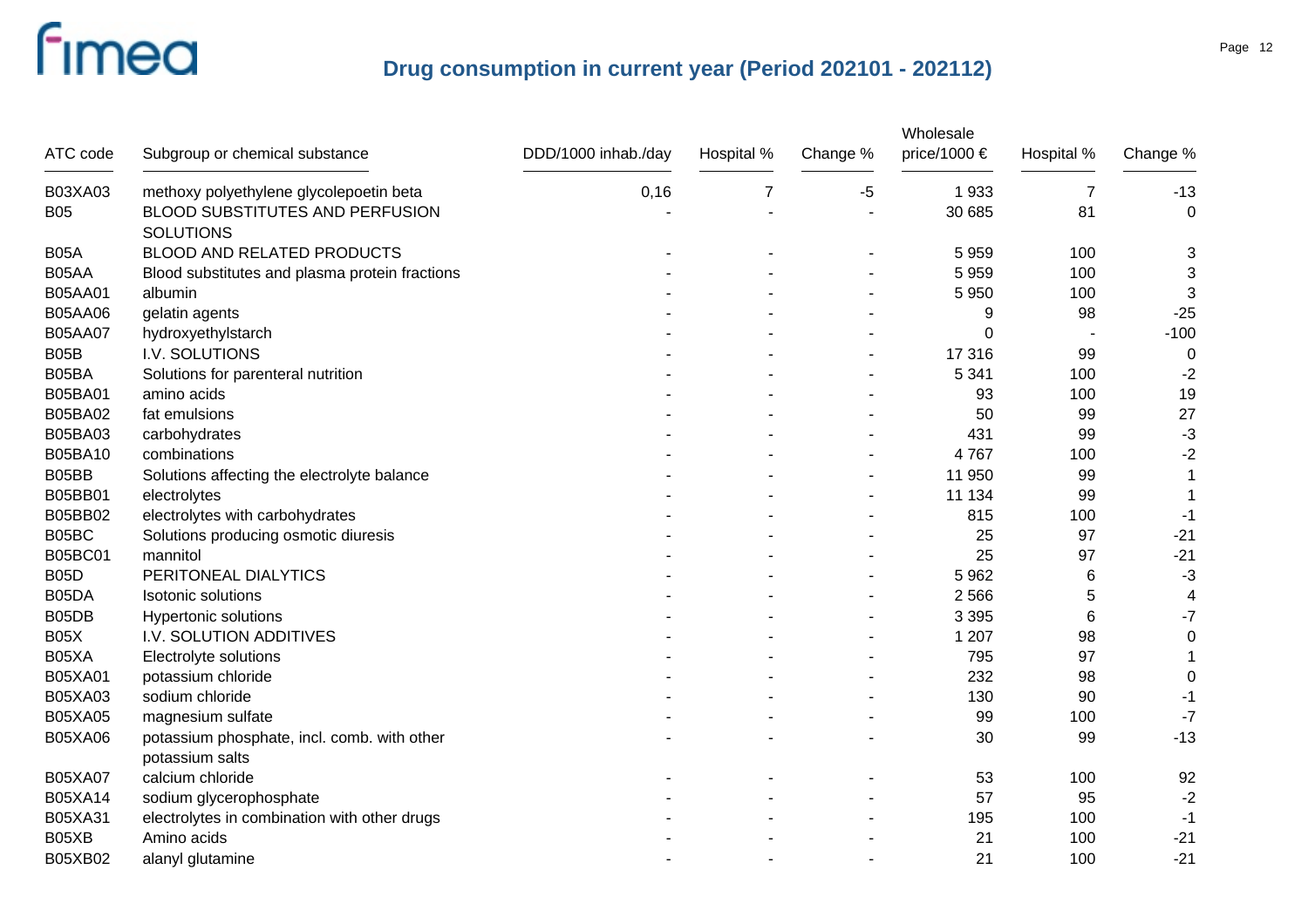|                |                                                       |                     |             |                | Wholesale    |                |             |
|----------------|-------------------------------------------------------|---------------------|-------------|----------------|--------------|----------------|-------------|
| ATC code       | Subgroup or chemical substance                        | DDD/1000 inhab./day | Hospital %  | Change %       | price/1000 € | Hospital %     | Change %    |
| B05XC          | <b>Vitamins</b>                                       |                     |             |                | 390          | 100            | $-2$        |
| <b>B05Z</b>    | HEMODIALYTICS AND HEMOFILTRATES                       |                     |             |                | 242          | 100            | $\mathbf 0$ |
| B05ZB          | Hemofiltrates                                         |                     |             |                | 242          | 100            | 0           |
| <b>B06</b>     | OTHER HEMATOLOGICAL AGENTS                            | 0,01                | 15          | 92             | 11 356       | 13             | 41          |
| <b>B06A</b>    | OTHER HEMATOLOGICAL AGENTS                            | 0,01                | 15          | 92             | 11 356       | 13             | 41          |
| B06AB          | Heme products                                         |                     |             |                | 43           | 100            | 183         |
| B06AB01        | hemin                                                 |                     |             |                | 43           | 100            | 183         |
| B06AC          | Drugs used in hereditary angioedema                   | 0,00                | 10          | 82             | 11 2 29      | 12             | 39          |
| <b>B06AC01</b> | c1-inhibitor, plasma derived                          | 0,00                | 16          | $-13$          | 3712         | 16             | $-16$       |
| <b>B06AC02</b> | icatibant                                             | 0,00                | 6           | 88             | 2 6 6 1      | 9              | 31          |
| <b>B06AC04</b> | conestat alfa                                         | 0,00                | 100         | $\overline{7}$ | 100          | 100            | 4           |
| <b>B06AC05</b> | lanadelumab                                           | 0,00                | 8           | 252            | 4756         | 9              | 216         |
| B06AX          | Other hematological agents                            | 0,00                | 100         |                | 84           | 100            |             |
| B06AX01        | crizanlizumab                                         | 0,00                | 100         |                | 84           | 100            |             |
| $\mathbf C$    | <b>CARDIOVASCULAR SYSTEM</b>                          | 682,40              | $\mathbf 2$ | 4              | 130 666      | 13             | $-5$        |
| C01            | <b>CARDIAC THERAPY</b>                                | 12,91               | 10          | -1             | 21 173       | 61             | $-6$        |
| C01A           | <b>CARDIAC GLYCOSIDES</b>                             | 1,79                | 5           | -6             | 1 0 5 2      | 19             | $\pmb{0}$   |
| C01AA          | Digitalis glycosides                                  | 1,79                | 5           | -6             | 1 0 5 2      | 19             | $\mathbf 0$ |
| C01AA05        | digoxin                                               | 1,79                | 5           | -6             | 1 0 5 2      | 19             | 0           |
| CO1B           | ANTIARRHYTHMICS, CLASS I AND III                      | 1,92                | 4           | $-2$           | 2512         | 38             | $-12$       |
| C01BB          | Antiarrhythmics, class IB                             | 0,00                | 98          | $-42$          | 165          | 98             | $-42$       |
| C01BB01        | lidocaine                                             | 0,00                | 98          | $-42$          | 165          | 98             | $-42$       |
| C01BC          | Antiarrhythmics, class IC                             | 1,36                | 1           | $-3$           | 1 1 4 5      | $\overline{2}$ | $-3$        |
| C01BC04        | flecainide                                            | 1,36                | 1           | $-3$           | 1 1 4 5      | $\overline{2}$ | $-3$        |
| C01BD          | Antiarrhythmics, class III                            | 0,56                | 10          | -1             | 550          | 21             | $-18$       |
| C01BD01        | amiodarone                                            | 0,45                | 12          | -1             | 255          | 26             | $-2$        |
| C01BD05        | ibutilide                                             | 0,00                | 100         | $-38$          | 48           | 100            | $-37$       |
| C01BD07        | dronedarone                                           | 0,11                | -1          | $-1$           | 247          | $\mathbf 1$    | $-26$       |
| C01BG          | Other antiarrhythmics, class I and III                | 0,00                | 100         | $-11$          | 652          | 100            | $-11$       |
| C01BG11        | vernakalant                                           | 0,00                | 100         | $-11$          | 652          | 100            | $-11$       |
| C01C           | CARDIAC STIMULANTS EXCL. CARDIAC<br><b>GLYCOSIDES</b> | 0,78                | 87          | 12             | 12 0 26      | 83             | -9          |
| C01CA          | Adrenergic and dopaminergic agents                    | 0,77                | 87          | 13             | 7486         | 73             | -8          |
| C01CA01        | etilefrine                                            | 0,05                | 26          | $-25$          | 301          | 73             | 16          |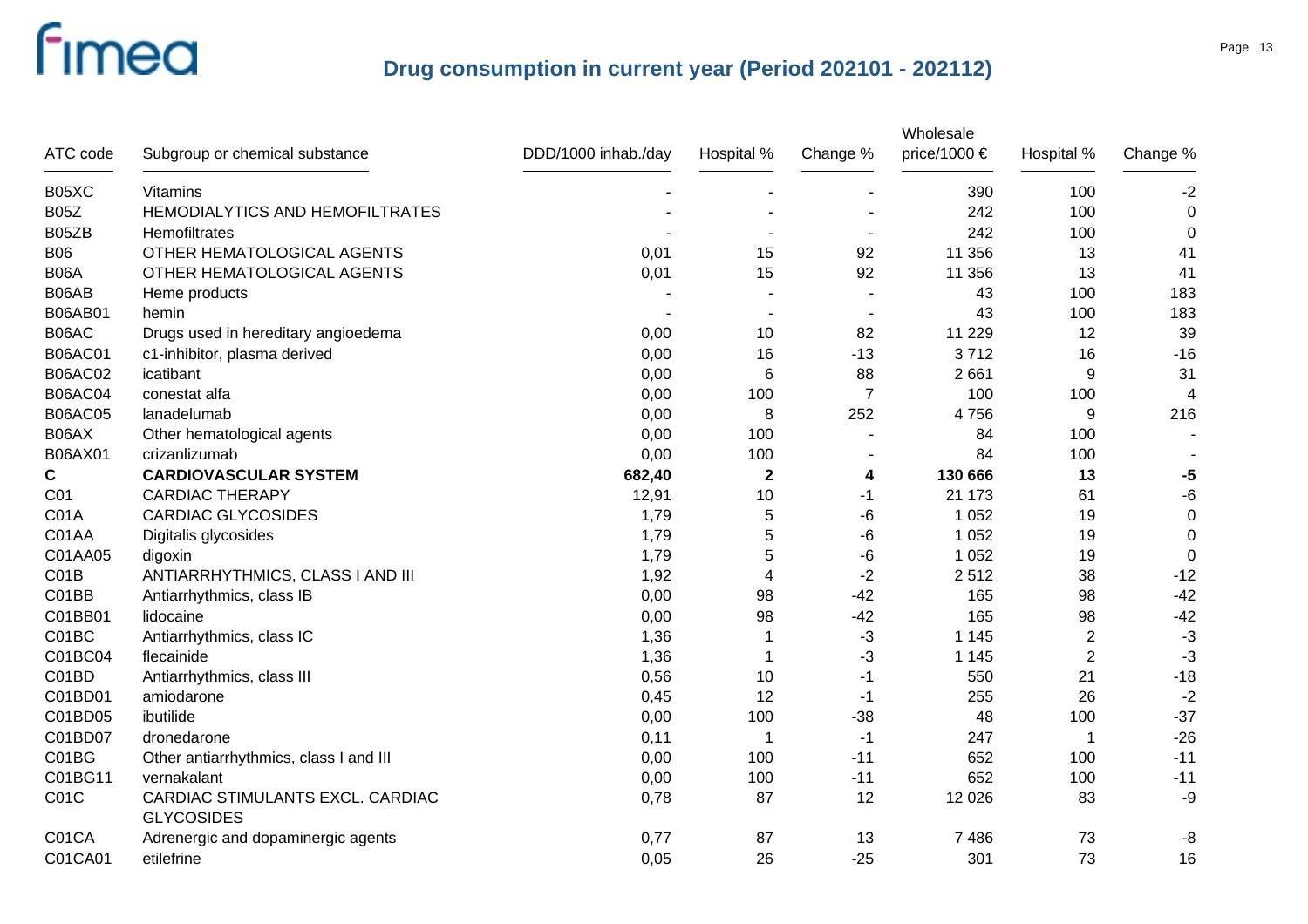| ATC code          | Subgroup or chemical substance                    | DDD/1000 inhab./day | Hospital %     | Change %                 | Wholesale<br>price/1000 € | Hospital %     | Change %       |
|-------------------|---------------------------------------------------|---------------------|----------------|--------------------------|---------------------------|----------------|----------------|
| C01CA02           | isoprenaline                                      | 0,00                | 100            | 203                      | 416                       | 100            | 203            |
| C01CA03           | norepinephrine                                    | 0,05                | 99             | $-39$                    | 1 3 0 4                   | 99             | $-43$          |
| C01CA04           | dopamine                                          | 0,00                | 80             | $-67$                    | 42                        | 81             | $-70$          |
| C01CA06           | phenylephrine                                     | 0,02                | 100            | 9                        | 637                       | 100            | $-6$           |
| C01CA07           | dobutamine                                        | 0,00                | 100            | $-55$                    | 40                        | 100            | $-55$          |
| C01CA17           | midodrine                                         | 0,01                | 16             | 24                       | 84                        | 18             | 30             |
| C01CA24           | epinephrine                                       | 0,65                | 91             | 26                       | 4 3 7 9                   | 59             | 5              |
| C01CA26           | ephedrine                                         |                     |                |                          | 283                       | 98             | $-2$           |
| C01CE             | Phosphodiesterase inhibitors                      | 0,00                | 100            | $-23$                    | 633                       | 100            | $-23$          |
| C01CE02           | milrinone                                         | 0,00                | 100            | $-23$                    | 633                       | 100            | $-23$          |
| C01CX             | Other cardiac stimulants                          | 0,00                | 100            | $-10$                    | 3 9 0 6                   | 100            | $-10$          |
| C01CX08           | levosimendan                                      | 0,00                | 100            | $-10$                    | 3 9 0 6                   | 100            | $-10$          |
| C <sub>0</sub> 1D | VASODILATORS USED IN CARDIAC DISEASES             | 8,38                | 5              | -1                       | 4 6 31                    | 16             | $\overline{2}$ |
| C01DA             | Organic nitrates                                  | 8,38                | 5              | $-1$                     | 4 6 3 0                   | 16             | $\overline{2}$ |
| C01DA02           | glyceryl trinitrate                               | 0,60                | 24             | $\overline{7}$           | 1 1 7 6                   | 53             | 16             |
| C01DA08           | isosorbide dinitrate                              | 1,41                | 6              | 19                       | 927                       | $\overline{7}$ | $-6$           |
| C01DA14           | isosorbide mononitrate                            | 6,37                | 3              | $-5$                     | 2527                      | 3              | $-1$           |
| C01DX             | Other vasodilators used in cardiac diseases       |                     |                |                          | 0                         | 0              |                |
| C01DX22           | vericiguat                                        |                     |                | $\overline{\phantom{a}}$ | $\Omega$                  | $\Omega$       |                |
| C01E              | OTHER CARDIAC PREPARATIONS                        | 0,04                | 59             | 37                       | 954                       | 96             | 34             |
| C01EA             | Prostaglandins                                    | 0,00                | 100            | 6                        | 331                       | 100            | 15             |
| C01EA01           | alprostadil                                       | 0,00                | 100            | 6                        | 331                       | 100            | 15             |
| C01EB             | Other cardiac preparations                        | 0,04                | 59             | 38                       | 622                       | 94             | 46             |
| C01EB10           | adenosine                                         | 0,02                | 98             | 73                       | 364                       | 98             | 64             |
| C01EB16           | ibuprofen                                         | 0,00                | 100            | 32                       | 12                        | 100            | 32             |
| C01EB17           | ivabradine                                        | 0,02                | $\overline{4}$ | 9                        | 34                        | 5              | 3              |
| C01EB21           | regadenoson                                       | 0,00                | 100            | 31                       | 212                       | 100            | 31             |
| CO <sub>2</sub>   | ANTIHYPERTENSIVES                                 | 3,32                | 3              | 5                        | 9 1 5 8                   | $\overline{7}$ | $\pmb{0}$      |
| C02A              | ANTIADRENERGIC AGENTS, CENTRALLY<br><b>ACTING</b> | 2,70                | 2              | 4                        | 1571                      | 25             | 3              |
| C02AC             | Imidazoline receptor agonists                     | 2,70                | $\mathbf{2}$   | 4                        | 1571                      | 25             | 3              |
| C02AC01           | clonidine                                         | 0,06                | 34             | -6                       | 355                       | 87             | $-23$          |
| C02AC02           | guanfacine                                        | 0,09                | 12             | 37                       | 606                       | 11             | 38             |
| C02AC05           | moxonidine                                        | 2,55                | $\overline{1}$ | 3                        | 610                       | 1              | $-2$           |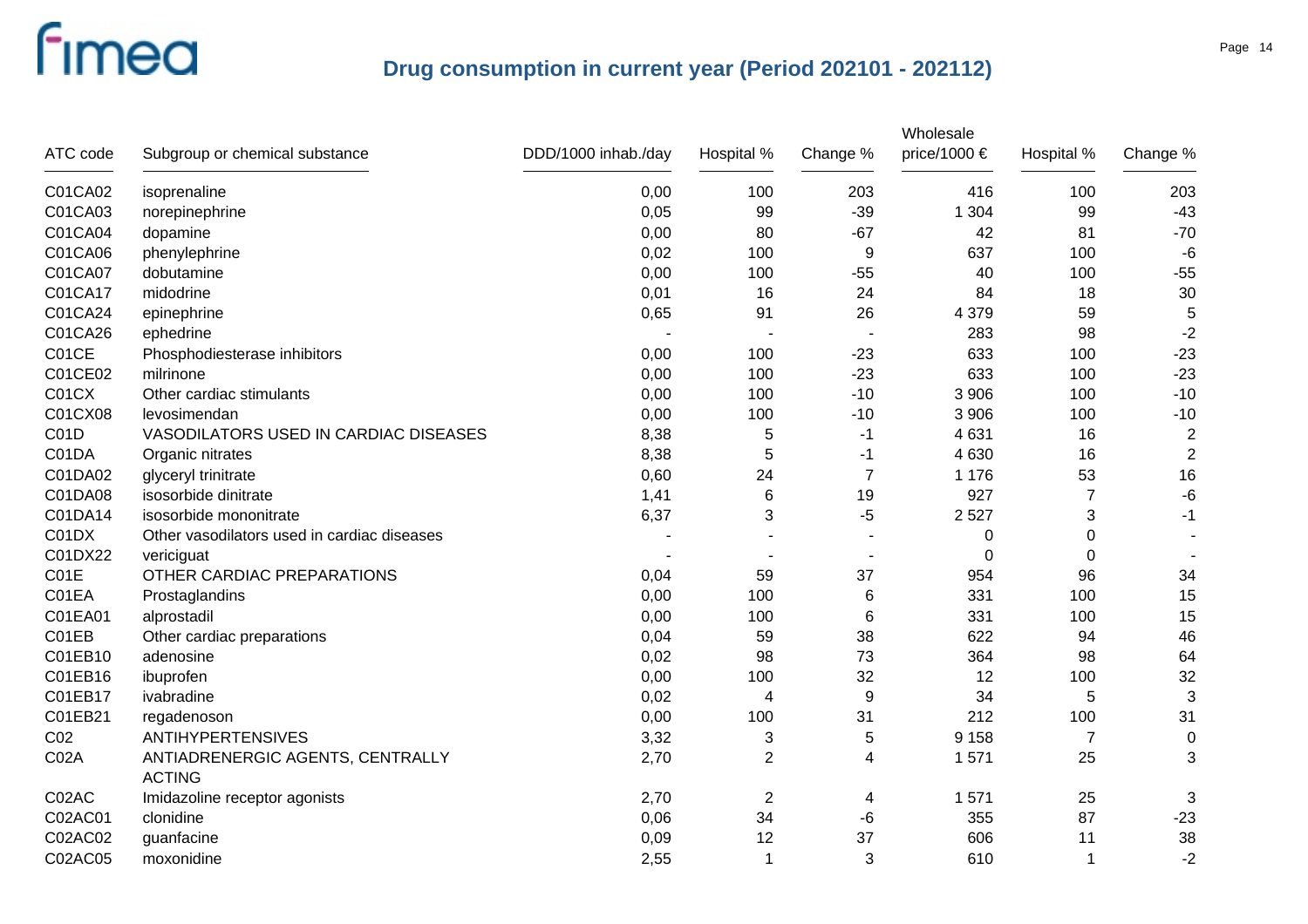| ATC code        | Subgroup or chemical substance                                  | DDD/1000 inhab./day | Hospital %     | Change %       | Wholesale<br>price/1000 € | Hospital %     | Change %        |
|-----------------|-----------------------------------------------------------------|---------------------|----------------|----------------|---------------------------|----------------|-----------------|
| CO2C            | ANTIADRENERGIC AGENTS, PERIPHERALLY<br><b>ACTING</b>            | 0,56                | 4              | 9              | 464                       | 4              | 15              |
| C02CA           | Alpha-adrenoceptor blocking agents                              | 0,56                | 4              | 9              | 464                       | 4              | 15              |
| C02CA01         | prazosin                                                        | 0,56                | 4              | 9              | 464                       | 4              | 15              |
| C02D            | ARTERIOLAR SMOOTH MUSCLE, AGENTS<br><b>ACTING ON</b>            | 0,00                | 100            | $\blacksquare$ | 67                        | 100            |                 |
| C02DD           | Nitroferricyanide derivatives                                   | 0,00                | 100            |                | 67                        | 100            |                 |
| C02DD01         | nitroprusside                                                   | 0,00                | 100            |                | 67                        | 100            |                 |
| CO2K            | OTHER ANTIHYPERTENSIVES                                         | 0,06                | $\overline{c}$ | 6              | 7 0 5 6                   | $\overline{c}$ | $-2$            |
| C02KX           | Antihypertensives for pulmonary arterial<br>hypertension        | 0,06                | $\overline{2}$ | 6              | 7 0 5 6                   | $\overline{2}$ | $-2$            |
| C02KX01         | bosentan                                                        | 0,01                | 3              | 0              | 1 2 9 7                   | 4              | $-1$            |
| C02KX02         | ambrisentan                                                     | 0,00                |                | $-7$           | 343                       | $\overline{2}$ | $-57$           |
| C02KX04         | macitentan                                                      | 0,03                |                | 9              | 3586                      | 1              | 5               |
| C02KX05         | riociguat                                                       | 0,02                |                | 10             | 1830                      | 1              | 10              |
| C <sub>03</sub> | <b>DIURETICS</b>                                                | 50,18               | 5              | -1             | 9 2 2 3                   | 20             | $\mathbf{1}$    |
| C03A            | LOW-CEILING DIURETICS, THIAZIDES                                | 7,18                | $\overline{2}$ | 1              | 1 4 9 7                   | $\overline{2}$ | $\sqrt{5}$      |
| C03AA           | Thiazides, plain                                                | 7,18                | $\overline{2}$ | 1              | 1 4 9 7                   | $\overline{2}$ | $\sqrt{5}$      |
| C03AA03         | hydrochlorothiazide                                             | 7,18                | $\overline{2}$ | 1              | 1 4 9 7                   | $\overline{2}$ | 5               |
| C03B            | LOW-CEILING DIURETICS, EXCL. THIAZIDES                          | 0,49                | 5              | $\mathbf 0$    | 306                       | 21             | 30              |
| C03BA           | Sulfonamides, plain                                             | 0,49                | 5              | $\mathbf 0$    | 306                       | 21             | 30              |
| C03BA08         | metolazone                                                      | 0,04                | 48             | 152            | 130                       | 48             | 152             |
| C03BA11         | indapamide                                                      | 0,46                | 1              | -4             | 176                       | 1              | $-4$            |
| C03C            | <b>HIGH-CEILING DIURETICS</b>                                   | 34,63               | $\overline{7}$ | -1             | 5 0 31                    | 33             | $-4$            |
| C03CA           | Sulfonamides, plain                                             | 34,63               | $\overline{7}$ | -1             | 5 0 31                    | 33             | $-4$            |
| C03CA01         | furosemide                                                      | 34,63               | $\overline{7}$ | -1             | 5 0 31                    | 33             | $-4$            |
| C03D            | ALDOSTERONE ANTAGONISTS AND OTHER<br>POTASSIUM-SPARING AGENTS   | 3,11                | $\overline{2}$ | 6              | 1 5 9 4                   | $\overline{2}$ | $6\phantom{1}6$ |
| C03DA           | Aldosterone antagonists                                         | 3,11                | $\overline{2}$ | 6              | 1 5 9 4                   | $\overline{2}$ | 6               |
| C03DA01         | spironolactone                                                  | 3,09                | $\overline{2}$ | 6              | 1 4 9 9                   | $\overline{2}$ | 6               |
| C03DA04         | eplerenone                                                      | 0,02                | 3              | 8              | 95                        | 3              | 13              |
| C03E            | DIURETICS AND POTASSIUM-SPARING<br><b>AGENTS IN COMBINATION</b> | 4,76                | 1              | $-5$           | 535                       | $\overline{2}$ | $-12$           |
| C03EA           | Low-ceiling diuretics and potassium-sparing<br>agents           | 4,16                | -1             | -5             | 426                       | 1              | $-12$           |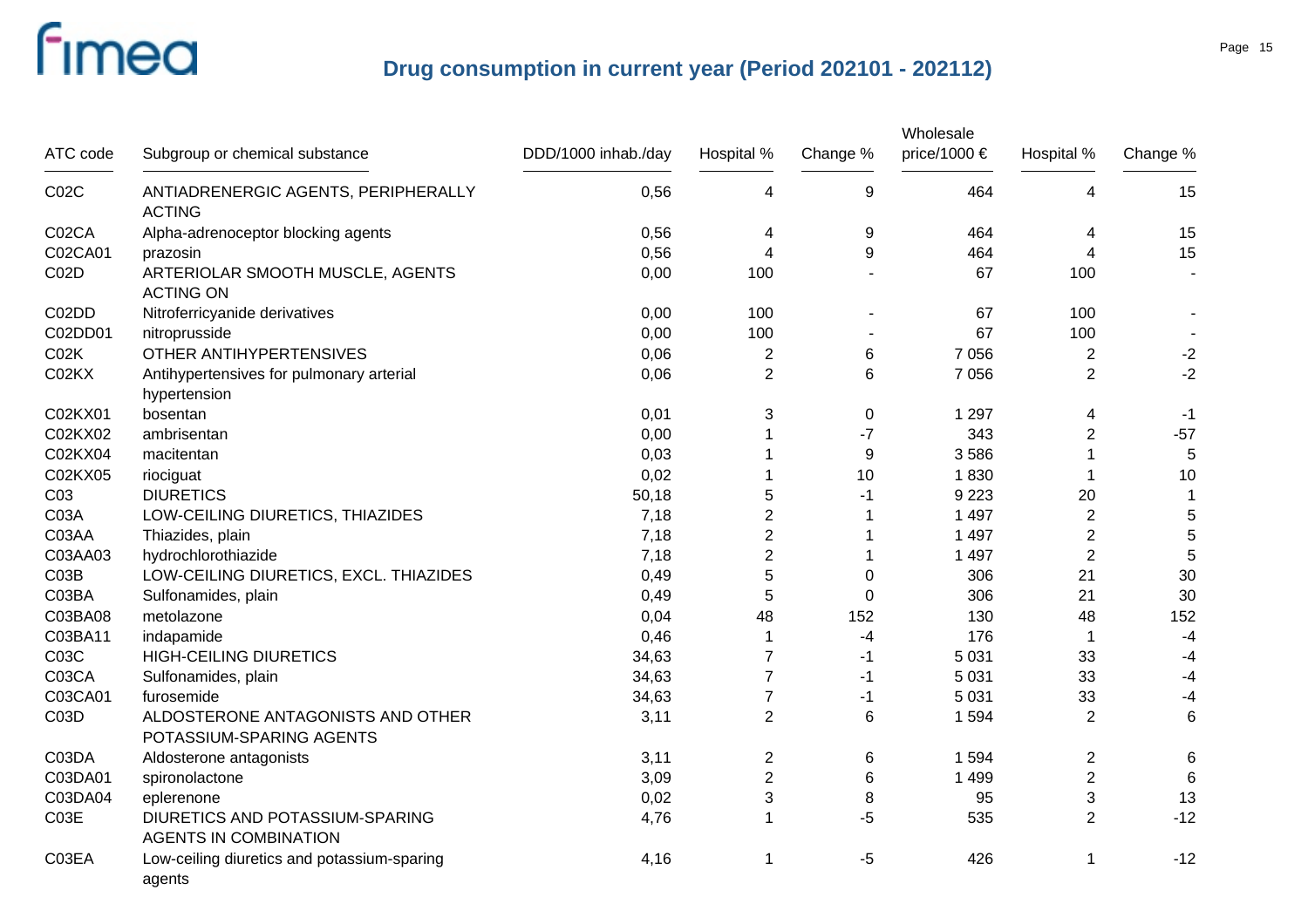|                  |                                                  |                     |                |          | Wholesale    |                |                 |
|------------------|--------------------------------------------------|---------------------|----------------|----------|--------------|----------------|-----------------|
| ATC code         | Subgroup or chemical substance                   | DDD/1000 inhab./day | Hospital %     | Change % | price/1000 € | Hospital %     | Change %        |
| C03EA01          | hydrochlorothiazide and potassium-sparing agents | 4,16                |                | -5       | 426          | 1              | $-12$           |
| C03EB            | High-ceiling diuretics and potassium-sparing     | 0,60                | 5              | $-11$    | 109          | 5              | $-11$           |
|                  | agents                                           |                     |                |          |              |                |                 |
| C03EB01          | furosemide and potassium-sparing agents          | 0,60                | 5              | $-11$    | 109          | 5              | $-11$           |
| CO <sub>3X</sub> | <b>OTHER DIURETICS</b>                           | 0,01                |                | 129      | 260          | 10             | 93              |
| C03XA            | Vasopressin antagonists                          | 0,01                |                | 129      | 260          | 10             | 93              |
| C03XA01          | tolvaptan                                        | 0,01                |                | 129      | 260          | 10             | 93              |
| CO <sub>4</sub>  | PERIPHERAL VASODILATORS                          | 0,10                | 5              | $-10$    | 69           | 5              | $-12$           |
| C04A             | PERIPHERAL VASODILATORS                          | 0,10                | 5              | $-10$    | 69           | 5              | $-12$           |
| C04AD            | Purine derivatives                               | 0,10                | 5              | $-10$    | 69           | 5              | $-12$           |
| C04AD03          | pentoxifylline                                   | 0,10                | 5              | $-10$    | 69           | 5              | $-12$           |
| C <sub>05</sub>  | <b>VASOPROTECTIVES</b>                           |                     |                |          | 4891         | 5              | 8               |
| <b>C05A</b>      | <b>AGENTS FOR TREATMENT OF</b>                   |                     |                |          | 3 0 9 9      | $\overline{2}$ | 11              |
|                  | HEMORRHOIDS AND ANAL FISSURES FOR                |                     |                |          |              |                |                 |
|                  | <b>TOPICAL USE</b>                               |                     |                |          |              |                |                 |
| C05AA            | Corticosteroids                                  |                     |                |          | 2971         | $\overline{2}$ | 12              |
| C05AA01          | hydrocortisone                                   |                     |                |          | 58           | 36             | $-26$           |
| C05AA04          | prednisolone                                     |                     |                |          | 2 4 5 1      |                | 15              |
| C05AA08          | fluocortolone                                    |                     |                |          | 462          |                | $6\phantom{1}6$ |
| C05AE            | Muscle relaxants                                 |                     |                |          | 128          | 3              | -8              |
| C05AE01          | glyceryl trinitrate                              |                     |                |          | 128          | 3              | -8              |
| CO5B             | <b>ANTIVARICOSE THERAPY</b>                      |                     |                |          | 1792         | 11             | 4               |
| C05BA            | Heparins or heparinoids for topical use          |                     |                |          | 1 5 9 5      | $\overline{c}$ | 4               |
| C05BA01          | organo-heparinoid                                |                     |                |          | 1 5 9 5      | $\overline{2}$ | 4               |
| C05BB            | Sclerosing agents for local injection            |                     |                |          | 197          | 87             | 3               |
| C05BB02          | polidocanol                                      |                     |                |          | 197          | 87             | 3               |
| C07              | <b>BETA BLOCKING AGENTS</b>                      | 63,93               | 2              | -3       | 18 3 98      | 4              | $-5$            |
| C07A             | <b>BETA BLOCKING AGENTS</b>                      | 60,10               | $\overline{2}$ | $-2$     | 16 603       | 4              | -4              |
| C07AA            | Beta blocking agents, non-selective              | 2,68                | 2              | 0        | 1 501        | 2              | 4               |
| C07AA05          | propranolol                                      | 2,24                | $\overline{2}$ | 1        | 1 370        | $\overline{2}$ | 5               |
| C07AA07          | sotalol                                          | 0,44                | 2              | -4       | 131          | 2              | -4              |
| C07AB            | Beta blocking agents, selective                  | 55,49               | 2              | -2       | 14 20 6      | 3              | $-3$            |
| C07AB02          | metoprolol                                       | 8,99                | $\overline{2}$ | $-7$     | 3560         | 4              | -8              |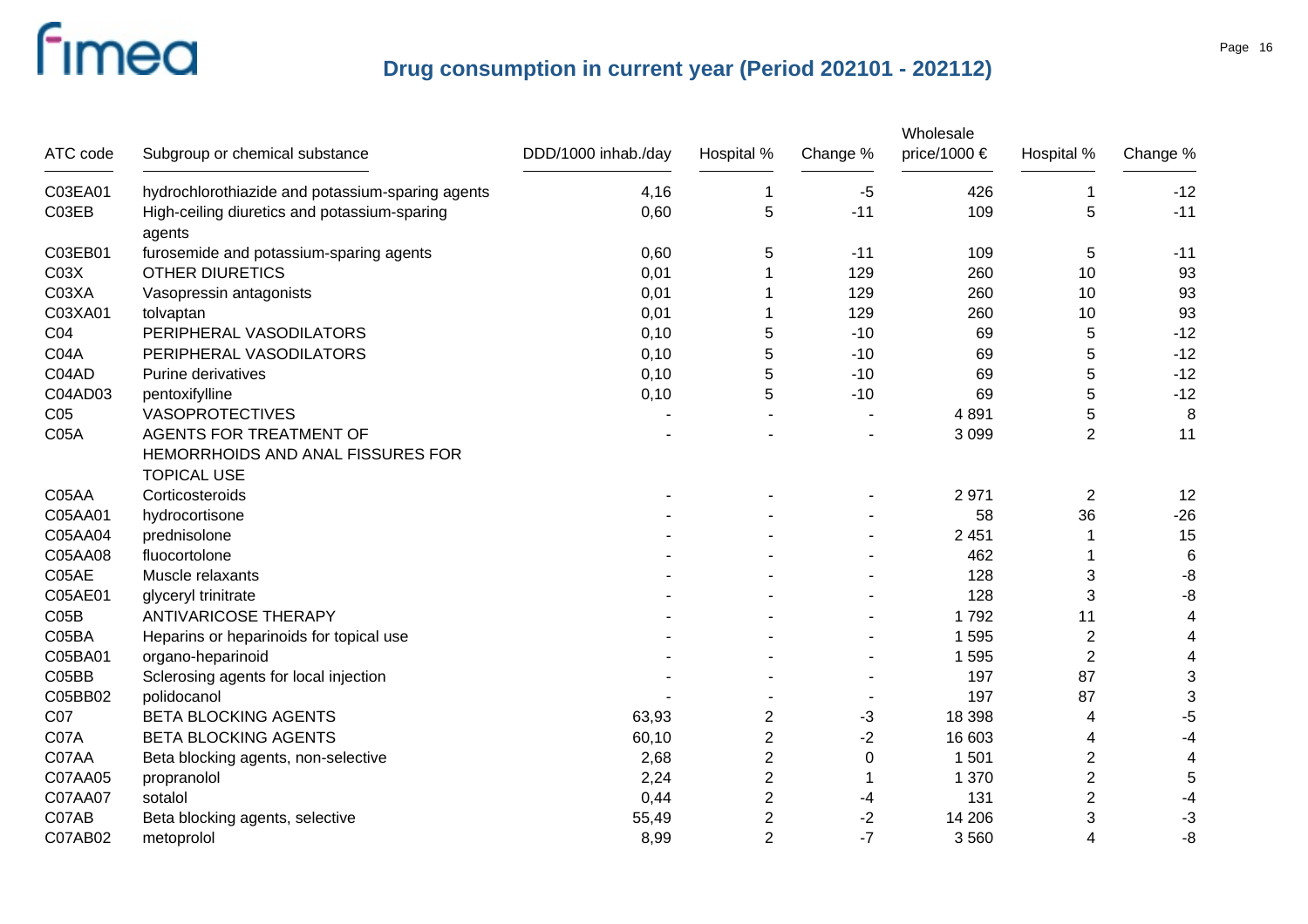| ATC code        | Subgroup or chemical substance                                     | DDD/1000 inhab./day | Hospital %     | Change % | Wholesale<br>price/1000 $\in$ | Hospital %     | Change %     |
|-----------------|--------------------------------------------------------------------|---------------------|----------------|----------|-------------------------------|----------------|--------------|
| C07AB03         | atenolol                                                           | 1,69                | $\overline{2}$ | $-11$    | 335                           | $\overline{2}$ | $-13$        |
| C07AB04         | acebutolol                                                         | 0,11                | 4              | -1       | 58                            | 4              | $-1$         |
| C07AB05         | betaxolol                                                          |                     |                | $-100$   | $\Omega$                      |                | $-100$       |
| C07AB07         | bisoprolol                                                         | 42,25               | $\overline{2}$ | 0        | 9681                          | 2              | $\mathbf 0$  |
| <b>C07AB08</b>  | celiprolol                                                         | 0,64                | 1              | $-2$     | 146                           | 1              | $-2$         |
| C07AB09         | esmolol                                                            | 0,00                | 100            | 59       | 40                            | 100            | 49           |
| C07AB12         | nebivolol                                                          | 1,81                | 1              | 1        | 385                           | $\mathbf 1$    | $-17$        |
| C07AB14         | landiolol                                                          |                     |                |          | 1                             | 100            | 33           |
| C07AG           | Alpha and beta blocking agents                                     | 1,93                | $\overline{2}$ | $-5$     | 896                           | 36             | $-14$        |
| C07AG01         | labetalol                                                          | 0,07                | $\overline{7}$ | 41       | 442                           | 71             | $-12$        |
| C07AG02         | carvedilol                                                         | 1,86                | 2              | -6       | 454                           | 2              | $-16$        |
| C07B            | BETA BLOCKING AGENTS AND THIAZIDES                                 | 2,61                | $\mathbf{0}$   | $-15$    | 873                           | $\Omega$       | $-17$        |
| C07BB           | Beta blocking agents, selective, and thiazides                     | 2,61                | 0              | $-15$    | 873                           | $\Omega$       | $-17$        |
| C07BB02         | metoprolol and thiazides                                           | 0,11                | $\Omega$       | $-65$    | 50                            | $\Omega$       | $-65$        |
| C07BB07         | bisoprolol and thiazides                                           | 2,50                | 0              | -9       | 784                           | $\Omega$       | $-10$        |
| C07BB12         | nebivolol and thiazides                                            |                     |                |          | 38                            | 0              | $\mathbf 0$  |
| C07F            | BETA BLOCKING AGENTS, OTHER<br><b>COMBINATIONS</b>                 | 1,21                | $\mathbf 1$    | -8       | 922                           |                | -9           |
| C07FB           | Beta blocking agent and calcium channel blockers                   | 1,21                |                | -8       | 922                           |                | -9           |
| C07FB02         | metoprolol and felodipine                                          | 1,21                |                | -8       | 922                           |                | $-9$         |
| C <sub>08</sub> | CALCIUM CHANNEL BLOCKERS                                           | 104,33              | -1             | 5        | 11 080                        | 4              | $-3$         |
| <b>C08C</b>     | SELECTIVE CALCIUM CHANNEL BLOCKERS<br>WITH MAINLY VASCULAR EFFECTS | 102,94              |                | 5        | 10 254                        | 4              | $-2$         |
| C08CA           | Dihydropyridine derivatives                                        | 102,94              |                | 5        | 10 254                        | 4              | $-2$         |
| C08CA01         | amlodipine                                                         | 72,79               |                | 5        | 4 6 3 2                       |                | $\,6$        |
| C08CA02         | felodipine                                                         | 7,92                |                | 5        | 1878                          |                | $-17$        |
| C08CA05         | nifedipine                                                         | 0,54                | $\overline{2}$ | $-21$    | 407                           | $\overline{2}$ | $-20$        |
| C08CA06         | nimodipine                                                         | 0,00                | 83             | 11       | 247                           | 95             | $-19$        |
| C08CA10         | nilvadipine                                                        | 0,73                | $\overline{2}$ | 3        | 440                           | $\overline{c}$ | $\mathbf{3}$ |
| C08CA13         | lercanidipine                                                      | 20,96               | 1              | 6        | 2650                          | 1              | $\mathbf 0$  |
| C08D            | SELECTIVE CALCIUM CHANNEL BLOCKERS<br>WITH DIRECT CARDIAC EFFECTS  | 1,38                | $\overline{2}$ | -5       | 826                           | 3              | $-7$         |
| C08DA           | Phenylalkylamine derivatives                                       | 0,74                | 2              | -1       | 244                           | $\overline{2}$ | 0            |
| C08DA01         | verapamil                                                          | 0,74                | $\overline{2}$ | -1       | 244                           | $\overline{2}$ | $\pmb{0}$    |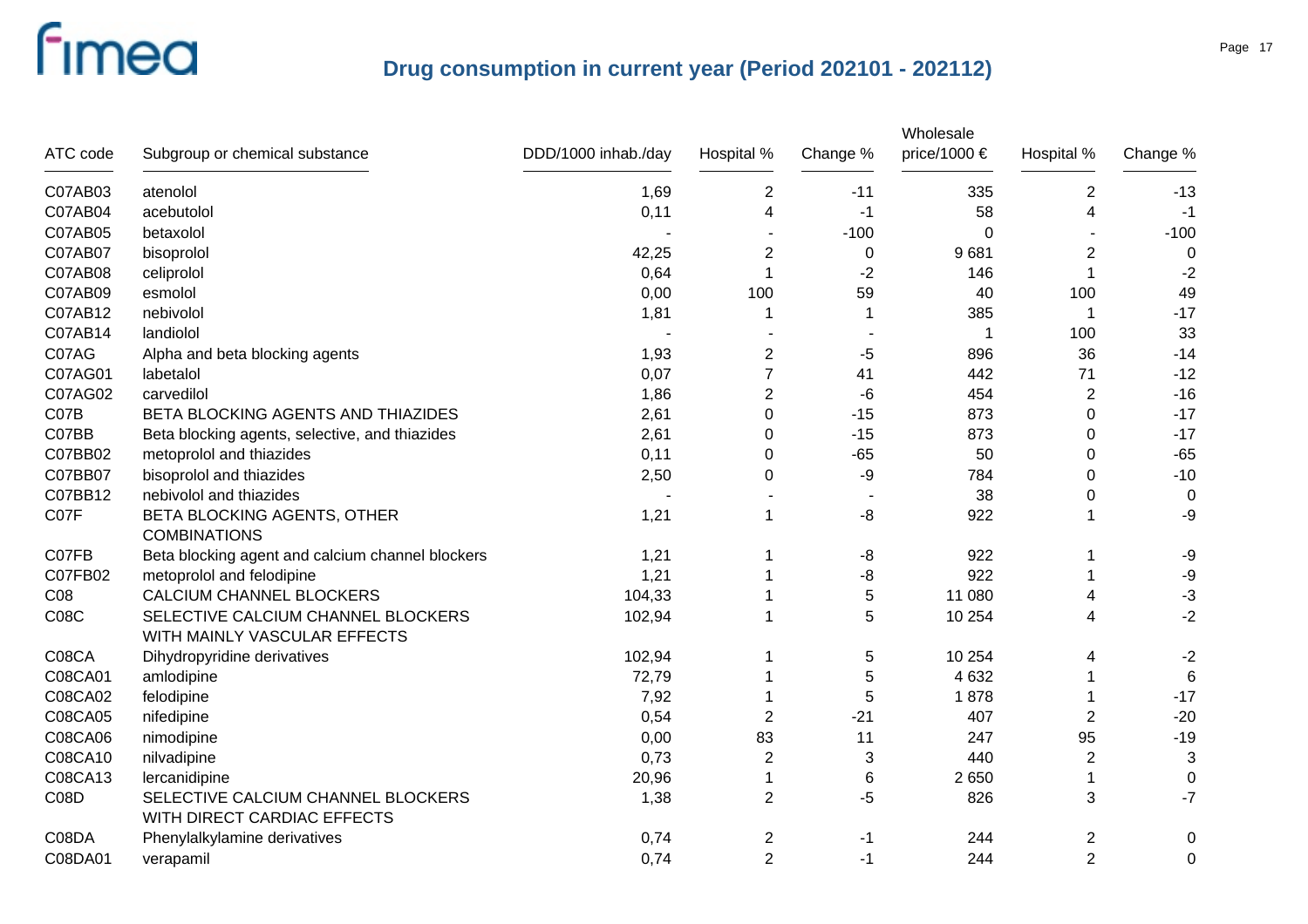| ATC code        | Subgroup or chemical substance                           | DDD/1000 inhab./day | Hospital %     | Change %       | Wholesale<br>price/1000 € | Hospital %     | Change %                 |
|-----------------|----------------------------------------------------------|---------------------|----------------|----------------|---------------------------|----------------|--------------------------|
|                 |                                                          |                     |                |                |                           |                |                          |
| C08DB           | Benzothiazepine derivatives                              | 0,64                | 3              | $-10$          | 582                       | 3              | -9                       |
| C08DB01         | diltiazem                                                | 0,64                | 3              | $-10$          | 582                       | 3              | -9                       |
| C <sub>09</sub> | <b>AGENTS ACTING ON THE</b>                              | 280,96              | -1             | $\overline{2}$ | 34 467                    |                | $-11$                    |
|                 | RENIN-ANGIOTENSIN SYSTEM                                 |                     |                |                |                           |                |                          |
| C09A            | ACE INHIBITORS, PLAIN                                    | 101,23              |                | $-3$           | 5 2 1 2                   | 1              | $-16$                    |
| C09AA           | ACE inhibitors, plain                                    | 101,23              |                | $-3$           | 5 2 1 2                   |                | $-16$                    |
| C09AA02         | enalapril                                                | 20,86               |                | -5             | 1829                      |                | $-9$                     |
| C09AA03         | lisinopril                                               | 3,31                |                | -5             | 310                       | $\overline{2}$ | $-44$                    |
| C09AA04         | perindopril                                              | 4,45                |                | -3             | 1 1 3 8                   |                | $-28$                    |
| C09AA05         | ramipril                                                 | 72,59               |                | $-2$           | 1930                      |                | $-7$                     |
| C09AA06         | quinapril                                                | 0,01                | 0              | $-49$          | 4                         | $\mathbf 0$    | $-49$                    |
| CO9B            | ACE INHIBITORS, COMBINATIONS                             | 10,79               | 0              | -4             | 3 0 8 0                   | 0              | $-12$                    |
| C09BA           | ACE inhibitors and diuretics                             | 8,61                | 0              | -5             | 1976                      | 0              | $-19$                    |
| C09BA02         | enalapril and diuretics                                  | 5,73                | 0              | -5             | 870                       | 0              | $-29$                    |
| C09BA03         | lisinopril and diuretics                                 | 1,04                |                | -8             | 470                       |                | $-11$                    |
| C09BA04         | perindopril and diuretics                                | 0,93                |                | -4             | 473                       |                | -6                       |
| C09BA05         | ramipril and diuretics                                   | 0,89                | 0              | -5             | 157                       | 0              | $-5$                     |
| C09BA06         | quinapril and diuretics                                  | 0,02                | 0              | $-46$          | 6                         | $\mathbf 0$    | $-46$                    |
| C09BB           | ACE inhibitors and calcium channel blockers              | 1,72                | 0              | 3              | 799                       | 0              | 3                        |
| C09BB02         | enalapril and lercanidipine                              | 0,35                | 0              | $-1$           | 121                       | $\pmb{0}$      | $-1$                     |
| C09BB04         | perindopril and amlodipine                               | 1,36                | $\mathbf 0$    | 3              | 678                       | 0              | $\overline{\mathcal{A}}$ |
| C09BX           | ACE inhibitors, other combinations                       | 0,46                | $\mathbf 0$    | -3             | 305                       | 0              | $-2$                     |
| C09BX01         | perindopril, amlodipine and indapamide                   | 0,44                | 0              | 4              | 299                       | $\mathbf 0$    | $\overline{2}$           |
| C09BX02         | perindopril and bisoprolol                               | 0,02                | 0              | -63            | 6                         | 0              | $-64$                    |
| C09C            | ANGIOTENSIN II RECEPTOR BLOCKERS                         | 134,63              | 1              | $\overline{7}$ | 11 377                    |                | $-13$                    |
|                 | (ARBs), PLAIN                                            |                     |                |                |                           |                |                          |
| C09CA           | Angiotensin II receptor blockers (ARBs), plain           | 134,63              |                | 7              | 11 377                    |                | $-13$                    |
| C09CA01         | losartan                                                 | 52,12               |                | 5              | 3 4 8 6                   |                | $-36$                    |
| C09CA02         | eprosartan                                               | 0,11                | $\overline{2}$ | $-60$          | 75                        | $\overline{c}$ | $-63$                    |
| C09CA03         | valsartan                                                | 16,68               |                | 4              | 2 0 9 4                   |                | $-2$                     |
| C09CA06         | candesartan                                              | 54,38               |                | 11             | 3915                      |                | $\mathbf 0$              |
| C09CA07         | telmisartan                                              | 10,30               |                | 5              | 1 3 6 9                   |                | 39                       |
| C09CA08         | olmesartan medoxomil                                     | 1,04                | $\mathbf 0$    | $-7$           | 438                       |                | 15                       |
| C09D            | ANGIOTENSIN II RECEPTOR BLOCKERS<br>(ARBs), COMBINATIONS | 34,32               | 0              | $\mathbf 1$    | 14798                     |                | $-6$                     |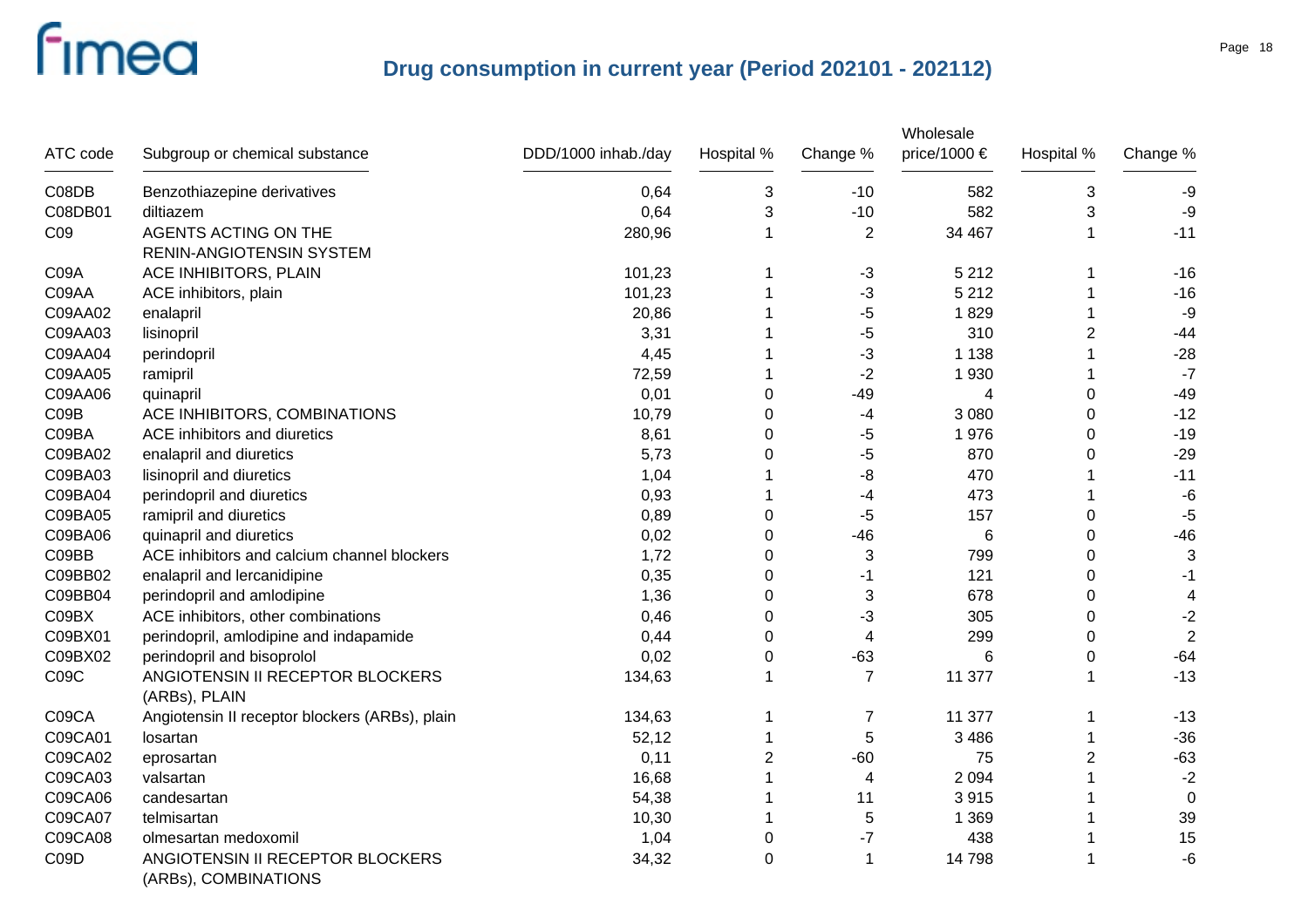| ATC code           | Subgroup or chemical substance                                          | DDD/1000 inhab./day | Hospital %     | Change %       | Wholesale<br>price/1000 € | Hospital %     | Change % |
|--------------------|-------------------------------------------------------------------------|---------------------|----------------|----------------|---------------------------|----------------|----------|
| C09DA              | Angiotensin II receptor blockers (ARBs) and<br>diuretics                | 29,03               | $\mathbf 0$    | 0              | 8 1 7 0                   | 0              | $-13$    |
| C09DA01            | losartan and diuretics                                                  | 12,44               | 0              | 0              | 2970                      | 0              | $-21$    |
| C09DA02            | eprosartan and diuretics                                                | 0,30                | 0              | $-5$           | 215                       | 0              | $-10$    |
| C09DA03            | valsartan and diuretics                                                 | 4,50                | 0              | $-1$           | 1 0 3 5                   | 0              | $-6$     |
| C09DA06            | candesartan and diuretics                                               | 7,62                | 0              | -1             | 2 9 8 1                   | 0              | $-11$    |
| C09DA07            | telmisartan and diuretics                                               | 3,84                | 0              | -1             | 820                       | 0              | 5        |
| C09DA08            | olmesartan medoxomil and diuretics                                      | 0,32                | $\Omega$       | $-7$           | 149                       | $\Omega$       | -9       |
| C09DB              | Angiotensin II receptor blockers (ARBs) and<br>calcium channel blockers | 2,99                | $\Omega$       | $\,6$          | 935                       | 0              | $-32$    |
| C09DB01            | valsartan and amlodipine                                                | 2,86                | 0              | $\overline{7}$ | 864                       | 0              | $-33$    |
| C09DB02            | olmesartan medoxomil and amlodipine                                     | 0,12                | 1              | $-11$          | 71                        | 1              | $-16$    |
| C09DX              | Angiotensin II receptor blockers (ARBs), other<br>combinations          | 2,30                | 1              | 9              | 5 6 9 3                   | $\overline{2}$ | 15       |
| C09DX01            | valsartan, amlodipine and hydrochlorothiazide                           | 1,77                | 0              | 5              | 1 0 5 6                   | 0              | $-11$    |
| C09DX04            | valsartan and sacubitril                                                | 0,53                | $\overline{2}$ | 24             | 4 6 3 7                   | $\overline{c}$ | 23       |
| C10                | <b>LIPID MODIFYING AGENTS</b>                                           | 166,68              |                | 13             | 22 207                    |                | $-6$     |
| <b>C10A</b>        | LIPID MODIFYING AGENTS, PLAIN                                           | 166,53              |                | 13             | 21 8 25                   | 1              | $-7$     |
| C10AA              | HMG CoA reductase inhibitors                                            | 153,84              |                | 11             | 15 960                    | 1              | $-17$    |
| C10AA01            | simvastatin                                                             | 31,30               | 1              | -6             | 4589                      | 1              | $-31$    |
| C10AA02            | lovastatin                                                              | 0,09                | 1              | $-72$          | 70                        | 1              | $-69$    |
| C10AA03            | pravastatin                                                             | 1,78                | 2              | $-3$           | 942                       | $\overline{2}$ | $-8$     |
| C10AA04            | fluvastatin                                                             | 1,64                | 1              | $-7$           | 730                       |                | 22       |
| C10AA05            | atorvastatin                                                            | 70,99               | 2              | 13             | 5 4 7 9                   |                | $-11$    |
| C10AA07            | rosuvastatin                                                            | 48,05               |                | 26             | 4 1 5 0                   |                | $-8$     |
| C10AB              | Fibrates                                                                | 0,52                | 1              | $\mathbf 0$    | 413                       | 1              | $-1$     |
| C10AB02            | bezafibrate                                                             | 0,08                | 1              | 11             | 98                        | 1              | 11       |
| C10AB04            | gemfibrozil                                                             |                     |                | $-100$         | 0                         |                | $-100$   |
| C10AB05            | fenofibrate                                                             | 0,44                | 2              | 3              | 315                       | 2              |          |
| C10AC              | Bile acid sequestrants                                                  | 0,05                | $\mathbf 2$    | 2 4 4 3        | 142                       | $\overline{c}$ | 834      |
| C10AC01            | colestyramine                                                           | 0,05                | 2              |                | 135                       | $\overline{c}$ |          |
| C10AC04            | colesevelam                                                             | 0,00                | 2              | $-56$          | 7                         | $\overline{c}$ | $-56$    |
| C <sub>10</sub> AX | Other lipid modifying agents                                            | 12,12               |                | 40             | 5 3 1 0                   |                | 35       |
| C10AX09            | ezetimibe                                                               | 11,96               | 1              | 40             | 1 3 8 8                   | 1              | $-11$    |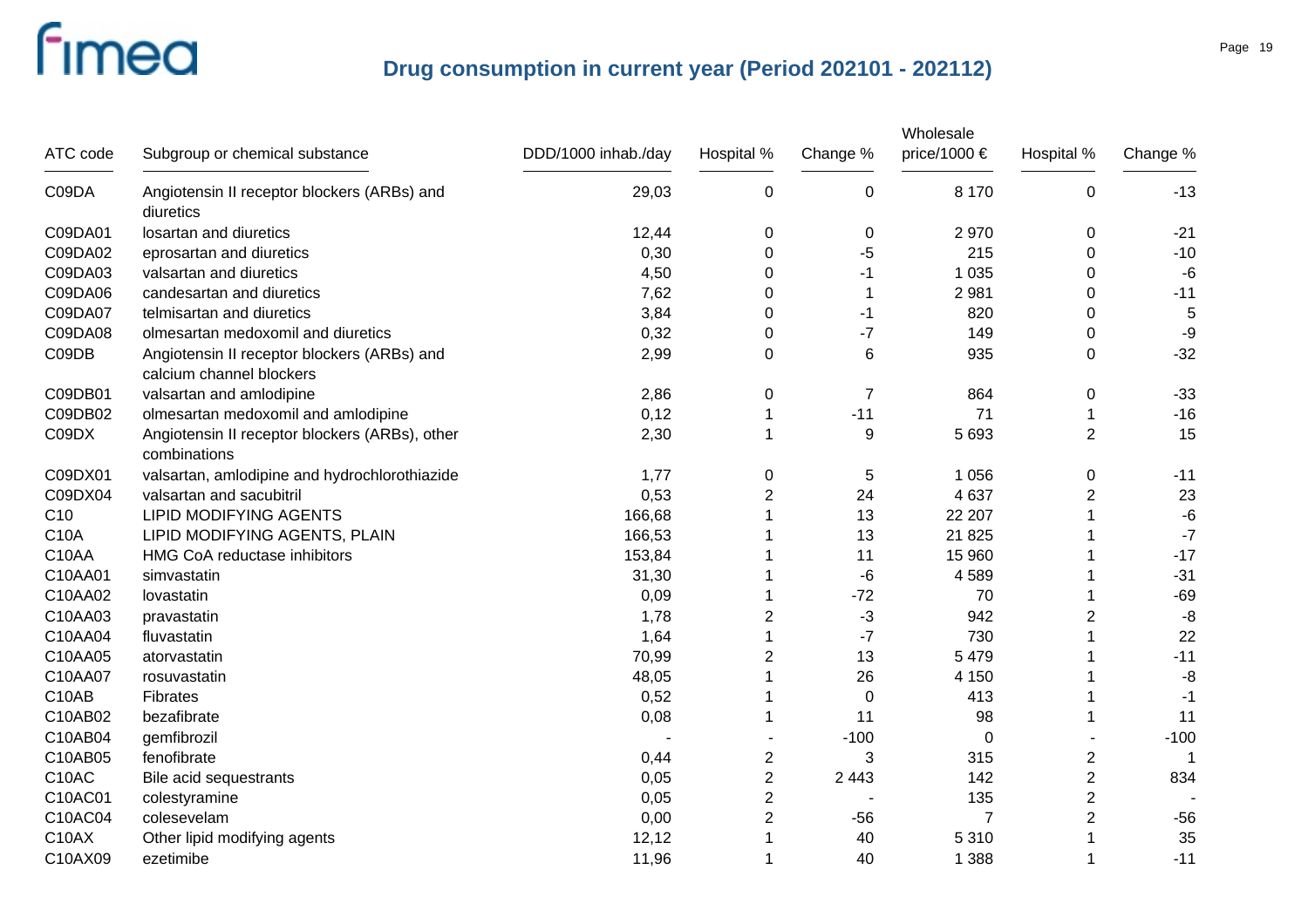|                   |                                                             |                     |            |          | Wholesale    |                |                  |
|-------------------|-------------------------------------------------------------|---------------------|------------|----------|--------------|----------------|------------------|
| ATC code          | Subgroup or chemical substance                              | DDD/1000 inhab./day | Hospital % | Change % | price/1000 € | Hospital %     | Change %         |
| C10AX13           | evolocumab                                                  | 0,11                | 1          | 72       | 3 0 7 8      | 1              | 72               |
| C10AX14           | alirocumab                                                  | 0,05                | 0          | 41       | 823          | 0              | 44               |
| C10AX16           | inclisiran                                                  |                     |            |          | 22           | 41             |                  |
| C10B              | LIPID MODIFYING AGENTS, COMBINATIONS                        | 0,15                | 0          | 20       | 382          | 0              | 99               |
| C10BA             | Combinations of various lipid modifying agents              |                     |            |          | 232          | 0              | 303              |
| C10BA06           | rosuvastatin and ezetimibe                                  |                     |            |          | 232          | 0              | 303              |
| C10BX             | Lipid modifying agents in combination with other<br>drugs   | 0,15                | 0          | 20       | 149          | 0              | 12               |
| C10BX11           | atorvastatin, amlodipine and perindopril                    | 0,15                | 0          | 20       | 139          | 0              | 20               |
| C10BX15           | atorvastatin and perindopril                                |                     |            |          | 10           | 0              | $-42$            |
| D                 | <b>DERMATOLOGICALS</b>                                      | 3,04                |            | 5        | 47 358       | 5              | $\boldsymbol{9}$ |
| D <sub>01</sub>   | ANTIFUNGALS FOR DERMATOLOGICAL USE                          | 1,49                |            | 4        | 5924         | 3              | $\mathbf 0$      |
| D <sub>0</sub> 1A | ANTIFUNGALS FOR TOPICAL USE                                 |                     |            |          | 4872         | 3              | $\mathbf 0$      |
| D01AA             | Antibiotics                                                 |                     |            |          | 44           | $\overline{2}$ | $-7$             |
| D01AA02           | natamycin                                                   |                     |            |          | 44           | $\overline{2}$ | $-7$             |
| D01AC             | Imidazole and triazole derivatives                          |                     |            |          | 3 2 8 9      | 4              | 0                |
| D01AC01           | clotrimazole                                                |                     |            |          | 215          |                | -4               |
| D01AC02           | miconazole                                                  |                     |            |          | 999          | 7              |                  |
| D01AC07           | tioconazole                                                 |                     |            |          | 40           | 0              | $-7$             |
| D01AC08           | ketoconazole                                                |                     |            |          | 1 1 6 9      |                |                  |
| D01AC10           | bifonazole                                                  |                     |            |          | 29           | 0              | $-26$            |
| D01AC20           | imidazoles/triazoles in combination with<br>corticosteroids |                     |            |          | 837          | 6              | 0                |
| D01AE             | Other antifungals for topical use                           |                     |            |          | 1 5 3 9      | 1              | 0                |
| D01AE14           | ciclopirox                                                  |                     |            |          | 49           | 0              | 6                |
| D01AE15           | terbinafine                                                 |                     |            |          | 1 2 8 2      |                | $-2$             |
| D01AE16           | amorolfine                                                  |                     |            |          | 208          |                | 11               |
| D <sub>0</sub> 1B | ANTIFUNGALS FOR SYSTEMIC USE                                | 1,49                |            | 4        | 1 0 5 2      |                | $\mathbf 0$      |
| D01BA             | Antifungals for systemic use                                | 1,49                |            | 4        | 1 0 5 2      |                | 0                |
| D01BA02           | terbinafine                                                 | 1,49                |            | 4        | 1 0 5 2      |                | 0                |
| D <sub>02</sub>   | <b>EMOLLIENTS AND PROTECTIVES</b>                           |                     |            |          | 53           |                | $\overline{7}$   |
| D <sub>02</sub> A | <b>EMOLLIENTS AND PROTECTIVES</b>                           |                     |            |          | 53           |                | $\overline{7}$   |
| D02AE             | Carbamide products                                          |                     |            |          | 32           |                | 9                |
| D02AE01           | carbamide                                                   |                     |            |          | 32           |                | 9                |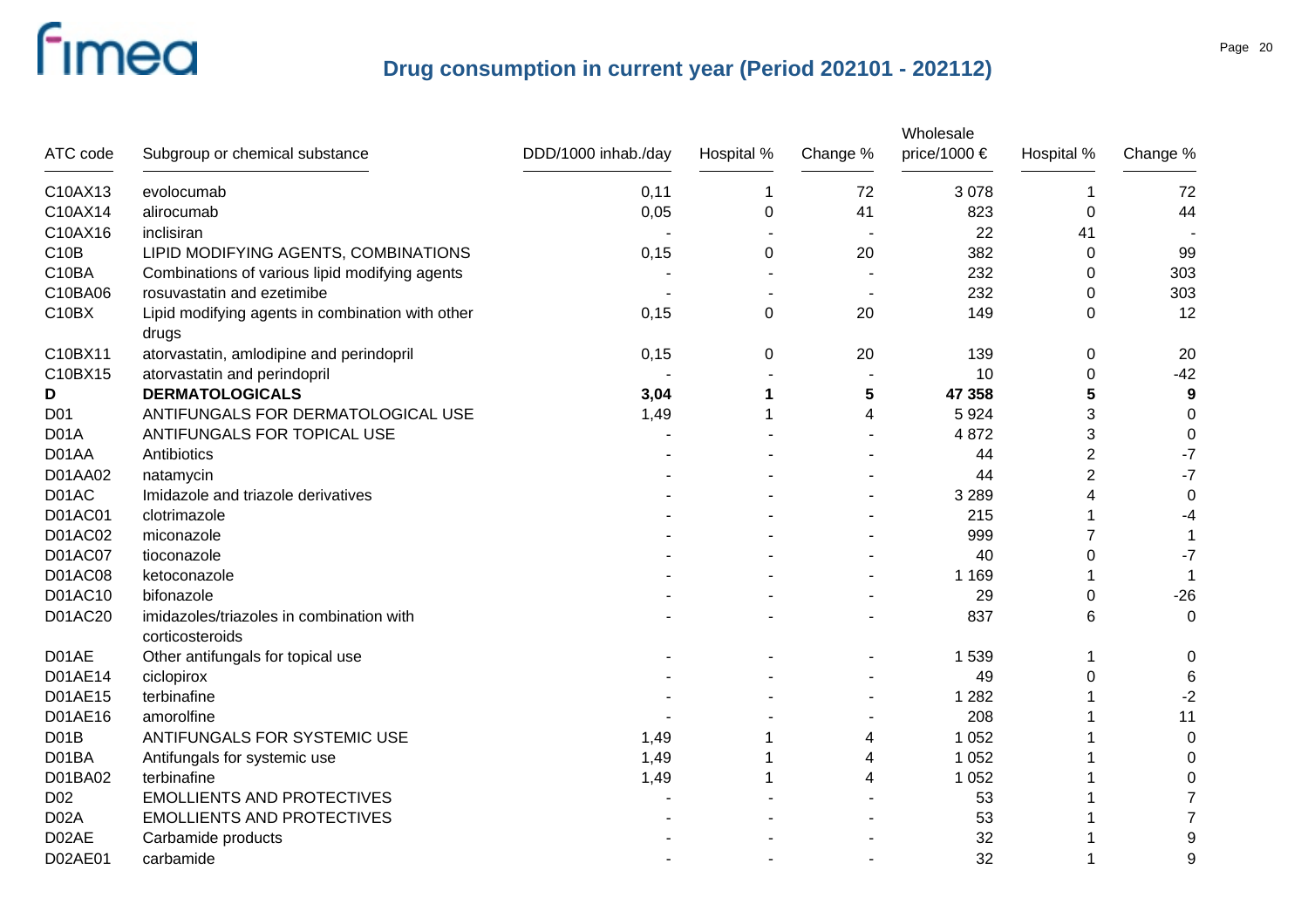|                   |                                      |                     |            |          | Wholesale<br>price/1000 € |                  |           |
|-------------------|--------------------------------------|---------------------|------------|----------|---------------------------|------------------|-----------|
| ATC code          | Subgroup or chemical substance       | DDD/1000 inhab./day | Hospital % | Change % |                           | Hospital %       | Change %  |
| D02AX             | Other emollients and protectives     |                     |            |          | 21                        | $\mathbf 0$      | 4         |
| D <sub>03</sub>   | PREPARATIONS FOR TREATMENT OF        |                     |            |          | 7 1 3 0                   | $\overline{2}$   | 5         |
|                   | <b>WOUNDS AND ULCERS</b>             |                     |            |          |                           |                  |           |
| D <sub>03</sub> A | <b>CICATRIZANTS</b>                  |                     |            |          | 7 1 3 0                   | 2                | 5         |
| D03AX             | Other cicatrizants                   |                     |            |          | 7 1 3 0                   | $\overline{c}$   | 5         |
| D03AX03           | dexpanthenol                         |                     |            |          | 7 1 3 0                   | $\overline{c}$   | 5         |
| D <sub>04</sub>   | ANTIPRURITICS, INCL. ANTIHISTAMINES, |                     |            |          | 644                       | 0                | 70        |
|                   | ANESTHETICS, ETC.                    |                     |            |          |                           |                  |           |
| D <sub>04</sub> A | ANTIPRURITICS, INCL. ANTIHISTAMINES, |                     |            |          | 644                       | $\boldsymbol{0}$ | 70        |
|                   | ANESTHETICS, ETC.                    |                     |            |          |                           |                  |           |
| D04AA             | Antihistamines for topical use       |                     |            |          | 644                       | 0                | 70        |
| D04AA04           | tripelennamine                       |                     |            |          | 644                       | 0                | 70        |
| D <sub>05</sub>   | <b>ANTIPSORIATICS</b>                | 0,16                |            | -1       | 2 0 38                    | 2                | -8        |
| D <sub>05</sub> A | ANTIPSORIATICS FOR TOPICAL USE       |                     |            |          | 1739                      | $\overline{2}$   | $-9$      |
| D05AX             | Other antipsoriatics for topical use |                     |            |          | 1739                      | $\overline{2}$   | $-9$      |
| D05AX02           | calcipotriol                         |                     |            |          | 43                        | $\overline{2}$   | $-1$      |
| D05AX03           | calcitriol                           |                     |            |          | 26                        | 1                | $-10$     |
| D05AX52           | calcipotriol, combinations           |                     |            |          | 1 670                     | $\overline{2}$   | $-9$      |
| D <sub>05</sub> B | ANTIPSORIATICS FOR SYSTEMIC USE      | 0,16                |            | -1       | 300                       |                  | $-2$      |
| D05BB             | Retinoids for treatment of psoriasis | 0,16                |            | -1       | 300                       |                  | $-2$      |
| D05BB02           | acitretin                            | 0,16                |            | -1       | 300                       |                  | $-2$      |
| D <sub>06</sub>   | ANTIBIOTICS AND CHEMOTHERAPEUTICS    |                     |            |          | 4742                      | 3                | $\pmb{0}$ |
|                   | FOR DERMATOLOGICAL USE               |                     |            |          |                           |                  |           |
| D <sub>06</sub> A | ANTIBIOTICS FOR TOPICAL USE          |                     |            |          | 2 3 1 7                   | 5                | 4         |
| D06AX             | Other antibiotics for topical use    |                     |            |          | 2 3 1 7                   | 5                | 4         |
| D06AX01           | fusidic acid                         |                     |            |          | 997                       | 9                | $-2$      |
| D06AX04           | neomycin                             |                     |            |          | 1 2 9 7                   | $\overline{2}$   | 10        |
| D06AX09           | mupirocin                            |                     |            |          | 23                        | 18               | $-11$     |
| D <sub>06</sub> B | CHEMOTHERAPEUTICS FOR TOPICAL USE    |                     |            |          | 2 4 2 5                   |                  | $-3$      |
| D06BB             | Antivirals                           |                     |            |          | 2 0 9 9                   |                  | $-2$      |
| D06BB03           | aciclovir                            |                     |            |          | 1 1 3 6                   |                  | -1        |
| D06BB06           | penciclovir                          |                     |            |          | 190                       | 0                | $-2$      |
| D06BB10           | imiquimod                            |                     |            |          | 590                       |                  | $-7$      |
| D06BB53           | aciclovir, combinations              |                     |            |          | 183                       | $\Omega$         | $-7$      |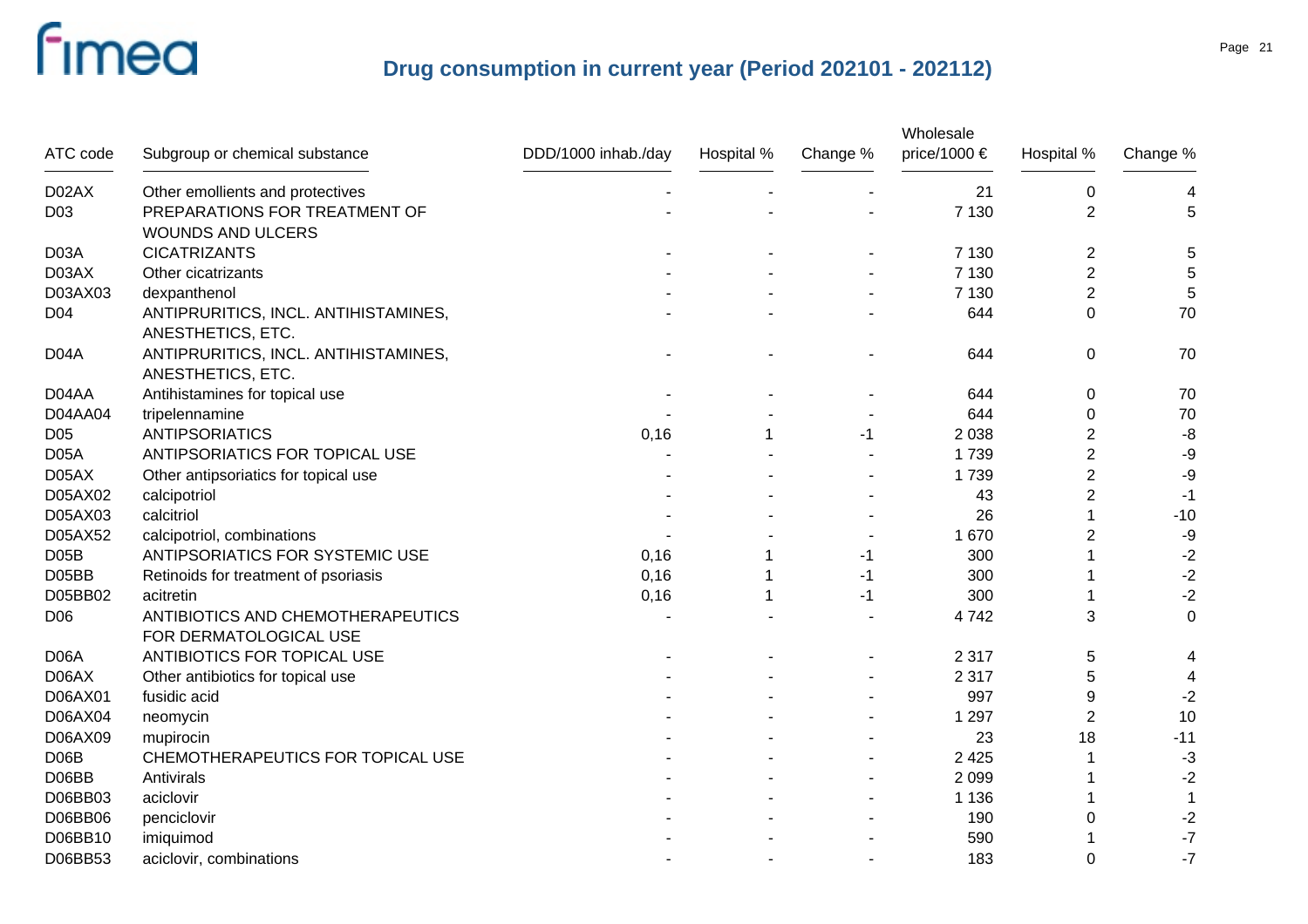|          |                                                                      |                     |            |          | Wholesale    |                |                         |
|----------|----------------------------------------------------------------------|---------------------|------------|----------|--------------|----------------|-------------------------|
| ATC code | Subgroup or chemical substance                                       | DDD/1000 inhab./day | Hospital % | Change % | price/1000 € | Hospital %     | Change %                |
| D06BX    | Other chemotherapeutics                                              |                     |            |          | 326          | 0              | -6                      |
| D06BX01  | metronidazole                                                        |                     |            |          | 326          | 0              | $-5$                    |
| D06BX02  | ingenol mebutate                                                     |                     |            |          | 0            |                | $-100$                  |
| D07      | CORTICOSTEROIDS, DERMATOLOGICAL<br><b>PREPARATIONS</b>               |                     |            |          | 12 613       | 3              | $\overline{2}$          |
| D07A     | CORTICOSTEROIDS, PLAIN                                               |                     |            |          | 8977         | 4              | 3                       |
| D07AA    | Corticosteroids, weak (group I)                                      |                     |            |          | 3 9 9 8      | $\overline{2}$ | $\overline{7}$          |
| D07AA02  | hydrocortisone                                                       |                     |            |          | 3 9 9 8      | $\overline{2}$ | $\overline{7}$          |
| D07AB    | Corticosteroids, moderately potent (group II)                        |                     |            |          | 1510         | 3              | 0                       |
| D07AB01  | clobetasone                                                          |                     |            |          |              | $\mathbf 0$    | $-85$                   |
| D07AB02  | hydrocortisone butyrate                                              |                     |            |          | 872          | $\overline{2}$ | $-6$                    |
| D07AB08  | desonide                                                             |                     |            |          | 636          | 4              | 12                      |
| D07AC    | Corticosteroids, potent (group III)                                  |                     |            |          | 2 6 6 3      | $\overline{7}$ | $\mathbf 0$             |
| D07AC01  | betamethasone                                                        |                     |            |          | 1880         | 9              | 10                      |
| D07AC03  | desoximetasone                                                       |                     |            |          | 0            |                | $-100$                  |
| D07AC13  | mometasone                                                           |                     |            |          | 751          | 3              | $-16$                   |
| D07AC14  | methylprednisolone aceponate                                         |                     |            |          | 32           | $\Omega$       | $-11$                   |
| D07AD    | Corticosteroids, very potent (group IV)                              |                     |            |          | 807          | 3              | $\overline{4}$          |
| D07AD01  | clobetasol                                                           |                     |            |          | 807          | 3              | 4                       |
| D07B     | CORTICOSTEROIDS, COMBINATIONS WITH<br><b>ANTISEPTICS</b>             |                     |            |          | 1 2 4 0      | 3              | -1                      |
| D07BA    | Corticosteroids, weak, combinations with<br>antiseptics              |                     |            |          | 716          | $\overline{2}$ | $-2$                    |
| D07BA04  | hydrocortisone and antiseptics                                       |                     |            |          | 716          | 2              | $-2$                    |
| D07BB    | Corticosteroids, moderately potent, combinations<br>with antiseptics |                     |            |          | 350          | 3              | $\pmb{0}$               |
| D07BB04  | hydrocortisone butyrate and antiseptics                              |                     |            |          | 350          | 3              | 0                       |
| D07BC    | Corticosteroids, potent, combinations with<br>antiseptics            |                     |            |          | 174          | 6              | $\overline{2}$          |
| D07BC01  | betamethasone and antiseptics                                        |                     |            |          | 174          | 6              | $\overline{\mathbf{c}}$ |
| D07C     | CORTICOSTEROIDS, COMBINATIONS WITH<br><b>ANTIBIOTICS</b>             |                     |            |          | 1 609        | 4              | 1                       |
| D07CA    | Corticosteroids, weak, combinations with<br>antibiotics              |                     |            |          | 933          | 4              | 1                       |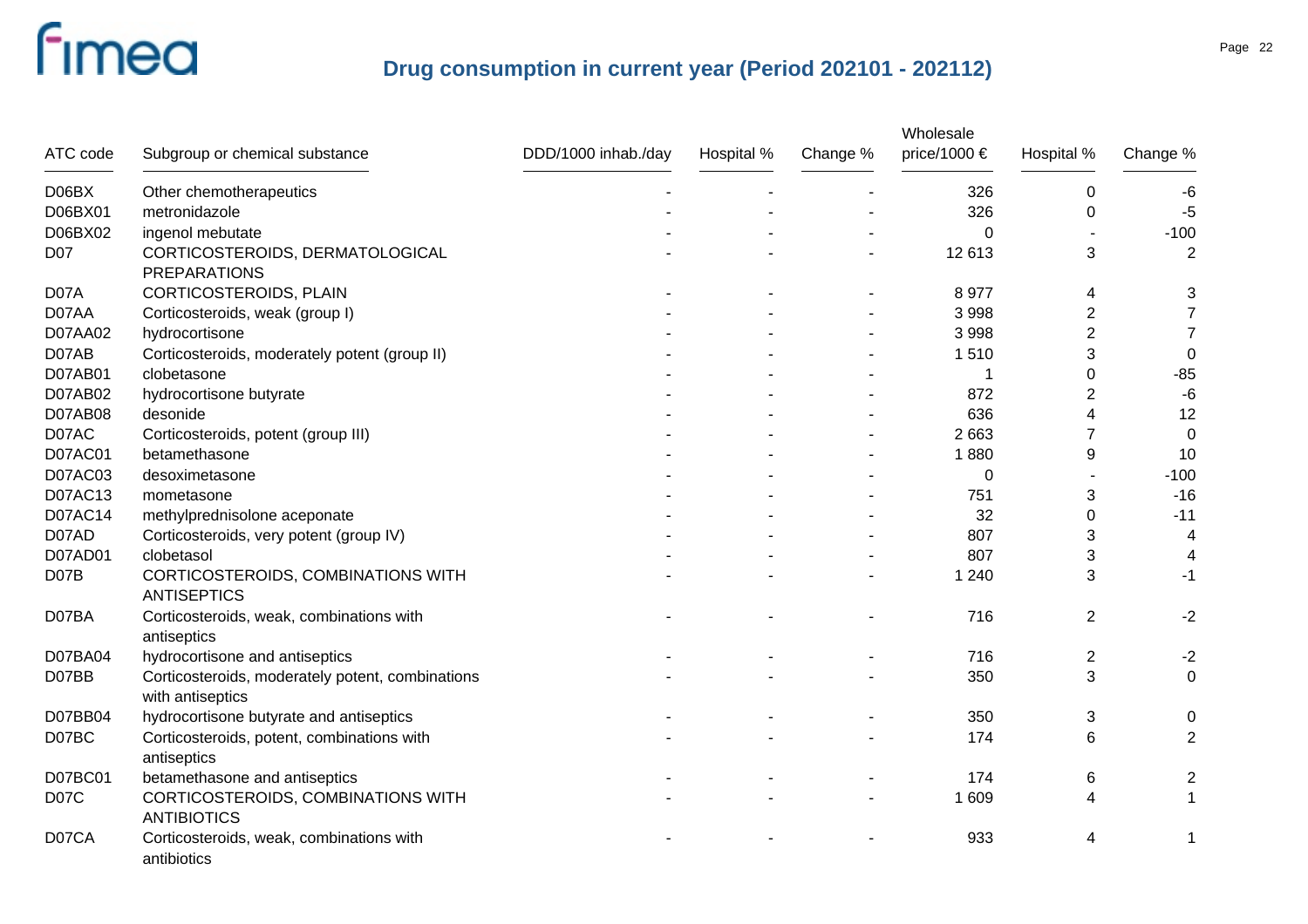|                    |                                                           |                     |            |          | Wholesale    |            |                           |
|--------------------|-----------------------------------------------------------|---------------------|------------|----------|--------------|------------|---------------------------|
| ATC code           | Subgroup or chemical substance                            | DDD/1000 inhab./day | Hospital % | Change % | price/1000 € | Hospital % | Change %                  |
| D07CA01            | hydrocortisone and antibiotics                            |                     |            |          | 933          | 4          |                           |
| D07CC              | Corticosteroids, potent, combinations with<br>antibiotics |                     |            |          | 676          | 4          |                           |
| D07CC01            | betamethasone and antibiotics                             |                     |            |          | 676          | 4          |                           |
| D07X               | CORTICOSTEROIDS, OTHER COMBINATIONS                       |                     |            |          | 787          | 2          | -1                        |
| D07XA              | Corticosteroids, weak, other combinations                 |                     |            |          | 274          | 0          | 1                         |
| D07XA01            | hydrocortisone                                            |                     |            |          | 274          | 0          | 1                         |
| D07XC              | Corticosteroids, potent, other combinations               |                     |            |          | 513          | 3          | $-2$                      |
| D07XC01            | betamethasone, combinations                               |                     |            |          | 513          | 3          | $-2$                      |
| D08                | ANTISEPTICS AND DISINFECTANTS                             |                     |            |          | 1 0 9 7      | 73         | 6                         |
| D08A               | ANTISEPTICS AND DISINFECTANTS                             |                     |            |          | 1 0 9 7      | 73         | 6                         |
| D08AC              | <b>Biguanides and amidines</b>                            |                     |            |          | 721          | 99         | 13                        |
| <b>D08AC02</b>     | chlorhexidine                                             |                     |            |          | 41           | 89         | $-3$                      |
| <b>D08AC52</b>     | chlorhexidine, combinations                               |                     |            |          | 680          | 100        | 15                        |
| D08AG              | lodine products                                           |                     |            |          | 376          | 21         | $-7$                      |
| D08AG02            | povidone-iodine                                           |                     |            |          | 376          | 21         | $-7$                      |
| D <sub>09</sub>    | <b>MEDICATED DRESSINGS</b>                                |                     |            |          | 134          | 21         |                           |
| D <sub>09</sub> A  | <b>MEDICATED DRESSINGS</b>                                |                     |            |          | 134          | 21         |                           |
| D09AB              | Zinc bandages                                             |                     |            |          | 134          | 21         |                           |
| D09AB01            | zinc bandage without supplements                          |                     |            |          | 134          | 21         |                           |
| D <sub>10</sub>    | <b>ANTI-ACNE PREPARATIONS</b>                             | 1,24                | 1          | 4        | 3747         |            | $\overline{\mathbf{c}}$   |
| D <sub>10</sub> A  | ANTI-ACNE PREPARATIONS FOR TOPICAL<br><b>USE</b>          |                     |            |          | 2 3 7 8      |            | $\ensuremath{\mathsf{3}}$ |
| D <sub>10</sub> AD | Retinoids for topical use in acne                         |                     |            |          | 919          | 2          | 4                         |
| D10AD01            | tretinoin                                                 |                     |            |          | 223          |            | $-5$                      |
| D10AD03            | adapalene                                                 |                     |            |          | 155          |            | $-7$                      |
| D10AD53            | adapalene, combinations                                   |                     |            |          | 542          | 3          | 13                        |
| D <sub>10</sub> AE | Peroxides                                                 |                     |            |          | 461          | 0          | 0                         |
| D10AE01            | benzoyl peroxide                                          |                     |            |          | 461          | 0          | 0                         |
| D10AF              | Antiinfectives for treatment of acne                      |                     |            |          | 805          |            | $\overline{\mathbf{c}}$   |
| D10AF01            | clindamycin                                               |                     |            |          | 216          |            | $-2$                      |
| D10AF51            | clindamycin, combinations                                 |                     |            |          | 589          |            | $\sqrt{3}$                |
| D <sub>10</sub> AX | Other anti-acne preparations for topical use              |                     |            |          | 193          | 0          | 6                         |
| D10AX03            | azelaic acid                                              |                     |            |          | 193          | 0          | 6                         |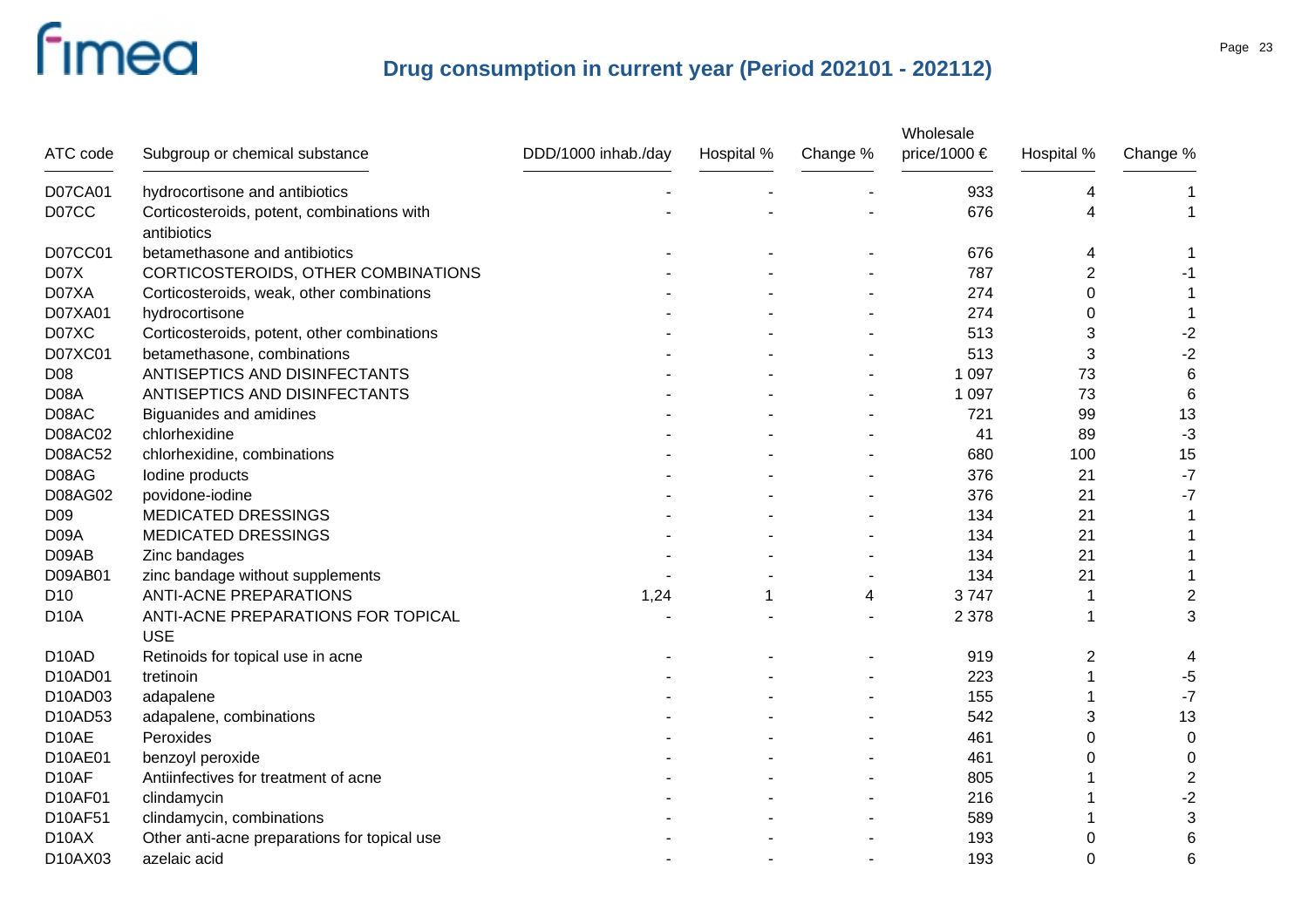| ATC code           | Subgroup or chemical substance                                                    | DDD/1000 inhab./day | Hospital %     | Change %       | Wholesale<br>price/1000 € | Hospital %     | Change %         |
|--------------------|-----------------------------------------------------------------------------------|---------------------|----------------|----------------|---------------------------|----------------|------------------|
| <b>D10B</b>        | ANTI-ACNE PREPARATIONS FOR SYSTEMIC<br><b>USE</b>                                 | 1,24                | $\overline{1}$ | 4              | 1 3 6 8                   | 1              | $\mathbf 1$      |
| D <sub>10</sub> BA | Retinoids for treatment of acne                                                   | 1,24                |                | 4              | 1 3 6 8                   | 1              |                  |
| D10BA01            | isotretinoin                                                                      | 1,24                |                | 4              | 1 3 6 8                   | 1              |                  |
| D11                | OTHER DERMATOLOGICAL PREPARATIONS                                                 | 0,15                | 4              | 43             | 9 2 3 7                   | 6              | 55               |
| <b>D11A</b>        | OTHER DERMATOLOGICAL PREPARATIONS                                                 | 0,15                | 4              | 43             | 9 2 3 7                   | 6              | 55               |
| D <sub>14</sub> C  | Medicated shampoos                                                                |                     |                |                | 107                       | $\Omega$       | $-5$             |
| D11AC03            | selenium compounds                                                                |                     |                |                | 107                       | $\Omega$       | $-5$             |
| D11AH              | Agents for dermatitis, excluding corticosteroids                                  | 0,09                | $\overline{7}$ | 85             | 7492                      | 8              | 73               |
| D11AH01            | tacrolimus                                                                        |                     |                |                | 984                       | $\overline{2}$ | $-2$             |
| D11AH02            | pimecrolimus                                                                      |                     |                |                | 447                       | 1              | $\overline{2}$   |
| D11AH04            | alitretinoin                                                                      | 0,02                | 0              | 12             | 187                       | 0              | $-45$            |
| D11AH05            | dupilumab                                                                         | 0,07                | 10             | 128            | 5874                      | 10             | 131              |
| D11AX              | Other dermatologicals                                                             | 0,06                | 0              | 8              | 1 6 3 7                   | 0              | $\overline{7}$   |
| D11AX01            | minoxidil                                                                         |                     |                |                | 971                       | 0              | 10               |
| D11AX10            | finasteride                                                                       | 0,06                | 0              | 8              | 217                       | 0              | $6\phantom{1}6$  |
| D11AX16            | eflornithine                                                                      |                     |                |                | 39                        | 0              | $-12$            |
| D11AX18            | diclofenac                                                                        |                     |                |                | 3                         | 8              | $-30$            |
| D11AX21            | brimonidine                                                                       |                     |                |                | 97                        | 1              | $\overline{2}$   |
| D11AX22            | ivermectin                                                                        |                     |                |                | 305                       | 0              | 3                |
| D11AX24            | deoxycholic acid                                                                  |                     |                |                | 5                         | 0              | 200              |
| G                  | <b>GENITO URINARY SYSTEM AND SEX</b><br><b>HORMONES</b>                           | 139,31              | 8              | $-16$          | 91 994                    | $\overline{7}$ | $-12$            |
| G01                | GYNECOLOGICAL ANTIINFECTIVES AND<br><b>ANTISEPTICS</b>                            | 0,75                | $\mathbf 1$    | $\mathbf 0$    | 3 1 6 3                   | 1              | $-2$             |
| <b>G01A</b>        | ANTIINFECTIVES AND ANTISEPTICS, EXCL.<br><b>COMBINATIONS WITH CORTICOSTEROIDS</b> | 0,75                | 1              | 0              | 3 1 6 3                   | 1              | $-2$             |
| G01AA              | Antibiotics                                                                       | 0,06                | 0              | $-2$           | 391                       | 0              | -8               |
| G01AA10            | clindamycin                                                                       | 0,06                | 0              | $-2$           | 391                       | 0              | $-8$             |
| G01AC              | Quinoline derivatives                                                             | 0,02                | $\mathbf 0$    | $\overline{7}$ | 229                       | 0              | $\boldsymbol{0}$ |
| G01AC05            | dequalinium                                                                       | 0,02                | 0              | $\overline{7}$ | 229                       | 0              | $\mathbf 0$      |
| G01AF              | Imidazole derivatives                                                             | 0,67                |                | 0              | 2 5 4 4                   |                | -1               |
| G01AF01            | metronidazole                                                                     | 0,15                |                | -3             | 723                       |                | $-6$             |
| G01AF02            | clotrimazole                                                                      | 0,43                | 1              | 4              | 1717                      | 1              | $\overline{2}$   |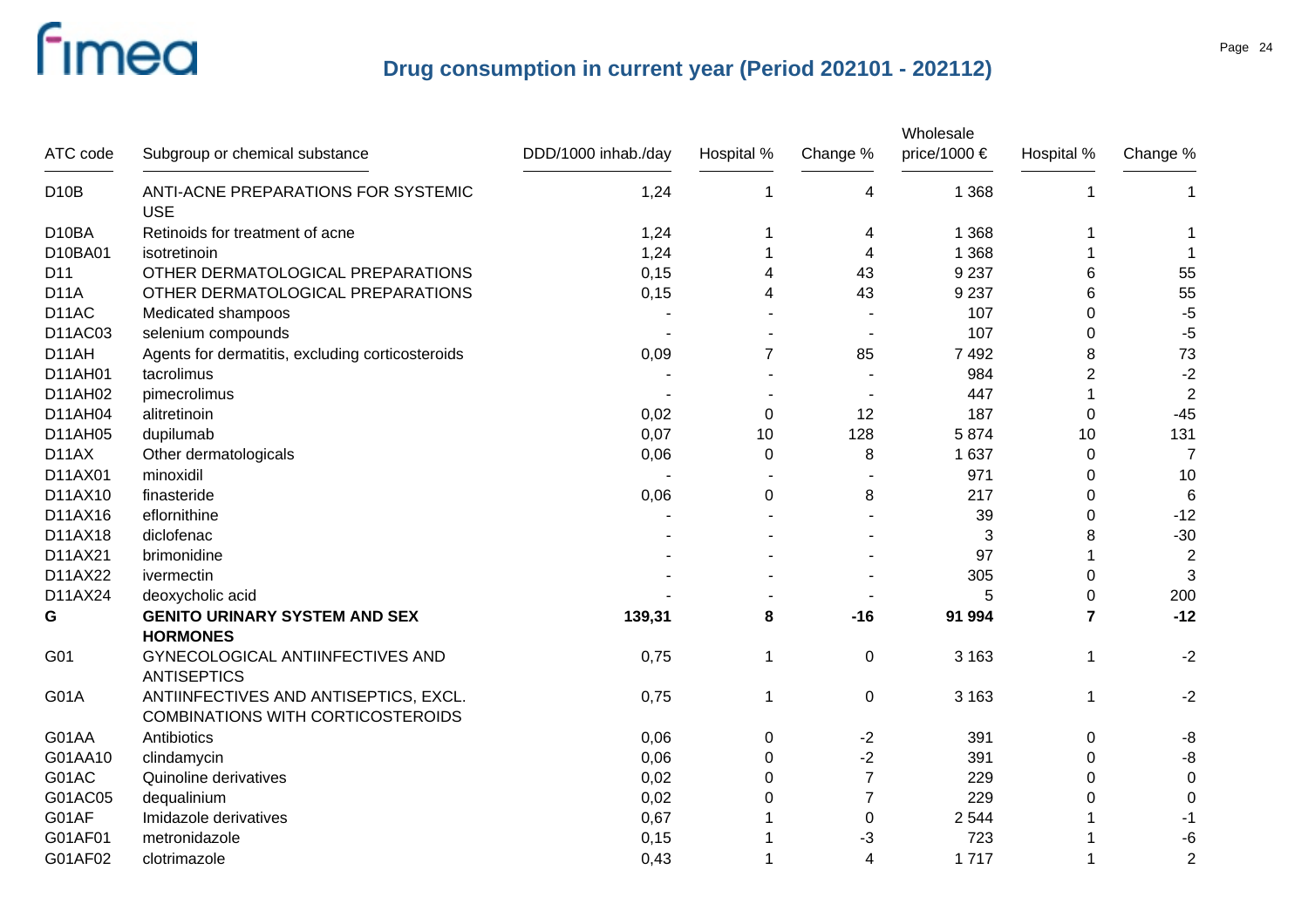|          |                                                             |                     |                |             | Wholesale    |                |                |
|----------|-------------------------------------------------------------|---------------------|----------------|-------------|--------------|----------------|----------------|
| ATC code | Subgroup or chemical substance                              | DDD/1000 inhab./day | Hospital %     | Change %    | price/1000 € | Hospital %     | Change %       |
| G01AF04  | miconazole                                                  | 0,08                | $\overline{2}$ | $-13$       | 104          | $\overline{2}$ | $-16$          |
| G02      | OTHER GYNECOLOGICALS                                        | 2,18                | 12             | -8          | 7 5 9 4      | 39             | $-1$           |
| G02A     | <b>UTEROTONICS</b>                                          | 0,00                | 100            | -3          | 121          | 100            | 68             |
| G02AD    | Prostaglandins                                              | 0,00                | 100            | $-3$        | 121          | 100            | 68             |
| G02AD02  | dinoprostone                                                | 0,00                | 100            | $-18$       | 10           | 100            | $-18$          |
| G02AD06  | misoprostol                                                 | 0,00                | 100            | 86          | 111          | 100            | 86             |
| G02B     | CONTRACEPTIVES FOR TOPICAL USE                              | 2,16                | 12             | -8          | 7 1 3 6      | 36             | $-1$           |
| G02BA    | Intrauterine contraceptives                                 |                     |                |             | 6 0 0 0      | 42             | -1             |
| G02BA03  | plastic IUD with progestogens                               |                     |                |             | 6 0 0 0      | 42             | $\mathbf 1$    |
| G02BB    | Intravaginal contraceptives                                 | 2,16                | 12             | -8          | 1 1 3 7      | $\mathbf 5$    | $-11$          |
| G02BB01  | vaginal ring with progestogen and estrogen                  | 2,16                | 12             | -8          | 1 1 3 7      | 5              | $-11$          |
| G02C     | OTHER GYNECOLOGICALS                                        | 0,02                | 12             | $-19$       | 336          | 85             | $-23$          |
| G02CB    | Prolactine inhibitors                                       | 0,02                | 11             | $-19$       | 55           | 10             | $-8$           |
| G02CB01  | bromocriptine                                               | 0,02                | 11             | $-26$       | 15           | 11             | $-26$          |
| G02CB03  | cabergoline                                                 | 0,01                | 10             | $\mathbf 1$ | 40           | 10             | $\overline{1}$ |
| G02CX    | Other gynecologicals                                        | 0,00                | 99             | $-15$       | 282          | 99             | $-25$          |
| G02CX01  | atosiban                                                    | 0,00                | 99             | $-15$       | 282          | 99             | $-25$          |
| G03      | SEX HORMONES AND MODULATORS OF THE<br><b>GENITAL SYSTEM</b> | 81,18               | 12             | $-25$       | 50 333       | 6              | $-11$          |
| G03A     | HORMONAL CONTRACEPTIVES FOR<br><b>SYSTEMIC USE</b>          | 43,25               | 22             | 1           | 17872        | 15             | 1              |
| G03AA    | Progestogens and estrogens, fixed combinations              | 24,17               | 21             | 1           | 9 2 2 2      | 14             | $-4$           |
| G03AA07  | levonorgestrel and ethinylestradiol                         | 0,94                | 24             | 8           | 233          | 17             | 3              |
| G03AA09  | desogestrel and ethinylestradiol                            | 2,75                | 18             | -8          | 694          | 5              | $-11$          |
| G03AA10  | gestodene and ethinylestradiol                              | 4,11                | 16             | $-11$       | 1 0 2 3      | 5              | $-13$          |
| G03AA11  | norgestimate and ethinylestradiol                           |                     |                | $-100$      | 0            |                | $-100$         |
| G03AA12  | drospirenone and ethinylestradiol                           | 11,45               | 21             | 1           | 5 2 6 4      | 16             | -9             |
| G03AA13  | norelgestromin and ethinylestradiol                         | 0,40                | 12             | -6          | 238          | 12             | $-6$           |
| G03AA14  | nomegestrol and estradiol                                   | 1,62                | 13             | 25          | 960          | 13             | 25             |
| G03AA16  | dienogest and ethinylestradiol                              | 2,90                | 31             | 23          | 810          | 14             | 21             |
| G03AB    | Progestogens and estrogens, sequential<br>preparations      | 1,39                | $\overline{7}$ | $-12$       | 881          | $\overline{7}$ | $-11$          |
| G03AB08  | dienogest and estradiol                                     | 1,39                | 7              | $-12$       | 881          | $\overline{7}$ | $-11$          |
| G03AC    | Progestogens                                                | 17,64               | 26             | 3           | 6 9 0 0      | 21             | 12             |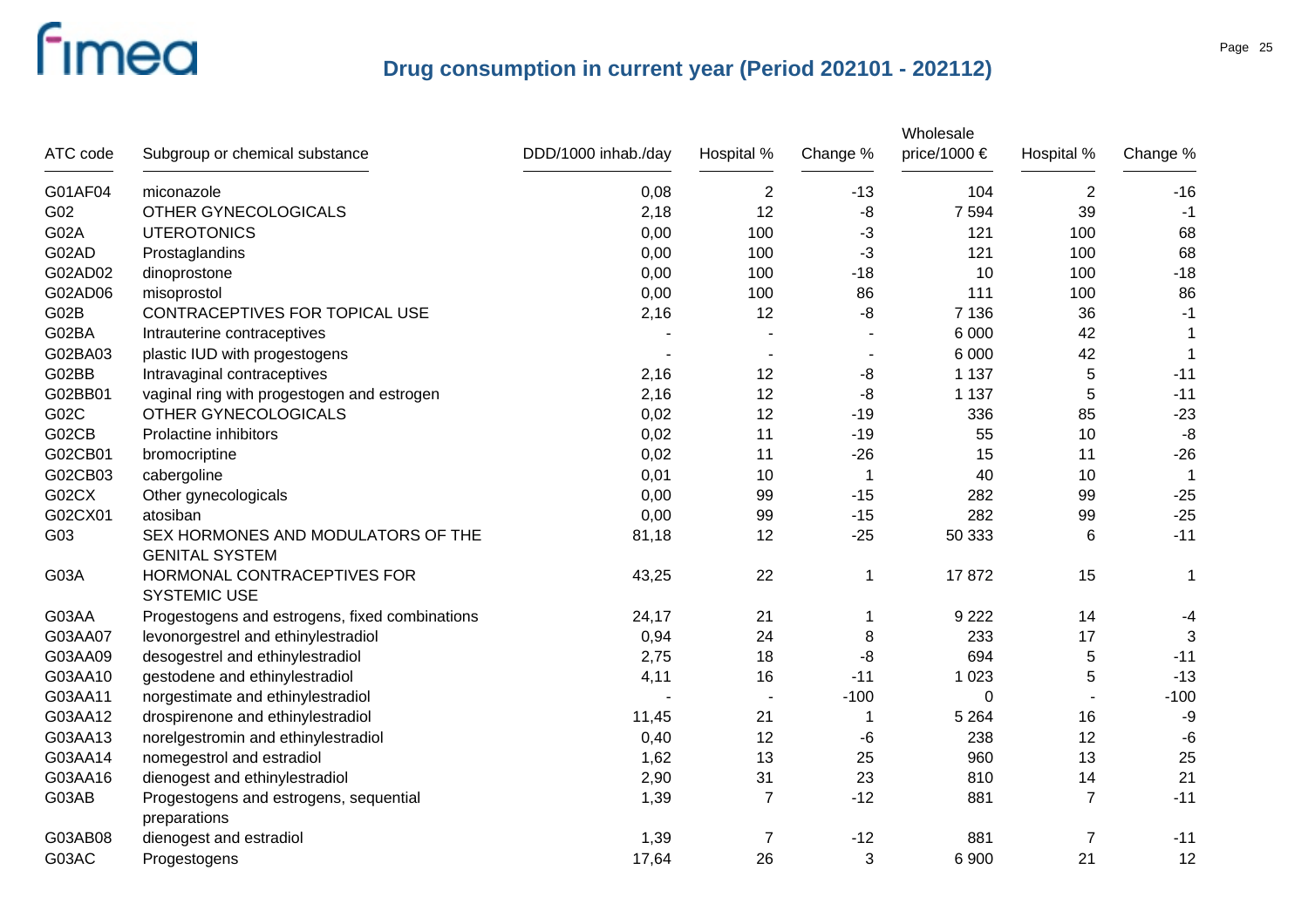|          |                                            |                     |                |                | Wholesale             |                         |                |
|----------|--------------------------------------------|---------------------|----------------|----------------|-----------------------|-------------------------|----------------|
| ATC code | Subgroup or chemical substance             | DDD/1000 inhab./day | Hospital %     | Change %       | price/1000 $\epsilon$ | Hospital %              | Change %       |
| G03AC01  | norethisterone                             | 0,26                | 4              | $-32$          | 60                    | 4                       | -64            |
| G03AC03  | levonorgestrel                             | 0,41                | 6              | 0              | 247                   | 15                      | -8             |
| G03AC08  | etonogestrel                               | 4,91                | 58             | 9              | 1 0 5 9               | 58                      | 8              |
| G03AC09  | desogestrel                                | 12,07               | 14             |                | 3586                  | 12                      | $-13$          |
| G03AC10  | drospirenone                               |                     |                |                | 1949                  | 18                      | 197            |
| G03AD    | Emergency contraceptives                   | 0,04                | 2              | 18             | 869                   | $\overline{\mathbf{c}}$ | $-9$           |
| G03AD01  | levonorgestrel                             | 0,02                | 3              | 45             | 428                   | $\overline{c}$          | -8             |
| G03AD02  | ulipristal                                 | 0,02                | 1              | -8             | 441                   | $\overline{2}$          | $-11$          |
| G03B     | <b>ANDROGENS</b>                           | 2,50                | 0              | 112            | 5971                  | 0                       |                |
| G03BA    | 3-oxoandrosten (4) derivatives             | 2,50                | 0              | 112            | 5971                  | 0                       |                |
| G03BA03  | testosterone                               | 2,50                | 0              | 112            | 5971                  | 0                       | 1              |
| G03C     | <b>ESTROGENS</b>                           | 21,13               |                | $-58$          | 14 8 85               |                         | $-33$          |
| G03CA    | Natural and semisynthetic estrogens, plain | 20,59               | 1              | $-58$          | 14 704                |                         | $-33$          |
| G03CA03  | estradiol                                  | 15,45               | 0              | $-67$          | 12 042                | 0                       | $-37$          |
| G03CA04  | estriol                                    | 5,14                | $\overline{2}$ | 126            | 2 6 6 2               |                         | $-10$          |
| G03CC    | Estrogens, combinations with other drugs   |                     |                |                | 0                     |                         | $-100$         |
| G03CC07  | conjugated estrogens and bazedoxifene      |                     |                |                | 0                     |                         | $-100$         |
| G03CX    | Other estrogens                            | 0,54                |                | $-13$          | 180                   |                         | $-12$          |
| G03CX01  | tibolone                                   | 0,54                |                | $-13$          | 180                   |                         | $-12$          |
| G03D     | <b>PROGESTOGENS</b>                        | 2,38                |                | $\overline{7}$ | 1 504                 | 0                       | 1              |
| G03DA    | Pregnen (4) derivatives                    | 0,59                |                | 10             | 449                   |                         | 5              |
| G03DA02  | medroxyprogesterone                        | 0,34                |                | -8             | 64                    |                         | -8             |
| G03DA04  | progesterone                               | 0,24                | 1              | 49             | 385                   |                         | 8              |
| G03DB    | Pregnadien derivatives                     | 0,72                | 0              | 1              | 611                   | 0                       | $-1$           |
| G03DB01  | dydrogesterone                             | 0,57                | 0              | $-2$           | 311                   | 0                       | $-2$           |
| G03DB08  | dienogest                                  | 0,15                | 0              | 16             | 300                   | 0                       | $\mathbf 0$    |
| G03DC    | <b>Estren derivatives</b>                  | 1,08                |                | 10             | 443                   |                         | $\Omega$       |
| G03DC02  | norethisterone                             | 0,88                | 0              | $-10$          | 397                   |                         | $-11$          |
| G03DC03  | lynestrenol                                | 0,20                | 1              |                | 46                    |                         |                |
| G03F     | PROGESTOGENS AND ESTROGENS IN              | 9,53                | 0              | $-3$           | 4 1 9 2               | 0                       | $\overline{7}$ |
|          | <b>COMBINATION</b>                         |                     |                |                |                       |                         |                |
| G03FA    | Progestogens and estrogens, combinations   | 7,68                | 0              | 6              | 3 4 5 8               | 0                       | 6              |
| G03FA01  | norethisterone and estrogen                | 3,03                | 0              | 33             | 1 4 2 2               | 0                       | 31             |
| G03FA12  | medroxyprogesterone and estrogen           | 1,12                | 0              | $-3$           | 500                   | 0                       | $-3$           |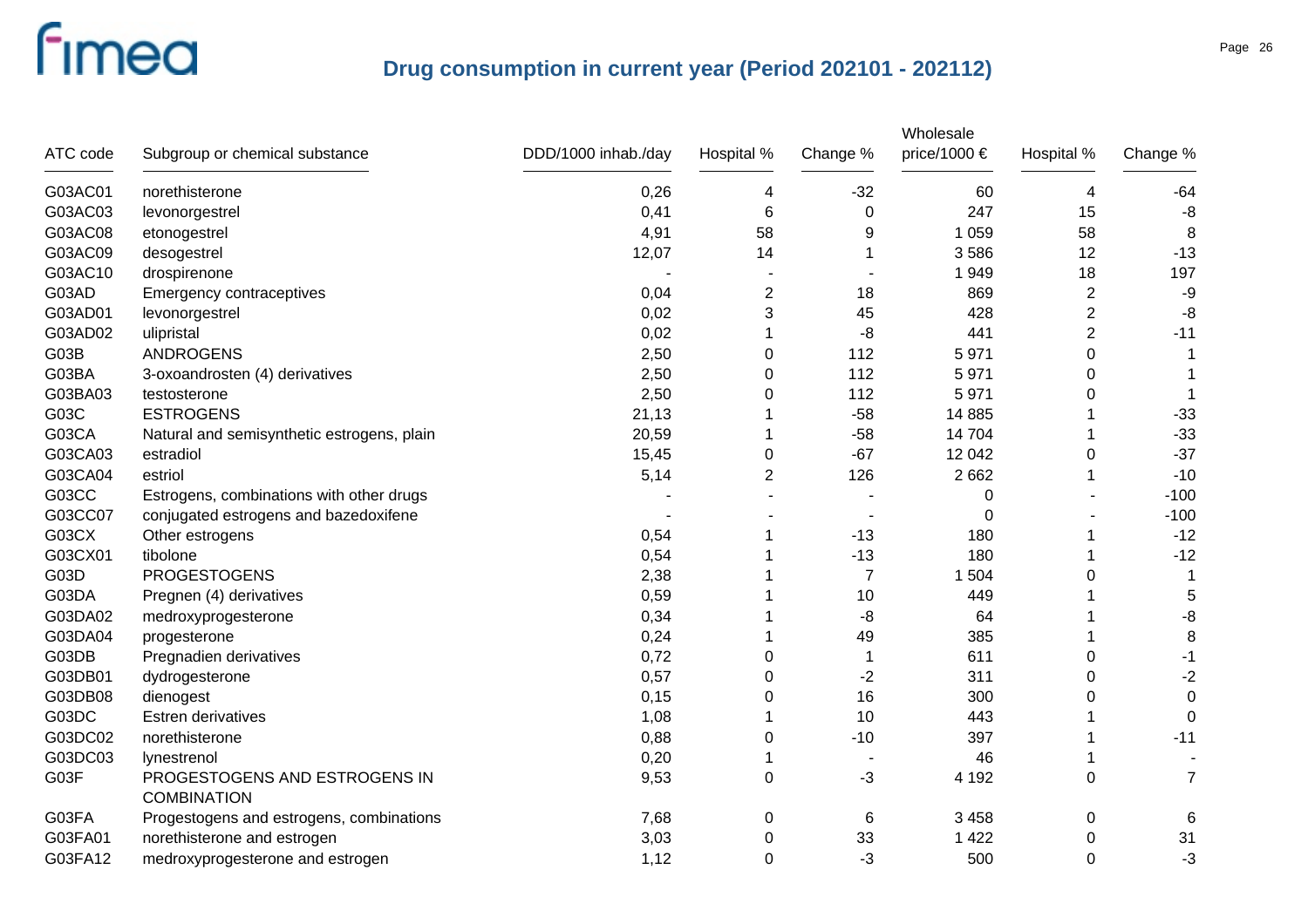|          |                                                            |                     |                |                | Wholesale    |                  |                |
|----------|------------------------------------------------------------|---------------------|----------------|----------------|--------------|------------------|----------------|
| ATC code | Subgroup or chemical substance                             | DDD/1000 inhab./day | Hospital %     | Change %       | price/1000 € | Hospital %       | Change %       |
| G03FA14  | dydrogesterone and estrogen                                | 3,22                | $\mathbf 0$    | -8             | 1 2 9 7      | 0                | -8             |
| G03FA17  | drospirenone and estrogen                                  | 0,32                | $\mathbf 0$    | $-3$           | 238          | 0                | $-3$           |
| G03FB    | Progestogens and estrogens, sequential<br>preparations     | 1,85                | $\mathbf 0$    | $-29$          | 735          | $\boldsymbol{0}$ | $\overline{7}$ |
| G03FB05  | norethisterone and estrogen                                | 0,58                | $\pmb{0}$      | $-54$          | 266          | 0                | 44             |
| G03FB06  | medroxyprogesterone and estrogen                           | 0,08                | 0              | $-20$          | 16           | 0                | $-25$          |
| G03FB08  | dydrogesterone and estrogen                                | 1,19                | 0              | -6             | 452          | 0                | $-6$           |
| G03G     | GONADOTROPHINS AND OTHER OVULATION<br><b>STIMULANTS</b>    | 0,28                | -1             | 17             | 4 8 3 2      | 1                | 12             |
| G03GA    | Gonadotrophins                                             | 0,28                |                | 17             | 4 8 3 2      |                  | 12             |
| G03GA01  | chorionic gonadotrophin                                    | 0,18                | 0              | 14             | 125          | $\pmb{0}$        | 14             |
| G03GA02  | human menopausal gonadotrophin                             | 0,05                | 0              | 33             | 1 6 6 7      | $\pmb{0}$        | 26             |
| G03GA04  | urofollitropin                                             | 0,00                | 0              | $-37$          | 24           | $\pmb{0}$        | $-37$          |
| G03GA05  | follitropin alfa                                           | 0,05                | $\overline{2}$ | 17             | 1962         | 2                | 10             |
| G03GA06  | follitropin beta                                           |                     |                | $-100$         | 0            |                  | $-100$         |
| G03GA07  | lutropin alfa                                              |                     |                | $-100$         | 0            |                  | $-100$         |
| G03GA08  | choriogonadotropin alfa                                    | 0,00                | 0              | 9              | 206          | 0                | 8              |
| G03GA09  | corifollitropin alfa                                       | 0,00                | 0              | 10             | 176          | 0                | $-1$           |
| G03GA30  | combinations                                               |                     |                |                | 672          | 0                | $\overline{2}$ |
| G03H     | ANTIANDROGENS                                              | 1,95                | 3              | $-24$          | 592          |                  | $-37$          |
| G03HA    | Antiandrogens, plain preparations                          | 0,04                | 6              | -9             | 90           | 6                | $-13$          |
| G03HA01  | cyproterone                                                | 0,04                | 6              | -9             | 90           | 6                | $-13$          |
| G03HB    | Antiandrogens and estrogens                                | 1,92                | 3              | -24            | 503          |                  | $-40$          |
| G03HB01  | cyproterone and estrogen                                   | 1,92                | 3              | $-24$          | 503          |                  | $-40$          |
| G03X     | OTHER SEX HORMONES AND MODULATORS<br>OF THE GENITAL SYSTEM | 0,15                | 4              | 150            | 485          | 64               | 84             |
| G03XB    | Progesterone receptor modulators                           | 0,01                | 87             | 2              | 323          | 97               | 59             |
| G03XB01  | mifepristone                                               | 0,01                | 99             | 6              | 316          | 99               | 63             |
| G03XB02  | ulipristal                                                 | 0,00                | 0              | $-20$          | 7            | 0                | $-20$          |
| G03XX    | Other sex hormones and modulators of the genital<br>system | 0,14                | $\mathbf 0$    | 167            | 162          | 0                | 167            |
| G03XX01  | prasterone                                                 | 0,14                | 0              | 167            | 162          | 0                | 167            |
| G04      | <b>UROLOGICALS</b>                                         | 55,19               | $\overline{c}$ | 3              | 30 905       | 2                | $-16$          |
| G04B     | <b>UROLOGICALS</b>                                         | 20,04               | $\overline{2}$ | $\overline{2}$ | 18728        | $\overline{2}$   | $-5$           |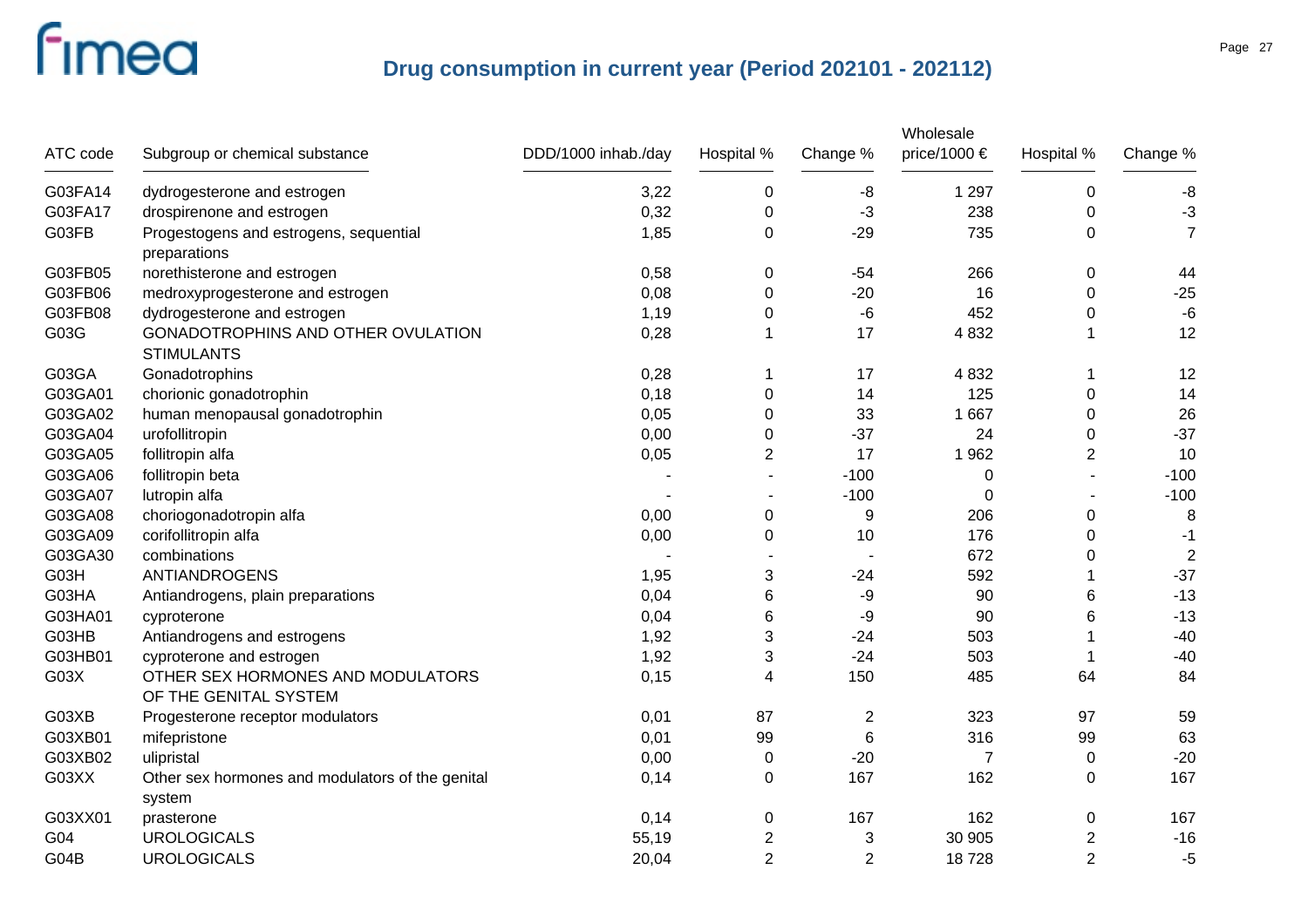|                  |                                                                                  |                     |                  |                | Wholesale    |                |              |
|------------------|----------------------------------------------------------------------------------|---------------------|------------------|----------------|--------------|----------------|--------------|
| ATC code         | Subgroup or chemical substance                                                   | DDD/1000 inhab./day | Hospital %       | Change %       | price/1000 € | Hospital %     | Change %     |
| G04BD            | Drugs for urinary frequency and incontinence                                     | 7,66                | $\overline{2}$   | 5              | 12 478       | 3              | 4            |
| G04BD04          | oxybutynin                                                                       | 0,09                | $\overline{2}$   | $-35$          | 134          | 2              | $-34$        |
| G04BD07          | tolterodine                                                                      | 0,21                | 3                | $-12$          | 229          | 3              | $-21$        |
| G04BD08          | solifenacin                                                                      | 1,37                | 2                | $\sqrt{2}$     | 548          | $\overline{c}$ | $-18$        |
| G04BD09          | trospium                                                                         | 0,18                | 1                | $-2$           | 189          |                | $-2$         |
| G04BD10          | darifenacin                                                                      | 0,03                | $\boldsymbol{2}$ | $\sqrt{2}$     | 39           | 2              | 2            |
| G04BD11          | fesoterodine                                                                     | 0,41                | $\mathbf 2$      | $-7$           | 559          | $\overline{c}$ | -9           |
| G04BD12          | mirabegron                                                                       | 5,38                | $\mathbf 2$      | 9              | 10781        | 3              | 8            |
| G04BE            | Drugs used in erectile dysfunction                                               | 9,16                | $\mathbf 0$      | $\overline{2}$ | 5 1 8 4      |                | $-22$        |
| G04BE01          | alprostadil                                                                      | 0,03                | $\mathbf 0$      | $-92$          | 560          | 0              | 34           |
| G04BE03          | sildenafil                                                                       | 7,73                | 0                | 1              | 2 2 3 8      | $\overline{2}$ | $-2$         |
| G04BE08          | tadalafil                                                                        | 1,38                | $\Omega$         | 39             | 2 1 5 3      | 0              | $-41$        |
| G04BE09          | vardenafil                                                                       | 0,01                | $\Omega$         | $\overline{2}$ | 66           | $\Omega$       | $-13$        |
| G04BE10          | avanafil                                                                         | 0,01                | $\Omega$         | $-9$           | 51           | 0              | $-9$         |
| G04BE30          | combinations                                                                     | 0,00                |                  | $-26$          | 115          |                | $-26$        |
| G04BX            | Other urologicals                                                                | 3,22                | 4                | $-2$           | 1 0 6 6      | 4              | $-2$         |
| G04BX01          | magnesium hydroxide                                                              | 3,21                | 4                | $-2$           | 1 0 2 3      | 4              | $-2$         |
| G04BX14          | dapoxetine                                                                       | 0,01                | 0                | $-10$          | 43           | 0              | -9           |
| G04C             | DRUGS USED IN BENIGN PROSTATIC<br><b>HYPERTROPHY</b>                             | 35,15               | $\overline{2}$   | 3              | 12 177       | $\overline{2}$ | $-28$        |
| G04CA            | Alpha-adrenoreceptor antagonists                                                 | 26,05               | 2                | 5              | 7 1 4 1      | 2              | $-36$        |
| G04CA01          | alfuzosin                                                                        | 6,27                | $\overline{1}$   | 3              | 1 3 7 1      |                | $-28$        |
| G04CA02          | tamsulosin                                                                       | 12,70               | $\overline{2}$   | 5              | 3 4 7 3      | $\overline{2}$ | $\mathbf{0}$ |
| G04CA52          | tamsulosin and dutasteride                                                       | 7,05                | 1                | $\,6$          | 2 2 2 9      | $\overline{2}$ | $-61$        |
| G04CA53          | tamsulosin and solifenacin                                                       | 0,03                | $\mathbf 0$      | $\overline{7}$ | 68           | 0              | 6            |
| G04CB            | Testosterone-5-alpha reductase inhibitors                                        | 8,60                | $\boldsymbol{2}$ | -3             | 4 6 7 4      | 2              | $-11$        |
| G04CB01          | finasteride                                                                      | 5,71                | $\mathbf 2$      | -6             | 4 2 5 6      | 2              | $-11$        |
| G04CB02          | dutasteride                                                                      | 2,89                | $\mathbf 2$      | 4              | 419          | $\overline{c}$ | $-6$         |
| G04CX            | Other drugs used in benign prostatic hypertrophy                                 | 0,51                | 0                | $-10$          | 361          | 0              | $-14$        |
| G04CX02          | sabalis serrulatae fructus                                                       | 0,51                | 0                | $-10$          | 361          | 0              | $-14$        |
| н                | <b>SYSTEMIC HORMONAL PREPARATIONS,</b><br><b>EXCL. SEX HORMONES AND INSULINS</b> | 55,43               | 6                | -4             | 46 077       | 19             | $-7$         |
| H <sub>0</sub> 1 | PITUITARY, HYPOTHALAMIC HORMONES AND<br><b>ANALOGUES</b>                         | 1,46                | $\overline{2}$   | $-55$          | 25 362       | 10             | $-13$        |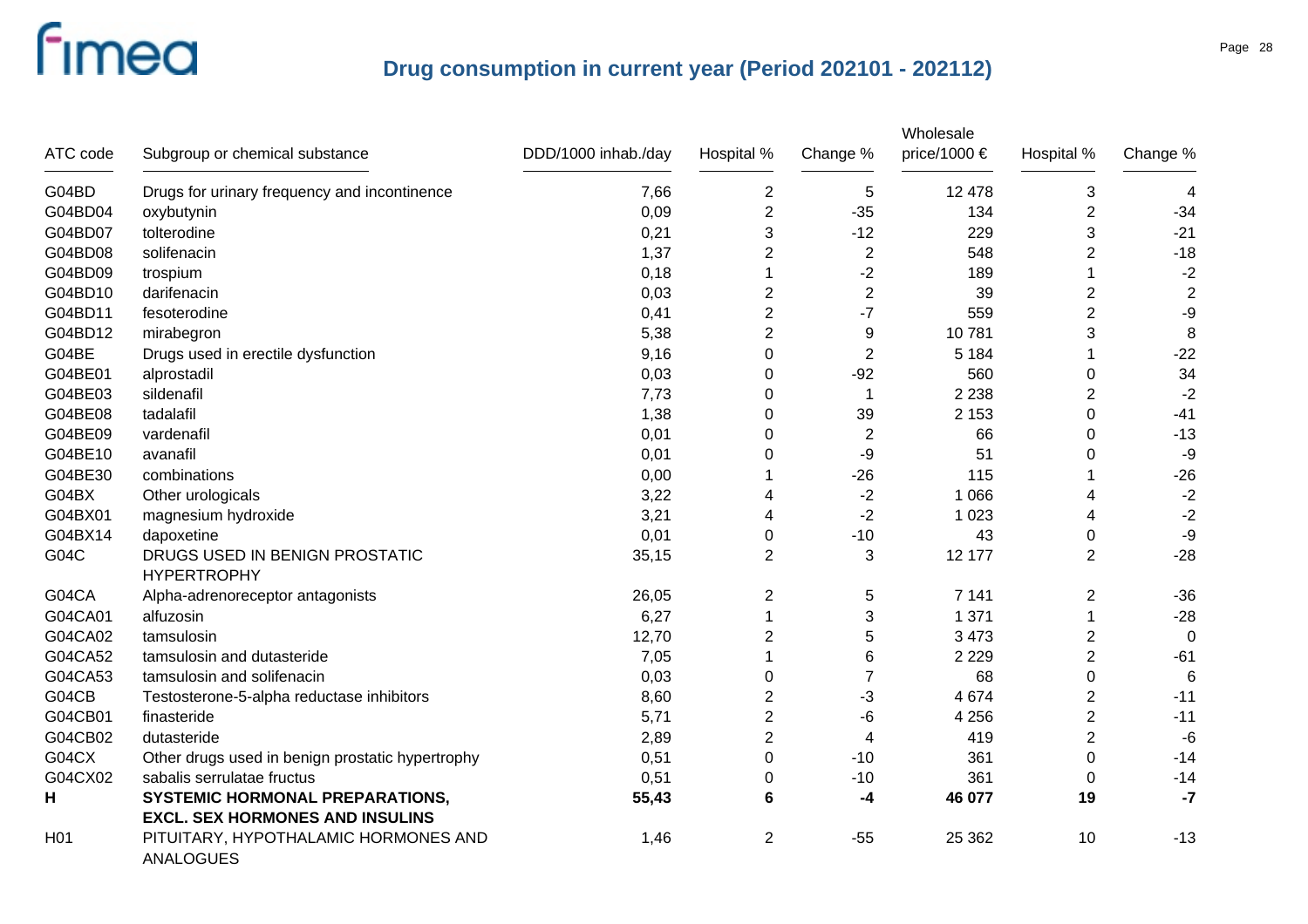| ATC code           | Subgroup or chemical substance                           | DDD/1000 inhab./day | Hospital %       | Change %       | Wholesale<br>price/1000 $\epsilon$ | Hospital %     | Change %                |
|--------------------|----------------------------------------------------------|---------------------|------------------|----------------|------------------------------------|----------------|-------------------------|
| <b>H01A</b>        | ANTERIOR PITUITARY LOBE HORMONES AND<br><b>ANALOGUES</b> | 0,33                | $\boldsymbol{0}$ | 5              | 9 9 0 6                            | 10             | $-1$                    |
| H <sub>01</sub> AB | Thyrotrophin                                             | 0,00                | 100              | $-10$          | 994                                | 100            | $-10$                   |
| <b>H01AB01</b>     | thyrotrophin alfa                                        | 0,00                | 100              | $-10$          | 994                                | 100            | $-10$                   |
| H01AC              | Somatropin and somatropin agonists                       | 0,33                | 0                | 5              | 8 3 9 5                            | 0              | -1                      |
| <b>H01AC01</b>     | somatropin                                               | 0,33                | 0                | 5              | 8 3 9 5                            | 0              | $\mathbf 1$             |
| H01AX              | Other anterior pituitary hormones and analogues          | 0,00                |                  | 8              | 518                                |                | $-2$                    |
| H01AX01            | pegvisomant                                              | 0,00                | 1                | 8              | 518                                |                | $-2$                    |
| H01B               | POSTERIOR PITUITARY LOBE HORMONES                        | 0,80                | 3                | $-69$          | 2717                               | 36             | $\overline{\mathbf{4}}$ |
| H01BA              | Vasopressin and analogues                                | 0,79                | -1               | $-70$          | 2 4 6 2                            | 30             | 3                       |
| H01BA01            | vasopressin (argipressin)                                | 0,00                | 100              | -8             | 128                                | 100            | $-6$                    |
| H01BA02            | desmopressin                                             | 0,78                | $\overline{1}$   | $-70$          | 1813                               | 5              | $-3$                    |
| H01BA04            | terlipressin                                             | 0,00                | 100              | 33             | 521                                | 100            | 33                      |
| H01BB              | Oxytocin and analogues                                   | 0,02                | 100              | $-24$          | 255                                | 100            | 22                      |
| H01BB02            | oxytocin                                                 | 0,01                | 100              | $-32$          | 55                                 | 100            | $-44$                   |
| H01BB03            | carbetocin                                               | 0,00                | 100              | 82             | 201                                | 100            | 82                      |
| <b>H01C</b>        | <b>HYPOTHALAMIC HORMONES</b>                             | 0,32                | $\overline{2}$   | $\,6$          | 12738                              | 4              | $-24$                   |
| H01CA              | Gonadotrophin-releasing hormones                         | 0,05                | 0                | 26             | 298                                | 0              | 22                      |
| <b>H01CA02</b>     | nafarelin                                                | 0,05                | 0                | 26             | 298                                | 0              | 22                      |
| H01CB              | Somatostatin and analogues                               | 0,26                | 3                | $\overline{2}$ | 12 102                             | 5              | $-25$                   |
| H01CB02            | octreotide                                               | 0,12                | 5                | $\mathbf 0$    | 3873                               | 13             | $-48$                   |
| H01CB03            | lanreotide                                               | 0,14                | -1               | $\overline{4}$ | 8 1 7 6                            | -1             | $-6$                    |
| <b>H01CB05</b>     | pasireotide                                              | 0,00                | 30               | 130            | 53                                 | 32             | 112                     |
| H01CC              | Anti gonadotropin releasing hormones                     | 0,01                | $\overline{2}$   | 17             | 338                                | $\overline{2}$ | 16                      |
| H01CC01            | ganirelix                                                | 0,01                | $\overline{2}$   | 18             | 329                                | $\overline{c}$ | 18                      |
| H01CC02            | cetrorelix                                               | 0,00                | 0                | $-35$          | 9                                  | 0              | $-35$                   |
| <b>H01CC54</b>     | relugolix, estradiol and norethisterone                  |                     |                  |                | 0                                  | 0              |                         |
| H <sub>02</sub>    | CORTICOSTEROIDS FOR SYSTEMIC USE                         | 17,41               | 16               | -4             | 11 056                             | 52             | 6                       |
| <b>H02A</b>        | CORTICOSTEROIDS FOR SYSTEMIC USE,<br><b>PLAIN</b>        | 17,32               | 16               | -4             | 8877                               | 50             | 6                       |
| H <sub>02</sub> AA | Mineralocorticoids                                       | 0,57                |                  | $-13$          | 129                                | 6              | $-13$                   |
| H02AA02            | fludrocortisone                                          | 0,57                | 6<br>6           | $-13$          | 129                                | 6              | $-13$                   |
| H <sub>02</sub> AB | Glucocorticoids                                          | 16,74               | 16               | $-4$           | 8748                               | 51             | 6                       |
| H02AB01            | betamethasone                                            | 0,47                | 84               | 78             | 230                                | 87             | $-3$                    |
|                    |                                                          |                     |                  |                |                                    |                |                         |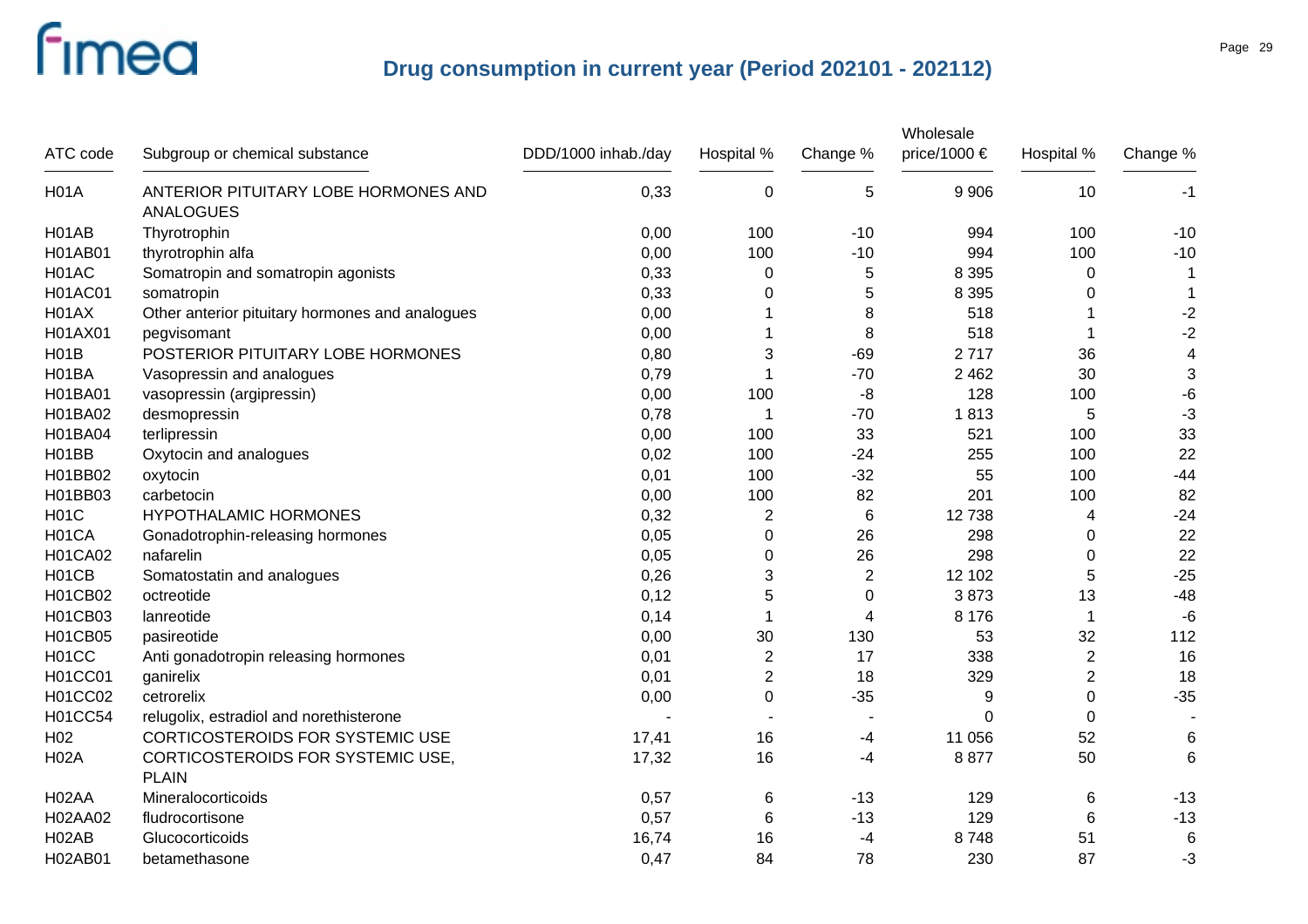|                   |                                                          |                     |            |                | Wholesale    |                |          |
|-------------------|----------------------------------------------------------|---------------------|------------|----------------|--------------|----------------|----------|
| ATC code          | Subgroup or chemical substance                           | DDD/1000 inhab./day | Hospital % | Change %       | price/1000 € | Hospital %     | Change % |
| H02AB02           | dexamethasone                                            | 2,40                | 41         | $\overline{2}$ | 2912         | 57             | 19       |
| H02AB04           | methylprednisolone                                       | 1,03                | 37         | $-28$          | 1725         | 69             | -1       |
| H02AB06           | prednisolone                                             | 11,04               | 6          | -4             | 1 4 5 3      | 13             | 8        |
| H02AB07           | prednisone                                               | 0,50                | 5          | $-10$          | 95           | 5              | 12       |
| H02AB08           | triamcinolone                                            | 0,09                | 70         | $-4$           | 845          | 71             | $-6$     |
| H02AB09           | hydrocortisone                                           | 1,21                | 16         | 3              | 1 4 8 8      | 40             | 0        |
| <b>H02B</b>       | CORTICOSTEROIDS FOR SYSTEMIC USE,<br><b>COMBINATIONS</b> | 0,09                | 62         | 5              | 2 1 7 9      | 62             | 5        |
| H02BX             | Corticosteroids for systemic use, combinations           | 0,09                | 62         | 5              | 2 1 7 9      | 62             | 5        |
| H02BX01           | methylprednisolone, combinations                         | 0,09                | 62         | 5              | 2 1 7 9      | 62             | 5        |
| H <sub>03</sub>   | <b>THYROID THERAPY</b>                                   | 36,31               |            | $\Omega$       | 6938         | $\overline{2}$ | $-1$     |
| <b>H03A</b>       | <b>THYROID PREPARATIONS</b>                              | 35,80               |            | 0              | 6 3 2 2      | $\overline{2}$ | $\Omega$ |
| H03AA             | Thyroid hormones                                         | 35,80               |            | 0              | 6 3 2 2      | $\overline{2}$ | 0        |
| H03AA01           | levothyroxine sodium                                     | 35,80               |            | 0              | 6 3 2 2      | $\overline{2}$ | 0        |
| <b>H03B</b>       | ANTITHYROID PREPARATIONS                                 | 0,51                | 4          | -6             | 616          | 4              | -6       |
| H03BB             | Sulphur-containing imidazole derivatives                 | 0,51                | 4          | -6             | 616          | 4              | $-6$     |
| H03BB01           | carbimazole                                              | 0,51                | 4          | -6             | 616          | 4              | $-6$     |
| H <sub>04</sub>   | PANCREATIC HORMONES                                      | 0,01                | 57         | 17             | 302          | 47             | 34       |
| H <sub>04</sub> A | <b>GLYCOGENOLYTIC HORMONES</b>                           | 0,01                | 57         | 17             | 302          | 47             | 34       |
| H04AA             | Glycogenolytic hormones                                  | 0,01                | 57         | 17             | 302          | 47             | 34       |
| <b>H04AA01</b>    | glucagon                                                 | 0,01                | 57         | 17             | 302          | 47             | 34       |
| H <sub>05</sub>   | <b>CALCIUM HOMEOSTASIS</b>                               | 0,25                | 10         | -1             | 2 4 1 9      | 13             | $-14$    |
| <b>H05A</b>       | PARATHYROID HORMONES AND ANALOGUES                       | 0,05                | 11         | $-10$          | 721          | 11             | $-12$    |
| H05AA             | Parathyroid hormones and analogues                       | 0,05                | 11         | $-10$          | 721          | 11             | $-12$    |
| H05AA02           | teriparatide                                             | 0,05                | 11         | $-10$          | 721          | 11             | $-12$    |
| <b>H05B</b>       | <b>ANTI-PARATHYROID AGENTS</b>                           | 0,20                | 9          | 4              | 1698         | 14             | $-14$    |
| H05BA             | Calcitonin preparations                                  | 0,00                | 97         | 35             | 38           | 97             | 35       |
| H05BA01           | calcitonin (salmon synthetic)                            | 0,00                | 97         | 35             | 38           | 97             | 35       |
| H05BX             | Other anti-parathyroid agents                            | 0,20                | 9          | 4              | 1 6 6 0      | 12             | $-15$    |
| H05BX01           | cinacalcet                                               | 0,18                | 6          | $\overline{7}$ | 1 502        | 6              | $-16$    |
| H05BX02           | paricalcitol                                             | 0,01                | 49         | $-21$          | 124          | 62             | $-20$    |
| H05BX04           | etelcalcetide                                            | 0,00                | 100        | 89             | 34           | 100            | 89       |
| J                 | <b>ANTIINFECTIVES FOR SYSTEMIC USE</b>                   | 13,39               | 22         | $-13$          | 245 118      | 77             | $-5$     |
| J <sub>01</sub>   | ANTIBACTERIALS FOR SYSTEMIC USE                          | 11,32               | 17         | $-15$          | 38 998       | 56             | -6       |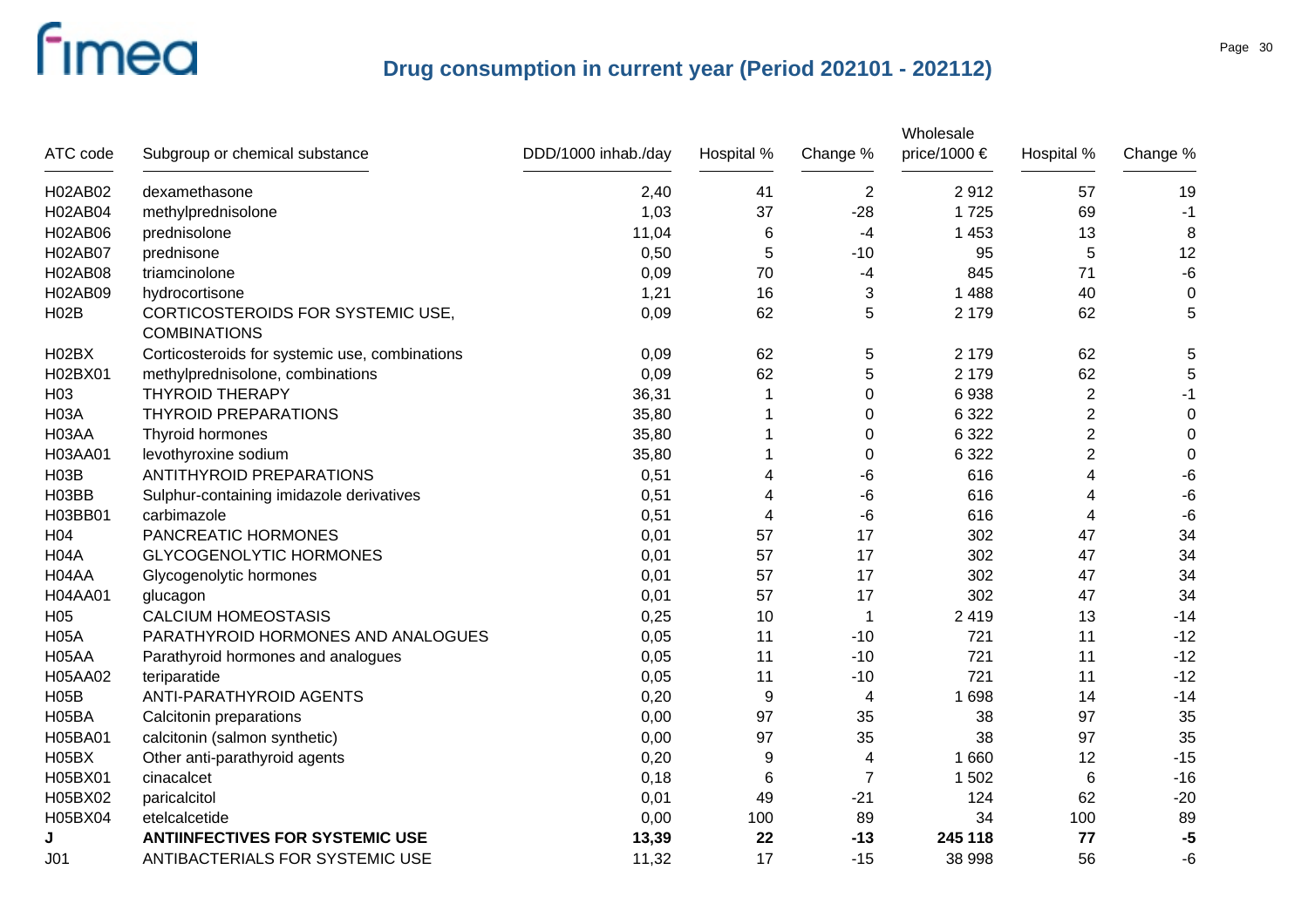| ATC code       | Subgroup or chemical substance                                  | DDD/1000 inhab./day | Hospital % | Change % | Wholesale<br>price/1000 € | Hospital %     | Change %       |
|----------------|-----------------------------------------------------------------|---------------------|------------|----------|---------------------------|----------------|----------------|
| JO1A           | <b>TETRACYCLINES</b>                                            | 2,35                | 6          | $-7$     | 1 5 9 2                   | 20             | -9             |
| J01AA          | Tetracyclines                                                   | 2,35                | 6          | $-7$     | 1592                      | 20             | -9             |
| J01AA02        | doxycycline                                                     | 1,21                | 11         | $-10$    | 665                       | 10             | $-9$           |
| J01AA04        | lymecycline                                                     | 0,84                | 1          | 3        | 482                       | $\mathbf 1$    | $\mathbf{3}$   |
| J01AA07        | tetracycline                                                    | 0,29                | 3          | $-19$    | 204                       | 3              | 10             |
| J01AA12        | tigecycline                                                     | 0,00                | 100        | $-33$    | 241                       | 100            | $-33$          |
| J01C           | BETA-LACTAM ANTIBACTERIALS, PENICILLINS                         | 3,52                | 15         | $-4$     | 16 352                    | 60             | $-2$           |
| J01CA          | Penicillins with extended spectrum                              | 1,77                | 9          | $-3$     | 4 9 3 6                   | 27             | $\mathbf 0$    |
| <b>J01CA01</b> | ampicillin                                                      | 0,01                | 100        | $-51$    | 1 0 1 0                   | 100            | 16             |
| J01CA04        | amoxicillin                                                     | 1,19                | 10         | -1       | 2690                      | 9              | 3              |
| <b>J01CA08</b> | pivmecillinam                                                   | 0,58                | 8          | $-5$     | 1 2 3 6                   | $\overline{7}$ | $-15$          |
| J01CE          | Beta-lactamase sensitive penicillins                            | 0,90                | 11         | $-11$    | 1 673                     | 40             | $\overline{7}$ |
| J01CE01        | benzylpenicillin                                                | 0,05                | 94         | $-1$     | 647                       | 95             | $-11$          |
| J01CE02        | phenoxymethylpenicillin                                         | 0,85                | 6          | $-12$    | 1 0 2 6                   | 6              | 22             |
| J01CF          | Beta-lactamase resistant penicillins                            | 0,24                | 50         | 27       | 1 2 8 2                   | 58             | 29             |
| J01CF02        | cloxacillin                                                     | 0,12                | 91         | 38       | 744                       | 91             | 39             |
| <b>J01CF05</b> | flucloxacillin                                                  | 0,12                | 11         | 18       | 538                       | 11             | 17             |
| <b>J01CR</b>   | Combinations of penicillins, incl. beta-lactamase<br>inhibitors | 0,61                | 25         | $-2$     | 8 4 6 2                   | 84             | $-8$           |
| <b>J01CR02</b> | amoxicillin and beta-lactamase inhibitor                        | 0,52                | 12         | $-2$     | 1 4 5 3                   | 10             | 13             |
| <b>J01CR05</b> | piperacillin and beta-lactamase inhibitor                       | 0,09                | 99         | $-3$     | 7 0 0 8                   | 100            | $-12$          |
| JO1D           | OTHER BETA-LACTAM ANTIBACTERIALS                                | 2,19                | 35         | -41      | 10 3 26                   | 62             | -8             |
| J01DB          | First-generation cephalosporins                                 | 1,52                | 8          | $-3$     | 4 0 5 8                   | 8              | $-7$           |
| J01DB01        | cefalexin                                                       | 1,51                | 8          | $-3$     | 4 0 3 7                   | 8              | -8             |
| J01DB04        | cefazolin                                                       | 0,00                | 99         | 36       | 21                        | 98             | 56             |
| J01DC          | Second-generation cephalosporins                                | 0,56                | 97         | $-72$    | 2830                      | 98             | $-10$          |
| J01DC02        | cefuroxime                                                      | 0,56                | 97         | $-72$    | 2830                      | 98             | $-10$          |
| J01DD          | Third-generation cephalosporins                                 | 0,07                | 97         | $-21$    | 1 3 5 0                   | 93             | $-3$           |
| J01DD01        | cefotaxime                                                      | 0,00                | 100        | $-59$    | 2                         | 100            | $-20$          |
| J01DD02        | ceftazidime                                                     | 0,00                | 100        | $-18$    | 63                        | 100            | $-7$           |
| J01DD04        | ceftriaxone                                                     | 0,06                | 97         | $-22$    | 1 0 0 9                   | 93             | $-10$          |
| J01DD52        | ceftazidime and beta-lactamase inhibitor                        | 0,00                | 93         | 38       | 276                       | 93             | 38             |
| J01DE          | Fourth-generation cephalosporins                                | 0,00                | 100        | 442      | 32                        | 100            | 444            |
| J01DE01        | cefepime                                                        | 0,00                | 100        | 442      | 32                        | 100            | 444            |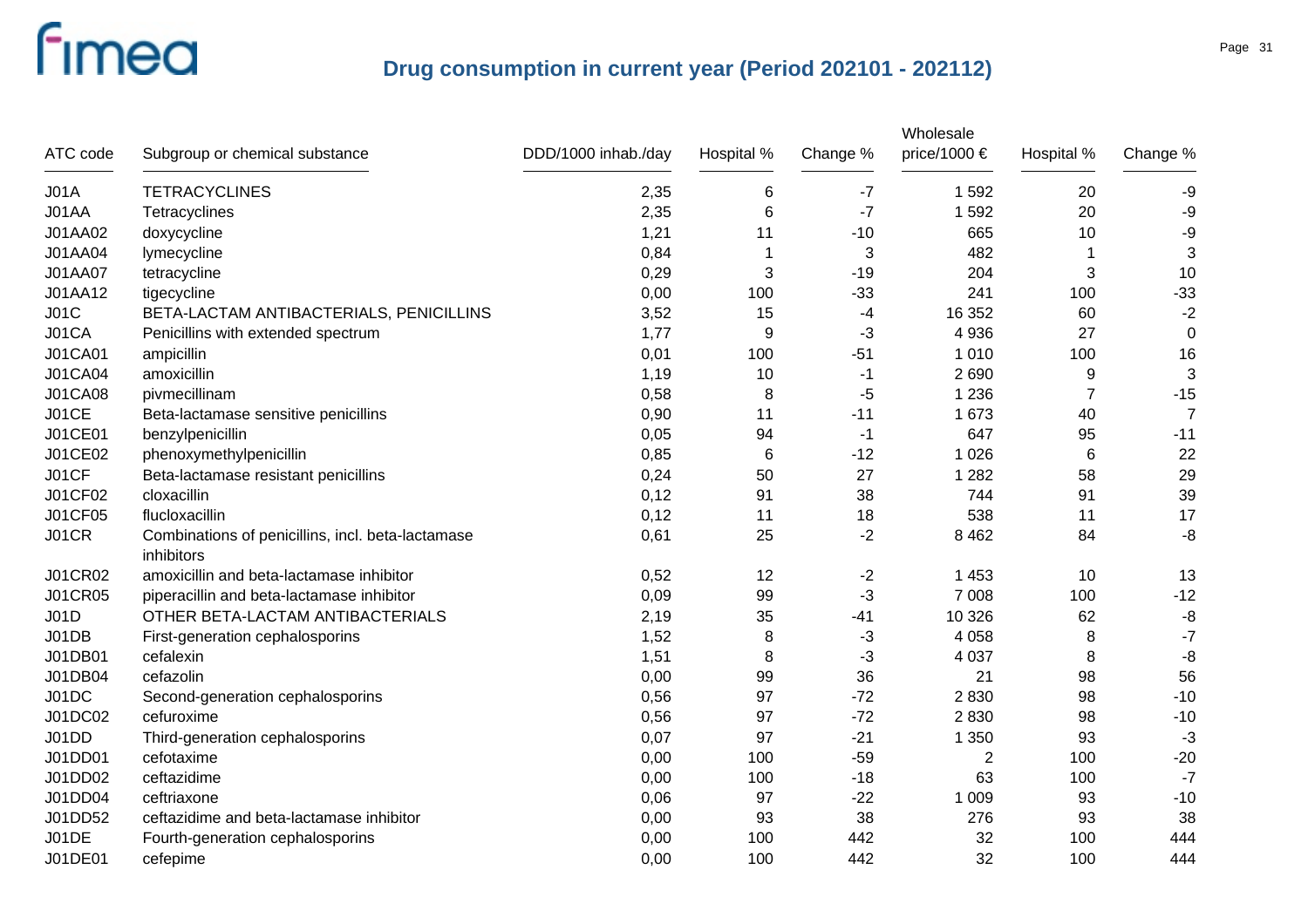|                |                                                                     |                     |            |              | Wholesale    |                |                |
|----------------|---------------------------------------------------------------------|---------------------|------------|--------------|--------------|----------------|----------------|
| ATC code       | Subgroup or chemical substance                                      | DDD/1000 inhab./day | Hospital % | Change %     | price/1000 € | Hospital %     | Change %       |
| J01DF          | Monobactams                                                         | 0,00                | 100        | 53           | 49           | 100            | 53             |
| J01DF01        | aztreonam                                                           | 0,00                | 100        | 53           | 49           | 100            | 53             |
| J01DH          | Carbapenems                                                         | 0,04                | 100        | -3           | 1922         | 99             | $\mathbf 0$    |
| J01DH02        | meropenem                                                           | 0,03                | 100        | -4           | 816          | 100            | $-10$          |
| J01DH03        | ertapenem                                                           | 0,01                | 100        | 0            | 1 0 0 7      | 100            | 0              |
| J01DH51        | imipenem and cilastatin                                             | 0,00                | 100        |              | 38           | 100            |                |
| J01DH52        | meropenem and vaborbactam                                           |                     |            |              | 3            | 100            |                |
| J01DH56        | imipenem, cilastatin and relebactam                                 |                     |            |              | 58           | 86             |                |
| J01DI          | Other cephalosporins and penems                                     | 0,00                | 100        | $-50$        | 85           | 100            | $-71$          |
| J01DI02        | ceftaroline fosamil                                                 | 0,00                | 100        | $-7$         | 119          | 100            | $-7$           |
| J01DI54        | ceftolozane and beta-lactamase inhibitor                            | 0,00                | 100        | $-120$       | $-34$        | 100            | $-120$         |
| JO1E           | SULFONAMIDES AND TRIMETHOPRIM                                       | 1,02                | 9          | $\mathbf{2}$ | 1 3 8 4      | 8              |                |
| J01EA          | Trimethoprim and derivatives                                        | 0,68                | 8          | -3           | 808          | $\overline{7}$ | $-1$           |
| J01EA01        | trimethoprim                                                        | 0,68                | 8          | $-3$         | 808          | $\overline{7}$ | $-1$           |
| <b>J01EE</b>   | Combinations of sulfonamides and trimethoprim,<br>incl. derivatives | 0,34                | 11         | 13           | 576          | 10             | 5              |
| J01EE01        | sulfamethoxazole and trimethoprim                                   | 0,17                | 12         | 44           | 231          | 12             | 11             |
| J01EE02        | sulfadiazine and trimethoprim                                       | 0,17                | 10         | $-7$         | 345          | 9              | $\mathbf 1$    |
| JO1F           | MACROLIDES, LINCOSAMIDES AND<br><b>STREPTOGRAMINS</b>               | 0,49                | 22         | $-12$        | 2 2 6 3      | 52             | -9             |
| J01FA          | Macrolides                                                          | 0,26                | 22         | $-17$        | 1 0 2 9      | 48             | $-7$           |
| J01FA01        | erythromycin                                                        | 0,00                | 100        | 3            | 96           | 100            | $\overline{2}$ |
| <b>J01FA06</b> | roxithromycin                                                       | 0,03                | 12         | $-23$        | 70           | 12             | $-30$          |
| J01FA09        | clarithromycin                                                      | 0,04                | 24         | $-26$        | 176          | 33             | $-18$          |
| J01FA10        | azithromycin                                                        | 0,19                | 22         | $-14$        | 688          | 49             | $-1$           |
| J01FF          | Lincosamides                                                        | 0,23                | 22         | -6           | 1 2 3 4      | 55             | $-11$          |
| J01FF01        | clindamycin                                                         | 0,23                | 22         | -6           | 1 2 3 4      | 55             | $-11$          |
| J01G           | AMINOGLYCOSIDE ANTIBACTERIALS                                       | 0,01                | 50         | $-13$        | 840          | 47             | $-22$          |
| J01GB          | Other aminoglycosides                                               | 0,01                | 50         | $-13$        | 840          | 47             | $-22$          |
| J01GB01        | tobramycin                                                          | 0,01                | 38         | $-14$        | 595          | 26             | $-18$          |
| J01GB03        | gentamicin                                                          | 0,00                | 95         | 17           | 120          | 93             | $\mathbf 1$    |
| J01GB06        | amikacin                                                            | 0,00                | 100        | $-40$        | 125          | 100            | $-46$          |
| <b>J01M</b>    | <b>QUINOLONE ANTIBACTERIALS</b>                                     | 0,49                | 26         | $-11$        | 1815         | 42             | $-26$          |
| J01MA          | Fluoroquinolones                                                    | 0,49                | 26         | $-11$        | 1815         | 42             | $-26$          |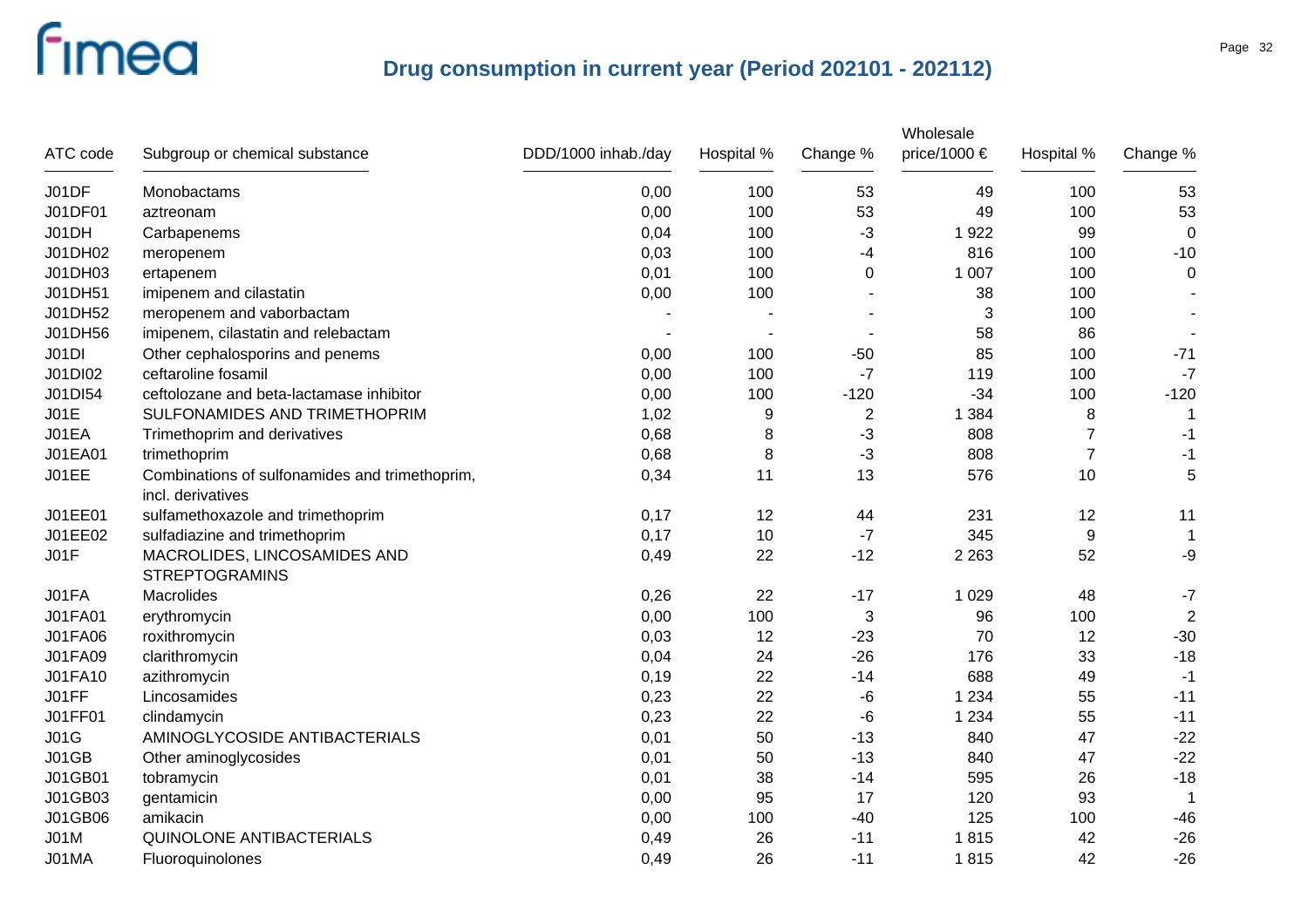| ATC code        | Subgroup or chemical substance      | DDD/1000 inhab./day | Hospital %     | Change %   | Wholesale<br>price/1000 $\epsilon$ | Hospital %  | Change %         |
|-----------------|-------------------------------------|---------------------|----------------|------------|------------------------------------|-------------|------------------|
| J01MA02         | ciprofloxacin                       | 0,32                | 18             | $-2$       | 1 0 8 8                            | 30          | $-12$            |
| J01MA12         | levofloxacin                        | 0,14                | 39             | $-22$      | 547                                | 53          | $-32$            |
| J01MA14         | moxifloxacin                        | 0,03                | 43             | $-32$      | 180                                | 81          | $-55$            |
| JO1X            | <b>OTHER ANTIBACTERIALS</b>         | 1,26                | 10             | -6         | 4 4 2 6                            | 63          | $-3$             |
| J01XA           | Glycopeptide antibacterials         | 0,03                | 97             | 10         | 1 0 3 1                            | 97          | $-2$             |
| J01XA01         | vancomycin                          | 0,03                | 97             | 12         | 768                                | 96          | 3                |
| J01XA02         | teicoplanin                         | 0,00                | 100            | $-78$      | 42                                 | 100         | $-78$            |
| J01XA04         | dalbavancin                         | 0,00                | 100            | 92         | 220                                | 100         | 92               |
| J01XB           | Polymyxins                          | 0,00                | 3              | $-17$      | 147                                | 3           | $-17$            |
| J01XB01         | colistin                            | 0,00                | 3              | $-17$      | 147                                | 3           | $-17$            |
| J01XC           | Steroid antibacterials              |                     |                | $-100$     | 0                                  |             | $-100$           |
| J01XC01         | fusidic acid                        |                     |                | $-100$     | 0                                  |             | $-100$           |
| J01XD           | Imidazole derivatives               | 0,05                | 100            | -9         | 921                                | 100         | $-11$            |
| J01XD01         | metronidazole                       | 0,05                | 100            | -9         | 921                                | 100         | $-11$            |
| J01XE           | Nitrofuran derivatives              | 0,32                | 4              |            | 558                                | 3           | $\mathbf 0$      |
| J01XE01         | nitrofurantoin                      | 0,32                | 4              | 1          | 558                                | 3           | 0                |
| J01XX           | Other antibacterials                | 0,87                | 4              | -9         | 1769                               | 49          | $\boldsymbol{2}$ |
| J01XX01         | fosfomycin                          | 0,00                | 98             | -4         | 9                                  | 98          | $-4$             |
| J01XX05         | methenamine                         | 0,86                | 3              | -9         | 849                                | 3           | -1               |
| J01XX08         | linezolid                           | 0,01                | 60             | $-7$       | 359                                | 79          | $-17$            |
| J01XX09         | daptomycin                          | 0,00                | 100            | 33         | 552                                | 100         | 23               |
| J <sub>02</sub> | ANTIMYCOTICS FOR SYSTEMIC USE       | 0,35                | 15             | -1         | 12518                              | 75          | $-5$             |
| <b>J02A</b>     | ANTIMYCOTICS FOR SYSTEMIC USE       | 0,35                | 15             | -1         | 12518                              | 75          | $-5$             |
| J02AA           | Antibiotics                         | 0,01                | 100            | 11         | 1925                               | 100         | $\bf 8$          |
| J02AA01         | amphotericin                        | 0,01                | 100            | 11         | 1925                               | 100         | 8                |
| J02AB           | Imidazole derivatives               | 0,00                | 100            | $-93$      | 1                                  | 100         | $-93$            |
| J02AB02         | ketoconazole                        | 0,00                | 100            | $-93$      | 1                                  | 100         | $-93$            |
| J02AC           | Triazole and tetrazole derivatives  | 0,33                | 11             | $-1$       | 3826                               | 20          | $-7$             |
| J02AC01         | fluconazole                         | 0,23                | 12             | -4         | 1885                               | 12          | -9               |
| J02AC02         | itraconazole                        | 0,08                | $\overline{2}$ | $\sqrt{2}$ | 388                                | $\mathbf 2$ | 1                |
| J02AC03         | voriconazole                        | 0,01                | 21             | 23         | 239                                | 41          | $-3$             |
| <b>J02AC04</b>  | posaconazole                        | 0,01                | 33             | 8          | 534                                | 44          | $-26$            |
| <b>J02AC05</b>  | isavuconazole                       | 0,00                | 19             | 31         | 779                                | 24          | 14               |
| J02AX           | Other antimycotics for systemic use | 0,01                | 100            | -3         | 6766                               | 100         | $-8$             |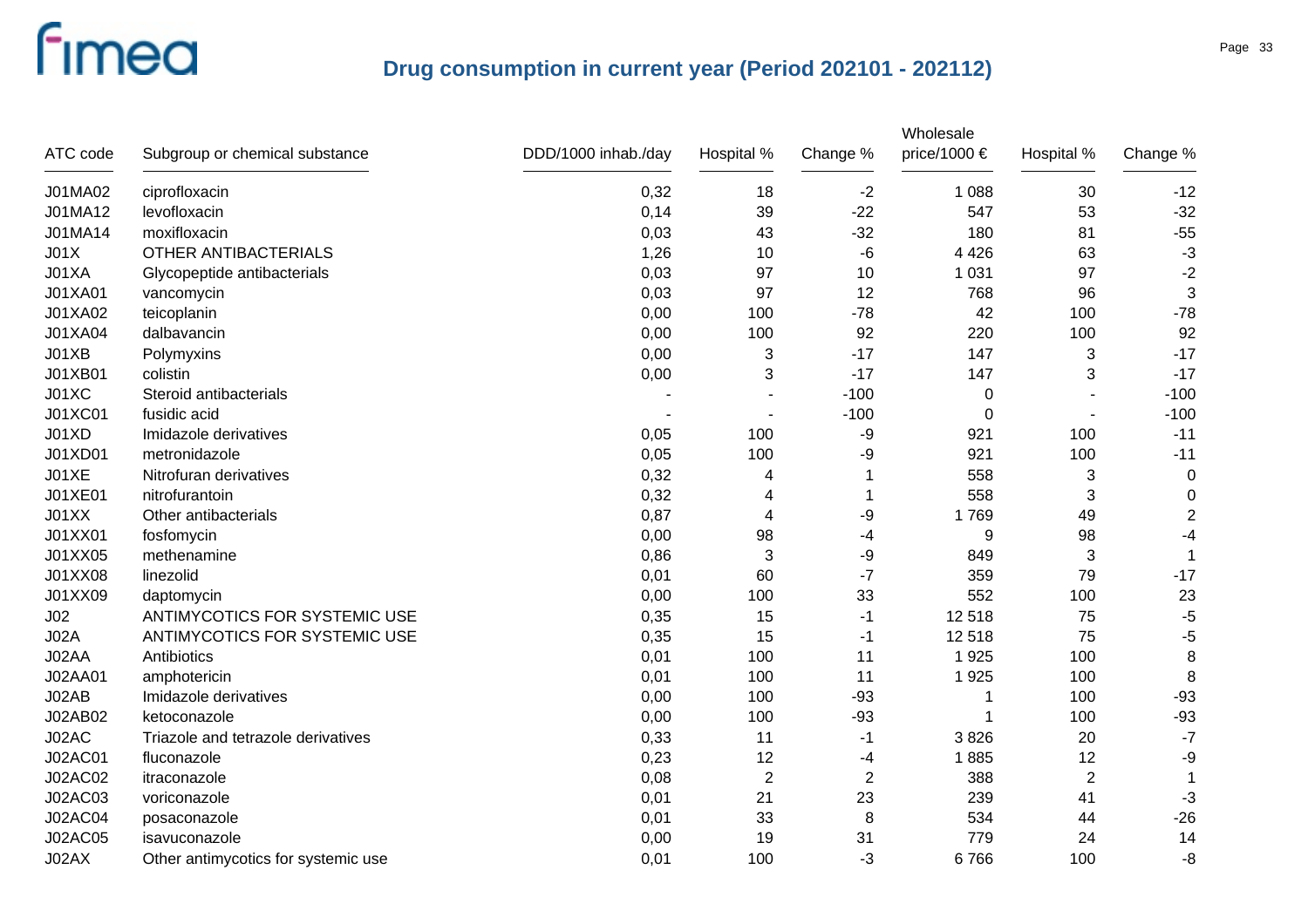|                 |                                                                       |                     |                |             | Wholesale      |            |                |
|-----------------|-----------------------------------------------------------------------|---------------------|----------------|-------------|----------------|------------|----------------|
| ATC code        | Subgroup or chemical substance                                        | DDD/1000 inhab./day | Hospital %     | Change %    | price/1000 €   | Hospital % | Change %       |
| J02AX04         | caspofungin                                                           | 0,00                | 100            | $-12$       | 1 1 0 8        | 100        | $-40$          |
| J02AX05         | micafungin                                                            | 0,00                | 100            | -4          | 2 5 21         | 100        | $-3$           |
| J02AX06         | anidulafungin                                                         | 0,00                | 100            | 9           | 3 1 3 7        | 100        | 9              |
| J <sub>04</sub> | ANTIMYCOBACTERIALS                                                    | 0,13                | 86             | $-16$       | 739            | 89         | $-4$           |
| J04A            | DRUGS FOR TREATMENT OF TUBERCULOSIS                                   | 0,13                | 86             | $-16$       | 739            | 89         | $-4$           |
| J04AA           | Aminosalicylic acid and derivatives                                   |                     |                | $-100$      | $\pmb{0}$      |            | $-100$         |
| J04AA01         | aminosalicylic acid                                                   |                     | $\blacksquare$ | $-100$      | 0              |            | $-100$         |
| J04AB           | Antibiotics                                                           | 0,07                | 74             | $-11$       | 358            | 78         | $-3$           |
| J04AB02         | rifampicin                                                            | 0,06                | 71             | $-16$       | 257            | 71         | $-16$          |
| J04AB04         | rifabutin                                                             | 0,01                | 98             | 57          | 101            | 98         | 57             |
| J04AC           | Hydrazides                                                            | 0,03                | 97             | $-27$       | 86             | 97         | $-22$          |
| <b>J04AC01</b>  | isoniazid                                                             | 0,03                | 97             | $-27$       | 86             | 97         | $-22$          |
| J04AK           | Other drugs for treatment of tuberculosis                             | 0,03                | 100            | $-12$       | 296            | 100        | $\overline{4}$ |
| <b>J04AK01</b>  | pyrazinamide                                                          | 0,01                | 99             | $-33$       | 62             | 99         | $-27$          |
| J04AK02         | ethambutol                                                            | 0,02                | 100            | $\mathbf 1$ | 165            | 100        | $\overline{7}$ |
| J04AK05         | bedaquiline                                                           | 0,00                | 100            | 50          | 70             | 100        | 50             |
| J05             | ANTIVIRALS FOR SYSTEMIC USE                                           | 1,59                | 54             | 3           | 127 779        | 93         | $\overline{0}$ |
| JO5A            | <b>DIRECT ACTING ANTIVIRALS</b>                                       | 1,59                | 54             | 3           | 127 779        | 93         | 0              |
| J05AB           | Nucleosides and nucleotides excl. reverse<br>transcriptase inhibitors | 0,76                | $\overline{7}$ | 6           | 10 700         | 36         | $\sqrt{2}$     |
| J05AB01         | aciclovir                                                             | 0,33                | 3              | $\,$ 5 $\,$ | 2 605          | 22         | -9             |
| J05AB06         | ganciclovir                                                           | 0,00                | 100            | $-18$       | 143            | 100        | $-18$          |
| J05AB09         | famciclovir                                                           | 0,01                | 9              | $-12$       | 118            | 9          | $-12$          |
| J05AB11         | valaciclovir                                                          | 0,39                | 3              | 9           | 4786           | 3          | $\,6$          |
| J05AB14         | valganciclovir                                                        | 0,03                | 100            | $-2$        | 3 0 4 8        | 100        | 9              |
| J05AE           | Protease inhibitors                                                   | 0,03                | 100            | $-18$       | 298            | 100        | $-40$          |
| J05AE03         | ritonavir                                                             | 0,00                | 100            | $-16$       | 88             | 100        | $-15$          |
| J05AE08         | atazanavir                                                            | 0,01                | 100            | $-33$       | 69             | 100        | $-52$          |
| J05AE10         | darunavir                                                             | 0,02                | 100            | $-13$       | 141            | 100        | $-44$          |
| JO5AF           | Nucleoside and nucleotide reverse transcriptase<br>inhibitors         | 0,08                | 99             | 8           | 1 2 1 9        | 100        | $\overline{7}$ |
| <b>J05AF01</b>  | zidovudine                                                            | 0,00                | 100            |             | $\overline{2}$ | 100        |                |
| <b>J05AF05</b>  | lamivudine                                                            | 0,00                | 100            | $-24$       | 38             | 100        | $-23$          |
| <b>J05AF06</b>  | abacavir                                                              | 0,00                | 100            | $-14$       | 39             | 100        | $-14$          |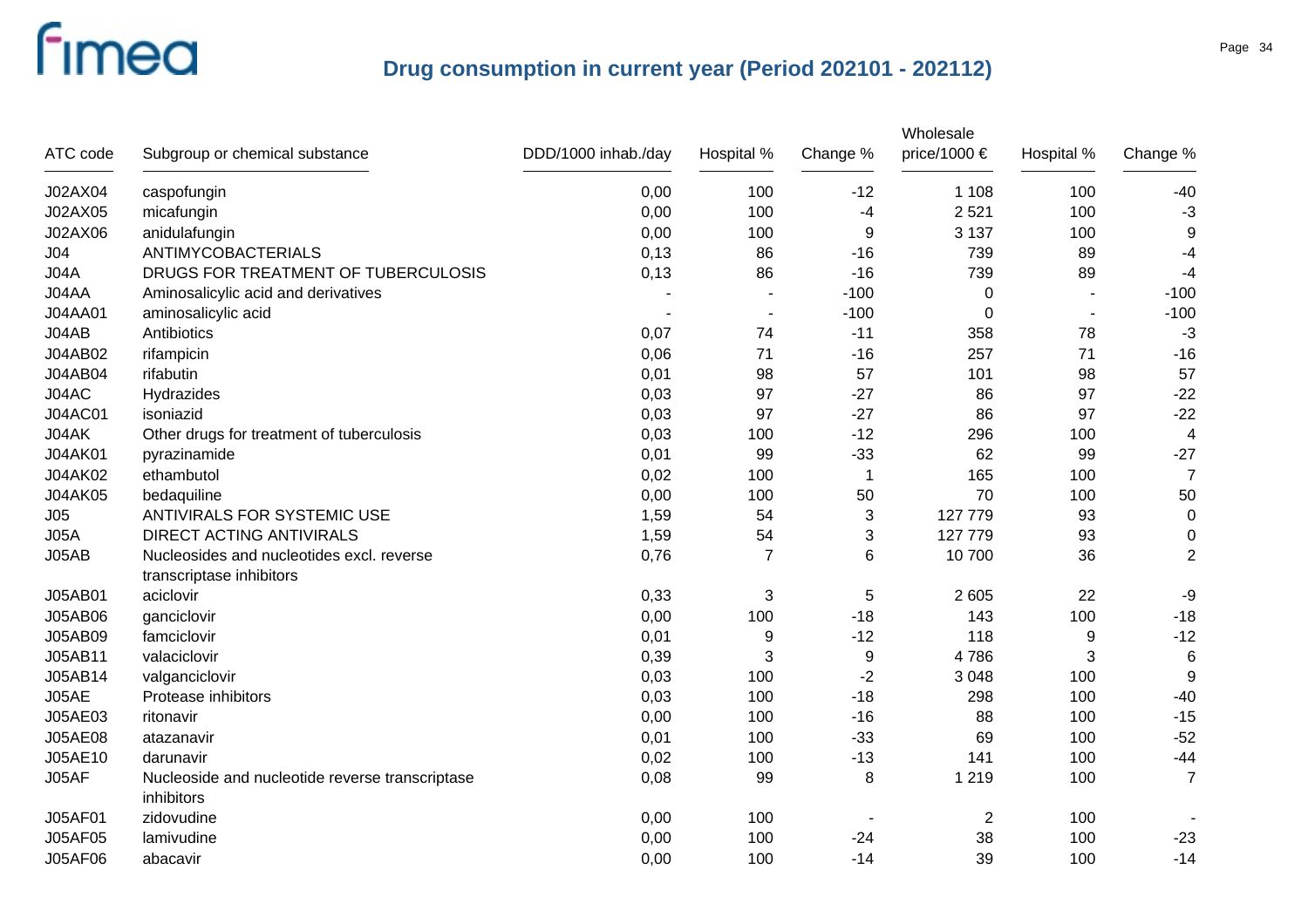| ATC code       | Subgroup or chemical substance                                      | DDD/1000 inhab./day | Hospital % | Change %       | Wholesale<br>price/1000 € | Hospital % | Change %       |
|----------------|---------------------------------------------------------------------|---------------------|------------|----------------|---------------------------|------------|----------------|
| J05AF07        | tenofovir disoproxil                                                | 0,06                | 100        | 11             | 769                       | 100        | 17             |
| <b>J05AF08</b> | adefovir dipivoxil                                                  | 0,00                | 100        | -3             | 30                        | 100        | $-3$           |
| J05AF09        | emtricitabine                                                       | 0,00                | 100        | 0              | 8                         | 100        | $\mathbf 0$    |
| J05AF10        | entecavir                                                           | 0,01                | 96         | 20             | 106                       | 97         | $-9$           |
| J05AF13        | tenofovir alafenamide                                               | 0,01                | 100        | 3              | 226                       | 100        | $-4$           |
| J05AG          | Non-nucleoside reverse transcriptase inhibitors                     | 0,05                | 100        | 17             | 959                       | 100        | 26             |
| <b>J05AG01</b> | nevirapine                                                          | 0,02                | 100        | $-2$           | 180                       | 100        | $-13$          |
| J05AG03        | efavirenz                                                           | 0,01                | 100        | $-5$           | 111                       | 100        | $-4$           |
| <b>J05AG04</b> | etravirine                                                          | 0,00                | 100        | $-36$          | 53                        | 100        | $-36$          |
| <b>J05AG05</b> | rilpivirine                                                         | 0,01                | 100        | 68             | 210                       | 100        | 57             |
| <b>J05AG06</b> | doravirine                                                          | 0,01                | 100        | 81             | 405                       | 100        | 81             |
| J05AH          | Neuraminidase inhibitors                                            | 0,00                | 35         | $-96$          | 16                        | 42         | $-96$          |
| J05AH02        | oseltamivir                                                         | 0,00                | 35         | $-96$          | 16                        | 42         | $-96$          |
| J05AJ          | Integrase inhibitors                                                | 0,20                | 100        | $\overline{7}$ | 7516                      | 100        | $\overline{7}$ |
| J05AJ01        | raltegravir                                                         | 0,07                | 100        | $-2$           | 2 0 9 4                   | 100        | $-4$           |
| J05AJ03        | dolutegravir                                                        | 0,13                | 100        | 9              | 5 2 9 5                   | 100        | 9              |
| J05AJ04        | cabotegravir                                                        | 0,00                | 100        |                | 127                       | 100        |                |
| J05AP          | Antivirals for treatment of HCV infections                          | 0,07                | 100        | -1             | 82773                     | 100        | $-2$           |
| J05AP01        | ribavirin                                                           | 0,00                | 100        | $-71$          | 6                         | 100        | $-86$          |
| J05AP08        | sofosbuvir                                                          |                     |            | $-100$         | $\Omega$                  |            | $-100$         |
| J05AP51        | sofosbuvir and ledipasvir                                           | 0,00                | 100        | $-59$          | 148                       | 100        | $-59$          |
| J05AP54        | elbasvir and grazoprevir                                            | 0,00                | 100        | $-32$          | 2 0 2 3                   | 100        | $-54$          |
| J05AP55        | sofosbuvir and velpatasvir                                          | 0,04                | 100        | $-14$          | 50 135                    | 100        | $-14$          |
| J05AP56        | sofosbuvir, velpatasvir and voxilaprevir                            | 0,00                | 100        | 31             | 1582                      | 100        | 31             |
| J05AP57        | glecaprevir and pibrentasvir                                        | 0,03                | 100        | 44             | 28 879                    | 100        | 44             |
| J05AR          | Antivirals for treatment of HIV infections,<br>combinations         | 0,39                | 94         | 3              | 22 149                    | 100        | $\overline{2}$ |
| J05AR01        | zidovudine and lamivudine                                           |                     |            | $-100$         | 0                         |            | $-100$         |
| J05AR02        | lamivudine and abacavir                                             | 0,03                | 100        | $-2$           | 131                       | 100        | $-16$          |
| <b>J05AR03</b> | tenofovir disoproxil and emtricitabine                              | 0,18                | 86         | 38             | 1 4 9 9                   | 95         | 23             |
| <b>J05AR06</b> | emtricitabine, tenofovir disoproxil and efavirenz                   | 0,01                | 100        | -9             | 123                       | 100        | $-36$          |
| <b>J05AR08</b> | emtricitabine, tenofovir disoproxil and rilpivirine                 | 0,00                | 93         | $-13$          | 112                       | 93         | $-18$          |
| <b>J05AR09</b> | emtricitabine, tenofovir disoproxil, elvitegravir and<br>cobicistat | 0,00                | 100        | $-42$          | 60                        | 100        | $-38$          |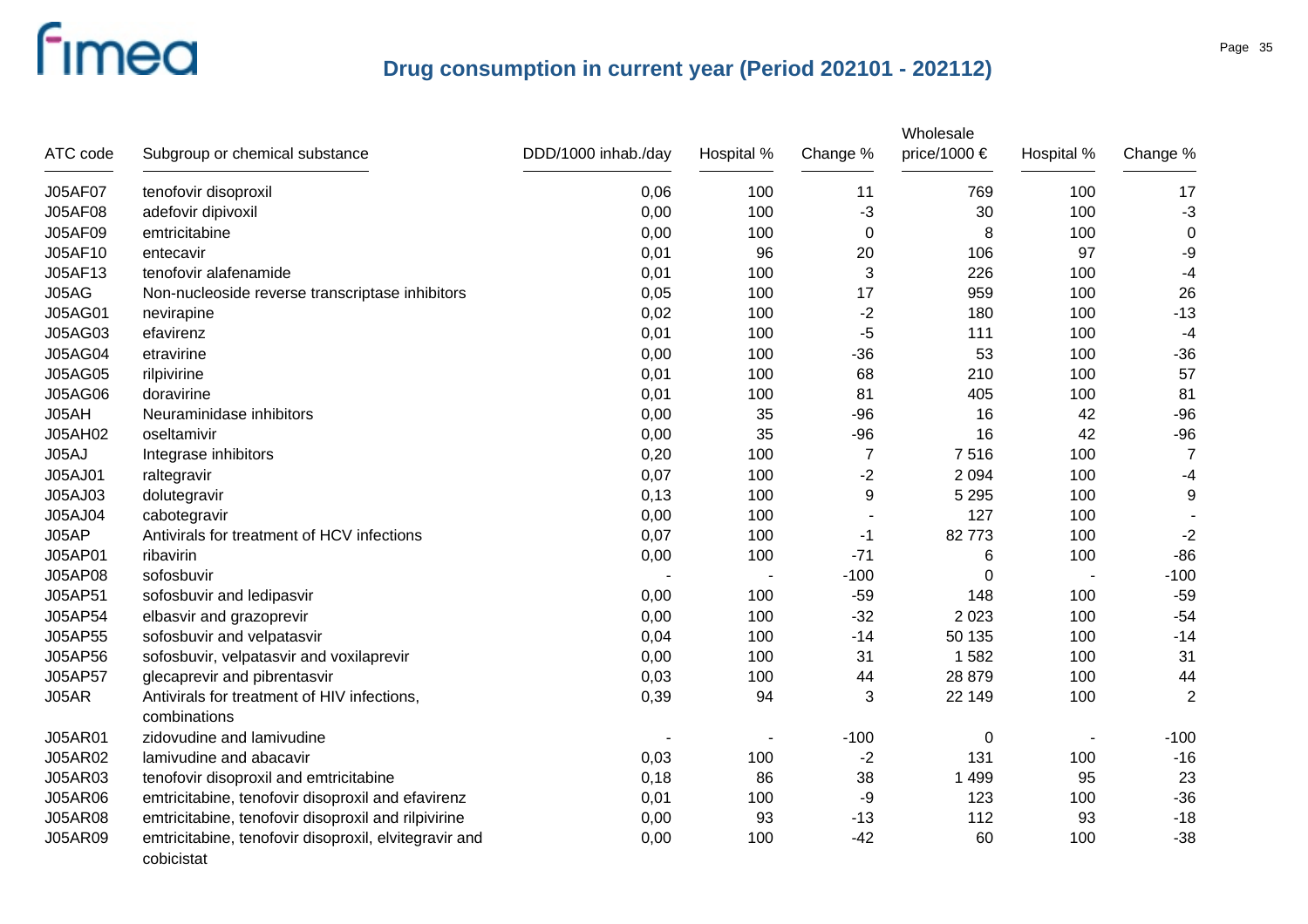|                |                                                                      |                     |            |                | Wholesale    |                |                 |
|----------------|----------------------------------------------------------------------|---------------------|------------|----------------|--------------|----------------|-----------------|
| ATC code       | Subgroup or chemical substance                                       | DDD/1000 inhab./day | Hospital % | Change %       | price/1000 € | Hospital %     | Change %        |
| J05AR10        | lopinavir and ritonavir                                              | 0,00                | 100        | $-89$          | 3            | 100            | $-88$           |
| J05AR13        | lamivudine, abacavir and dolutegravir                                | 0,07                | 100        | $-15$          | 5 2 2 0      | 100            | $-15$           |
| J05AR14        | darunavir and cobicistat                                             | 0,00                | 100        | $-37$          | 153          | 100            | $-37$           |
| J05AR17        | emtricitabine and tenofovir alafenamide                              | 0,06                | 100        | $-13$          | 2 3 3 1      | 100            | $-12$           |
| J05AR18        | emtricitabine, tenofovir alafenamide, elvitegravir<br>and cobicistat | 0,01                | 100        | $-23$          | 859          | 100            | $-21$           |
| J05AR19        | emtricitabine, tenofovir alafenamide and rilpivirine                 | 0,02                | 100        | $-24$          | 1 0 5 7      | 100            | $-26$           |
| J05AR20        | emtricitabine, tenofovir alafenamide and bictegravir                 |                     |            |                | 4889         | 100            | 6               |
| J05AR21        | dolutegravir and rilpivirine                                         |                     |            |                | 195          | 100            | $-9$            |
| <b>J05AR22</b> | emtricitabine, tenofovir alafenamide, darunavir<br>and cobicistat    | 0,02                | 100        | $-7$           | 892          | 100            | $-12$           |
| J05AR24        | lamivudine, tenofovir disoproxil and doravirine                      |                     |            |                | 3013         | 100            | 58              |
| <b>J05AR25</b> | lamivudine and dolutegravir                                          |                     |            |                | 1612         | 100            | 194             |
| J05AX          | Other antivirals                                                     | 0,00                | 46         | 57             | 2 1 5 0      | 32             | 71              |
| J05AX09        | maraviroc                                                            | 0,00                | 100        | 6              | 87           | 100            | $6\phantom{1}6$ |
| J05AX18        | letermovir                                                           | 0,00                | 29         | 83             | 2 0 6 2      | 29             | 76              |
| J05AX25        | baloxavir marboxil                                                   | 0,00                | 0          |                |              | $\mathbf 0$    |                 |
| J06            | IMMUNE SERA AND IMMUNOGLOBULINS                                      |                     |            |                | 49 8 24      | 73             | -4              |
| JO6B           | <b>IMMUNOGLOBULINS</b>                                               |                     |            |                | 49 8 24      | 73             | $-4$            |
| J06BA          | Immunoglobulins, normal human                                        |                     |            |                | 48 283       | 72             | $-5$            |
| J06BA01        | immunoglobulins, normal human, for extravascular<br>adm.             |                     |            | $\blacksquare$ | 13884        | 3              | 31              |
| J06BA02        | immunoglobulins, normal human, for intravascular<br>adm.             |                     |            |                | 34 399       | 100            | $-14$           |
| J06BB          | Specific immunoglobulins                                             |                     |            |                | 691          | 100            | $\overline{7}$  |
| J06BB01        | anti-D (rh) immunoglobulin                                           |                     |            |                | 691          | 100            | $\overline{7}$  |
| J06BC          | Antibacterial monoclonal antibodies                                  |                     |            |                | 313          | 100            | 68              |
| J06BC03        | bezlotoxumab                                                         |                     |            |                | 313          | 100            | 68              |
| J06BD          | Antiviral monoclonal antibodies                                      |                     |            |                | 537          | 100            | $-2$            |
| J06BD01        | palivizumab                                                          |                     |            |                | 537          | 100            | $-2$            |
| J07            | <b>VACCINES</b>                                                      |                     |            |                | 15 25 9      | $\overline{7}$ | $-29$           |
| <b>J07A</b>    | <b>BACTERIAL VACCINES</b>                                            |                     |            |                | 2 4 5 4      | 34             | $-75$           |
| J07AE          | Cholera vaccines                                                     |                     |            |                | 50           | 19             | $\mathbf 0$     |
| <b>J07AE01</b> | cholera, inactivated, whole cell                                     |                     |            |                | 50           | 19             | 0               |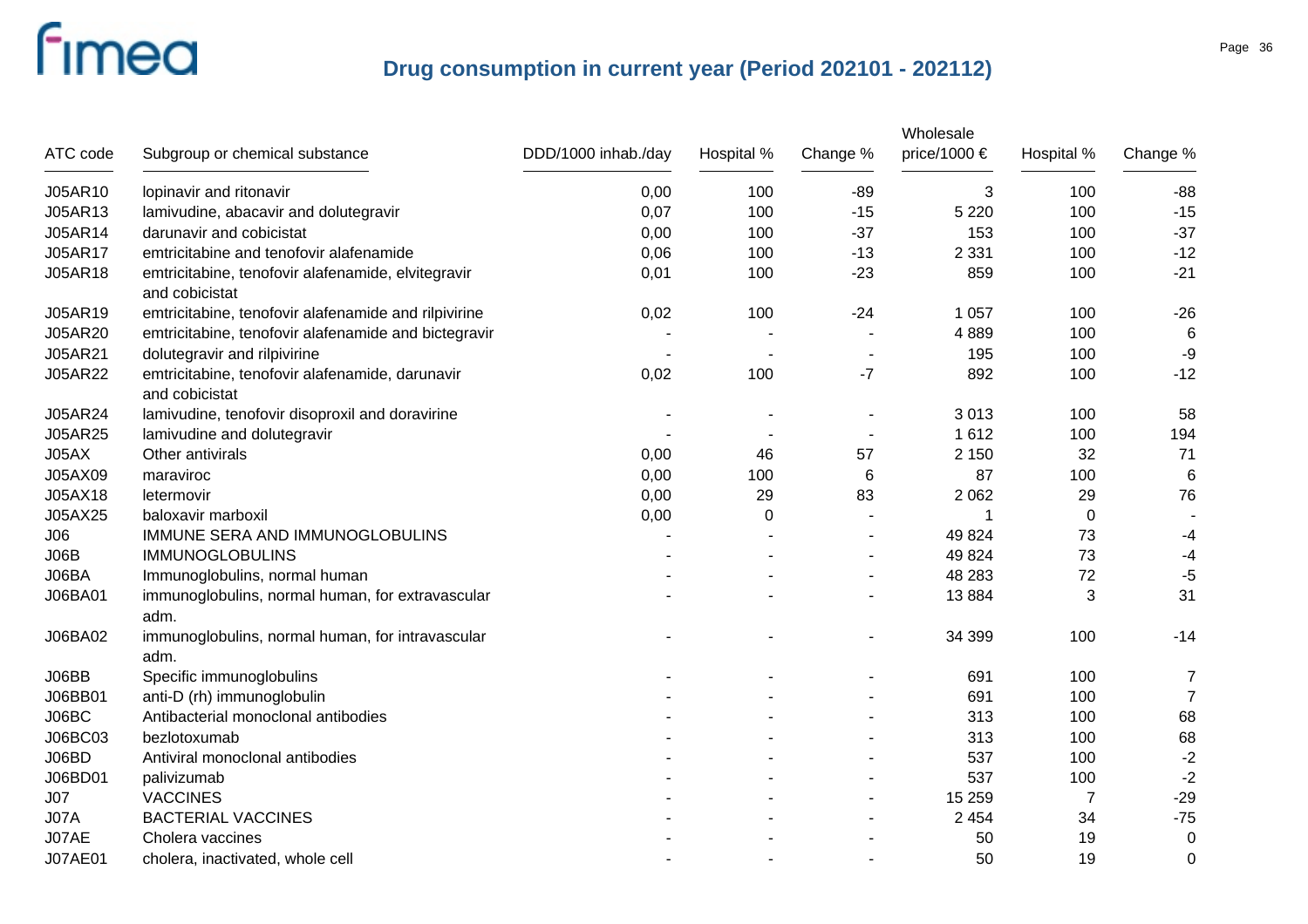| ATC code       | Subgroup or chemical substance                                              | DDD/1000 inhab./day | Hospital % | Change % | Wholesale<br>price/1000 € | Hospital %       | Change %       |
|----------------|-----------------------------------------------------------------------------|---------------------|------------|----------|---------------------------|------------------|----------------|
|                |                                                                             |                     |            |          |                           |                  |                |
| J07AG          | Haemophilus influenzae B vaccines                                           |                     |            |          | 20                        | 92               | 7              |
| <b>J07AG01</b> | haemophilus influenzae B, purified antigen<br>conjugated                    |                     |            |          | 20                        | 92               | $\overline{7}$ |
| J07AH          | Meningococcal vaccines                                                      |                     |            |          | 526                       | 87               | $-57$          |
| <b>J07AH08</b> | meningococcus A, C, Y, W-135, tetravalent                                   |                     |            |          | 503                       | 88               | $-57$          |
|                | purified polysaccharides antigen conjugated                                 |                     |            |          |                           |                  |                |
| <b>J07AH09</b> | meningococcus B, multicomponent vaccine                                     |                     |            |          | 23                        | 63               | $-30$          |
| J07AJ          | Pertussis vaccines                                                          |                     |            |          | 92                        | 0                | $-2$           |
| J07AJ52        | pertussis, purified antigen, combinations with<br>toxoids                   |                     |            |          | 92                        | $\Omega$         | $-2$           |
| J07AL          | Pneumococcal vaccines                                                       |                     |            |          | 1 3 9 3                   | 24               | $-83$          |
| <b>J07AL01</b> | pneumococcus, purified polysaccharides antigen                              |                     |            |          | 52                        | 29               | $-46$          |
| <b>J07AL02</b> | pneumococcus, purified polysaccharides antigen<br>conjugated                |                     |            |          | 1 3 4 1                   | 23               | $-83$          |
| J07AM          | Tetanus vaccines                                                            |                     |            |          | 307                       | $\overline{c}$   | 19             |
| J07AM51        | tetanus toxoid, combinations with diphtheria toxoid                         |                     |            |          | 307                       | $\boldsymbol{2}$ | 19             |
| J07AP          | Typhoid vaccines                                                            |                     |            |          | 66                        | 22               | $-8$           |
| <b>J07AP01</b> | typhoid, oral, live attenuated                                              |                     |            |          | 12                        | 4                | $-56$          |
| J07AP03        | typhoid, purified polysaccharide antigen                                    |                     |            |          | 54                        | 26               | 23             |
| <b>J07B</b>    | <b>VIRAL VACCINES</b>                                                       |                     |            |          | 12792                     | $\overline{2}$   | 8              |
| J07BA          | Encephalitis vaccines                                                       |                     |            |          | 4 5 5 3                   |                  | 8              |
| <b>J07BA01</b> | encephalitis, tick borne, inactivated, whole virus                          |                     |            |          | 4 4 1 3                   |                  | 9              |
| J07BA02        | encephalitis, Japanese, inactivated, whole virus                            |                     |            |          | 140                       |                  | $\mathbf 0$    |
| J07BB          | Influenza vaccines                                                          |                     |            |          | 5 0 9 1                   |                  | 49             |
| J07BB02        | influenza, purified antigen                                                 |                     |            |          | 4 9 5 2                   |                  | 51             |
| J07BB03        | influenza, live attenuated                                                  |                     |            |          | 139                       | 0                | -1             |
| J07BC          | Hepatitis vaccines                                                          |                     |            |          | 1850                      | 8                | $-46$          |
| J07BC01        | hepatitis B, purified antigen                                               |                     |            |          | 519                       | 16               | $-14$          |
| <b>J07BC02</b> | hepatitis A, inactivated, whole virus                                       |                     |            |          | 323                       | 6                | $-29$          |
| J07BC20        | combinations                                                                |                     |            |          | 1 0 0 8                   | 5                | $-58$          |
| J07BD          | Measles vaccines                                                            |                     |            |          | 52                        |                  | $-24$          |
| J07BD52        | measles, combinations with mumps and rubella,<br>live attenuated            |                     |            |          | 52                        |                  | $-24$          |
| J07BD54        | measles, combinations with mumps, rubella and<br>varicella, live attenuated |                     |            |          | 0                         |                  |                |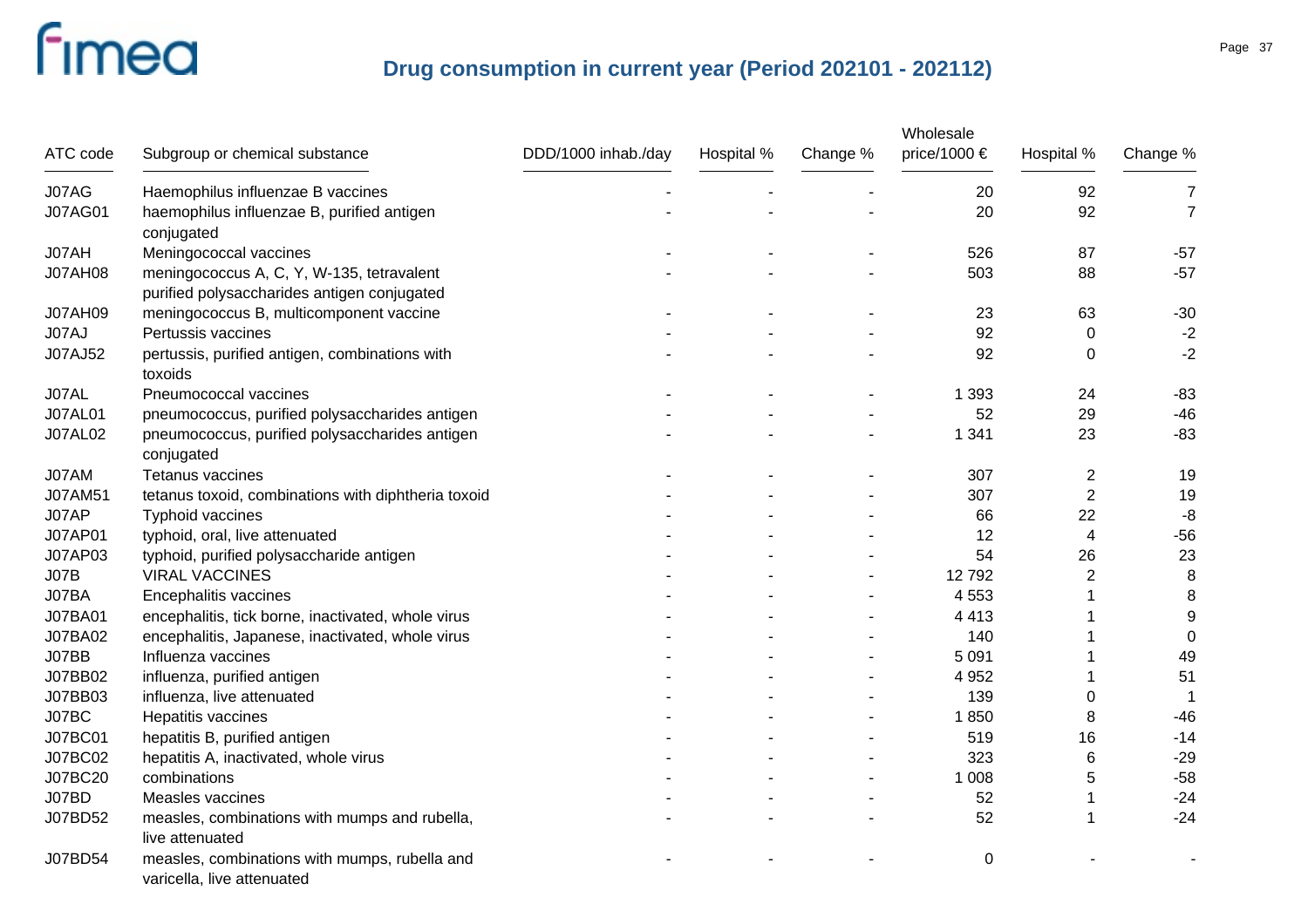| ATC code        | Subgroup or chemical substance                                             | DDD/1000 inhab./day | Hospital % | Change % | Wholesale<br>price/1000 € | Hospital %               | Change %       |
|-----------------|----------------------------------------------------------------------------|---------------------|------------|----------|---------------------------|--------------------------|----------------|
| J07BF           | Poliomyelitis vaccines                                                     |                     |            |          | 20                        | 20                       | $-17$          |
| J07BF03         | poliomyelitis, trivalent, inactivated, whole virus                         |                     |            |          | 20                        | 20                       | $-17$          |
| J07BH           | Rota virus diarrhea vaccines                                               |                     |            |          | 5                         | 0                        | 4              |
| J07BH02         | rota virus, pentavalent, live, reassorted                                  |                     |            |          | 5                         | 0                        | 4              |
| J07BK           | Varicella zoster vaccines                                                  |                     |            |          | 746                       |                          | 123            |
| <b>J07BK01</b>  | varicella, live attenuated                                                 |                     |            |          | 86                        | 2                        | $-10$          |
| J07BK02         | zoster, live attenuated                                                    |                     |            |          | 180                       | 0                        | $-24$          |
| J07BK03         | zoster, purified antigen                                                   |                     |            |          | 480                       |                          |                |
| J07BL           | Yellow fever vaccines                                                      |                     |            |          | 85                        | 6                        | $-27$          |
| <b>J07BL01</b>  | yellow fever, live attenuated                                              |                     |            |          | 85                        | 6                        | $-27$          |
| J07BM           | Papillomavirus vaccines                                                    |                     |            |          | 391                       | 3                        | 52             |
| J07BM02         | papillomavirus (human types 16, 18)                                        |                     |            |          | 0                         |                          |                |
| J07BM03         | ppapillomavirus (human types 6, 11, 16, 18, 31,<br>33, 45, 52, 58)         |                     |            |          | 391                       | 3                        | 52             |
| J07BX           | Other viral vaccines                                                       |                     |            |          | 0                         |                          |                |
| J07BX03         | covid-19 vaccines                                                          |                     |            |          | 0                         |                          |                |
| <b>J07C</b>     | BACTERIAL AND VIRAL VACCINES, COMBINED                                     |                     |            |          | 13                        | 0                        | $-42$          |
| J07CA           | Bacterial and viral vaccines, combined                                     |                     |            |          | 13                        | 0                        | $-42$          |
| <b>J07CA02</b>  | diphtheria, pertussis, poliomyelitis, tetanus                              |                     |            |          | 5                         | 0                        | $-55$          |
| <b>J07CA06</b>  | diphtheria, Haemophilus influenzae B, pertussis,<br>poliomyelitis, tetanus |                     |            |          | 8                         | $\mathbf 0$              | 41             |
| <b>J07CA10</b>  | typhoid - hepatitis A                                                      |                     |            |          | 0                         |                          | $-100$         |
| L               | <b>ANTINEOPLASTIC AND</b>                                                  | 25,99               | 13         | 11       | 895 574                   | 44                       | 10             |
|                 | <b>IMMUNOMODULATING AGENTS</b>                                             |                     |            |          |                           |                          |                |
| L <sub>01</sub> | ANTINEOPLASTIC AGENTS                                                      | 0,45                | 3          |          | 381 952                   | 68                       | 16             |
| L01A            | <b>ALKYLATING AGENTS</b>                                                   |                     |            |          | 6 3 9 1                   | 75                       | 3              |
| L01AA           | Nitrogen mustard analogues                                                 |                     |            |          | 2 607                     | 97                       | $-7$           |
| L01AA01         | cyclophosphamide                                                           |                     |            |          | 706                       | 95                       | $-1$           |
| L01AA02         | chlorambucil                                                               |                     |            |          | 33                        | 13                       | $-65$          |
| L01AA03         | melphalan                                                                  |                     |            |          | 400                       | 96                       | $-12$          |
| L01AA05         | chlormethine                                                               |                     |            |          | 0                         | $\overline{\phantom{a}}$ | $-100$         |
| L01AA06         | ifosfamide                                                                 |                     |            |          | 361                       | 100                      | $-20$          |
| L01AA09         | bendamustine                                                               |                     |            |          | 1 1 0 5                   | 100                      | $\overline{2}$ |
| L01AB           | Alkyl sulphonates                                                          |                     |            |          | 721                       | 100                      | 12             |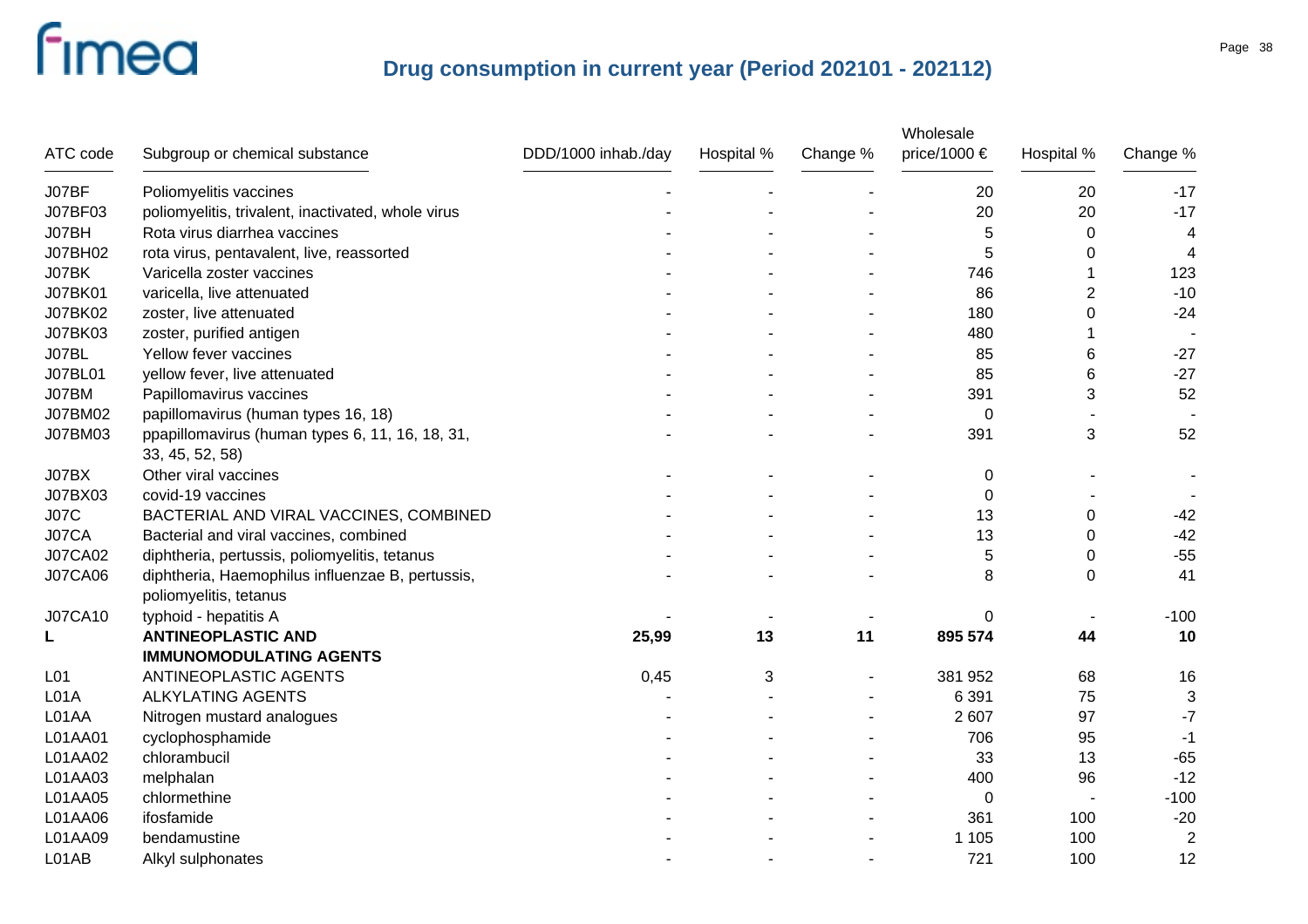| ATC code | Subgroup or chemical substance                       | DDD/1000 inhab./day | Hospital % | Change % | Wholesale<br>price/1000 € | Hospital %              | Change %         |
|----------|------------------------------------------------------|---------------------|------------|----------|---------------------------|-------------------------|------------------|
| L01AB01  | busulfan                                             |                     |            |          | 197                       | 100                     | 64               |
| L01AB02  | treosulfan                                           |                     |            |          | 523                       | 100                     | $\mathbf 0$      |
| L01AC    | Ethylene imines                                      |                     |            |          | 743                       | 100                     | 61               |
| L01AC01  | thiotepa                                             |                     |            |          | 743                       | 100                     | 61               |
| L01AD    | Nitrosoureas                                         |                     |            |          | 617                       | 100                     | $-3$             |
| L01AD01  | carmustine                                           |                     |            |          | 533                       | 100                     | $-3$             |
| L01AD02  | lomustine                                            |                     |            |          | 30                        | 94                      | $\sqrt{3}$       |
| L01AD04  | streptozocin                                         |                     |            |          | 54                        | 100                     | $-6$             |
| L01AX    | Other alkylating agents                              |                     |            |          | 1 704                     | 10                      | $\overline{2}$   |
| L01AX03  | temozolomide                                         |                     |            |          | 1 6 2 2                   | 5                       | 1                |
| L01AX04  | dacarbazine                                          |                     |            |          | 82                        | 100                     | 18               |
| LO1B     | <b>ANTIMETABOLITES</b>                               |                     |            |          | 16 331                    | 82                      | $-6$             |
| L01BA    | Folic acid analogues                                 |                     |            |          | 6887                      | 99                      | $\bf 8$          |
| L01BA01  | methotrexate                                         |                     |            |          | 444                       | 82                      | 5                |
| L01BA04  | pemetrexed                                           |                     |            |          | 6 4 4 3                   | 100                     | $\boldsymbol{9}$ |
| L01BB    | Purine analogues                                     |                     |            |          | 616                       | 37                      | 15               |
| L01BB02  | mercaptopurine                                       |                     |            |          | 371                       | $\overline{\mathbf{4}}$ | 24               |
| L01BB04  | cladribine                                           |                     |            |          | 64                        | 100                     | $-32$            |
| L01BB05  | fludarabine                                          |                     |            |          | 114                       | 71                      | 10               |
| L01BB06  | clofarabine                                          |                     |            |          | 14                        | 100                     | $-64$            |
| L01BB07  | nelarabine                                           |                     |            |          | 53                        | 100                     | 1 2 5 8          |
| L01BC    | Pyrimidine analogues                                 |                     |            |          | 8829                      | 72                      | $-16$            |
| L01BC01  | cytarabine                                           |                     |            |          | 151                       | 100                     | $-4$             |
| L01BC02  | fluorouracil                                         |                     |            |          | 320                       | 99                      | $-21$            |
| L01BC05  | gemcitabine                                          |                     |            |          | 651                       | 100                     | 23               |
| L01BC06  | capecitabine                                         |                     |            |          | 800                       | $\overline{2}$          | $-16$            |
| L01BC07  | azacitidine                                          |                     |            |          | 4 9 2 2                   | 100                     | $-23$            |
| L01BC08  | decitabine                                           |                     |            |          | 257                       | 100                     | 19               |
| L01BC52  | fluorouracil, combinations                           |                     |            |          | 5                         | $\boldsymbol{0}$        | $-23$            |
| L01BC53  | tegafur, combinations                                |                     |            |          | 96                        | 8                       | $-3$             |
| L01BC59  | trifluridine, combinations                           |                     |            |          | 1 6 2 7                   | 0                       | -5               |
| LO1C     | PLANT ALKALOIDS AND OTHER NATURAL<br><b>PRODUCTS</b> |                     |            |          | 14 658                    | 95                      | 5                |
| L01CA    | Vinca alkaloids and analogues                        |                     |            |          | 1 0 6 7                   | 58                      | $-10$            |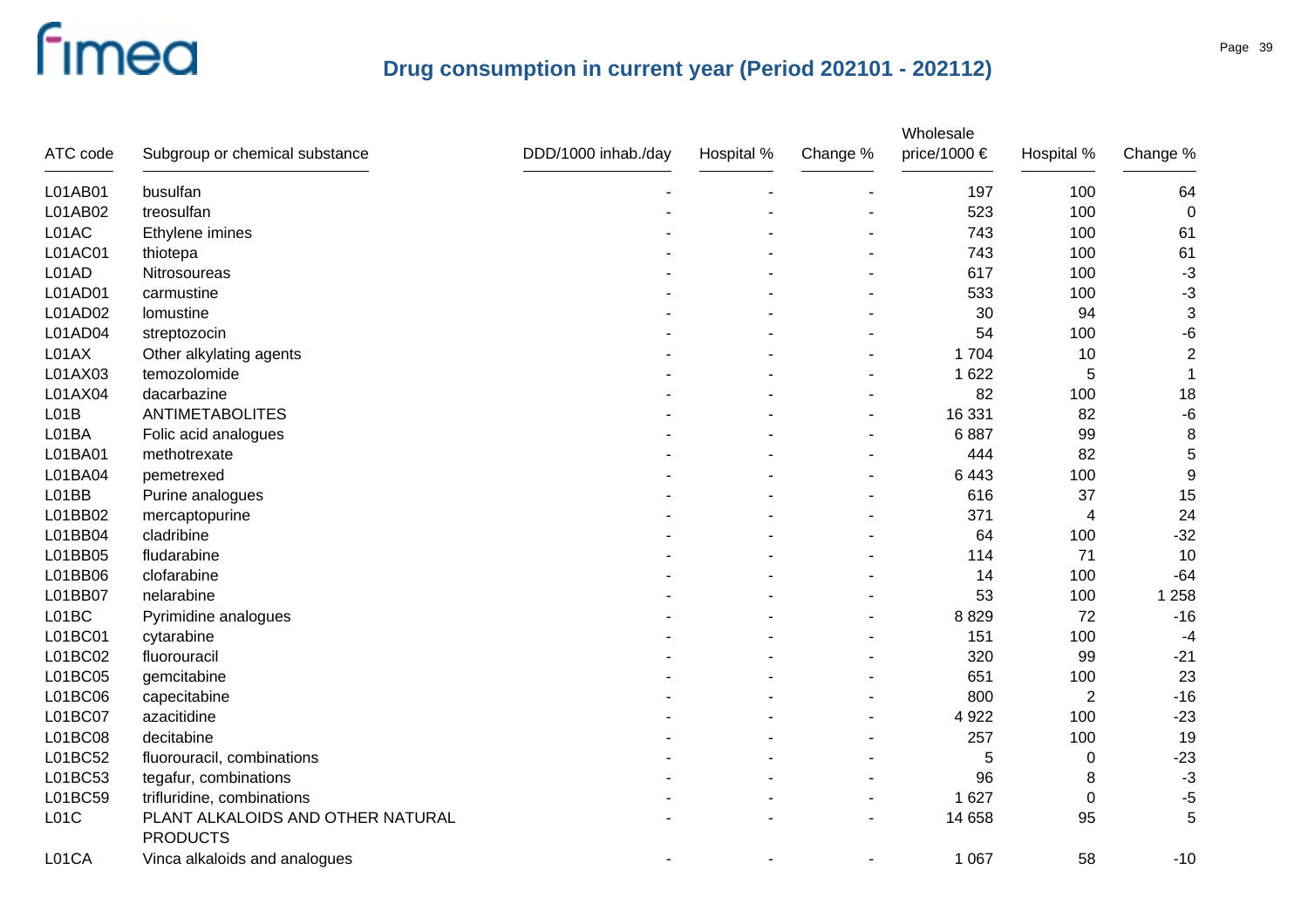| ATC code | Subgroup or chemical substance                                        | DDD/1000 inhab./day | Hospital % | Change % | Wholesale<br>price/1000 € | Hospital % | Change %    |
|----------|-----------------------------------------------------------------------|---------------------|------------|----------|---------------------------|------------|-------------|
| L01CA01  | vinblastine                                                           |                     |            |          | 55                        | 100        | 54          |
| L01CA02  | vincristine                                                           |                     |            |          | 248                       | 100        | 40          |
| L01CA04  | vinorelbine                                                           |                     |            |          | 661                       | 33         | $-18$       |
| L01CA05  | vinflunine                                                            |                     |            |          | 103                       | 100        | $-38$       |
| L01CB    | Podophyllotoxin derivatives                                           |                     |            |          | 402                       | 72         | $-11$       |
| L01CB01  | etoposide                                                             |                     |            |          | 402                       | 72         | $-11$       |
| L01CD    | Taxanes                                                               |                     |            |          | 11772                     | 100        | $\,6$       |
| L01CD01  | paclitaxel                                                            |                     |            |          | 6 6 8 9                   | 100        | $\, 8$      |
| L01CD02  | docetaxel                                                             |                     |            |          | 726                       | 100        | $-2$        |
| L01CD04  | cabazitaxel                                                           |                     |            |          | 4 3 5 7                   | 100        | $\sqrt{5}$  |
| L01CE    | Topoisomerase 1 (TOP1) inhibitors                                     |                     |            |          | 871                       | 85         | 25          |
| L01CE01  | topotecan                                                             |                     |            |          | 175                       | 30         | $-5$        |
| L01CE02  | irinotecan                                                            |                     |            |          | 697                       | 99         | 35          |
| L01CX    | Other plant alkaloids and other natural products                      |                     |            |          | 546                       | 100        | $\sqrt{3}$  |
| L01CX01  | trabectedin                                                           |                     |            |          | 546                       | 100        | 3           |
| L01D     | CYTOTOXIC ANTIBIOTICS AND RELATED<br><b>SUBSTANCES</b>                |                     |            |          | 2 5 8 3                   | 100        | 1           |
| L01DB    | Anthracyclines and related substances                                 |                     |            |          | 2 0 7 2                   | 100        | $-5$        |
| L01DB01  | doxorubicin                                                           |                     |            |          | 1 4 2 1                   | 100        | $-5$        |
| L01DB03  | epirubicin                                                            |                     |            |          | 229                       | 100        | $-17$       |
| L01DB06  | idarubicin                                                            |                     |            |          | 299                       | 100        | 12          |
| L01DB07  | mitoxantrone                                                          |                     |            |          | 114                       | 99         | $\mathbf 1$ |
| L01DB11  | pixantrone                                                            |                     |            |          | 8                         | 100        | $-74$       |
| L01DC    | Other cytotoxic antibiotics                                           |                     |            |          | 511                       | 98         | 31          |
| L01DC01  | bleomycin                                                             |                     |            |          | 151                       | 100        | 47          |
| L01DC03  | mitomycin                                                             |                     |            |          | 360                       | 97         | 25          |
| L01E     | PROTEIN KINASE INHIBITORS                                             | 0,45                | 3          |          | 101 910                   | 4          | 12          |
| L01EA    | BCR-ABL tyrosine kinase inhibitors                                    | 0,12                | 2          |          | 9764                      | 2          | $-10$       |
| L01EA01  | imatinib                                                              | 0,09                | 1          |          | 4 0 31                    | 0          | $-18$       |
| L01EA02  | dasatinib                                                             | 0,01                | 4          |          | 1885                      | 4          | $-13$       |
| L01EA03  | nilotinib                                                             | 0,02                | 1          |          | 2 6 6 8                   |            | 4           |
| L01EA04  | bosutinib                                                             | 0,00                | 0          |          | 444                       | 0          | 30          |
| L01EA05  | ponatinib                                                             | 0,00                | 5          |          | 735                       | 4          | $-15$       |
| L01EB    | Epidermal growth factor receptor (EGFR) tyrosine<br>kinase inhibitors | 0,03                | 1          |          | 6926                      | 1          | 32          |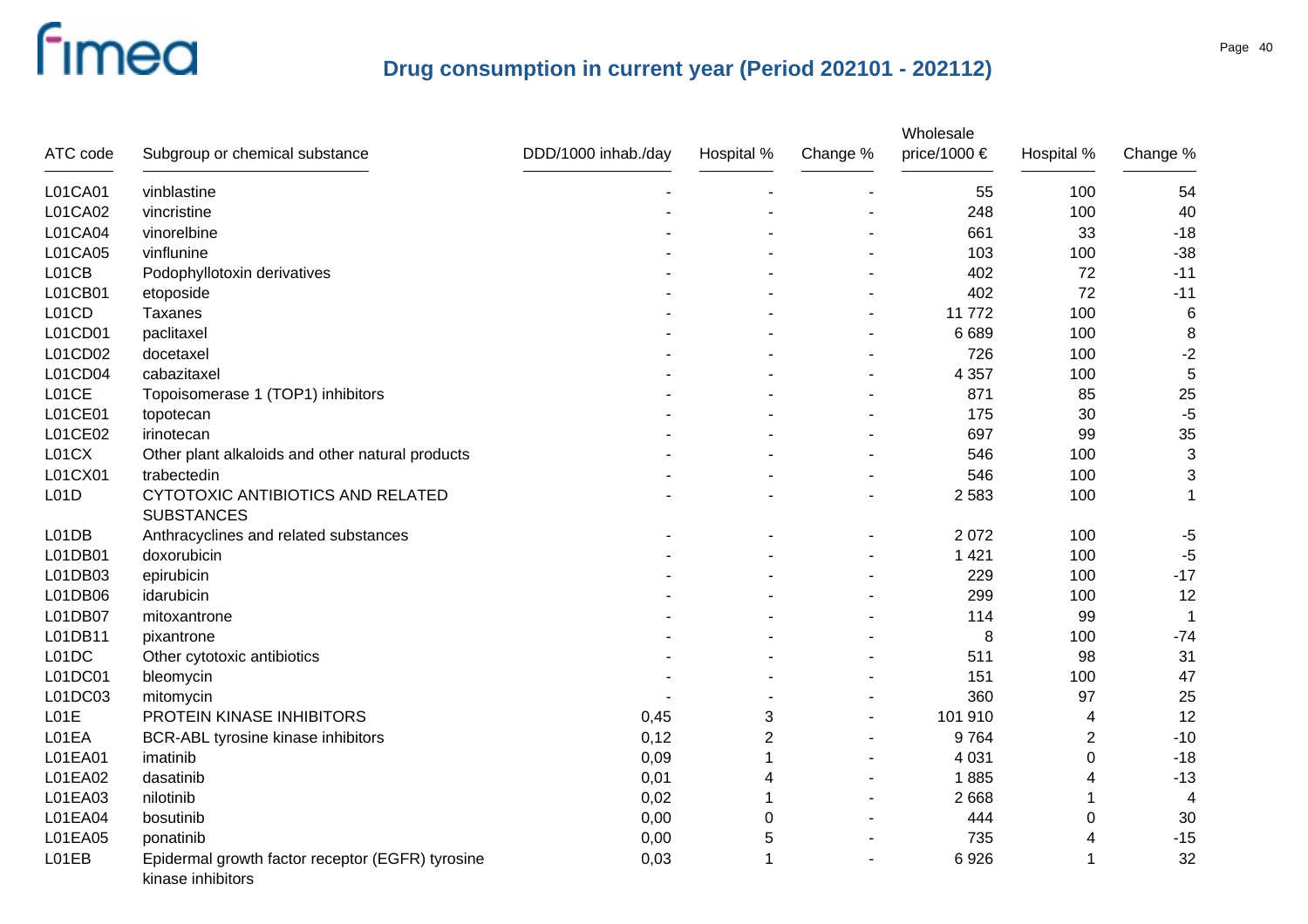|          |                                                                                   |                     |                |          | Wholesale    |                |                 |
|----------|-----------------------------------------------------------------------------------|---------------------|----------------|----------|--------------|----------------|-----------------|
| ATC code | Subgroup or chemical substance                                                    | DDD/1000 inhab./day | Hospital %     | Change % | price/1000 € | Hospital %     | Change %        |
| L01EB01  | gefitinib                                                                         | 0,00                | $\overline{2}$ |          | 65           | $\overline{2}$ | $-72$           |
| L01EB02  | erlotinib                                                                         | 0,00                |                |          | 144          | $\overline{2}$ | $-74$           |
| L01EB03  | afatinib                                                                          | 0,01                | 3              |          | 1 3 4 1      | $\overline{2}$ | $-26$           |
| L01EB04  | osimertinib                                                                       | 0,01                |                |          | 5 3 7 5      |                | 102             |
| L01EC    | B-Raf serine-threonine kinase (BRAF) inhibitors                                   | 0,00                |                |          | 6799         | 1              | 17              |
| L01EC01  | vemurafenib                                                                       | 0,00                | 2              |          | 138          | $\overline{2}$ | $-39$           |
| L01EC02  | dabrafenib                                                                        |                     |                |          | 5 0 0 6      |                | $\overline{7}$  |
| L01EC03  | encorafenib                                                                       | 0,00                |                |          | 1 6 5 6      |                | 84              |
| L01ED    | Anaplastic lymphoma kinase (ALK) inhibitors                                       | 0,01                | $\mathbf 5$    |          | 3 9 6 4      | 5              | 10              |
| L01ED01  | crizotinib                                                                        | 0,00                | 8              |          | 966          | 5              | $-17$           |
| L01ED03  | alectinib                                                                         | 0,01                | $\overline{2}$ |          | 2532         | $\overline{2}$ | 23              |
| L01ED04  | brigatinib                                                                        | 0,00                | 63             |          | 163          | 62             | $-27$           |
| L01ED05  | lorlatinib                                                                        | 0,00                | $\mathbf 0$    |          | 302          | $\pmb{0}$      | 117             |
| L01EE    | Mitogen-activated protein kinase (MEK) inhibitors                                 | 0,02                | $\overline{2}$ |          | 4831         | $\overline{2}$ | 31              |
| L01EE01  | trametinib                                                                        | 0,01                | 3              |          | 3 4 1 8      | 3              | 18              |
| L01EE03  | binimetinib                                                                       | 0,00                |                |          | 1 4 1 3      | 1              | 76              |
| L01EF    | Cyclin-dependent kinase (CDK) inhibitors                                          | 0,09                | 0              |          | 17 321       | 0              | 19              |
| L01EF01  | palbociclib                                                                       | 0,09                | 0              |          | 15 952       | 0              | 10              |
| L01EF02  | ribociclib                                                                        | 0,00                | 0              |          | 103          | 0              | 36              |
| L01EF03  | abemaciclib                                                                       | 0,01                | 3              |          | 1 2 6 6      | 2              | 1658            |
| L01EG    | Mammalian target of rapamycin (mTOR) kinase<br>inhibitors                         | 0,01                | $\overline{2}$ |          | 1 4 9 5      | $\overline{2}$ | $-7$            |
| L01EG01  | temsirolimus                                                                      | 0,00                | 100            |          | 25           | 100            | $-59$           |
| L01EG02  | everolimus                                                                        | 0,01                |                |          | 1 4 6 9      | 1              | $-5$            |
| L01EH    | Human epidermal growth factor receptor 2 (HER2)<br>tyrosine kinase inhibitors     | 0,00                | 6              |          | 477          | 9              | 9               |
| L01EH01  | lapatinib                                                                         | 0,00                |                |          | 417          | -1             | -4              |
| L01EH02  | neratinib                                                                         | 0,00                | 69             |          | 60           | 69             |                 |
| L01EJ    | Janus-associated kinase (JAK) inhibitors                                          | 0,03                | 18             |          | 6561         | 21             | 17              |
| L01EJ01  | ruxolitinib                                                                       | 0,03                | 18             |          | 6561         | 21             | 17              |
| L01EK    | Vascular endothelial growth factor receptor<br>(VEGFR) tyrosine kinase inhibitors | 0,00                | $\mathbf 0$    |          | 970          | 0              | $6\phantom{1}6$ |
| L01EK01  | axitinib                                                                          | 0,00                | 0              |          | 970          | 0              | 6               |
| L01EL    | Bruton's tyrosine kinase (BTK) inhibitors                                         | 0,04                | 1              |          | 14 833       | 1              | 15              |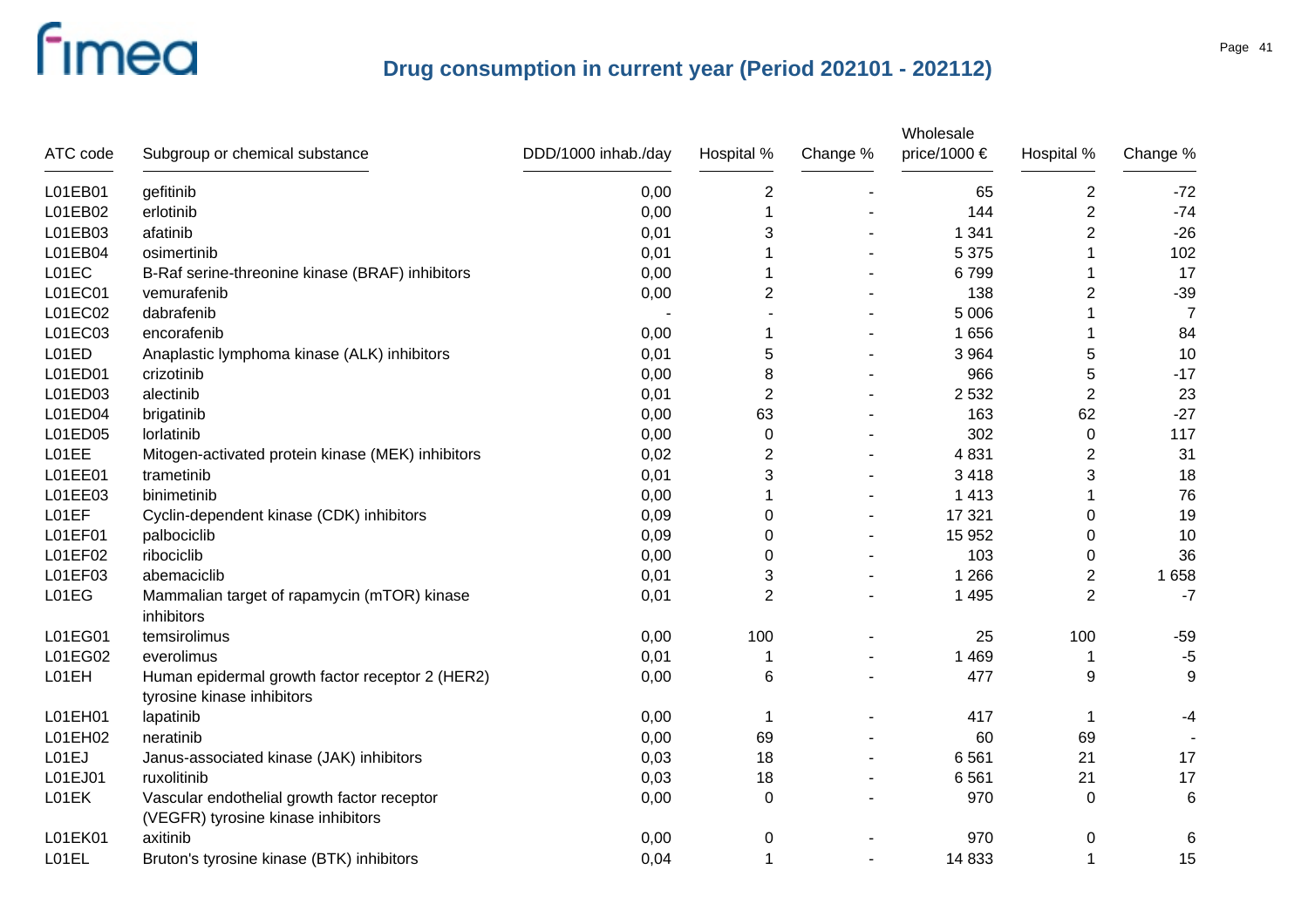|          |                                                              |                     |                |                | Wholesale    |                |          |
|----------|--------------------------------------------------------------|---------------------|----------------|----------------|--------------|----------------|----------|
| ATC code | Subgroup or chemical substance                               | DDD/1000 inhab./day | Hospital %     | Change %       | price/1000 € | Hospital %     | Change % |
| L01EL01  | ibrutinib                                                    | 0,04                |                |                | 14 8 33      | $\mathbf 1$    | 15       |
| L01EM    | Phosphatidylinositol-3-kinase (Pi3K) inhibitors              | 0,00                | 8              |                | 821          | 10             | $-20$    |
| L01EM01  | idelalisib                                                   | 0,00                |                |                | 729          | $\mathbf 1$    | $-29$    |
| L01EM03  | alpelisib                                                    | 0,00                | 73             |                | 92           | 79             |          |
| L01EX    | Other protein kinase inhibitors                              | 0,09                | 4              | ä,             | 27 149       | $\,6$          | 9        |
| L01EX01  | sunitinib                                                    | 0,02                | $\overline{2}$ |                | 3 2 0 3      | $\overline{2}$ | $-16$    |
| L01EX02  | sorafenib                                                    | 0,01                | 13             |                | 1578         | 13             | $-16$    |
| L01EX03  | pazopanib                                                    | 0,01                | 3              |                | 1613         | $\overline{2}$ | $-21$    |
| L01EX04  | vandetanib                                                   | 0,00                | 67             |                | 44           | 67             | 50       |
| L01EX05  | regorafenib                                                  | 0,00                | $\overline{2}$ |                | 708          | $\mathbf 2$    | $-23$    |
| L01EX07  | cabozantinib                                                 | 0,02                | 3              |                | 10 078       | $\overline{c}$ | 17       |
| L01EX08  | lenvatinib                                                   | 0,01                |                |                | 1 6 6 7      | $\overline{2}$ | 51       |
| L01EX09  | nintedanib                                                   | 0,03                |                |                | 5 2 9 8      | 1              | 16       |
| L01EX10  | midostaurin                                                  | 0,00                | 53             |                | 1723         | 53             | $-5$     |
| L01EX12  | larotrectinib                                                | 0,00                | 4              |                | 253          | 4              | 195      |
| L01EX13  | gilteritinib                                                 | 0,00                | 11             |                | 952          | 11             | 700      |
| L01EX22  | selpercatinib                                                | 0,00                | 100            |                | 32           | 100            |          |
| L01F     | MONOCLONAL ANTIBODIES AND ANTIBODY                           |                     |                | $\blacksquare$ | 188799       | 100            | 16       |
|          | <b>DRUG CONJUGATES</b>                                       |                     |                |                |              |                |          |
| L01FA    | CD20 (Clusters of Differentiation 20) inhibitors             |                     |                |                | 34 449       | 100            | 13       |
| L01FA01  | rituximab                                                    |                     |                | $\overline{a}$ | 32 063       | 100            | 11       |
| L01FA03  | obinutuzumab                                                 |                     |                |                | 2 3 8 6      | 100            | 63       |
| L01FB    | CD22 (Clusters of Differentiation 22) inhibitors             |                     |                |                | 229          | 100            | $-43$    |
| L01FB01  | inotuzumab ozogamicin                                        |                     |                |                | 229          | 100            | $-43$    |
| L01FC    | CD38 (Clusters of Differentiation 38) inhibitors             |                     |                | -              | 11 053       | 100            | 79       |
| L01FC01  | daratumumab                                                  |                     |                | $\blacksquare$ | 10 535       | 100            | 70       |
| L01FC02  | isatuximab                                                   |                     |                |                | 518          | 100            |          |
| L01FD    | HER2 (Human Epidermal Growth Factor Receptor                 |                     |                |                | 43 841       | 100            | $-10$    |
|          | 2) inhibitors                                                |                     |                |                |              |                |          |
| L01FD01  | trastuzumab                                                  |                     |                | -              | 27 361       | 100            | $-12$    |
| L01FD02  | pertuzumab                                                   |                     |                |                | 9 9 3 4      | 100            | $-19$    |
| L01FD03  | trastuzumab emtansine                                        |                     |                |                | 6 3 9 6      | 100            | 13       |
| L01FD04  | trastuzumab deruxtecan                                       |                     |                |                | 151          | 100            |          |
| L01FE    | <b>EGFR (Epidermal Growth Factor Receptor)</b><br>inhibitors |                     |                |                | 7 0 5 3      | 100            | 3        |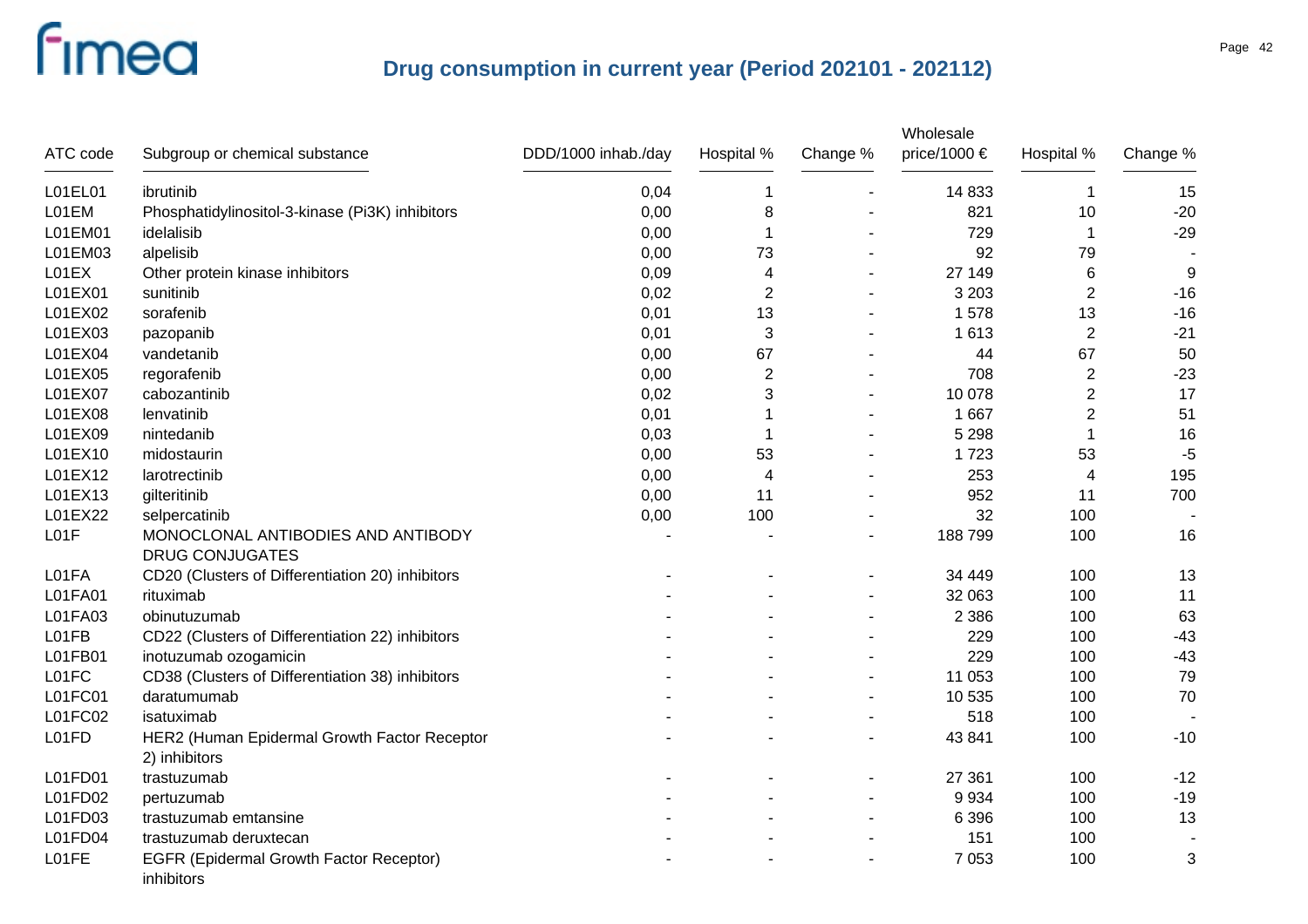|                |                                                    |                     |            |          | Wholesale    |            |                |
|----------------|----------------------------------------------------|---------------------|------------|----------|--------------|------------|----------------|
| ATC code       | Subgroup or chemical substance                     | DDD/1000 inhab./day | Hospital % | Change % | price/1000 € | Hospital % | Change %       |
| L01FE01        | cetuximab                                          |                     |            |          | 2 1 4 3      | 100        | $\overline{2}$ |
| L01FE02        | panitumumab                                        |                     |            |          | 4910         | 100        | 3              |
| L01FF          | PD-1/PDL-1 (Programmed cell death protein          |                     |            |          | 54 923       | 100        | 39             |
|                | 1/death ligand 1) inhibitors                       |                     |            |          |              |            |                |
| L01FF01        | nivolumab                                          |                     |            |          | 15 351       | 100        | 24             |
| L01FF02        | pembrolizumab                                      |                     |            |          | 33 503       | 100        | 50             |
| L01FF03        | durvalumab                                         |                     |            |          | 1 6 2 2      | 99         | 88             |
| L01FF04        | avelumab                                           |                     |            |          | 219          | 100        | 11 300         |
| L01FF05        | atezolizumab                                       |                     |            |          | 4 0 9 4      | 100        | 5              |
| L01FF06        | cemiplimab                                         |                     |            |          | 121          | 100        | 11             |
| <b>L01FF07</b> | dostarlimab                                        |                     |            |          | 14           | 100        |                |
| L01FG          | VEGF/VEGFR (Vascular Endothelial Growth            |                     |            |          | 30 352       | 100        | 14             |
|                | Factor) inhibitors                                 |                     |            |          |              |            |                |
| L01FG01        | bevacizumab                                        |                     |            |          | 29 801       | 100        | 15             |
| L01FG02        | ramucirumab                                        |                     |            |          | 551          | 100        | $\mathbf 0$    |
| L01FX          | Other monoclonal antibodies and antibody drug      |                     |            |          | 6899         | 100        | 81             |
|                | conjugates                                         |                     |            |          |              |            |                |
| L01FX02        | gemtuzumab ozogamicin                              |                     |            |          | 43           | 100        | $-68$          |
| L01FX04        | ipilimumab                                         |                     |            |          | 2 3 2 8      | 100        | 88             |
| L01FX05        | brentuximab vedotin                                |                     |            |          | 1926         | 100        | 66             |
| L01FX07        | blinatumomab                                       |                     |            |          | 1 6 5 2      | 100        | 43             |
| L01FX08        | elotuzumab                                         |                     |            |          | 125          | 100        | 200            |
| L01FX09        | mogamulizumab                                      |                     |            |          | 33           | 100        |                |
| L01FX14        | polatuzumab vedotin                                |                     |            |          | 792          | 100        | 1 1 0 4        |
| L01X           | OTHER ANTINEOPLASTIC AGENTS                        |                     |            |          | 51 280       | 61         | 50             |
| L01XA          | Platinum compounds                                 |                     |            |          | 1 3 1 5      | 100        | $\mathbf 0$    |
| L01XA01        | cisplatin                                          |                     |            |          | 254          | 100        | $-7$           |
| L01XA02        | carboplatin                                        |                     |            |          | 502          | 100        | $\overline{7}$ |
| L01XA03        | oxaliplatin                                        |                     |            |          | 558          | 100        | $-3$           |
| L01XD          | Sensitizers used in photodynamic/radiation therapy |                     |            |          | 947          | 99         | $-10$          |
| L01XD03        | methyl aminolevulinate                             |                     |            |          | 730          | 99         | $-11$          |
| L01XD04        | aminolevulinic acid                                |                     |            |          | 217          | 100        | $-6$           |
| L01XF          | Retinoids for cancer treatment                     |                     |            |          | 336          | 100        | $-14$          |
| L01XF01        | tretinoin                                          |                     |            |          | 46           | 100        | 43             |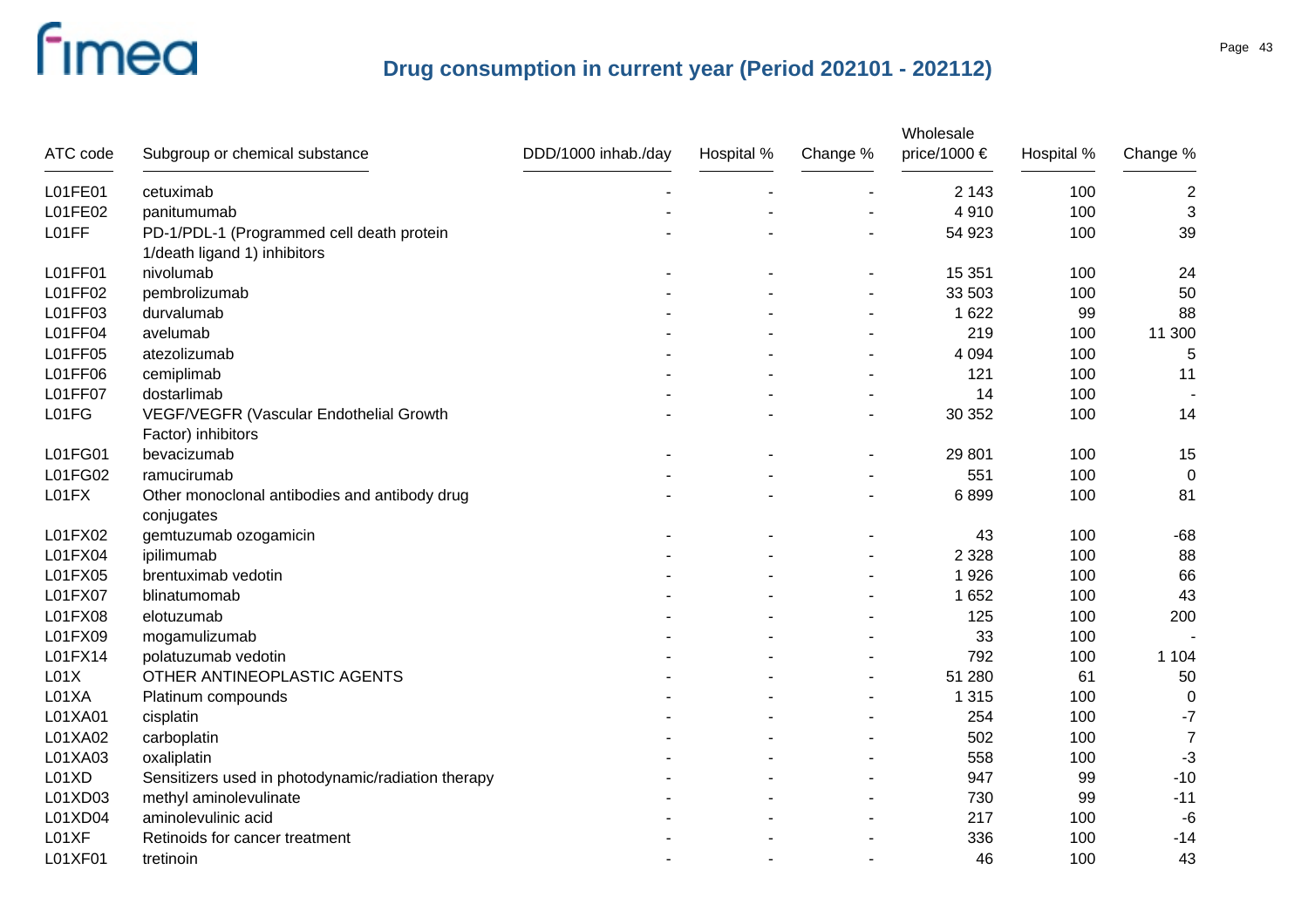|                  |                                                  |                     |            |             | Wholesale    |                |                |
|------------------|--------------------------------------------------|---------------------|------------|-------------|--------------|----------------|----------------|
| ATC code         | Subgroup or chemical substance                   | DDD/1000 inhab./day | Hospital % | Change %    | price/1000 € | Hospital %     | Change %       |
| L01XF03          | bexarotene                                       |                     |            |             | 290          | 100            | $-19$          |
| L01XG            | Proteasome inhibitors                            |                     |            |             | 17 968       | 84             |                |
| L01XG01          | bortezomib                                       |                     |            |             | 7 0 0 3      | 100            | $-12$          |
| L01XG02          | carfilzomib                                      |                     |            |             | 8 0 5 1      | 100            | $\overline{7}$ |
| L01XG03          | ixazomib                                         |                     |            |             | 2914         | 3              | 33             |
| L01XJ            | Hedgehog pathway inhibitors                      |                     |            |             | 499          | 3              | 57             |
| L01XJ01          | vismodegib                                       |                     |            |             | 499          | 3              | 57             |
| L01XK            | Poly (ADP-ribose) polymerase (PARP) inhibitors   |                     |            |             | 9588         |                | 105            |
| L01XK01          | olaparib                                         |                     |            |             | 3504         |                | 56             |
| L01XK02          | niraparib                                        |                     |            |             | 6 0 8 4      | 0              | 150            |
| L01XX            | Other antineoplastic agents                      |                     |            |             | 12 646       | 42             | 52             |
| L01XX05          | hydroxycarbamide                                 |                     |            |             | 476          | $\overline{2}$ | $-11$          |
| L01XX11          | estramustine                                     |                     |            |             |              | 13             | $-17$          |
| L01XX23          | mitotane                                         |                     |            |             | 196          | 6              | $-1$           |
| L01XX24          | pegaspargase                                     |                     |            |             | 486          | 100            | $-22$          |
| L01XX27          | arsenic trioxide                                 |                     |            |             | 357          | 100            | 20             |
| L01XX35          | anagrelide                                       |                     |            |             | 221          | 1              | $-37$          |
| L01XX41          | eribulin                                         |                     |            |             | 1612         | 100            | 19             |
| L01XX44          | aflibercept                                      |                     |            |             | 350          | 100            | 18             |
| L01XX51          | talimogene laherparepvec                         |                     |            |             | 552          | 100            | 59             |
| L01XX52          | venetoclax                                       |                     |            |             | 8 3 9 4      | 23             | 94             |
| L01XY            | Combinations of antineoplastic agents            |                     |            |             | 7982         | 100            | 2 0 8 2        |
| L01XY01          | cytarabine and daunorubicin                      |                     |            |             | 284          | 100            | $-22$          |
| L01XY02          | pertuzumab and trastuzumab                       |                     |            |             | 7698         | 100            |                |
| L <sub>02</sub>  | <b>ENDOCRINE THERAPY</b>                         | 7,78                | 3          | 11          | 72 991       | 3              | 4              |
| L <sub>02A</sub> | HORMONES AND RELATED AGENTS                      | 1,90                | 4          | 73          | 11 772       | 4              | $-3$           |
| L02AB            | Progestogens                                     | 0,01                | 9          | 3           | 92           | 9              | 3              |
| L02AB02          | medroxyprogesterone                              | 0,01                | 9          | 3           | 92           | 9              | 3              |
| L02AE            | Gonadotrophin releasing hormone analogues        | 1,88                | 4          | 73          | 11 680       | 4              | -3             |
| L02AE02          | leuprorelin                                      | 1,30                | 5          | 131         | 7994         | 5              | $-6$           |
| L02AE03          | goserelin                                        | 0,16                | 4          | $-11$       | 991          | 4              | $-18$          |
| L02AE04          | triptorelin                                      | 0,43                | 1          | 24          | 2695         |                | 15             |
| L02B             | HORMONE ANTAGONISTS AND RELATED<br><b>AGENTS</b> | 5,88                | 3          | $\mathbf 0$ | 61 219       | $\overline{2}$ | 5              |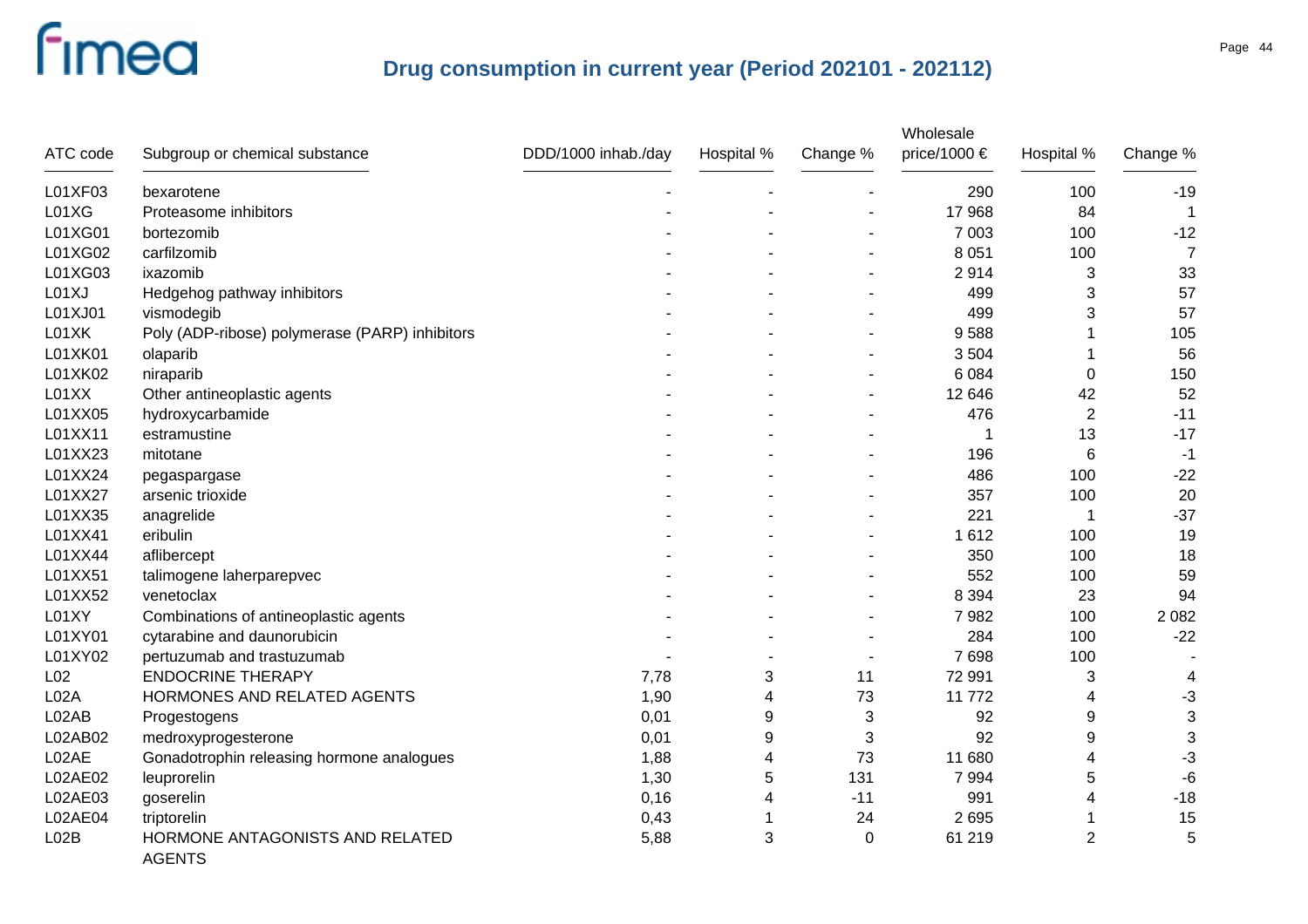| ATC code        | Subgroup or chemical substance               | DDD/1000 inhab./day | Hospital %     | Change %       | Wholesale<br>price/1000 € | Hospital %     | Change %       |
|-----------------|----------------------------------------------|---------------------|----------------|----------------|---------------------------|----------------|----------------|
| L02BA           | Anti-estrogens                               | 1,10                | $\overline{c}$ | -9             | 2 0 3 2                   | 8              | $-44$          |
| L02BA01         | tamoxifen                                    | 0,93                | 1              | $-10$          | 453                       |                | $-12$          |
| L02BA02         | toremifene                                   | 0,00                | 3              | 15             | 9                         | 3              | 15             |
| L02BA03         | fulvestrant                                  | 0,17                | 5              | $-3$           | 1570                      | 10             | $-50$          |
| L02BB           | Anti-androgens                               | 1,48                | 3              | $-5$           | 40 221                    | 1              | 15             |
| L02BB01         | flutamide                                    | 0,00                | 3              | $-10$          | 14                        | 3              | $-10$          |
| L02BB03         | bicalutamide                                 | 1,29                | 3              | -8             | 2676                      | 3              | 37             |
| L02BB04         | enzalutamide                                 | 0,18                |                | 9              | 35 784                    |                | 9              |
| L02BB05         | apalutamid                                   | 0,00                |                | 498            | 681                       | 1              | 498            |
| L02BB06         | darolutamide                                 | 0,01                | 0              |                | 1 0 6 5                   | 0              | 2739           |
| L02BG           | Aromatase inhibitors                         | 2,92                |                | 5              | 2 3 7 9                   | $\overline{2}$ | $-17$          |
| L02BG03         | anastrozole                                  | 0,22                |                | $-7$           | 243                       | 3              | $-13$          |
| L02BG04         | letrozole                                    | 2,40                |                | 6              | 1 551                     | $\overline{c}$ | $-24$          |
| L02BG06         | exemestane                                   | 0,30                | $\overline{2}$ | $\overline{7}$ | 584                       | $\overline{2}$ | $\overline{2}$ |
| L02BX           | Other hormone antagonists and related agents | 0,39                | 24             | 8              | 16 587                    | 5              | -1             |
| L02BX02         | degarelix                                    | 0,32                | 29             | 11             | 2 1 6 2                   | 22             |                |
| L02BX03         | abiraterone                                  | 0,07                | $\overline{2}$ | $-2$           | 14 4 25                   | $\overline{2}$ | $-2$           |
| L <sub>03</sub> | <b>IMMUNOSTIMULANTS</b>                      | 0,66                | 7              | $-2$           | 27 498                    | 16             | $-12$          |
| L03A            | <b>IMMUNOSTIMULANTS</b>                      | 0,66                | $\overline{7}$ | $-2$           | 27 498                    | 16             | $-12$          |
| L03AA           | Colony stimulating factors                   | 0,31                | 12             | 6              | 14 0 53                   | 12             | $-13$          |
| L03AA02         | filgrastim                                   | 0,05                | 23             | $\overline{7}$ | 2 1 7 6                   | 29             | $-20$          |
| L03AA10         | lenograstim                                  | 0,00                | 29             | $-26$          | 21                        | 29             | $-26$          |
| L03AA13         | pegfilgrastim                                | 0,19                | 13             | 5              | 8 4 2 9                   | 13             | $-15$          |
| L03AA14         | lipegfilgrastim                              | 0,07                |                | 9              | 3 4 2 7                   | 1              | $-1$           |
| L03AB           | Interferons                                  | 0,26                | 4              | -9             | 7 0 8 0                   | 13             | $-10$          |
| L03AB07         | interferon beta-1a                           | 0,20                | 0              | $-10$          | 4 0 8 4                   | $\pmb{0}$      | $-15$          |
| L03AB08         | interferon beta-1b                           | 0,02                | 0              | $-28$          | 482                       | 0              | $-32$          |
| L03AB11         | peginterferon alfa-2a                        | 0,01                | 99             | 27             | 776                       | 99             | 28             |
| L03AB13         | peginterferon beta-1a                        | 0,04                | $\mathbf 0$    | 1              | 1 6 2 1                   | $\mathbf 0$    | $-5$           |
| L03AB15         | ropeginterferon alfa-2b                      |                     |                |                | 117                       | 100            | 213            |
| L03AX           | Other immunostimulants                       | 0,09                | $\mathbf 0$    | $-7$           | 6 3 6 5                   | 29             | $-11$          |
| L03AX03         | <b>BCG</b> vaccine                           |                     |                |                | 977                       | 100            | $\overline{7}$ |
| L03AX13         | glatiramer acetate                           | 0,09                | 0              | $-7$           | 4 508                     | $\mathbf 0$    | $-14$          |
| L03AX16         | plerixafor                                   | 0,00                | 100            | $-14$          | 880                       | 100            | $-14$          |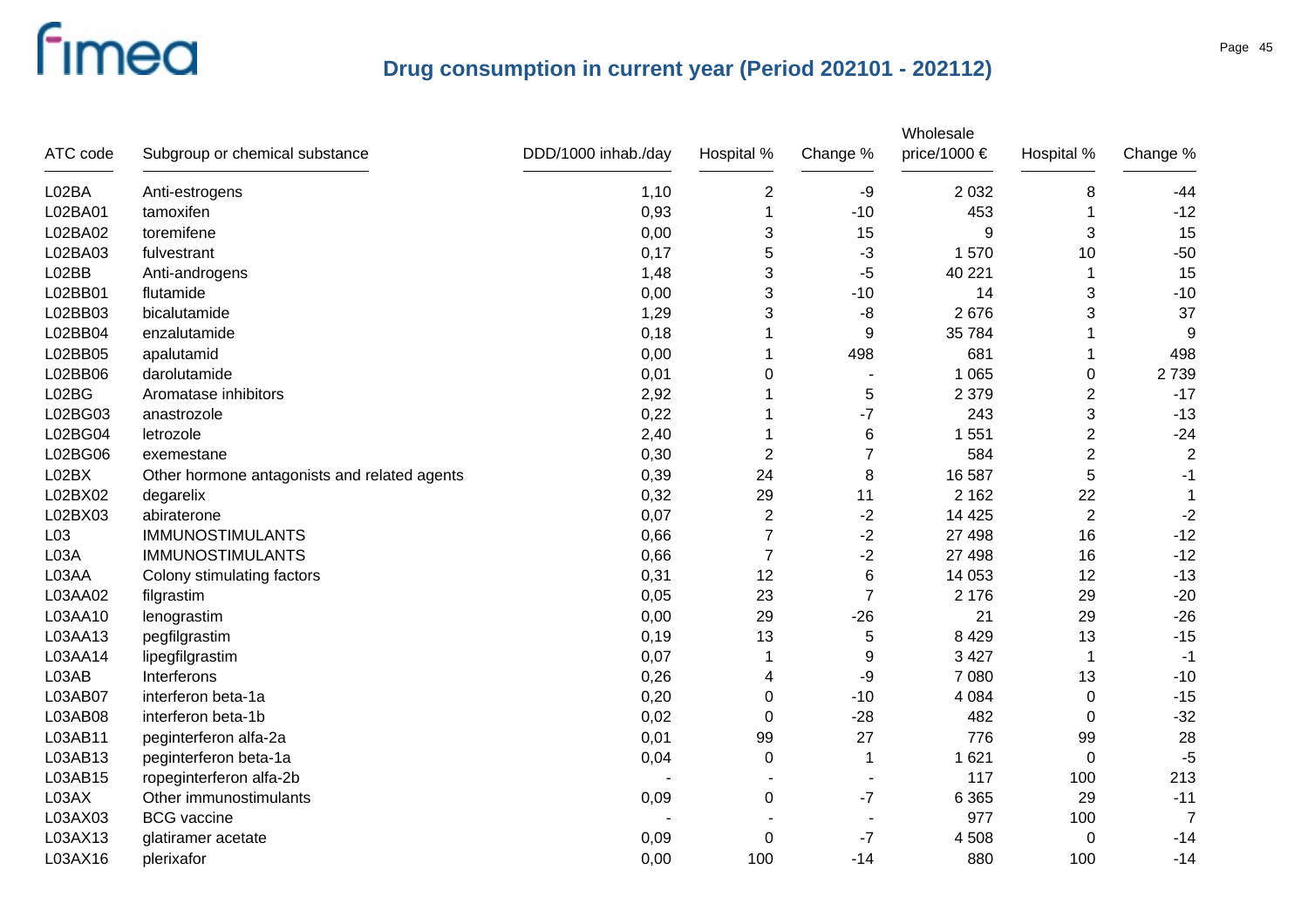| ATC code         | Subgroup or chemical substance                 | DDD/1000 inhab./day | Hospital %     | Change %                 | Wholesale<br>price/1000 € | Hospital %     | Change %         |
|------------------|------------------------------------------------|---------------------|----------------|--------------------------|---------------------------|----------------|------------------|
| L <sub>04</sub>  | <b>IMMUNOSUPPRESSANTS</b>                      | 17,09               | 18             | 8                        | 413 133                   | 31             | 8                |
| L <sub>04A</sub> | <b>IMMUNOSUPPRESSANTS</b>                      | 17,09               | 18             | 8                        | 413 133                   | 31             | 8                |
| L04AA            | Selective immunosuppressants                   | 2,17                | 19             | $\overline{7}$           | 100 388                   | 46             | 12               |
| L04AA04          | antithymocyte immunoglobulin                   | 0,00                | 100            | 42                       | 148                       | 100            | 42               |
| L04AA06          | mycophenolic acid                              | 0,50                | 3              | $\sqrt{3}$               | 4 8 4 7                   | 5              | $\mathbf 0$      |
| L04AA10          | sirolimus                                      | 0,01                | 16             | 33                       | 255                       | 16             | 32               |
| L04AA13          | leflunomide                                    | 0,53                | $\overline{c}$ | -6                       | 632                       | $\overline{2}$ | 3                |
| L04AA18          | everolimus                                     | 0,00                | 97             | $-14$                    | 149                       | 97             | $-14$            |
| L04AA23          | natalizumab                                    | 0,05                | 100            | 12                       | 7 9 0 2                   | 100            | 12               |
| L04AA24          | abatacept                                      | 0,10                | 33             | 11                       | 8 0 6 5                   | 32             | $\overline{7}$   |
| L04AA25          | eculizumab                                     | 0,00                | 100            | $\overline{\phantom{a}}$ | 557                       | 100            |                  |
| L04AA26          | belimumab                                      | 0,01                | 100            | 17                       | 562                       | 100            | 18               |
| L04AA27          | fingolimod                                     | 0,12                | 0              | $-5$                     | 11 654                    | $\pmb{0}$      | -9               |
| L04AA28          | belatacept                                     |                     |                | $-100$                   | 0                         |                | $-100$           |
| L04AA29          | tofacitinib                                    | 0,13                | 2              | 24                       | 6438                      | 2              | 16               |
| L04AA31          | teriflunomide                                  | 0,15                | 0              | 4                        | 7699                      | 0              | $\boldsymbol{0}$ |
| L04AA32          | apremilast                                     | 0,08                |                | 8                        | 3 6 6 0                   | 1              | $\overline{2}$   |
| L04AA33          | vedolizumab                                    | 0,26                | 85             | 21                       | 22 508                    | 93             | 11               |
| L04AA34          | alemtuzumab                                    | 0,00                | 100            | $-17$                    | 69                        | 100            | $-17$            |
| L04AA36          | ocrelizumab                                    | 0,08                | 100            | 31                       | 11 186                    | 100            | 31               |
| L04AA37          | baricitinib                                    | 0,07                | 1              | $-2$                     | 4 1 5 4                   | 1              | $-7$             |
| L04AA40          | cladribine                                     | 0,05                | 0              | 34                       | 6 3 9 6                   | $\mathbf 0$    | 22               |
| L04AA43          | ravulizumab                                    | 0,00                | 100            | $\blacksquare$           | 1721                      | 100            |                  |
| L04AA44          | upadacitinib                                   | 0,03                | 1              |                          | 1751                      | 1              | 646              |
| L04AA45          | filgotinib                                     |                     |                | ۰                        | 14                        | 0              |                  |
| L04AA52          | ofatumumab                                     |                     |                |                          | 20                        | 100            |                  |
| L04AB            | Tumor necrosis factor alpha (TNF-a) inhibitors | 4,68                | 46             | 11                       | 161 533                   | 40             | -1               |
| L04AB01          | etanercept                                     | 0,58                | $\Omega$       | 6                        | 22 092                    | $\mathbf 0$    | $-9$             |
| L04AB02          | infliximab                                     | 2,14                | 99             | 11                       | 64 429                    | 100            | 1                |
| L04AB04          | adalimumab                                     | 1,22                | 1              | 14                       | 44 756                    | 1              | $-5$             |
| L04AB05          | certolizumab pegol                             | 0,13                | 0              | 5                        | 6523                      | 0              | $-1$             |
| L04AB06          | golimumab                                      | 0,61                |                | 16                       | 23 7 32                   | 1              | $\overline{7}$   |
| L04AC            | Interleukin inhibitors                         | 1,39                | 23             | 34                       | 62 048                    | 21             | 27               |
| L04AC02          | basiliximab                                    | 0,00                | 100            | 35                       | 513                       | 100            | 33               |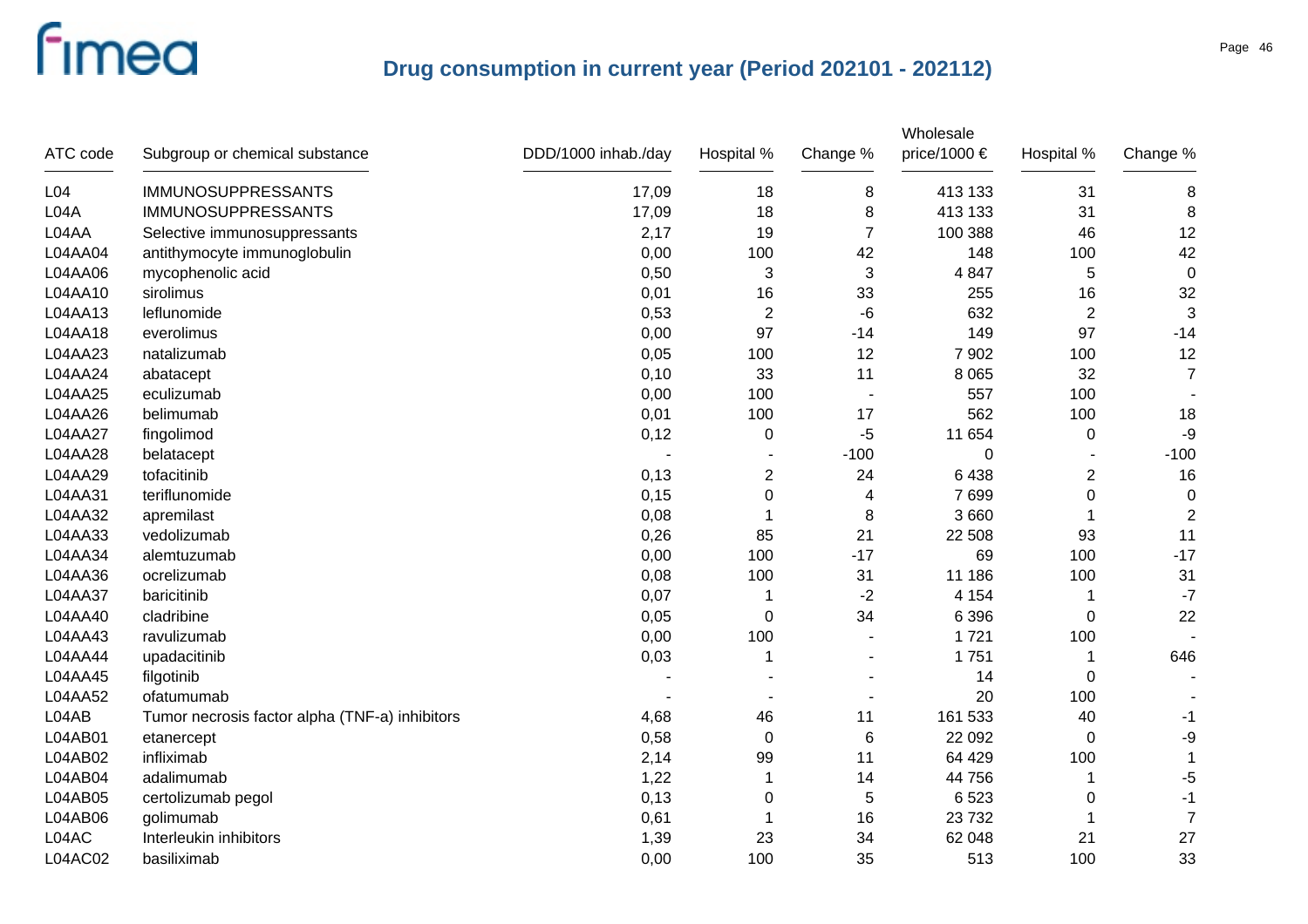|             |                                                              |                     |                |                  | Wholesale    |                |                |
|-------------|--------------------------------------------------------------|---------------------|----------------|------------------|--------------|----------------|----------------|
| ATC code    | Subgroup or chemical substance                               | DDD/1000 inhab./day | Hospital %     | Change %         | price/1000 € | Hospital %     | Change %       |
| L04AC03     | anakinra                                                     | 0,01                | 12             | 10               | 587          | 12             | 9              |
| L04AC05     | ustekinumab                                                  | 0,74                | 30             | 34               | 22 212       | 25             | 25             |
| L04AC07     | tocilizumab                                                  | 0,18                | 49             | 34               | 10710        | 59             | 36             |
| L04AC08     | canakinumab                                                  | 0,00                | 100            | 100              | 312          | 100            | 100            |
| L04AC10     | secukinumab                                                  | 0,16                | $\mathbf 0$    | $\overline{7}$   | 9883         | 0              | 1              |
| L04AC11     | siltuximab                                                   | 0,00                | 100            |                  | 38           | 100            |                |
| L04AC12     | brodalumab                                                   | 0,00                | 0              | 35               | 262          | 0              | 28             |
| L04AC13     | ixekizumab                                                   | 0,11                | 0              | 50               | 6710         | $\Omega$       | 38             |
| L04AC14     | sarilumab                                                    | 0,03                | 6              | 61               | 1 6 3 9      | 6              | 52             |
| L04AC16     | guselkumab                                                   | 0,09                | 0              | 35               | 5914         | 0              | 27             |
| L04AC18     | risankizumab                                                 | 0,06                |                | 117              | 3 2 3 7      |                | 104            |
| L04AC19     | satralizumab                                                 |                     |                |                  | 31           | 100            |                |
| L04AD       | Calcineurin inhibitors                                       | 0,79                | 5              | $\mathbf 1$      | 11 371       | 5              | $-4$           |
| L04AD01     | ciclosporin                                                  | 0,33                | 3              | -8               | 3 9 0 0      | 3              | $-12$          |
| L04AD02     | tacrolimus                                                   | 0,46                | 6              | $\boldsymbol{9}$ | 7 4 7 2      | 6              | $\overline{1}$ |
| L04AX       | Other immunosuppressants                                     | 8,05                |                | $\sqrt{5}$       | 77 793       | $\overline{c}$ | 12             |
| L04AX01     | azathioprine                                                 | 1,37                | -1             | 12               | 1 0 2 1      |                | 11             |
| L04AX02     | thalidomide                                                  | 0,00                | 15             | $-2$             | 71           | 15             | $-2$           |
| L04AX03     | methotrexate                                                 | 6,26                | -1             | 3                | 10 324       | 0              | 8              |
| L04AX04     | lenalidomide                                                 | 0,11                | 4              | 6                | 35 168       | 4              | 11             |
| L04AX05     | pirfenidone                                                  | 0,04                |                | $\overline{2}$   | 6 100        |                | $\mathbf 0$    |
| L04AX06     | pomalidomide                                                 | 0,02                | $\overline{2}$ | 25               | 10 598       | $\overline{2}$ | 28             |
| L04AX07     | dimethyl fumarate                                            | 0,26                | $\Omega$       | 19               | 14 511       | $\Omega$       | 11             |
| Μ           | <b>MUSCULO-SKELETAL SYSTEM</b>                               | 99,88               | $\mathbf 2$    | 1                | 99 602       | 20             | $\mathbf{2}$   |
| M01         | ANTIINFLAMMATORY AND ANTIRHEUMATIC<br><b>PRODUCTS</b>        | 78,35               | $\overline{2}$ |                  | 42 307       | $\overline{2}$ | $-1$           |
| <b>M01A</b> | ANTIINFLAMMATORY AND ANTIRHEUMATIC<br>PRODUCTS, NON-STEROIDS | 78,35               | $\overline{2}$ | 1                | 42 071       | $\overline{2}$ | $-1$           |
| M01AB       | Acetic acid derivatives and related substances               | 3,58                | $\overline{2}$ | $-5$             | 2012         | 6              | $-5$           |
| M01AB01     | indometacin                                                  | 0,15                | $\mathbf 1$    | $-18$            | 122          |                | $-12$          |
| M01AB05     | diclofenac                                                   | 3,37                | 2              | -4               | 1781         | 4              | $-4$           |
| M01AB15     | ketorolac                                                    | 0,02                | 85             | 0                | 49           | 84             | $-1$           |
| M01AB55     | diclofenac, combinations                                     | 0,05                | 0              | -9               | 61           | 0              | $-14$          |
| M01AC       | Oxicams                                                      | 0,94                | $\overline{2}$ | -9               | 287          | $\overline{2}$ | $-15$          |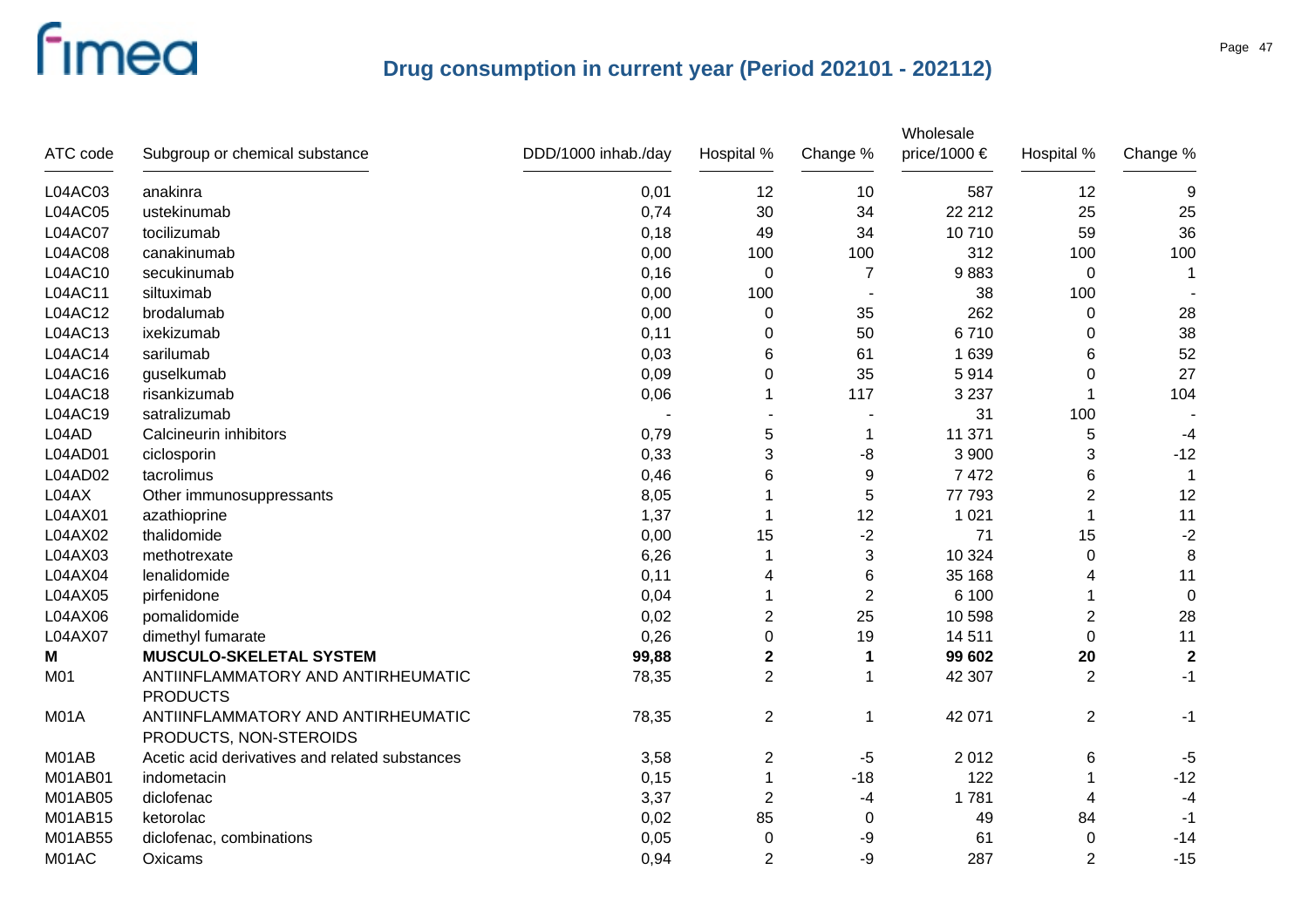| ATC code       | Subgroup or chemical substance                                   | DDD/1000 inhab./day | Hospital %       | Change %       | Wholesale<br>price/1000 € | Hospital %     | Change %         |
|----------------|------------------------------------------------------------------|---------------------|------------------|----------------|---------------------------|----------------|------------------|
| M01AC06        | meloxicam                                                        | 0,94                | $\boldsymbol{2}$ | -9             | 287                       | $\mathbf 2$    | $-15$            |
| M01AE          | Propionic acid derivatives                                       | 58,64               | $\overline{c}$   | $\mathbf 1$    | 32 694                    | $\overline{2}$ | $\mathbf 0$      |
| <b>M01AE01</b> | ibuprofen                                                        | 50,87               | $\overline{2}$   | $\sqrt{2}$     | 29 341                    | 1              |                  |
| M01AE02        | naproxen                                                         | 5,32                | $\overline{c}$   | -5             | 1 4 3 4                   | $\overline{2}$ | $\overline{c}$   |
| M01AE03        | ketoprofen                                                       | 0,55                | 1                | -8             | 391                       | 1              | $-7$             |
| M01AE17        | dexketoprofen                                                    | 0,06                | 63               | 9              | 172                       | 81             | $6\phantom{1}6$  |
| M01AE51        | ibuprofen, combinations                                          | 0,31                | 0                | $-33$          | 456                       | 0              | $-34$            |
| M01AE52        | naproxen and esomeprazole                                        | 1,53                | 1                | 3              | 901                       |                | 3                |
| M01AG          | Fenamates                                                        | 0,17                | 1                | $-15$          | 71                        | 1              | $-15$            |
| M01AG01        | mefenamic acid                                                   | 0,01                | 14               | $-75$          | 4                         | 20             | $-74$            |
| M01AG02        | tolfenamic acid                                                  | 0,16                | $\Omega$         | $-2$           | 67                        | $\mathbf 0$    | $-2$             |
| M01AH          | Coxibs                                                           | 12,24               |                  | $\overline{7}$ | 2651                      | 4              | $-18$            |
| <b>M01AH01</b> | celecoxib                                                        | 0,61                | 3                | 0              | 155                       | 3              | $-13$            |
| M01AH04        | parecoxib                                                        | 0,00                | 98               | $-13$          | 53                        | 98             | 4                |
| M01AH05        | etoricoxib                                                       | 11,63               | 1                | 8              | 2 4 4 2                   | $\overline{2}$ | $-19$            |
| M01AX          | Other antiinflammatory and antirheumatic agents,<br>non-steroids | 2,78                | 1                | -3             | 4 3 5 6                   | 1              | $\mathbf 0$      |
| M01AX01        | nabumetone                                                       | 0,00                | 3                | $-83$          | 1                         | 3              | $-83$            |
| M01AX05        | glucosamine                                                      | 2,78                | 1                | $-3$           | 1764                      | 1              | $-2$             |
| M01AX25        | chondroitin sulfate                                              |                     |                  |                | 2 5 9 1                   | 0              |                  |
| M01C           | SPECIFIC ANTIRHEUMATIC AGENTS                                    |                     |                  |                | 236                       | 0              | 13               |
| M01CX          | Other specific antirheumatic agents                              |                     |                  |                | 236                       | 0              | 13               |
| M02            | TOPICAL PRODUCTS FOR JOINT AND<br><b>MUSCULAR PAIN</b>           |                     |                  |                | 14 574                    | 1              | $\mathbf{3}$     |
| M02A           | TOPICAL PRODUCTS FOR JOINT AND<br><b>MUSCULAR PAIN</b>           |                     |                  |                | 14 574                    | 1              | 3                |
| M02AA          | Antiinflammatory preparations, non-steroids for<br>topical use   |                     |                  |                | 13764                     | 1              | 4                |
| M02AA07        | piroxicam                                                        |                     |                  |                | 846                       | $\mathbf 1$    | -4               |
| M02AA10        | ketoprofen                                                       |                     |                  |                | 96                        | 24             | 0                |
| M02AA13        | ibuprofen                                                        |                     |                  |                | 1 0 3 9                   | 1              | 37               |
| M02AA15        | diclofenac                                                       |                     |                  |                | 11783                     | 0              | $\boldsymbol{2}$ |
| M02AC          | Preparations with salicylic acid derivatives                     |                     |                  |                | 810                       | 5              | $-7$             |
| M03            | MUSCLE RELAXANTS                                                 | 5,09                | $\overline{c}$   | $-1$           | 15 956                    | 59             | 9                |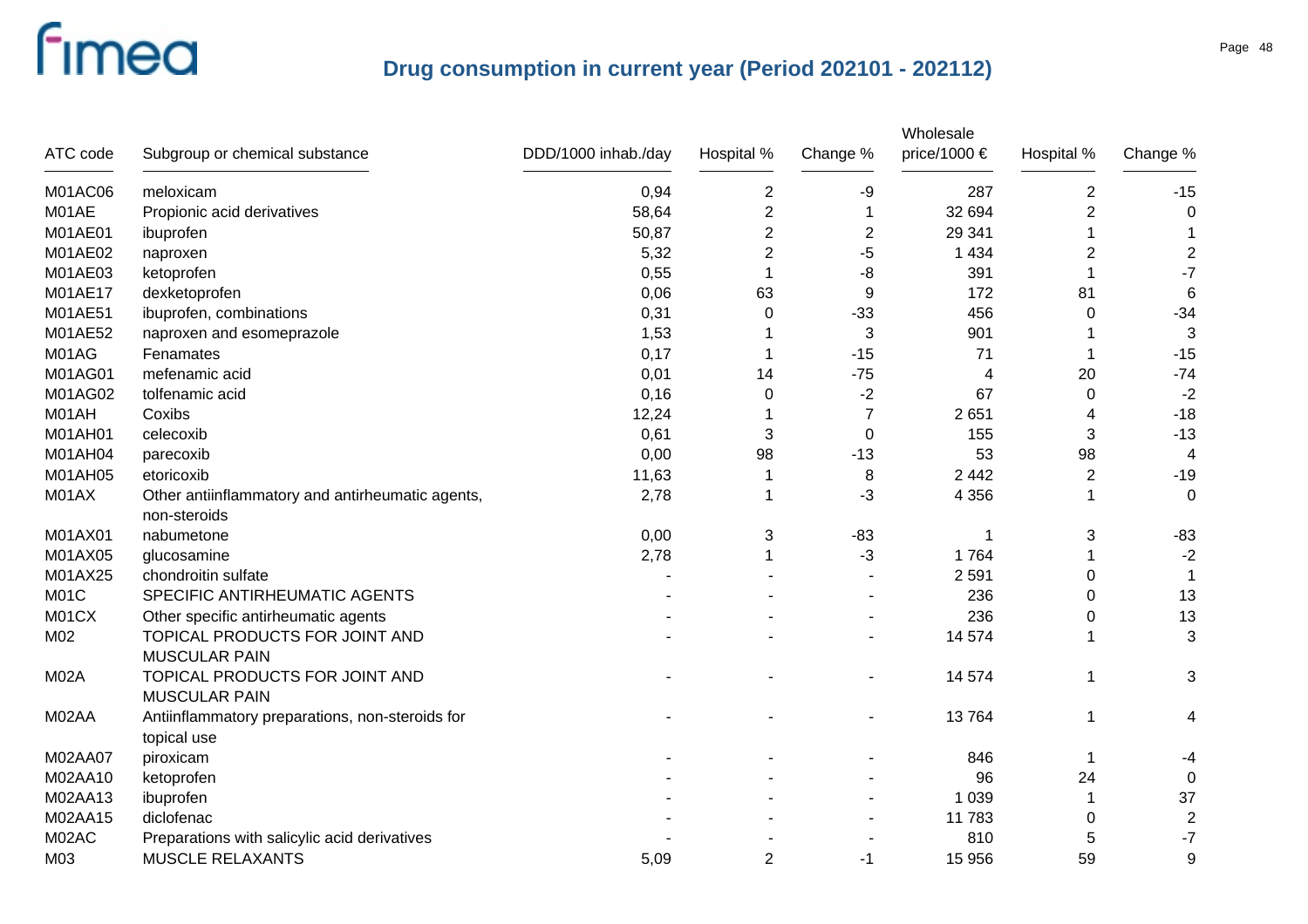| ATC code    | Subgroup or chemical substance                              | DDD/1000 inhab./day | Hospital %     | Change %    | Wholesale<br>price/1000 $\in$ | Hospital %       | Change %       |
|-------------|-------------------------------------------------------------|---------------------|----------------|-------------|-------------------------------|------------------|----------------|
| <b>M03A</b> | MUSCLE RELAXANTS, PERIPHERALLY<br><b>ACTING AGENTS</b>      |                     |                |             | 10727                         | 72               | 10             |
| M03AB       | Choline derivatives                                         |                     |                |             | 561                           | 99               | $-12$          |
| M03AB01     | suxamethonium                                               |                     |                |             | 561                           | 99               | $-12$          |
| M03AC       | Other quaternary ammonium compounds                         |                     |                |             | 847                           | 98               | $-22$          |
| M03AC09     | rocuronium bromide                                          |                     |                |             | 727                           | 98               | $-21$          |
| M03AC10     | mivacurium chloride                                         |                     |                |             | 15                            | 83               | 8              |
| M03AC11     | cisatracurium                                               |                     |                |             | 105                           | 100              | $-32$          |
| M03AX       | Other muscle relaxants, peripherally acting agents          |                     |                |             | 9 3 1 9                       | 69               | 16             |
| M03AX01     | botulinum toxin                                             |                     |                |             | 9 3 1 9                       | 69               | 16             |
| <b>M03B</b> | MUSCLE RELAXANTS, CENTRALLY ACTING<br><b>AGENTS</b>         | 5,09                | 2              | -1          | 5 2 2 9                       | 31               | $\overline{7}$ |
| M03BC       | Ethers, chemically close to antihistamines                  | 2,75                | 1              | 0           | 1 4 6 2                       | 28               | 28             |
| M03BC01     | orphenadrine (citrate)                                      | 2,52                | 1              | 0           | 1 2 9 6                       | 31               | 26             |
| M03BC51     | orphenadrine, combinations                                  | 0,22                | $\mathbf 0$    | -6          | 166                           | $\mathbf 0$      | 42             |
| M03BX       | Other centrally acting agents                               | 2,34                | 3              | $-2$        | 3767                          | 33               | $\mathbf 0$    |
| M03BX01     | baclofen                                                    | 0,55                | 9              | 5           | 1716                          | 70               | 6              |
| M03BX02     | tizanidine                                                  | 1,79                |                | -4          | 2 0 5 1                       | 1                | $-4$           |
| M04         | <b>ANTIGOUT PREPARATIONS</b>                                | 4,46                | $\overline{2}$ | 0           | 1 4 9 0                       | $\overline{2}$   | $-17$          |
| M04A        | <b>ANTIGOUT PREPARATIONS</b>                                | 4,46                | $\overline{2}$ | 0           | 1 4 9 0                       | $\overline{2}$   | $-17$          |
| M04AA       | Preparations inhibiting uric acid production                | 4,45                | $\overline{2}$ | 0           | 1 4 7 4                       | $\overline{2}$   | $-15$          |
| M04AA01     | allopurinol                                                 | 4,12                | $\overline{2}$ | -1          | 1 2 0 8                       | $\overline{2}$   | $-19$          |
| M04AA03     | febuxostat                                                  | 0,32                | 3              | 13          | 266                           | 3                | 8              |
| M04AC       | Preparations with no effect on uric acid metabolism         | 0,01                | 22             | $-69$       | 16                            | 22               | $-69$          |
| M04AC01     | colchicine                                                  | 0,01                | 22             | $-69$       | 16                            | 22               | $-69$          |
| M05         | DRUGS FOR TREATMENT OF BONE DISEASES                        | 11,97               | $\overline{4}$ | 4           | 18 002                        | 14               | 6              |
| M05B        | DRUGS AFFECTING BONE STRUCTURE AND<br><b>MINERALIZATION</b> | 11,97               | 4              | 4           | 18 002                        | 14               | 6              |
| M05BA       | Bisphosphonates                                             | 3,16                | $\overline{2}$ | -1          | 2871                          | 57               | $-10$          |
| M05BA02     | clodronic acid                                              | 0,01                | $\mathbf 1$    | $-21$       | 78                            | $\boldsymbol{2}$ | $-10$          |
| M05BA03     | pamidronic acid                                             | 0,00                | 100            | $-29$       | 42                            | 100              | $-3$           |
| M05BA04     | alendronic acid                                             | 2,28                | 1              | 0           | 700                           |                  | $-22$          |
| M05BA06     | ibandronic acid                                             | 0,38                | $\overline{2}$ | $\mathbf 0$ | 138                           | 2                | $-18$          |
| M05BA07     | risedronic acid                                             | 0,49                | $\overline{2}$ | $-10$       | 317                           | 3                | $-5$           |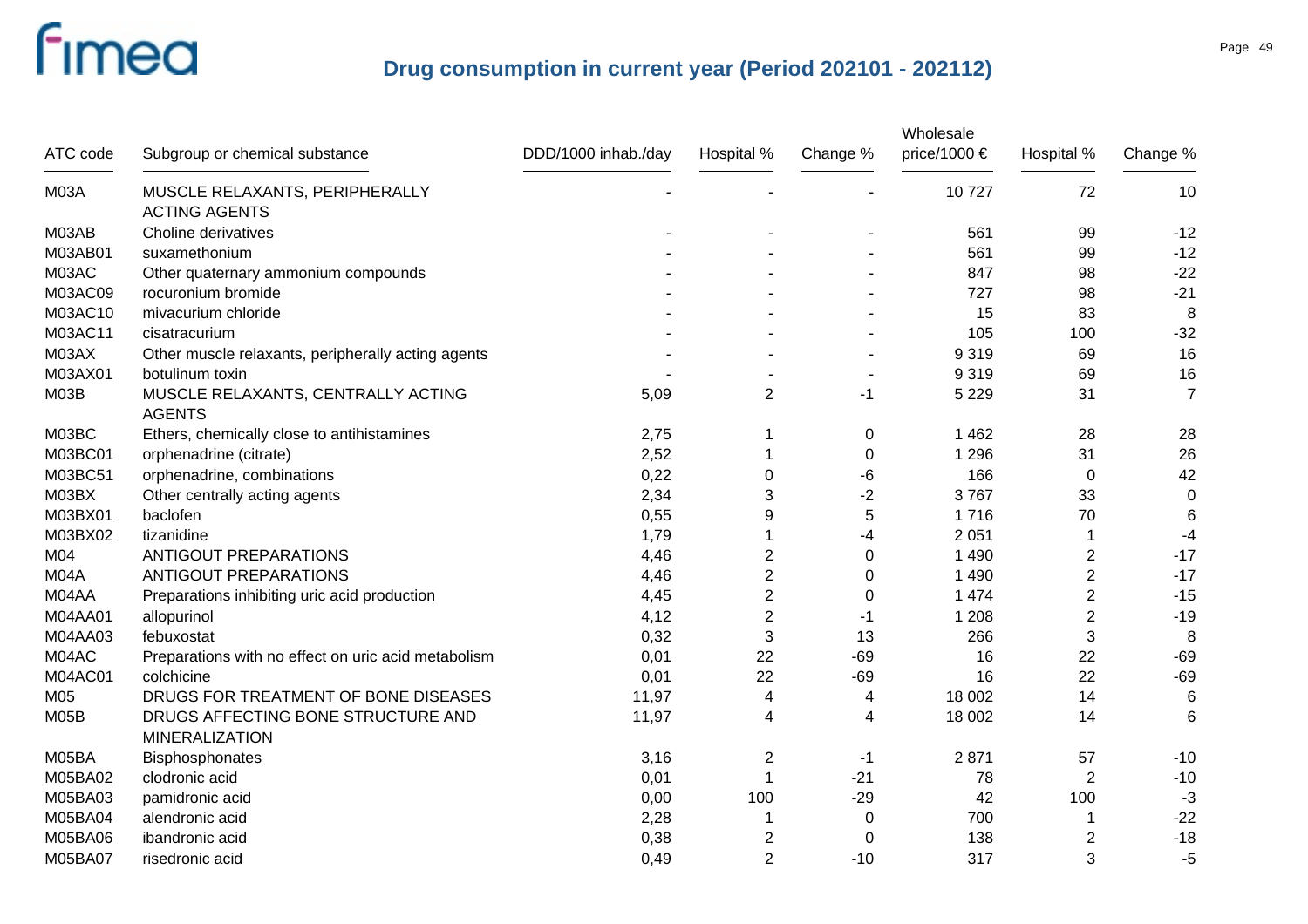|                  |                                                             |                     |            |                | Wholesale    |                |                |
|------------------|-------------------------------------------------------------|---------------------|------------|----------------|--------------|----------------|----------------|
| ATC code         | Subgroup or chemical substance                              | DDD/1000 inhab./day | Hospital % | Change %       | price/1000 € | Hospital %     | Change %       |
| M05BA08          | zoledronic acid                                             | 0,00                | 100        | 106            | 1597         | 99             | $-5$           |
| M05BB            | Bisphosphonates, combinations                               | 0,18                | 1          | -8             | 110          |                | $-9$           |
| M05BB03          | alendronic acid and colecalciferol                          | 0,18                | 1          | -8             | 110          | -1             | $-9$           |
| M05BC            | Bone morphogenetic proteins                                 |                     |            |                | 67           | 100            | 47             |
| M05BC01          | dibotermin alfa                                             |                     |            |                | 67           | 100            | 47             |
| M05BX            | Other drugs affecting mineralization                        | 8,62                | 5          | $\overline{7}$ | 14 953       | 5              | 10             |
| M05BX04          | denosumab                                                   | 8,62                | 5          | $\overline{7}$ | 14 3 98      | 5              | 6              |
| M05BX05          | burosumab                                                   |                     |            |                | 555          | $\overline{2}$ |                |
| M09              | OTHER DRUGS FOR DISORDERS OF THE<br>MUSCULO-SKELETAL SYSTEM | 0,02                | 54         | $-25$          | 7 2 7 3      | 99             | $-1$           |
| M09A             | OTHER DRUGS FOR DISORDERS OF THE<br>MUSCULO-SKELETAL SYSTEM | 0,02                | 54         | $-25$          | 7 2 7 3      | 99             | -1             |
| M09AB            | Enzymes                                                     |                     |            | $-100$         | $\pmb{0}$    |                | $-100$         |
| M09AB02          | collagenase clostridium histolyticum                        |                     |            | $-100$         | 0            |                | $-100$         |
| M09AX            | Other drugs for disorders of the musculo-skeletal<br>system | 0,02                | 54         | $-25$          | 7 2 7 3      | 99             | $-1$           |
| M09AX01          | hyaluronic acid                                             | 0,01                | 34         | $-32$          | 107          | 34             | $-31$          |
| M09AX07          | nusinersen                                                  | 0,01                | 100        | $\mathbf 0$    | 7 1 6 6      | 100            | 0              |
| N                | <b>NERVOUS SYSTEM</b>                                       | 311,08              | 9          | $-2$           | 395 935      | 31             | $\mathbf{3}$   |
| N <sub>0</sub> 1 | <b>ANESTHETICS</b>                                          |                     |            |                | 17 408       | 86             |                |
| <b>N01A</b>      | ANESTHETICS, GENERAL                                        |                     |            |                | 7 3 8 2      | 96             | $-11$          |
| N01AB            | Halogenated hydrocarbons                                    |                     |            |                | 2 0 3 0      | 97             | $-14$          |
| N01AB06          | isoflurane                                                  |                     |            |                | 11           | 88             | $-5$           |
| <b>N01AB07</b>   | desflurane                                                  |                     |            |                | 285          | 100            | $-27$          |
| <b>N01AB08</b>   | sevoflurane                                                 |                     |            |                | 1 7 3 4      | 96             | $-12$          |
| N01AF            | Barbiturates, plain                                         |                     |            |                | 27           | 98             | $-45$          |
| N01AF03          | thiopental                                                  |                     |            |                | 27           | 98             | $-45$          |
| N01AH            | Opioid anesthetics                                          |                     |            |                | 1797         | 94             | $\sqrt{5}$     |
| <b>N01AH01</b>   | fentanyl                                                    |                     |            |                | 247          | 99             | 5              |
| <b>N01AH02</b>   | alfentanil                                                  |                     |            |                | 124          | 85             | $-11$          |
| N01AH03          | sufentanil                                                  |                     |            |                | 30           | 100            | $-2$           |
| <b>N01AH06</b>   | remifentanil                                                |                     |            |                | 1 3 9 5      | 94             | $\overline{7}$ |
| N01AX            | Other general anesthetics                                   |                     |            |                | 3528         | 95             | $-15$          |
| N01AX03          | ketamine                                                    |                     |            |                | 47           | 93             | 80             |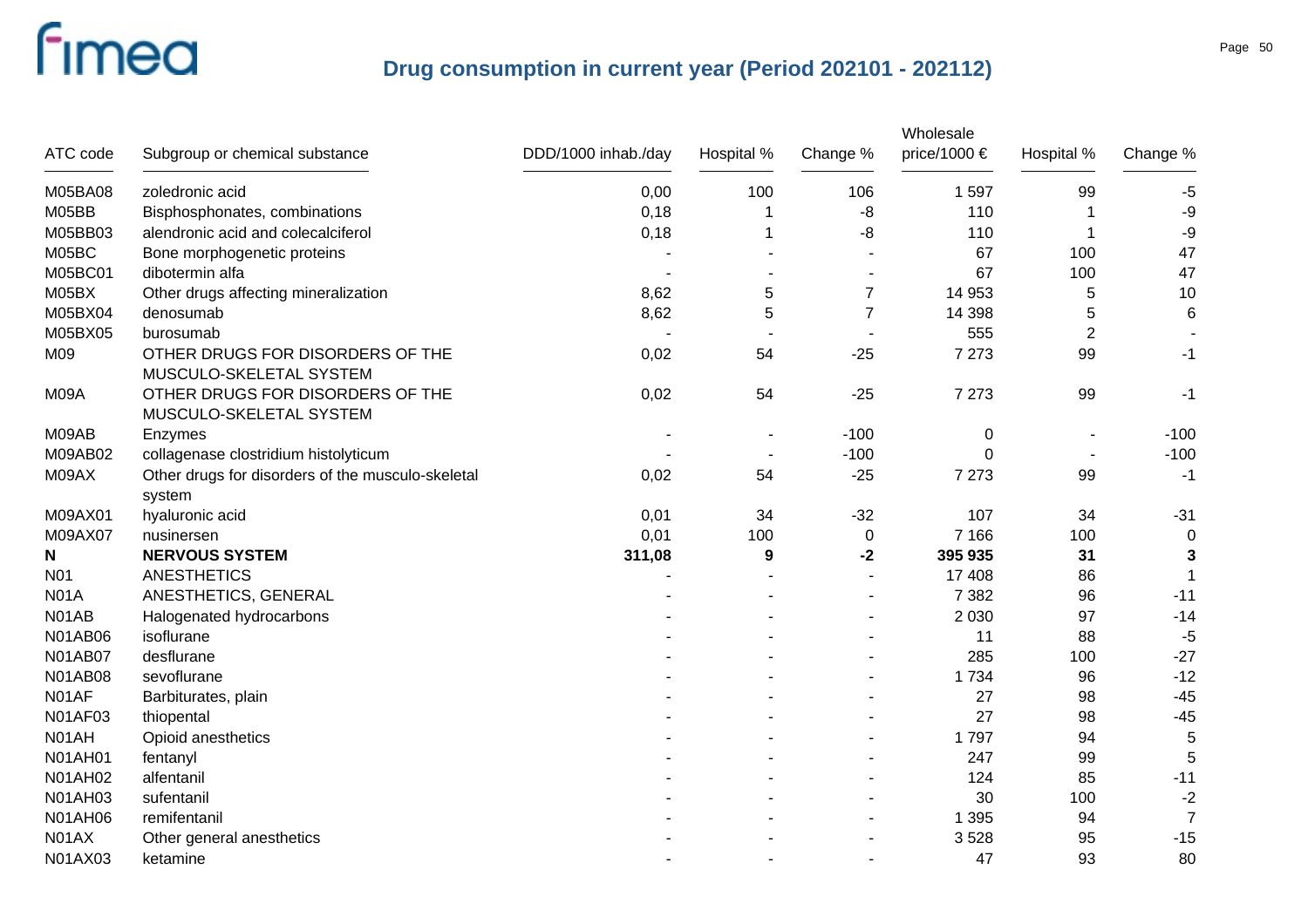| ATC code       | Subgroup or chemical substance                    | DDD/1000 inhab./day | Hospital %     | Change %       | Wholesale<br>price/1000 € | Hospital % | Change %       |
|----------------|---------------------------------------------------|---------------------|----------------|----------------|---------------------------|------------|----------------|
| N01AX10        | propofol                                          |                     |                |                | 2728                      | 95         | $-11$          |
| N01AX14        | esketamine                                        |                     |                |                | 753                       | 98         | $-31$          |
| <b>N01B</b>    | ANESTHETICS, LOCAL                                |                     |                |                | 10 0 26                   | 80         | 12             |
| N01BB          | Amides                                            |                     |                |                | 9 4 9 6                   | 79         | 11             |
| N01BB01        | bupivacaine                                       |                     |                |                | 601                       | 98         | $-3$           |
| N01BB02        | lidocaine                                         |                     |                |                | 2 3 0 7                   | 79         | 32             |
| N01BB03        | mepivacaine                                       |                     |                |                | 4                         | 14         | $-10$          |
| N01BB04        | prilocaine                                        |                     |                |                | 7                         | 98         | 417            |
| N01BB09        | ropivacaine                                       |                     |                |                | 1793                      | 97         | 15             |
| N01BB10        | levobupivacaine                                   |                     |                |                | 867                       | 96         | $-11$          |
| N01BB20        | combinations                                      |                     |                |                | 1 0 6 0                   | 44         | $\overline{2}$ |
| N01BB51        | bupivacaine, combinations                         |                     |                |                | 37                        | 88         | 53             |
| N01BB52        | lidocaine, combinations                           |                     |                |                | 1 3 1 8                   | 80         | 8              |
| N01BB54        | prilocaine, combinations                          |                     |                |                | 146                       | 60         | $-2$           |
| N01BB58        | articaine, combinations                           |                     |                |                | 1 3 5 5                   | 66         | 13             |
| N01BX          | Other local anesthetics                           |                     |                |                | 531                       | 83         | 16             |
| N01BX04        | capsaicin                                         |                     |                |                | 531                       | 83         | 16             |
| N02            | <b>ANALGESICS</b>                                 | 58,16               | 5              | -4             | 81 454                    | 11         | $-1$           |
| <b>N02A</b>    | <b>OPIOIDS</b>                                    | 12,96               | 8              | -4             | 24 053                    | 25         | $-3$           |
| N02AA          | Natural opium alkaloids                           | 2,30                | 33             | 9              | 10782                     | 47         | $\overline{4}$ |
| <b>N02AA01</b> | morphine                                          | 0,26                | 90             | 40             | 1 3 9 3                   | 85         | $-16$          |
| <b>N02AA03</b> | hydromorphone                                     | 0,10                | 67             | 54             | 581                       | 73         | $\overline{7}$ |
| <b>N02AA05</b> | oxycodone                                         | 1,65                | 23             | 4              | 5 1 8 1                   | 45         | 5              |
| <b>N02AA55</b> | oxycodone and naloxone                            | 0,29                | 31             | 4              | 3627                      | 32         | 13             |
| N02AB          | Phenylpiperidine derivatives                      | 0,63                | 14             | $-42$          | 3 0 0 8                   | 16         | $-2$           |
| N02AB03        | fentanyl                                          | 0,63                | 14             | $-42$          | 3 0 0 8                   | 16         | $-2$           |
| N02AE          | Oripavine derivatives                             | 1,52                | 5              | $\overline{2}$ | 4 6 9 8                   | 6          | -8             |
| <b>N02AE01</b> | buprenorphine                                     | 1,52                | 5              | $\overline{c}$ | 4698                      | 6          | -8             |
| N02AJ          | Opioids in combination with non-opioid analgesics | 5,97                |                | $-5$           | 3 0 2 4                   |            | -6             |
| <b>N02AJ06</b> | codeine and paracetamol                           | 5,41                |                | -5             | 2 5 2 2                   |            | -8             |
| <b>N02AJ08</b> | codeine and ibuprofen                             | 0,10                | $\mathbf 0$    | -3             | 254                       | 0          | $-4$           |
| N02AJ13        | tramadol and paracetamol                          | 0,46                | 1              | -1             | 239                       |            | 15             |
| N02AJ14        | taramadol and dexketoprofen                       |                     |                |                | 9                         | 0          | $-1$           |
| N02AX          | Other opioids                                     | 2,54                | $\overline{2}$ | $\mathbf 0$    | 2 5 4 1                   | 4          | $-17$          |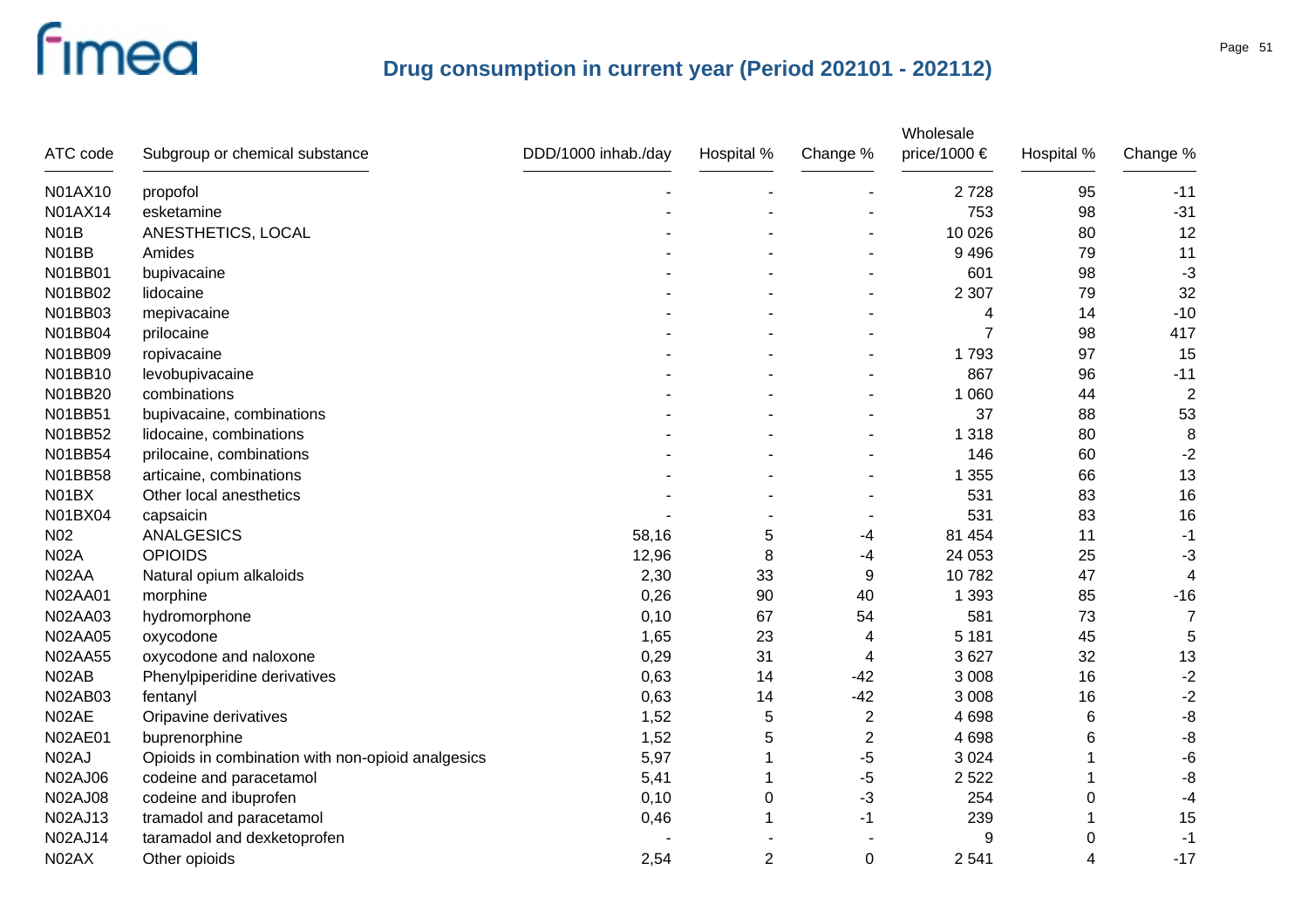| ATC code       | Subgroup or chemical substance                            | DDD/1000 inhab./day | Hospital %              | Change %       | Wholesale<br>price/1000 $\in$ | Hospital %     | Change % |
|----------------|-----------------------------------------------------------|---------------------|-------------------------|----------------|-------------------------------|----------------|----------|
| N02AX02        | tramadol                                                  | 2,54                | $\overline{\mathbf{c}}$ | $\mathbf 0$    | 2 5 4 1                       | 4              | $-17$    |
| <b>N02B</b>    | OTHER ANALGESICS AND ANTIPYRETICS                         | 41,71               | 4                       | -3             | 29 3 21                       | 11             | $-7$     |
| N02BA          | Salicylic acid and derivatives                            | 1,12                | 1                       | $-28$          | 2714                          | 1              | $-20$    |
| N02BA01        | acetylsalicylic acid                                      | 0,67                | 1                       | $-9$           | 966                           | 1              | $-7$     |
| N02BA51        | acetylsalicylic acid, combinations excl.<br>psycholeptics | 0,45                | $\Omega$                | $-45$          | 1749                          | $\Omega$       | $-26$    |
| N02BE          | Anilides                                                  | 40,59               | 5                       | $-2$           | 26 359                        | 12             | $-6$     |
| N02BE01        | paracetamol                                               | 40,46               | 5                       | $-2$           | 26 002                        | 12             | $-5$     |
| N02BE51        | paracetamol, combinations excl. psycholeptics             | 0,13                | 0                       | $-38$          | 358                           | $\mathbf 0$    | $-40$    |
| N02BG          | Other analgesics and antipyretics                         | 0,00                | 15                      | 15             | 247                           | 57             | 30       |
| N02BG09        | methoxyflurane                                            |                     |                         |                | 131                           | 95             | 49       |
| N02BG10        | cannabinoids                                              | 0,00                | 15                      | 15             | 116                           | 15             | 15       |
| <b>N02C</b>    | <b>ANTIMIGRAINE PREPARATIONS</b>                          | 3,50                | 0                       | $-22$          | 28 081                        | 0              | 8        |
| N02CC          | Selective 5HT1-receptor agonists                          | 2,51                |                         | $-32$          | 7700                          | 1              | $-2$     |
| N02CC01        | sumatriptan                                               | 1,59                | 1                       | $-43$          | 4 5 5 7                       | $\overline{2}$ | $-3$     |
| <b>N02CC02</b> | naratriptan                                               | 0,03                | 0                       | 3              | 76                            | 0              | $-4$     |
| N02CC03        | zolmitriptan                                              | 0,19                |                         | $\overline{2}$ | 793                           |                | -8       |
| <b>N02CC04</b> | rizatriptan                                               | 0,16                | 0                       | 10             | 769                           | 0              | 10       |
| <b>N02CC05</b> | almotriptan                                               | 0,11                | 0                       | 0              | 502                           | 0              | 14       |
| <b>N02CC06</b> | eletriptan                                                | 0,26                | 0                       | 8              | 419                           | 0              | $-13$    |
| <b>N02CC07</b> | frovatriptan                                              | 0,17                | 0                       | 3              | 583                           | 0              | $-2$     |
| N02CD          | Calcitonin gene-related peptide (CGRP)<br>antagonists     | 0,98                | $\Omega$                | 23             | 20 381                        | 0              | 13       |
| <b>N02CD01</b> | erenumab                                                  | 0,62                | 0                       | -1             | 10 209                        | 0              | $-23$    |
| N02CD02        | galcanezumab                                              | 0,10                | $\mathbf 0$             | 814            | 2633                          | 0              | 813      |
| N02CD03        | fremanezumab                                              | 0,27                | 0                       | 69             | 7 5 3 9                       | 0              | 69       |
| N03            | <b>ANTIEPILEPTICS</b>                                     | 25,17               | 4                       | 4              | 47 344                        | 8              | $-1$     |
| <b>N03A</b>    | <b>ANTIEPILEPTICS</b>                                     | 25,17               | 4                       | 4              | 47 344                        | 8              | $-1$     |
| N03AB          | Hydantoin derivatives                                     | 0,13                | 10                      | $-10$          | 657                           | 86             | $-9$     |
| N03AB02        | phenytoin                                                 | 0,13                | 6                       | $-10$          | 96                            | 6              | $-10$    |
| N03AB05        | fosphenytoin                                              | 0,00                | 100                     | $-13$          | 561                           | 100            | $-9$     |
| N03AE          | Benzodiazepine derivatives                                | 0,59                | $\overline{2}$          | -8             | 434                           | 2              | $-8$     |
| <b>N03AE01</b> | clonazepam                                                | 0,59                | $\overline{\mathbf{c}}$ | -8             | 434                           | 2              | $-8$     |
| N03AF          | Carboxamide derivatives                                   | 3,50                | $\overline{2}$          | $-2$           | 4 9 0 0                       | $\overline{2}$ | $-2$     |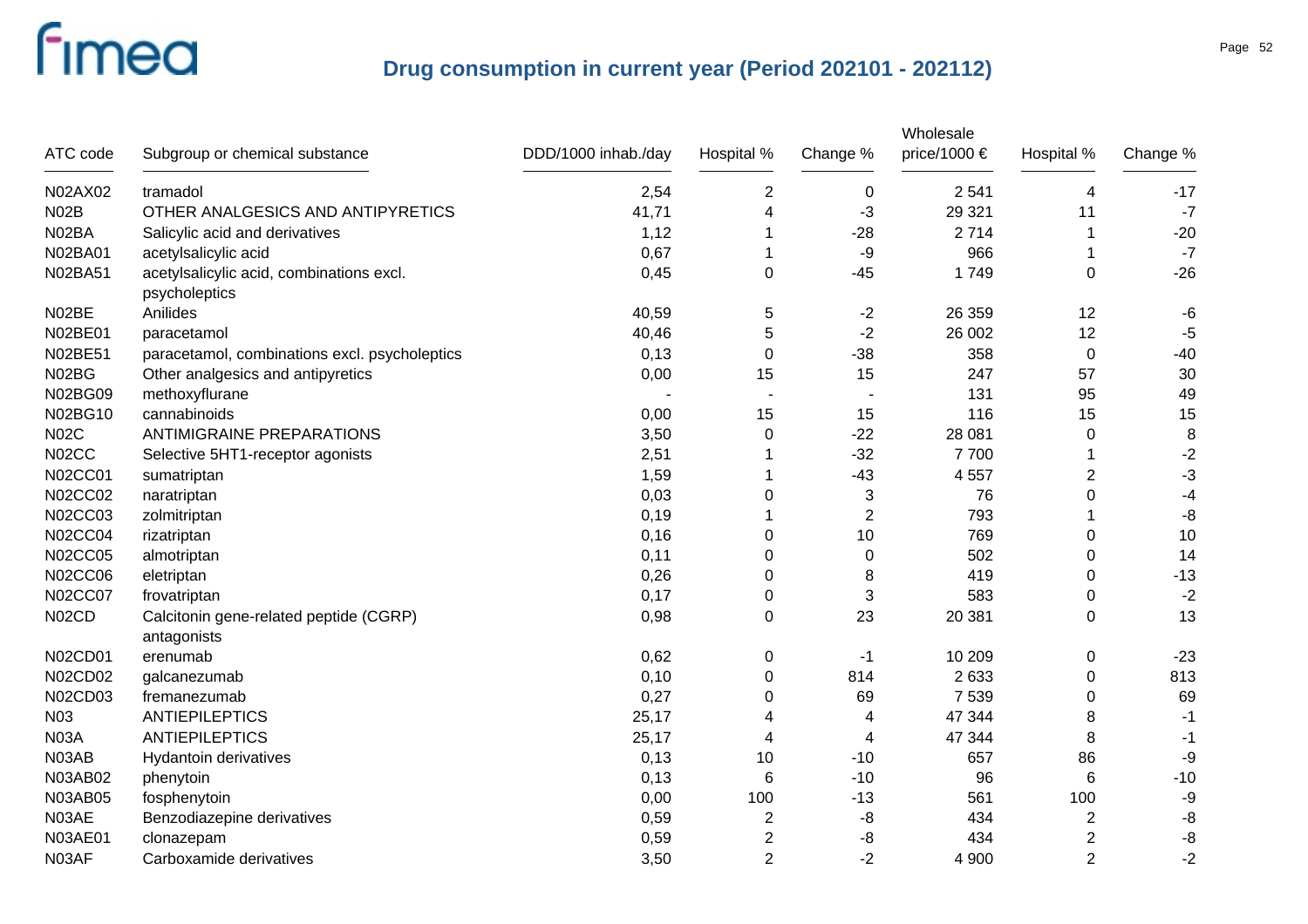| ATC code       | Subgroup or chemical substance                          | DDD/1000 inhab./day | Hospital %              | Change %       | Wholesale<br>price/1000 € | Hospital %     | Change %       |
|----------------|---------------------------------------------------------|---------------------|-------------------------|----------------|---------------------------|----------------|----------------|
| <b>N03AF01</b> | carbamazepine                                           | 1,18                | $\overline{\mathbf{c}}$ | -6             | 1 0 0 7                   | 4              | -8             |
| N03AF02        | oxcarbazepine                                           | 2,23                | $\overline{2}$          | $-1$           | 3 1 6 5                   | $\overline{2}$ | 0              |
| N03AF03        | rufinamide                                              | 0,02                | 3                       | 7              | 251                       | 3              | $\overline{7}$ |
| <b>N03AF04</b> | eslicarbazepine                                         | 0,06                |                         | $-1$           | 477                       |                | $-1$           |
| N03AG          | Fatty acid derivatives                                  | 3,50                | 5                       | $-2$           | 4 5 5 2                   | 9              | $-3$           |
| N03AG01        | valproic acid                                           | 3,48                | 5                       | $-2$           | 4 4 7 4                   | 9              | $-3$           |
| <b>N03AG04</b> | vigabatrin                                              | 0,02                | 10                      | $-7$           | 78                        | 10             | $-6$           |
| N03AX          | Other antiepileptics                                    | 17,46               | 4                       | $\overline{7}$ | 36 801                    | 8              | $-1$           |
| N03AX09        | lamotrigine                                             | 2,41                | $\overline{\mathbf{c}}$ | 4              | 4517                      | $\overline{2}$ | -1             |
| N03AX11        | topiramate                                              | 0,34                | 4                       | -5             | 1 4 2 3                   | 4              | $-5$           |
| N03AX12        | gabapentin                                              | 4,72                | 5                       | 11             | 6824                      | 5              | 4              |
| N03AX14        | levetiracetam                                           | 2,83                | 5                       | $\sqrt{2}$     | 8 1 6 8                   | 9              | $-6$           |
| N03AX15        | zonisamide                                              | 0,19                | 2                       | -3             | 801                       | $\overline{2}$ | $-4$           |
| N03AX16        | pregabalin                                              | 5,89                | 3                       | 6              | 5 2 4 1                   | 4              | $-20$          |
| N03AX17        | stiripentol                                             | 0,01                | 2                       | 0              | 338                       | $\overline{2}$ | $-1$           |
| N03AX18        | lacosamide                                              | 0,67                | 6                       | 10             | 6 0 5 0                   | 19             | 9              |
| N03AX22        | perampanel                                              | 0,10                | 5                       | 10             | 1 0 2 1                   | $\overline{7}$ | $\overline{7}$ |
| N03AX23        | brivaracetam                                            | 0,28                | 3                       | 44             | 1 9 6 8                   | 9              | 30             |
| N03AX24        | cannabidiol                                             | 0,00                | 6                       | $\blacksquare$ | 448                       | 6              |                |
| N04            | <b>ANTI-PARKINSON DRUGS</b>                             | 5,22                | 4                       | 3              | 16 353                    | 4              | $-3$           |
| <b>N04A</b>    | <b>ANTICHOLINERGIC AGENTS</b>                           | 0,16                | 5                       | -4             | 87                        | 5              | $-4$           |
| N04AA          | Tertiary amines                                         | 0,16                | 5                       | -4             | 87                        | 5              | $-4$           |
| <b>N04AA02</b> | biperiden                                               | 0,16                | 5                       | -4             | 87                        | 5              | $-4$           |
| <b>N04B</b>    | DOPAMINERGIC AGENTS                                     | 5,06                | 4                       | 3              | 16 265                    | 4              | $-3$           |
| N04BA          | Dopa and dopa derivatives                               | 2,53                | 5                       | 10             | 13 0 76                   | 4              | $\mathbf 0$    |
| N04BA02        | levodopa and decarboxylase inhibitor                    | 1,84                | 5                       | 15             | 9853                      | 3              | -9             |
| N04BA03        | levodopa, decarboxylase inhibitor and COMT<br>inhibitor | 0,69                | 5                       | -3             | 3 2 2 3                   | 5              | 42             |
| N04BC          | Dopamine agonists                                       | 1,43                | $\overline{2}$          | $-2$           | 2 5 2 4                   | 3              | $-15$          |
| <b>N04BC01</b> | bromocriptine                                           | 0,00                | 27                      | -92            | 0                         | 27             | $-92$          |
| N04BC04        | ropinirole                                              | 0,64                | $\overline{2}$          | $-5$           | 331                       | $\overline{c}$ | $-29$          |
| <b>N04BC05</b> | pramipexole                                             | 0,69                | 3                       | 3              | 1 3 4 7                   | $\overline{2}$ | $-11$          |
| <b>N04BC06</b> | cabergoline                                             | 0,01                | 6                       | -1             | 74                        | 6              | -1             |
| <b>N04BC07</b> | apomorphine                                             | 0,01                | 3                       | $-29$          | 250                       | 3              | $-30$          |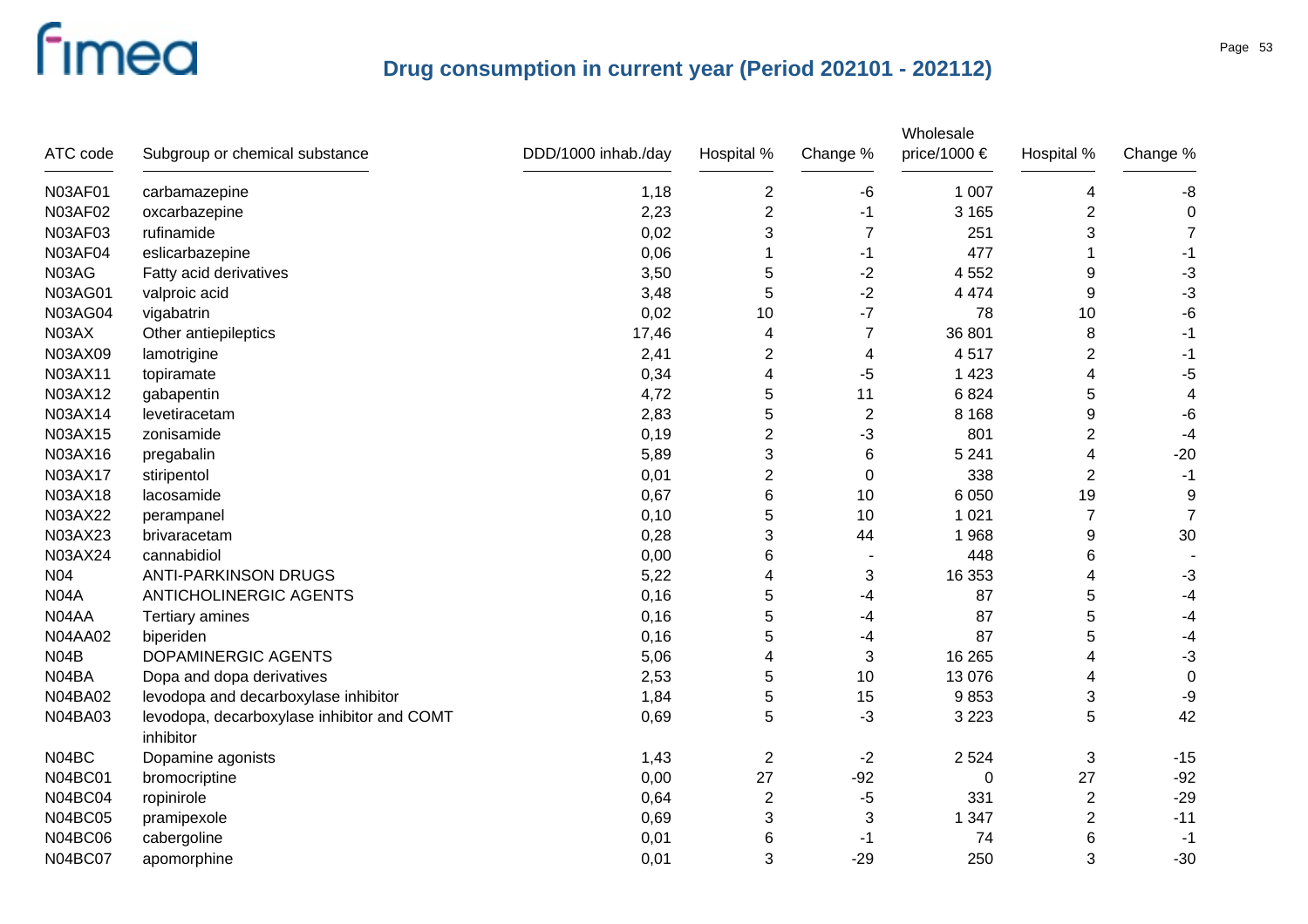| ATC code       | Subgroup or chemical substance                   | DDD/1000 inhab./day | Hospital %     | Change %        | Wholesale<br>price/1000 $\in$ | Hospital %     | Change %                |
|----------------|--------------------------------------------------|---------------------|----------------|-----------------|-------------------------------|----------------|-------------------------|
| <b>N04BC09</b> | rotigotine                                       | 0,08                | 3              | -8              | 521                           | 3              | -8                      |
| N04BD          | Monoamine oxidase type B inhibitors              | 1,06                | 3              | -4              | 460                           | 3              | -8                      |
| N04BD01        | selegiline                                       | 0,71                | 3              | $-2$            | 325                           | 3              | $-5$                    |
| N04BD02        | rasagiline                                       | 0,35                | 4              | -6              | 134                           | 4              | $-15$                   |
| N04BD03        | safinamide                                       | 0,00                | 0              | 84              | 1                             | 0              | 25                      |
| N04BX          | Other dopamingergic agents                       | 0,03                | 5              | 21              | 205                           | 5              | 21                      |
| N04BX02        | entacapone                                       | 0,03                | 6              | 3               | 174                           | 6              | 3                       |
| N04BX04        | opicapone                                        | 0,00                | 4              |                 | 31                            | 4              |                         |
| <b>N05</b>     | <b>PSYCHOLEPTICS</b>                             | 86,95               | 5              | $\mathbf 1$     | 74 115                        | 14             | $\overline{c}$          |
| <b>N05A</b>    | <b>ANTIPSYCHOTICS</b>                            | 23,13               | 7              | 3               | 52 700                        | 10             | $\boldsymbol{2}$        |
| N05AA          | Phenothiazines with aliphatic side chain         | 0,28                | 6              | $-7$            | 337                           | 6              | $-3$                    |
| <b>N05AA02</b> | levomepromazine                                  | 0,28                | 6              | $-7$            | 337                           | 6              | $-3$                    |
| N05AB          | Phenothiazines with piperazine structure         | 0,42                | 5              | 9               | 551                           | 5              | $-3$                    |
| N05AB03        | perphenazine                                     | 0,41                | 5              | 10              | 530                           | 5              | $-3$                    |
| <b>N05AB04</b> | prochlorperazine                                 | 0,01                | $\overline{2}$ | 6               | 20                            | $\overline{2}$ | $\,6$                   |
| N05AD          | Butyrophenone derivatives                        | 0,39                | 24             | 4               | 420                           | 43             | $-16$                   |
| <b>N05AD01</b> | haloperidol                                      | 0,38                | 22             | 6               | 336                           | 29             | $-7$                    |
| <b>N05AD08</b> | droperidol                                       | 0,01                | 97             | $-40$           | 84                            | 97             | $-40$                   |
| N05AE          | Indole derivatives                               | 0,35                | 5              | $6\phantom{1}6$ | 1 643                         | 6              | $\,6$                   |
| N05AE03        | sertindole                                       | 0,06                | 4              | -6              | 363                           | 5              | $-6$                    |
| <b>N05AE04</b> | ziprasidone                                      | 0,16                | 3              | $-2$            | 580                           | 3              | $-2$                    |
| <b>N05AE05</b> | lurasidone                                       | 0,13                | 9              | 27              | 700                           | 9              | 22                      |
| N05AF          | Thioxanthene derivatives                         | 0,60                | 9              | 5               | 553                           | 14             | $-5$                    |
| <b>N05AF01</b> | flupentixol                                      | 0,05                | 2              | -6              | 69                            | 3              | $\pmb{0}$               |
| <b>N05AF03</b> | chlorprothixene                                  | 0,22                | 3              | -8              | 230                           | 3              | $-7$                    |
| <b>N05AF05</b> | zuclopenthixol                                   | 0,33                | 14             | 18              | 254                           | 27             | $-3$                    |
| N05AH          | Diazepines, oxazepines, thiazepines and oxepines | 14,53               | $\overline{7}$ | $\mathbf 0$     | 20 4 94                       | 11             | $\overline{\mathbf{c}}$ |
| <b>N05AH02</b> | clozapine                                        | 2,32                | 10             | $-2$            | 3530                          | 9              | $-9$                    |
| <b>N05AH03</b> | olanzapine                                       | 6,70                | 8              | $\mathbf 1$     | 12 5 62                       | 15             | $\overline{2}$          |
| <b>N05AH04</b> | quetiapine                                       | 5,50                | 3              | $\mathbf 0$     | 4 2 9 4                       | 3              | 13                      |
| <b>N05AH05</b> | asenapine                                        | 0,02                | 10             | -5              | 107                           | 13             | $-6$                    |
| N05AL          | Benzamides                                       | 0,04                | $\overline{7}$ | -9              | 93                            | $\overline{7}$ | $-9$                    |
| <b>N05AL01</b> | sulpiride                                        | 0,04                | $\overline{7}$ | -9              | 93                            | 7              | $-9$                    |
| N05AN          | Lithium                                          | 0,99                | 6              | -1              | 626                           | 6              | 1                       |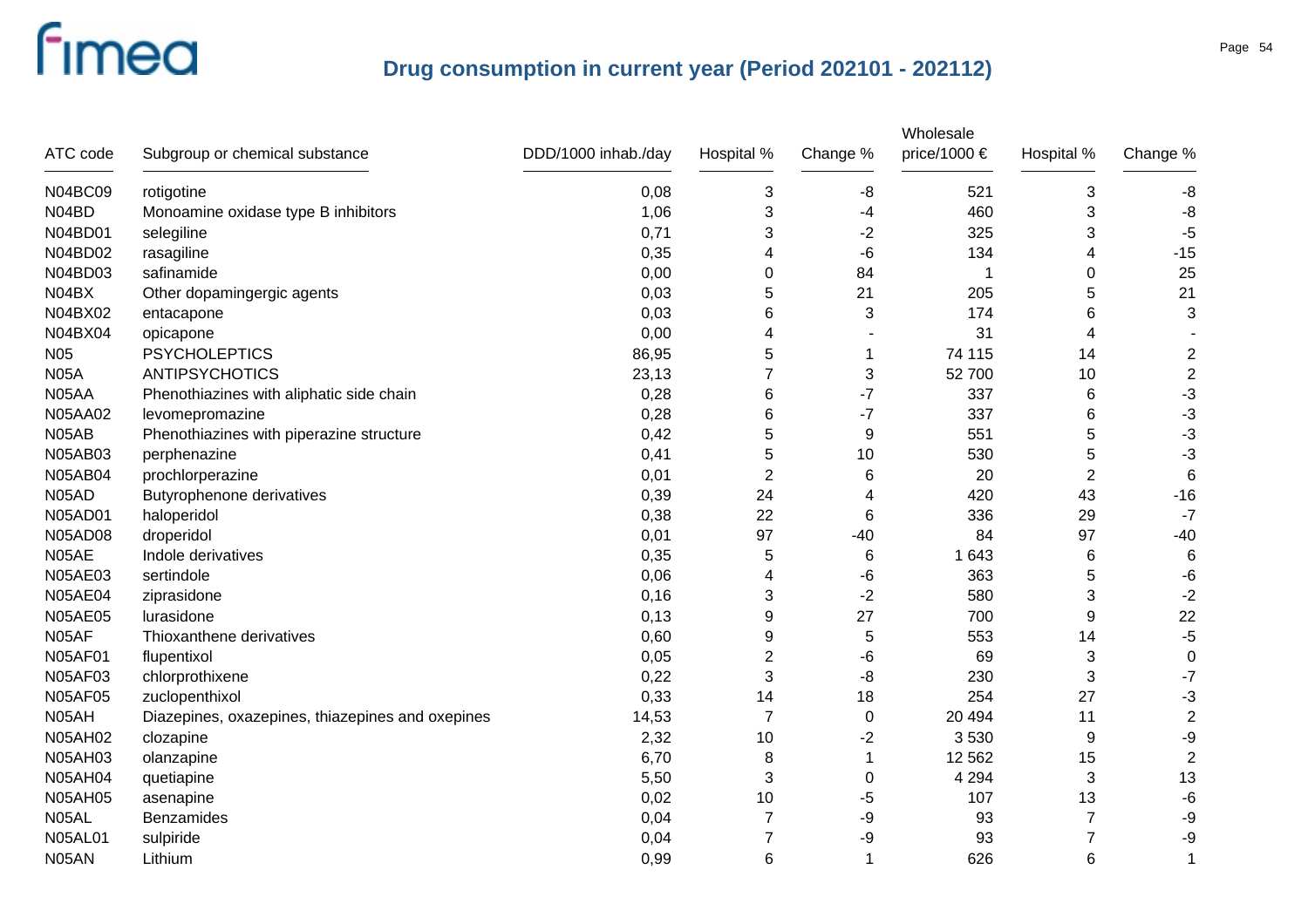| ATC code       | Subgroup or chemical substance  | DDD/1000 inhab./day | Hospital %              | Change %       | Wholesale<br>price/1000 € | Hospital %     | Change %       |
|----------------|---------------------------------|---------------------|-------------------------|----------------|---------------------------|----------------|----------------|
| N05AN01        | lithium                         | 0,99                | 6                       | $\mathbf 1$    | 626                       | 6              | 1              |
| N05AX          | Other antipsychotics            | 5,52                | 7                       | 13             | 27 985                    | 9              | $\overline{2}$ |
| N05AX08        | risperidone                     | 1,80                | 6                       | $\overline{c}$ | 7928                      | 5              | $-9$           |
| N05AX12        | aripiprazole                    | 2,87                | 6                       | 6              | 8 5 6 3                   | 10             | $\overline{4}$ |
| N05AX13        | paliperidone                    | 0,67                | 11                      | 74             | 10 560                    | 11             | 3              |
| N05AX15        | cariprazine                     | 0,11                | 25                      | 329            | 524                       | 22             | 266            |
| N05AX16        | brexpiprazole                   | 0,06                | 17                      | 460            | 410                       | 16             | 429            |
| <b>N05B</b>    | <b>ANXIOLYTICS</b>              | 14,50               | 6                       | $-6$           | 7 0 8 2                   | 30             | $\overline{2}$ |
| N05BA          | Benzodiazepine derivatives      | 13,09               | 6                       | $-7$           | 5748                      | 35             | 3              |
| <b>N05BA01</b> | diazepam                        | 3,60                | 8                       | -9             | 1 1 3 6                   | 23             | $-14$          |
| <b>N05BA04</b> | oxazepam                        | 4,52                | 4                       | -4             | 1 646                     | 4              | $-3$           |
| <b>N05BA06</b> | lorazepam                       | 1,73                | 14                      | $-3$           | 2 0 6 5                   | 82             | 31             |
| <b>N05BA09</b> | clobazam                        | 0,39                | 4                       | 3              | 133                       | 4              | 3              |
| N05BA12        | alprazolam                      | 2,86                |                         | $-11$          | 768                       | 1              | $-14$          |
| N05BB          | Diphenylmethane derivatives     | 1,14                | 4                       | -5             | 682                       | 4              | $-6$           |
| N05BB01        | hydroxyzine                     | 1,14                | 4                       | -5             | 682                       | 4              | $-6$           |
| N05BE          | Azaspirodecanedione derivatives | 0,27                | 11                      | 8              | 653                       | 11             | $\bf8$         |
| N05BE01        | buspirone                       | 0,27                | 11                      | 8              | 653                       | 11             | 8              |
| <b>N05C</b>    | <b>HYPNOTICS AND SEDATIVES</b>  | 49,32               | 4                       | 3              | 14 3 32                   | 21             | $\pmb{0}$      |
| N05CD          | Benzodiazepine derivatives      | 4,83                | 7                       | -9             | 3 3 4 5                   | 17             | $-5$           |
| <b>N05CD02</b> | nitrazepam                      | 0,14                |                         | $-47$          | 53                        | 1              | $-48$          |
| <b>N05CD05</b> | triazolam                       | 0,03                |                         | $-12$          | 29                        | 1              | $-12$          |
| <b>N05CD07</b> | temazepam                       | 4,45                | 4                       | $-7$           | 1832                      | 3              | $\overline{2}$ |
| <b>N05CD08</b> | midazolam                       | 0,21                | 60                      | -9             | 1 4 3 1                   | 35             | $-9$           |
| N05CF          | Benzodiazepine related drugs    | 14,80               | $\overline{2}$          | -8             | 2 3 2 8                   | 2              | $-7$           |
| <b>N05CF01</b> | zopiclone                       | 10,56               | 3                       | -8             | 1720                      | $\overline{c}$ | $-9$           |
| <b>N05CF02</b> | zolpidem                        | 4,24                |                         | -8             | 608                       | 1              | $-2$           |
| N05CH          | Melatonin receptor agonists     | 29,49               | 4                       | 12             | 6 0 4 5                   | 4              | $\overline{7}$ |
| <b>N05CH01</b> | melatonin                       | 29,49               | 4                       | 12             | 6 0 4 5                   | 4              | $\overline{7}$ |
| N05CM          | Other hypnotics and sedatives   | 0,21                | 7                       | $-7$           | 2614                      | 84             | 1              |
| <b>N05CM09</b> | Valerianae radix                | 0,19                | $\mathbf 0$             | $-7$           | 416                       | $\mathbf 0$    | $-8$           |
| <b>N05CM18</b> | dexmedetomidine                 | 0,01                | 100                     | $-1$           | 2 1 9 8                   | 100            | $\overline{2}$ |
| <b>N06</b>     | <b>PSYCHOANALEPTICS</b>         | 111,06              | $\overline{\mathbf{c}}$ | 5              | 64 561                    | 3              | 10             |
| <b>N06A</b>    | <b>ANTIDEPRESSANTS</b>          | 85,24               | $\overline{2}$          | 5              | 38 187                    | 3              | $\,6$          |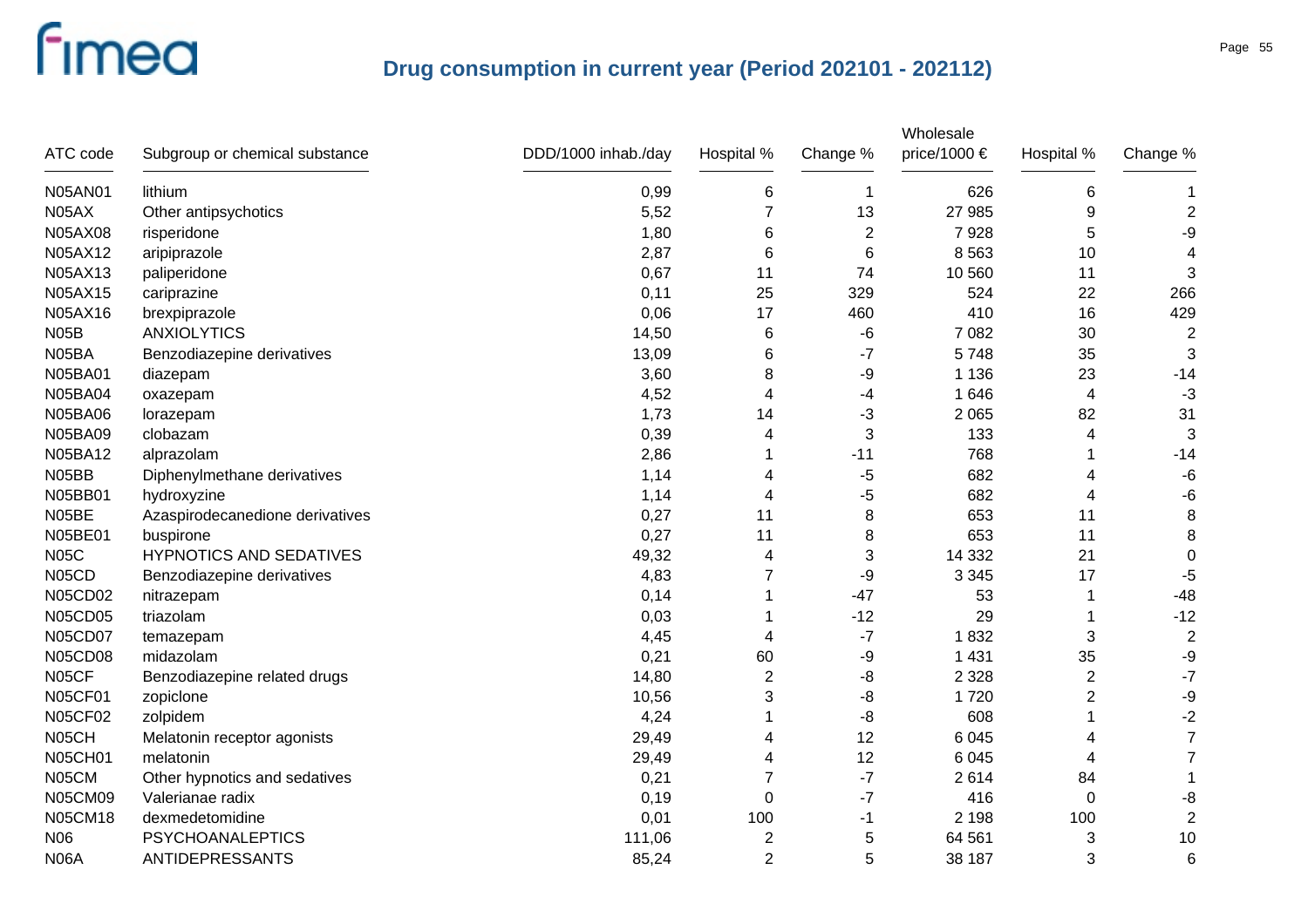| ATC code       | Subgroup or chemical substance              | DDD/1000 inhab./day | Hospital %     | Change %       | Wholesale<br>price/1000 $\in$ | Hospital %       | Change %    |
|----------------|---------------------------------------------|---------------------|----------------|----------------|-------------------------------|------------------|-------------|
| N06AA          | Non-selective monoamine reuptake inhibitors | 3,94                | $\overline{c}$ | 1              | 3 600                         | $\boldsymbol{2}$ | 5           |
| <b>N06AA04</b> | clomipramine                                | 0,21                | 5              | $-2$           | 158                           | 5                | $-2$        |
| N06AA06        | trimipramine                                | 0,08                | $\overline{2}$ | $-11$          | 58                            | $\overline{2}$   | $-11$       |
| <b>N06AA09</b> | amitriptyline                               | 3,00                | $\overline{c}$ | 0              | 2891                          | $\overline{c}$   | $\mathbf 5$ |
| N06AA10        | nortriptyline                               | 0,65                | $\overline{2}$ | 7              | 493                           | $\overline{2}$   | 13          |
| N06AB          | Selective serotonin reuptake inhibitors     | 46,45               | 1              | 4              | 7 1 6 5                       | $\overline{2}$   | $\mathbf 5$ |
| <b>N06AB03</b> | fluoxetine                                  | 4,91                | $\overline{c}$ | 9              | 1 2 1 0                       | $\overline{c}$   | 11          |
| <b>N06AB04</b> | citalopram                                  | 8,08                |                | $-5$           | 1 2 8 7                       | 2                | $-4$        |
| <b>N06AB05</b> | paroxetine                                  | 2,31                |                | -1             | 570                           |                  | $-13$       |
| <b>N06AB06</b> | sertraline                                  | 11,93               | $\overline{2}$ | 10             | 1676                          | $\overline{2}$   | 4           |
| <b>N06AB08</b> | fluvoxamine                                 | 0,13                |                | -4             | 73                            |                  | $-4$        |
| N06AB10        | escitalopram                                | 19,08               |                | 5              | 2 3 4 8                       | 2                | 15          |
| N06AG          | Monoamine oxidase type A inhibitors         | 0,33                |                | $-2$           | 260                           |                  | $-3$        |
| <b>N06AG02</b> | moclobemide                                 | 0,33                |                | $-2$           | 260                           |                  | $-3$        |
| N06AX          | Other antidepressants                       | 34,53               | $\overline{2}$ | $\,6\,$        | 27 163                        | 3                | $\,6$       |
| N06AX03        | mianserin                                   | 0,20                | 3              | $-2$           | 180                           | 3                | $-5$        |
| N06AX05        | trazodone                                   | 0,21                | $\overline{2}$ | 5              | 188                           | $\overline{2}$   | $\sqrt{5}$  |
| N06AX11        | mirtazapine                                 | 8,55                | 3              | 1              | 5 2 7 7                       | 4                | 4           |
| N06AX12        | bupropion                                   | 2,69                | 1              | 6              | 3 2 0 4                       | 1                | $-21$       |
| N06AX16        | venlafaxine                                 | 11,90               | $\overline{c}$ | $\overline{2}$ | 7016                          | 2                | $\mathbf 0$ |
| N06AX17        | milnacipran                                 |                     |                | $-100$         | 0                             |                  | $-100$      |
| <b>N06AX18</b> | reboxetin                                   |                     |                | $-100$         | 0                             |                  | $-100$      |
| N06AX21        | duloxetine                                  | 4,49                | $\overline{c}$ | 8              | 2 0 4 9                       | 3                | 57          |
| N06AX22        | agomelatine                                 | 1,10                | $\overline{2}$ | 6              | 727                           | 3                | $-7$        |
| N06AX26        | vortioxetine                                | 5,40                | $\overline{2}$ | 23             | 8 2 7 9                       | $\overline{2}$   | 21          |
| N06AX27        | esketamine                                  | 0,00                | 91             |                | 243                           | 91               | 438         |
| N06B           | PSYCHOSTIMULANTS, AGENTS USED FOR           | 8,61                | -1             | 28             | 20 090                        | $\overline{2}$   | 25          |
|                | ADHD AND NOOTROPICS                         |                     |                |                |                               |                  |             |
| N06BA          | Centrally acting sympathomimetics           | 8,56                |                | 29             | 19621                         |                  | 26          |
| N06BA02        | dexamfetamine                               | 0,17                |                | 13             | 817                           |                  | 10          |
| <b>N06BA04</b> | methylphenidate                             | 6,21                |                | 26             | 9931                          |                  | 23          |
| <b>N06BA07</b> | modafinil                                   | 0,09                |                | 4              | 772                           |                  | 1           |
| N06BA09        | atomoxetine                                 | 0,24                | 4              | 21             | 836                           | 5                | $-5$        |
| N06BA12        | lisdexamfetamine                            | 1,85                | 1              | 45             | 7 2 5 3                       | 1                | 43          |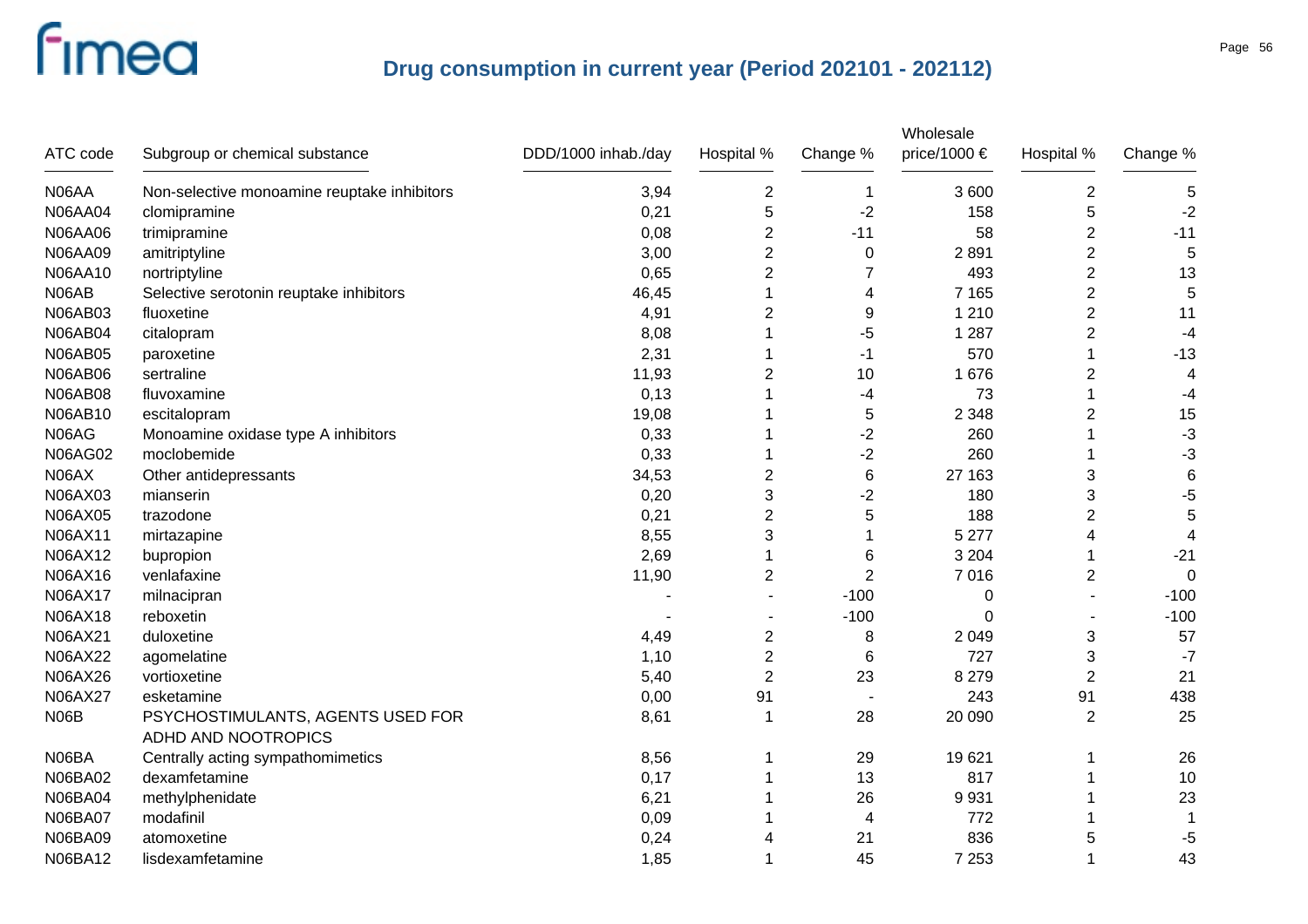| ATC code       | Subgroup or chemical substance                       | DDD/1000 inhab./day | Hospital %     | Change %       | Wholesale<br>price/1000 $\epsilon$ | Hospital % | Change %       |
|----------------|------------------------------------------------------|---------------------|----------------|----------------|------------------------------------|------------|----------------|
| N06BA14        | solriamfetol                                         |                     |                |                | 13                                 | $\pmb{0}$  |                |
| N06BC          | Xanthine derivatives                                 | 0,00                | 100            | 10             | 277                                | 100        | 10             |
| <b>N06BC01</b> | caffeine                                             | 0,00                | 100            | 10             | 277                                | 100        | 10             |
| N06BX          | Other psychostimulants and nootropics                | 0,05                |                | 0              | 192                                | 6          | $-36$          |
| N06BX03        | piracetam                                            | 0,05                | 1              | 1              | 53                                 |            | -1             |
| N06BX13        | idebenone                                            | 0,00                | 8              | $-39$          | 140                                | 8          | $-44$          |
| <b>N06C</b>    | PSYCHOLEPTICS AND PSYCHOANALEPTICS<br>IN COMBINATION | 0,68                | 1              | $-29$          | 421                                |            | $-4$           |
| N06CA          | Antidepressants in combination with psycholeptics    | 0,68                |                | $-29$          | 421                                |            | -4             |
| <b>N06CA01</b> | amitriptyline and psycholeptics                      | 0,68                |                | $-29$          | 421                                |            | -4             |
| <b>N06D</b>    | <b>ANTI-DEMENTIA DRUGS</b>                           | 16,52               | 4              | $-1$           | 5862                               | 5          | $\Omega$       |
| N06DA          | Anticholinesterases                                  | 9,58                | 3              | -3             | 4516                               | 4          |                |
| <b>N06DA02</b> | donepezil                                            | 5,52                | 3              | $-7$           | 733                                | 3          | 13             |
| N06DA03        | rivastigmine                                         | 2,31                | 4              | 1              | 2 5 3 8                            | 6          | 3              |
| <b>N06DA04</b> | galantamine                                          | 1,75                | 3              | 5              | 1 2 4 5                            | 3          | $-7$           |
| N06DX          | Other anti-dementia drugs                            | 6,94                | 4              | 1              | 1 3 4 7                            | 5          | $-5$           |
| N06DX01        | memantine                                            | 6,94                | $\overline{4}$ | 1              | 1 3 4 7                            | 5          | -5             |
| N07            | OTHER NERVOUS SYSTEM DRUGS                           | 24,52               | 76             | $-33$          | 94 700                             | 86         | $\overline{7}$ |
| <b>N07A</b>    | PARASYMPATHOMIMETICS                                 | 0,27                | 5              | $\overline{c}$ | 448                                | 36         | $-8$           |
| N07AA          | Anticholinesterases                                  | 0,27                | 5              | $\overline{2}$ | 437                                | 37         | -8             |
| N07AA02        | pyridostigmine                                       | 0,27                | 3              | 3              | 279                                | 3          | $\sqrt{3}$     |
| <b>N07AA51</b> | neostigmine, combinations                            | 0,01                | 98             | $-24$          | 158                                | 98         | $-23$          |
| N07AX          | Other parasympathomimetics                           | 0,00                | 5              | $-29$          | 11                                 | 5          | $-7$           |
| N07AX01        | pilocarpine                                          | 0,00                | 5              | $-29$          | 11                                 | 5          | $-7$           |
| N07B           | DRUGS USED IN ADDICTIVE DISORDERS                    | 21,35               | 87             | $-37$          | 91 548                             | 89         | $\overline{7}$ |
| N07BA          | Drugs used in nicotine dependence                    | 19,07               | 89             | $-40$          | 76 475                             | 89         | $\overline{2}$ |
| <b>N07BA01</b> | nicotine                                             | 18,83               | 90             | $-40$          | 75 207                             | 91         | 5              |
| <b>N07BA03</b> | varenicline                                          | 0,24                |                | $-63$          | 1 2 6 8                            | 1          | $-63$          |
| N07BB          | Drugs used in alcohol dependence                     | 0,58                | 6              | $-7$           | 567                                | 5          | $-6$           |
| N07BB01        | disulfiram                                           | 0,49                | 6              | -8             | 366                                | 6          | -8             |
| <b>N07BB04</b> | naltrexone                                           | 0,09                | 5              | 0              | 156                                | 5          | $\mathbf 0$    |
| N07BB05        | nalmefene                                            | 0,01                | 0              | $-14$          | 44                                 | $\Omega$   | $-15$          |
| N07BC          | Drugs used in opioid dependence                      | 1,69                | 86             | 60             | 14 507                             | 91         | 52             |
| <b>N07BC01</b> | buprenorphine                                        | 0,78                | 95             | 219            | 10512                              | 95         | 42             |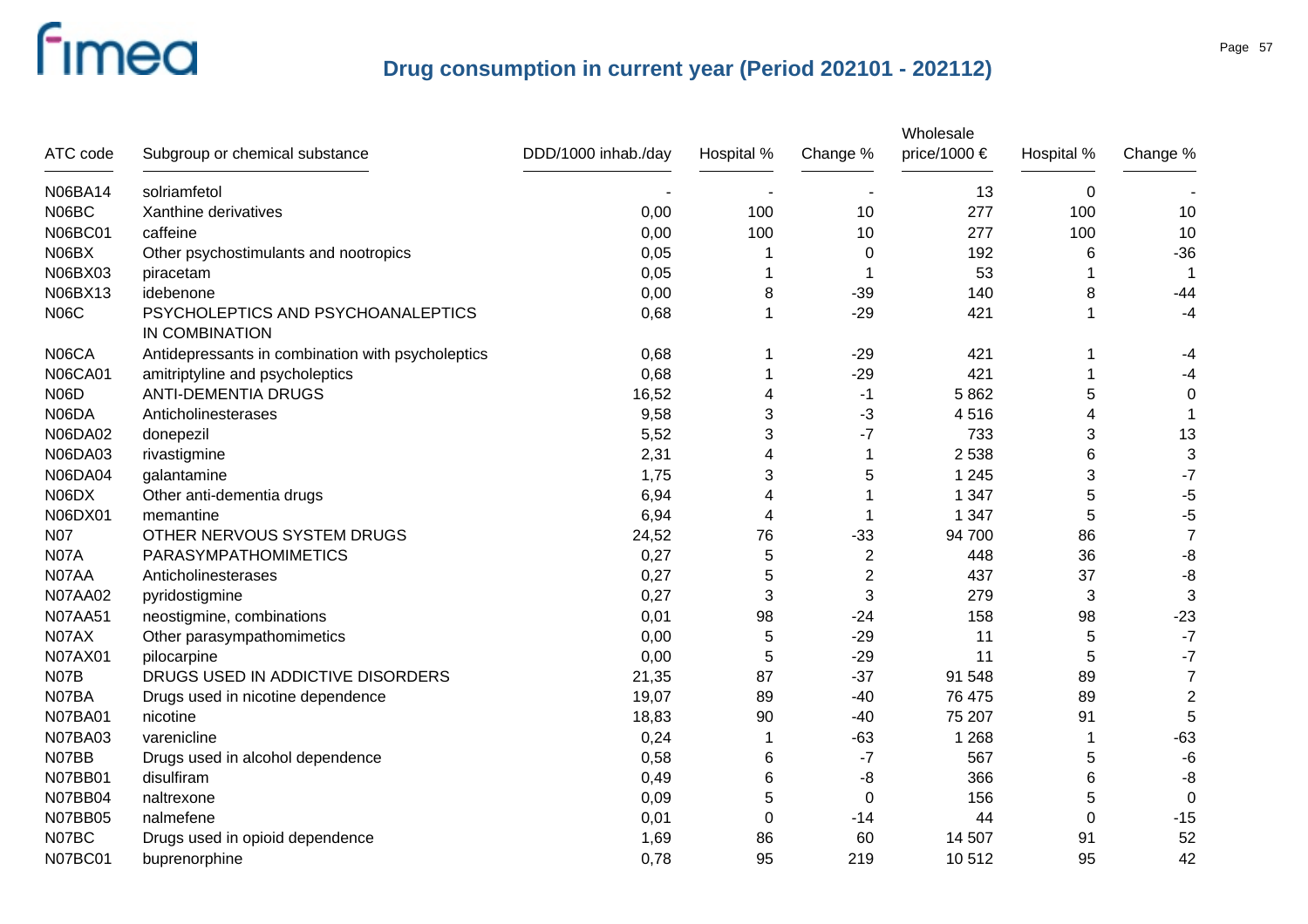| ATC code       | Subgroup or chemical substance                            | DDD/1000 inhab./day | Hospital %  | Change % | Wholesale<br>price/1000 $\in$ | Hospital %     | Change % |
|----------------|-----------------------------------------------------------|---------------------|-------------|----------|-------------------------------|----------------|----------|
| <b>N07BC02</b> | methadone                                                 | 0,51                | 82          | $-16$    | 1 3 5 0                       | 87             | $-15$    |
| <b>N07BC05</b> | levomethadone                                             | 0,08                | 66          | 330      | 321                           | 67             | 331      |
| <b>N07BC51</b> | buprenorphine, combinations                               | 0,32                | 72          | 71       | 2 3 2 3                       | 75             | 365      |
| <b>N07C</b>    | <b>ANTIVERTIGO PREPARATIONS</b>                           | 2,82                | 1           | 1        | 666                           | 1              | $-6$     |
| N07CA          | Antivertigo preparations                                  | 2,82                | 1           | -1       | 666                           |                | $-6$     |
| <b>N07CA01</b> | betahistine                                               | 2,82                | 1           | -1       | 666                           |                | $-6$     |
| <b>N07CA52</b> | cinnarizine, combinations                                 | 0,00                | $\Omega$    | $-94$    | 0                             | 0              | $-94$    |
| <b>N07X</b>    | OTHER NERVOUS SYSTEM DRUGS                                | 0,07                | 3           | 14       | 2 0 3 7                       | 6              | $-10$    |
| N07XX          | Other nervous system drugs                                | 0,07                | 3           | 14       | 2 0 3 7                       | 6              | $-10$    |
| N07XX02        | riluzole                                                  | 0,02                | 8           | $\Omega$ | 255                           | 8              | 21       |
| N07XX04        | sodium oxybate                                            | 0,03                | 1           | 4        | 605                           | 1              | $-45$    |
| N07XX06        | tetrabenazine                                             | 0,00                | 7           | $-11$    | 56                            | $\overline{7}$ | $-11$    |
| N07XX07        | fampridine                                                | 0,01                | 3           | 13       | 106                           | 5              | $-1$     |
| N07XX08        | tafamidis                                                 | 0,00                | 5           | 155      | 807                           | 10             | 23       |
| N07XX11        | pitolisant                                                | 0,01                | $\Omega$    | 140      | 209                           | 0              | 75       |
| P              | <b>ANTIPARASITIC PRODUCTS, INSECTICIDES</b>               | 2,43                | $\mathbf 2$ | -4       | 6 3 6 2                       | 4              | 10       |
|                | <b>AND REPELLENTS</b>                                     |                     |             |          |                               |                |          |
| P01            | <b>ANTIPROTOZOALS</b>                                     | 2,18                | 3           | $-3$     | 2 5 0 1                       | 5              | $-7$     |
| <b>P01A</b>    | AGENTS AGAINST AMOEBIASIS AND OTHER<br>PROTOZOAL DISEASES | 0,27                | 13          | $-2$     | 637                           | 11             | $-8$     |
| P01AB          | Nitroimidazole derivatives                                | 0,27                | 13          | $-2$     | 637                           | 11             | -8       |
| P01AB01        | metronidazole                                             | 0,27                | 13          | $-2$     | 637                           | 11             | $-8$     |
| P01B           | <b>ANTIMALARIALS</b>                                      | 1,91                | $\mathbf 1$ | -4       | 1864                          | 3              | $-7$     |
| P01BA          | Aminoquinolines                                           | 1,90                | -1          | -4       | 1691                          | 1              | $-4$     |
| P01BA02        | hydroxychloroquine                                        | 1,90                | -1          | -4       | 1691                          | $\mathbf 1$    | $-4$     |
| P01BB          | <b>Biguanides</b>                                         | 0,01                | 23          | $-29$    | 136                           | 23             | $-37$    |
| P01BB51        | proguanil and atovaquone                                  | 0,01                | 23          | $-29$    | 136                           | 23             | $-37$    |
| P01BC          | Quinine alkaloids                                         | 0,00                | 1           | 0        | 37                            | 1              | $-1$     |
| P01BC02        | mefloquine                                                | 0,00                | -1          | 0        | 37                            | 1              | $-1$     |
| P02            | <b>ANTHELMINTICS</b>                                      | 0,25                | -1          | $-7$     | 1927                          | 5              | 27       |
| <b>P02C</b>    | ANTINEMATODAL AGENTS                                      | 0,25                | 1           | $-7$     | 1927                          | 5              | 27       |
| P02CF          | Avermectines                                              | 0,01                | 15          |          | 557                           | 15             |          |
| P02CF01        | ivermectin                                                | 0,01                | 15          |          | 557                           | 15             |          |
| P02CX          | Other antinematodals                                      | 0,24                | $\mathbf 0$ | -9       | 1 370                         | $\mathbf 0$    | $-10$    |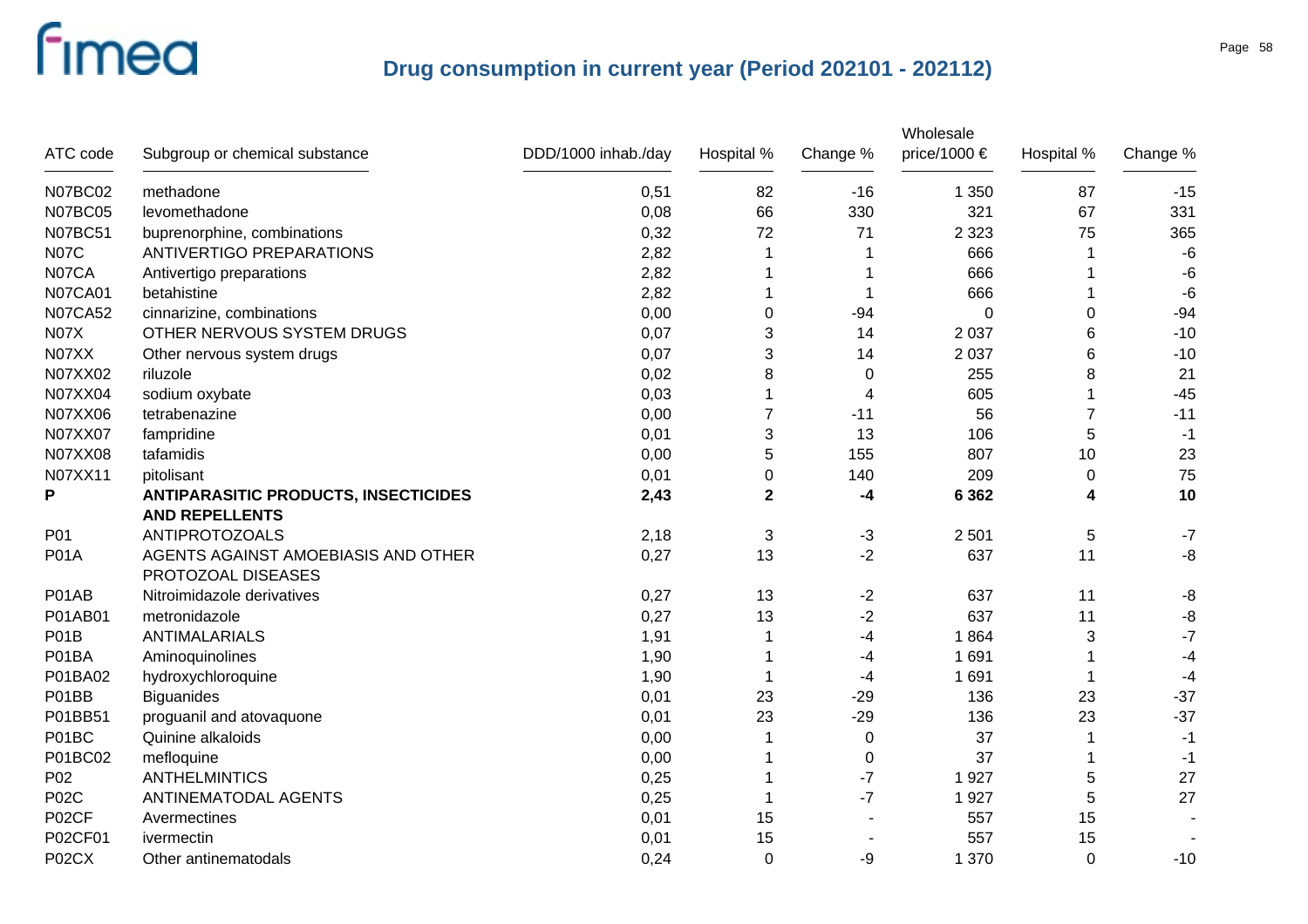| ATC code    | Subgroup or chemical substance                                             | DDD/1000 inhab./day | Hospital %       | Change %       | Wholesale<br>price/1000 € | Hospital % | Change %                |
|-------------|----------------------------------------------------------------------------|---------------------|------------------|----------------|---------------------------|------------|-------------------------|
| P02CX01     | pyrvinium                                                                  | 0,24                | $\boldsymbol{0}$ | -9             | 1 370                     | $\pmb{0}$  | $-10$                   |
| P03         | ECTOPARASITICIDES, INCL. SCABICIDES,<br><b>INSECTICIDES AND REPELLENTS</b> |                     |                  |                | 1933                      | 4          | 23                      |
| P03A        | ECTOPARASITICIDES, INCL. SCABICIDES                                        |                     |                  |                | 1933                      | 4          | 23                      |
| P03AC       | Pyrethrines, incl. synthetic compounds                                     |                     |                  |                | 1933                      | 4          | 23                      |
| P03AC04     | permethrin                                                                 |                     |                  |                | 1933                      | 4          | 23                      |
| R           | <b>RESPIRATORY SYSTEM</b>                                                  | 198,17              | $\mathbf{2}$     | 6              | 150 940                   |            | $\mathbf 2$             |
| R01         | <b>NASAL PREPARATIONS</b>                                                  | 33,72               |                  | $\mathbf 1$    | 24 117                    |            |                         |
| <b>R01A</b> | DECONGESTANTS AND OTHER NASAL<br>PREPARATIONS FOR TOPICAL USE              | 32,61               |                  | $\overline{2}$ | 19 940                    |            |                         |
| R01AA       | Sympathomimetics, plain                                                    | 9,57                | 1                | 4              | 5 3 4 9                   | 1          |                         |
| R01AA05     | oxymetazoline                                                              | 0,73                | 0                | $-3$           | 253                       | $\pmb{0}$  | $-3$                    |
| R01AA07     | xylometazoline                                                             | 8,84                |                  | 5              | 5 0 9 7                   |            |                         |
| R01AB       | Sympathomimetics, combinations excl.<br>corticosteroids                    | 0,69                | $\Omega$         | $\overline{7}$ | 517                       | $\Omega$   | 5                       |
| R01AB06     | xylometazoline                                                             | 0,69                | 0                | 7              | 517                       | 0          | 5                       |
| R01AC       | Antiallergic agents, excl. corticosteroids                                 | 0,29                | $\pmb{0}$        | 36             | 351                       | $\pmb{0}$  | 43                      |
| R01AC01     | cromoglicic acid                                                           |                     |                  | $-100$         | 0                         |            | $-100$                  |
| R01AC02     | levocabastine                                                              | 0,14                | 0                | 55             | 212                       | 0          | 55                      |
| R01AC03     | azelastine                                                                 | 0,15                | 0                | 58             | 138                       | 0          | 58                      |
| R01AD       | Corticosteroids                                                            | 21,74               |                  | 0              | 13 2 64                   |            | $\Omega$                |
| R01AD01     | beclometasone                                                              | 0,99                | 0                | -5             | 527                       | 0          | $-1$                    |
| R01AD05     | budesonide                                                                 |                     |                  | $-100$         | 0                         |            | $-100$                  |
| R01AD08     | fluticasone                                                                | 4,39                |                  | -1             | 2 3 6 9                   |            | 0                       |
| R01AD09     | mometasone                                                                 | 6,10                |                  | 4              | 1891                      |            |                         |
| R01AD11     | triamcinolone                                                              | 0,68                | 0                | $\overline{2}$ | 548                       | 0          | 2                       |
| R01AD12     | fluticasone furoate                                                        | 4,61                |                  | -1             | 2763                      |            | -3                      |
| R01AD58     | fluticasone, combinations                                                  | 4,95                | 0                | 4              | 5 1 6 6                   | 0          | $\boldsymbol{2}$        |
| R01AX       | Other nasal preparations                                                   | 0,32                | 4                | 3              | 459                       | 16         | $\overline{\mathbf{c}}$ |
| R01AX03     | ipratropium bromide                                                        | 0,11                | 6                | $-13$          | 183                       | 8          | $-1$                    |
| R01AX06     | mupirocin                                                                  |                     |                  |                | 162                       | 33         | $\mathbf 0$             |
| R01AX10     | various                                                                    | 0,21                | 3                | 13             | 114                       | 3          | 13                      |
| <b>R01B</b> | NASAL DECONGESTANTS FOR SYSTEMIC USE                                       | 1,12                |                  | $-27$          | 4 177                     |            | 3                       |
| R01BA       | Sympathomimetics                                                           | 1,12                |                  | $-27$          | 4 177                     | 1          | 3                       |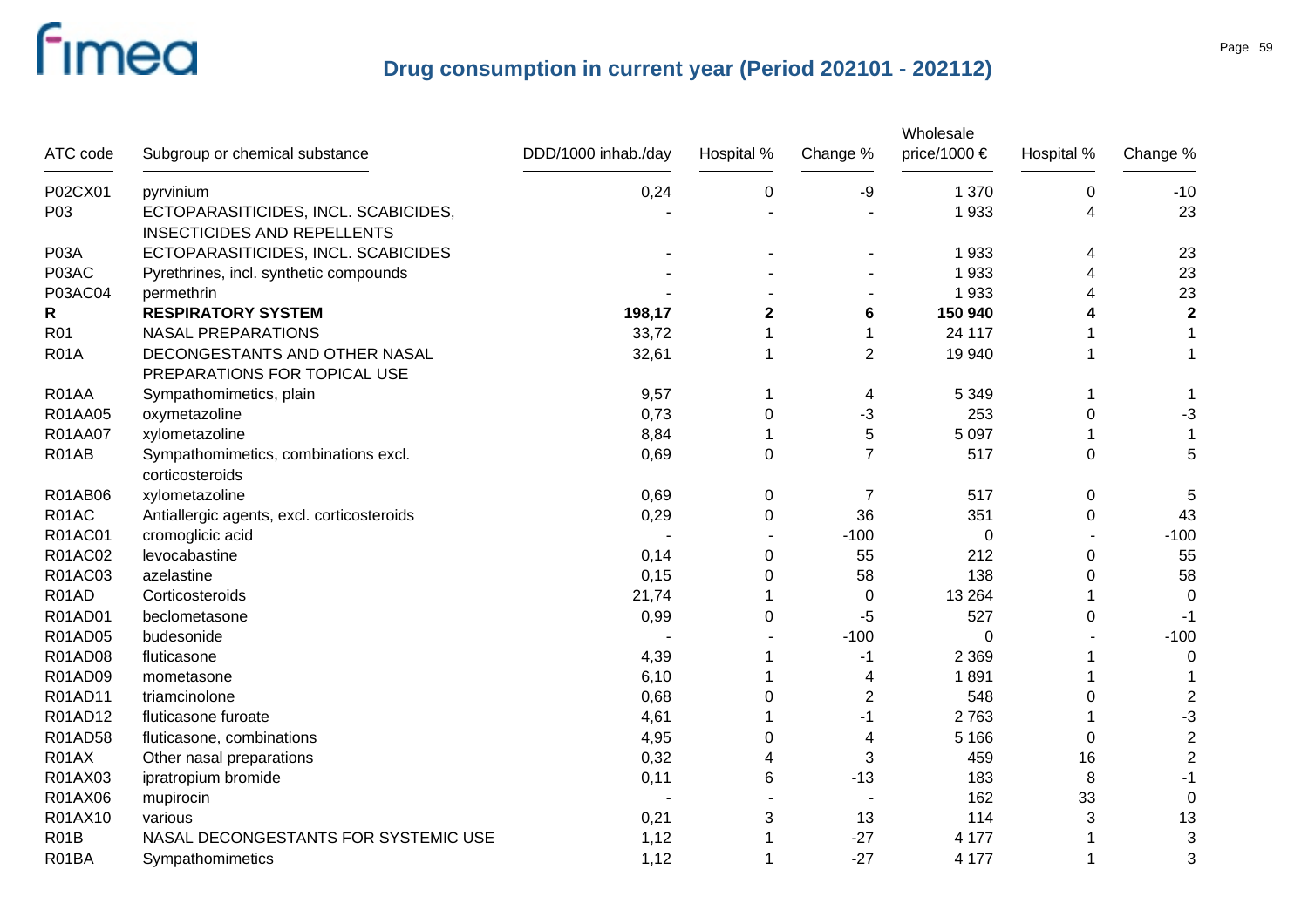| ATC code        | Subgroup or chemical substance                                                                     | DDD/1000 inhab./day | Hospital %     | Change %       | Wholesale<br>price/1000 € | Hospital %     | Change %    |
|-----------------|----------------------------------------------------------------------------------------------------|---------------------|----------------|----------------|---------------------------|----------------|-------------|
| R01BA01         | phenylpropanolamine                                                                                | 0,13                | 5              | $-2$           | 49                        | 5              | $-3$        |
| R01BA52         | pseudoephedrine, combinations                                                                      | 0,99                | 1              | $-29$          | 4 1 2 8                   |                | 3           |
| R <sub>02</sub> | <b>THROAT PREPARATIONS</b>                                                                         | 2,28                | 0              | -9             | 5 3 7 5                   |                | -6          |
| <b>R02A</b>     | THROAT PREPARATIONS                                                                                | 2,28                | 0              | -9             | 5 3 7 5                   |                | -6          |
| R02AA           | Antiseptics                                                                                        | 1,12                | 0              | 5              | 3013                      | 0              | $\mathbf 1$ |
| R02AA03         | dichlorobenzyl alcohol                                                                             | 1,11                | 0              | 6              | 2782                      | 0              | 6           |
| R02AA05         | chlorhexidine                                                                                      | 0,00                | 0              | -64            | 4                         | 0              | $-65$       |
| R02AA20         | various                                                                                            |                     |                |                | 227                       | $\overline{2}$ | $-33$       |
| R02AB           | Antibiotics                                                                                        | 0,88                | 1              | $-17$          | 1854                      |                | $-10$       |
| R02AB30         | gramicidin                                                                                         | 0,88                |                | $-17$          | 1854                      | 1              | $-10$       |
| R02AX           | Other throat preparations                                                                          | 0,29                | 0              | $-25$          | 508                       | 0              | $-24$       |
| R02AX01         | flurbiprofen                                                                                       | 0,03                | 0              | $-18$          | 132                       | 0              | $-22$       |
| R02AX03         | benzydamine                                                                                        | 0,26                | 0              | $-26$          | 376                       | 0              | $-25$       |
| R <sub>03</sub> | DRUGS FOR OBSTRUCTIVE AIRWAY<br><b>DISEASES</b>                                                    | 80,99               | 3              | 6              | 90 256                    | 5              | $-4$        |
| <b>R03A</b>     | ADRENERGICS, INHALANTS                                                                             | 47,12               | 3              | 12             | 54 499                    | 3              | $-3$        |
| R03AC           | Selective beta-2-adrenoceptor agonists                                                             | 14,13               | 4              | 91             | 6976                      | 3              | $-8$        |
| R03AC02         | salbutamol                                                                                         | 12,03               | 4              | 111            | 4 9 6 8                   | 3              | $-7$        |
| R03AC03         | terbutaline                                                                                        | 1,03                |                | 102            | 457                       | 1              | $-12$       |
| R03AC12         | salmeterol                                                                                         | 0,31                |                | -9             | 433                       | 1              | $-10$       |
| R03AC13         | formoterol                                                                                         | 0,60                | $\overline{2}$ | -8             | 883                       | 2              | $-9$        |
| R03AC18         | indacaterol                                                                                        | 0,10                | $\overline{c}$ | $-19$          | 130                       | $\overline{2}$ | $-19$       |
| R03AC19         | olodaterol                                                                                         | 0,06                | 3              | $-2$           | 105                       | 3              | $-2$        |
| R03AK           | Adrenergics in combination with corticosteroids or<br>other drugs, excl. anticholinergics          | 29,31               | $\overline{2}$ | -6             | 36 196                    | $\overline{2}$ | $-5$        |
| R03AK06         | salmeterol and fluticasone                                                                         | 6,66                | 3              | $-26$          | 7 4 8 9                   | 4              | $-24$       |
| R03AK07         | formoterol and budesonide                                                                          | 13,76               | 2              | -4             | 14 3 53                   | 2              | $-5$        |
| R03AK08         | formoterol and beclometasone                                                                       | 4,27                | $\overline{c}$ | 12             | 5 0 3 4                   | $\overline{2}$ | 12          |
| R03AK10         | vilanterol and fluticasone furoate                                                                 | 3,17                |                | 9              | 7 1 3 6                   | 1              | 12          |
| R03AK11         | formoterol and fluticasone                                                                         | 1,46                | $\overline{2}$ | 26             | 2 1 8 1                   | 2              | $-8$        |
| R03AK14         | indacaterol and mometasone                                                                         |                     |                | $\blacksquare$ | 3                         | $\pmb{0}$      | 205         |
| R03AL           | Adrenergics in combination with anticholinergics<br>incl. triple combinations with corticosteroids | 3,67                | 9              | 9              | 11 327                    | 6              | 12          |
| R03AL01         | fenoterol and ipratropium bromide                                                                  | 0,55                | 22             | $-2$           | 286                       | 24             | $-7$        |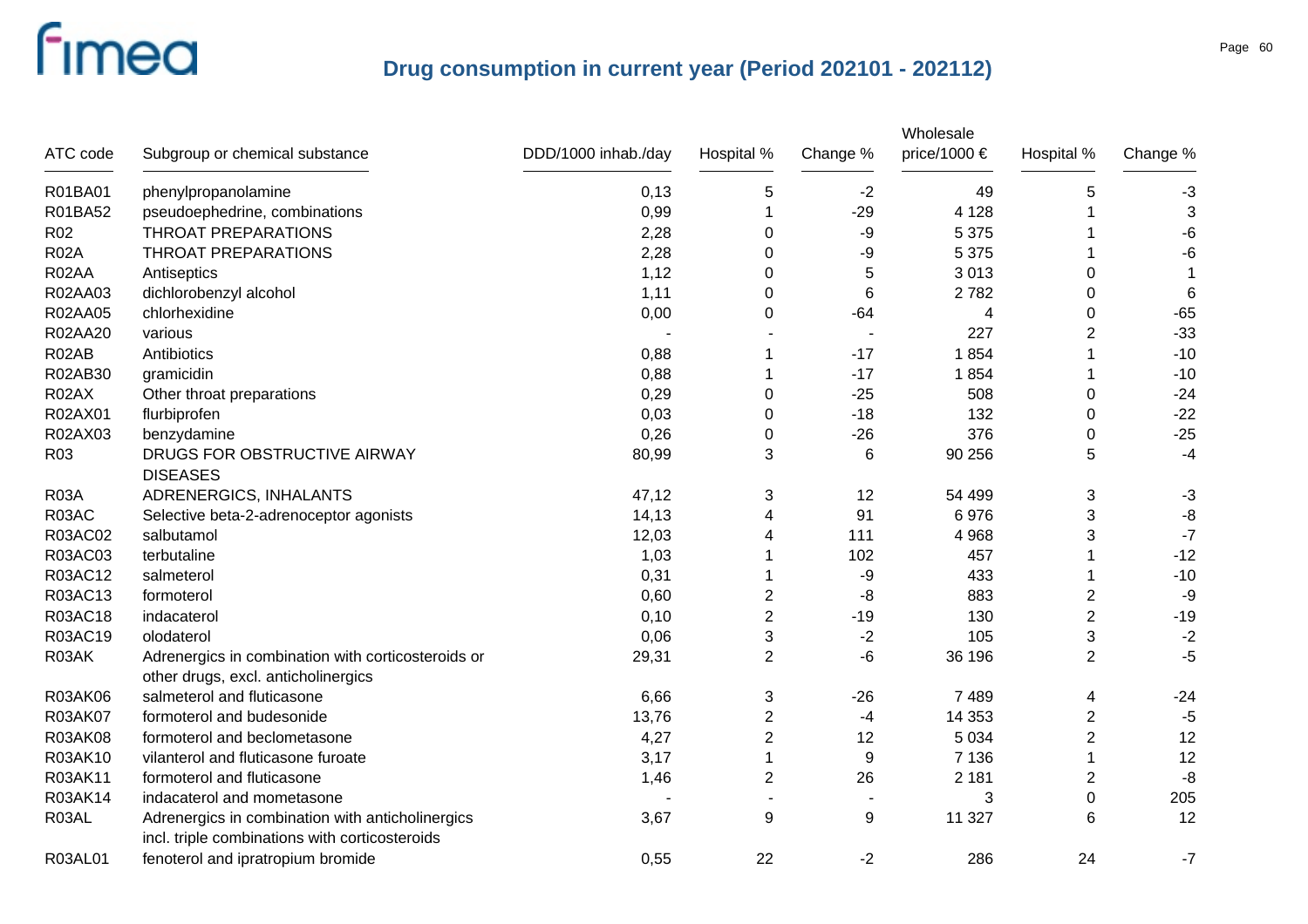|                   |                                                                  |                     |                |                | Wholesale    |                |             |
|-------------------|------------------------------------------------------------------|---------------------|----------------|----------------|--------------|----------------|-------------|
| ATC code          | Subgroup or chemical substance                                   | DDD/1000 inhab./day | Hospital %     | Change %       | price/1000 € | Hospital %     | Change %    |
| R03AL02           | salbutamol and ipratropium bromide                               | 0,19                | 38             | $-21$          | 182          | 38             | $-35$       |
| R03AL03           | vilanterol and umeclidinium bromide                              | 0,39                | 3              | 0              | 1 1 6 5      | 3              | $\mathbf 0$ |
| R03AL04           | indacaterol and glycopyrronium bromide                           | 0,12                | 3              | -8             | 339          | 3              | -8          |
| R03AL05           | formoterol and aclidinium bromide                                | 0,04                | $\overline{c}$ | $-14$          | 122          | $\overline{2}$ | $-14$       |
| R03AL06           | olodaterol and tiotropium bromide                                | 0,79                | 5              | -4             | 2 2 4 3      | 5              | $-4$        |
| R03AL07           | formoterol and glycopyrronium bromide                            | 0,01                | 6              | 58             | 33           | 6              | 58          |
| <b>R03AL08</b>    | vilanterol, umeclidinium bromide and fluticasone<br>furoate      | 0,78                | 3              | 17             | 2874         | 3              | 11          |
| R03AL09           | formoterol, glycopyrronium bromide and<br>beclometasone          | 0,80                | 9              | 59             | 3 9 6 9      | $\overline{7}$ | 38          |
| R03AL11           | formoterol, glycopyrronium bromide and<br>budesonide             |                     |                |                | 87           | $\overline{2}$ |             |
| R03AL12           | indacaterol, glycopyrroinium bromide and<br>mometasone           | 0,01                | $\mathbf 0$    | 2 2 2 0        | 26           | $\pmb{0}$      | 2 2 0 2     |
| R <sub>03</sub> B | OTHER DRUGS FOR OBSTRUCTIVE AIRWAY<br><b>DISEASES, INHALANTS</b> | 24,69               | 3              | $-3$           | 25 4 89      | 3              | $-10$       |
| R03BA             | Glucocorticoids                                                  | 18,84               | $\overline{2}$ | $-7$           | 15 285       | 3              | $-11$       |
| R03BA01           | beclometasone                                                    | 2,28                | 3              | $-10$          | 2 1 2 5      | 3              | $-12$       |
| R03BA02           | budesonide                                                       | 4,08                | 3              | $-12$          | 4 1 1 4      | 4              | $-13$       |
| R03BA05           | fluticasone                                                      | 5,07                | 3              | $-10$          | 5 4 1 8      | $\overline{2}$ | $-13$       |
| R03BA07           | mometasone                                                       | 0,13                | 1              | $-15$          | 124          |                | $-17$       |
| R03BA08           | ciclesonide                                                      | 7,27                | 1              | 0              | 3505         |                | $-4$        |
| R03BB             | Anticholinergics                                                 | 5,85                | 7              | 11             | 10 204       | 4              | -8          |
| R03BB01           | ipratropium bromide                                              | 0,46                | 43             | $-43$          | 239          | 40             | $-15$       |
| R03BB04           | tiotropium bromide                                               | 5,07                | $\overline{4}$ | 24             | 9 2 9 7      | 4              | -8          |
| R03BB05           | aclidinium bromide                                               | 0,03                | 3              | $-18$          | 61           | 3              | $-18$       |
| R03BB06           | glycopyrronium bromide                                           | 0,07                | $\overline{2}$ | $-13$          | 133          | $\overline{2}$ | $-13$       |
| R03BB07           | umeclidinium bromide                                             | 0,23                | $\overline{2}$ | $-5$           | 474          | $\overline{2}$ | $-5$        |
| <b>R03C</b>       | ADRENERGICS FOR SYSTEMIC USE                                     | 0,03                | 1              | $\overline{2}$ | 80           |                | $\, 8$      |
| R03CC             | Selective beta-2-adrenoceptor agonists                           | 0,03                |                | $\overline{2}$ | 80           |                | $\bf 8$     |
| R03CC02           | salbutamol                                                       | 0,03                |                | $\overline{2}$ | 80           |                | 8           |
| <b>R03D</b>       | OTHER SYSTEMIC DRUGS FOR<br>OBSTRUCTIVE AIRWAY DISEASES          | 9,16                | $\overline{2}$ | $\mathbf 0$    | 10 189       | 20             | 6           |
| R03DA             | Xanthines                                                        | 0,59                | 4              | -9             | 144          | 4              | $-26$       |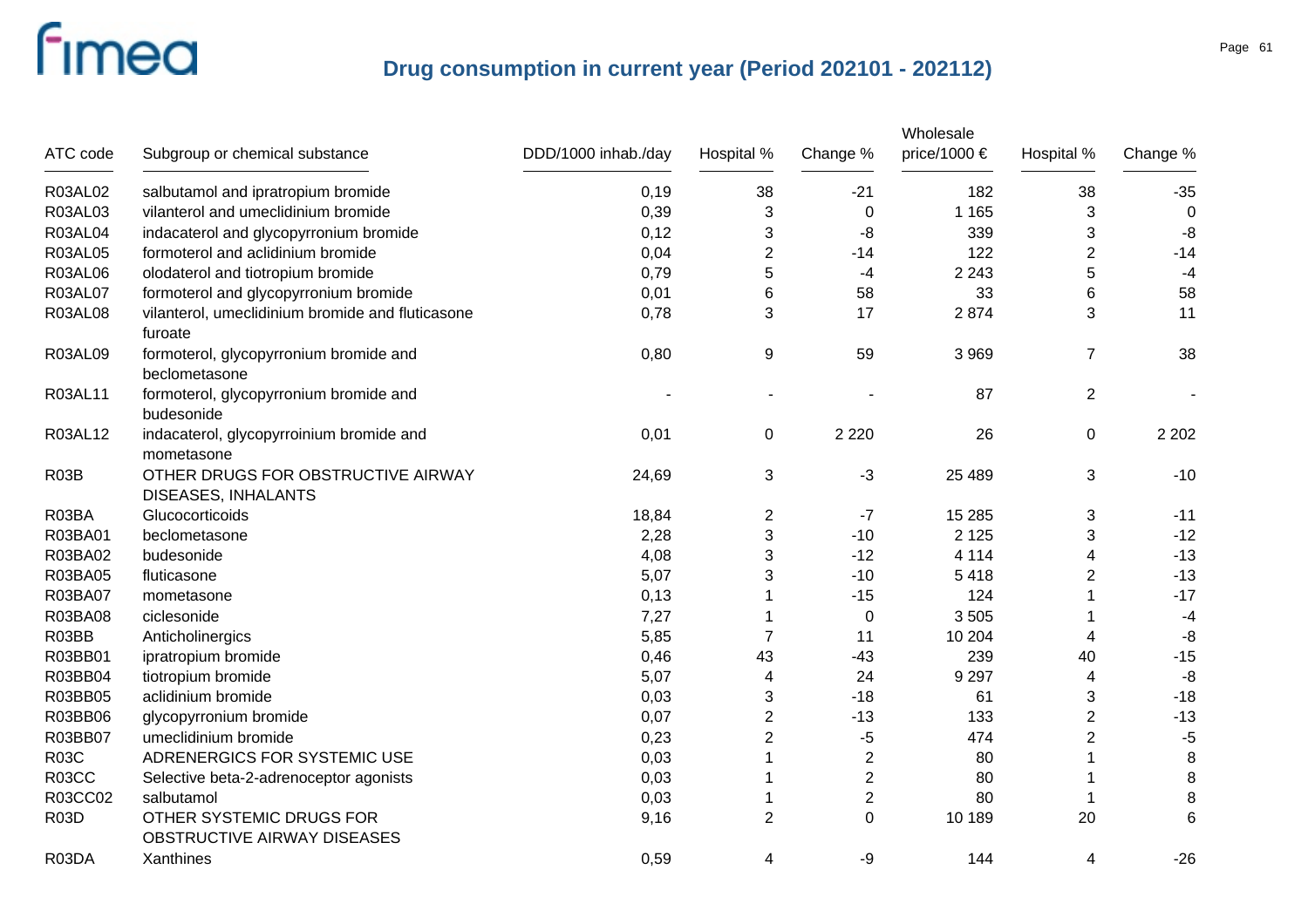|                   |                                                             |                     |                |          | Wholesale    |                |          |
|-------------------|-------------------------------------------------------------|---------------------|----------------|----------|--------------|----------------|----------|
| ATC code          | Subgroup or chemical substance                              | DDD/1000 inhab./day | Hospital %     | Change % | price/1000 € | Hospital %     | Change % |
| R03DA04           | theophylline                                                | 0,59                | 4              | -9       | 144          | 4              | $-25$    |
| R03DA05           | aminophylline                                               |                     |                | $-100$   | 0            |                | $-100$   |
| R03DA54           | theophylline, combinations excl. psycholeptics              |                     |                | $-100$   | $\Omega$     |                | $-100$   |
| R03DC             | Leukotriene receptor antagonists                            | 8,37                | 1              | 1        | 1 3 3 6      | 1              | 3        |
| R03DC03           | montelukast                                                 | 8,37                | -1             | 1        | 1 3 3 6      | -1             | 3        |
| R03DX             | Other systemic drugs for obstructive airway                 | 0,20                | 16             | 5        | 8708         | 23             | 8        |
|                   | diseases                                                    |                     |                |          |              |                |          |
| R03DX05           | omalizumab                                                  | 0,06                | 30             | 14       | 3741         | 30             | 12       |
| R03DX07           | roflumilast                                                 | 0,08                | 4              | $-10$    | 197          | 5              | $-9$     |
| R03DX08           | reslizumab                                                  | 0,00                | 100            | $-43$    | 102          | 100            | $-43$    |
| R03DX09           | mepolizumab                                                 | 0,04                | 14             | 27       | 3 0 4 3      | 14             | 10       |
| R03DX10           | benralizumab                                                | 0,02                | 21             | 14       | 1626         | 21             | 3        |
| R05               | COUGH AND COLD PREPARATIONS                                 | 2,65                | $\overline{c}$ | $-22$    | 6 175        | $\overline{c}$ | $-13$    |
| <b>R05C</b>       | EXPECTORANTS, EXCL. COMBINATIONS<br>WITH COUGH SUPPRESSANTS | 1,58                | 3              | $-17$    | 2 604        | 5              | $-15$    |
| R05CA             | Expectorants                                                | 0,06                | $\pmb{0}$      | $-22$    | 111          | $\pmb{0}$      | $-1$     |
| R05CA10           | combinations                                                | 0,06                | $\pmb{0}$      | $-22$    | 111          | 0              | $-1$     |
| R05CB             | Mucolytics                                                  | 1,52                | 3              | $-17$    | 2 4 9 4      | 5              | $-16$    |
| R05CB01           | acetylcysteine                                              | 0,40                |                | $-23$    | 452          | 4              | $-19$    |
| R05CB02           | bromhexine                                                  | 0,59                | 0              | $-18$    | 785          | $\pmb{0}$      | $-19$    |
| R05CB03           | carbocisteine                                               | 0,03                |                | $-16$    | 49           |                | $-15$    |
| R05CB06           | ambroxol                                                    | 0,14                | 4              | $-21$    | 335          | 4              | $-22$    |
| R05CB13           | dornase alfa (desoxyribonuclease)                           | 0,01                | 10             | -2       | 380          | 10             | $-2$     |
| R05CB15           | erdosteine                                                  | 0,35                | 11             | -5       | 492          | 11             | $-12$    |
| <b>R05D</b>       | COUGH SUPPRESSANTS, EXCL.                                   | 0,59                | 1              | $-14$    | 1 3 3 6      | 1              | $-14$    |
|                   | <b>COMBINATIONS WITH EXPECTORANTS</b>                       |                     |                |          |              |                |          |
| R05DA             | Opium alkaloids and derivatives                             | 0,52                |                | -9       | 1 1 2 3      |                | $-7$     |
| R05DA01           | ethylmorphine                                               | 0,11                |                | $-32$    | 495          |                | $-15$    |
| R05DA09           | dextromethorphan                                            | 0,42                |                | 0        | 628          |                |          |
| R05DB             | Other cough suppressants                                    | 0,07                | 0              | $-40$    | 213          | 0              | $-41$    |
| R05DB05           | pentoxyverine                                               | 0,07                | 0              | $-40$    | 213          | $\pmb{0}$      | $-41$    |
| R <sub>05</sub> F | COUGH SUPPRESSANTS AND<br>EXPECTORANTS, COMBINATIONS        | 0,47                | 0              | $-41$    | 1660         | $\mathbf 0$    | $-16$    |
| R05FA             | Opium derivatives and expectorants                          | 0,21                | 0              | $-56$    | 547          | $\pmb{0}$      | $-7$     |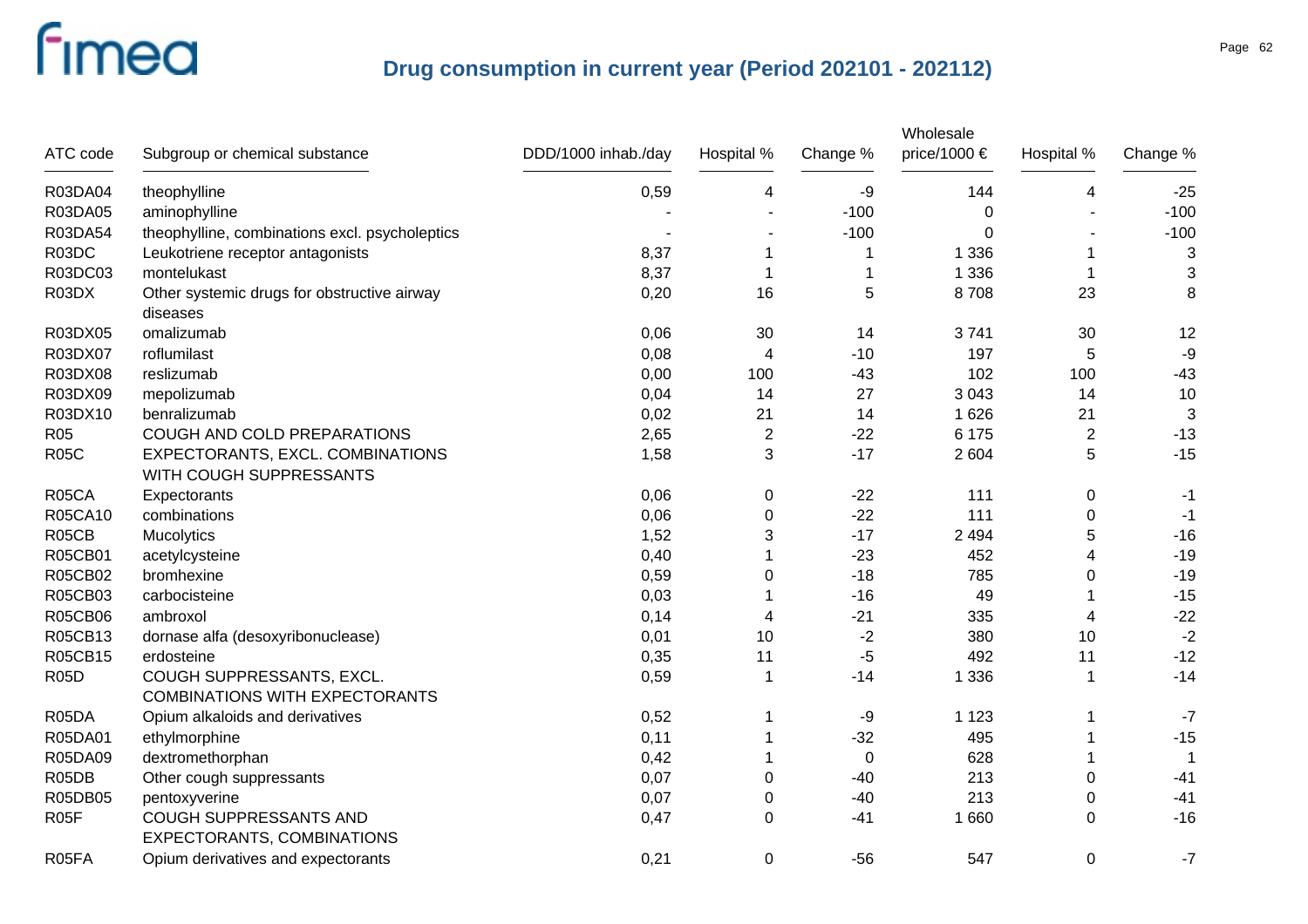|             |                                           |                     |                |                 | Wholesale    |                |                |
|-------------|-------------------------------------------|---------------------|----------------|-----------------|--------------|----------------|----------------|
| ATC code    | Subgroup or chemical substance            | DDD/1000 inhab./day | Hospital %     | Change %        | price/1000 € | Hospital %     | Change %       |
| R05FA02     | opium derivatives and expectorants        | 0,21                | 0              | $-56$           | 547          | 0              | $-7$           |
| R05FB       | Other cough suppressants and expectorants | 0,27                | $\Omega$       | $-19$           | 1 1 1 3      | $\Omega$       | $-19$          |
| R05FB02     | cough suppressants and expectorants       | 0,27                | 0              | $-19$           | 1 1 1 3      | $\Omega$       | $-19$          |
| <b>R05X</b> | OTHER COLD PREPARATIONS                   |                     |                |                 | 575          | 0              | 16             |
| R06         | ANTIHISTAMINES FOR SYSTEMIC USE           | 78,51               | 1              | 10              | 18 3 61      |                | $\overline{7}$ |
| <b>R06A</b> | ANTIHISTAMINES FOR SYSTEMIC USE           | 78,51               |                | 10              | 18 361       |                | $\overline{7}$ |
| R06AA       | Aminoalkyl ethers                         | 0,12                | 2              | 13              | 159          | 2              | 16             |
| R06AA09     | doxylamine                                | 0,12                | 2              | 13              | 159          | $\overline{2}$ | 16             |
| R06AE       | Piperazine derivatives                    | 40,78               | $\overline{2}$ | $\overline{7}$  | 9926         |                | 6              |
| R06AE03     | cyclizine                                 | 0,01                | 0              | 128             | 35           | 0              | 152            |
| R06AE05     | meclozine                                 | 0,08                |                | -4              | 235          |                | 0              |
| R06AE07     | cetirizine                                | 35,55               | $\overline{2}$ | 8               | 8 2 1 5      |                | 8              |
| R06AE09     | levocetirizine                            | 5,14                | 0              | 3               | 1 4 4 2      | 0              | $-4$           |
| R06AX       | Other antihistamines for systemic use     | 37,62               | 0              | 13              | 8 2 7 5      | 0              | 8              |
| R06AX13     | loratadine                                | 3,39                | 0              | -4              | 725          | 0              | $-3$           |
| R06AX18     | acrivastine                               | 0,08                | 0              | 6               | 153          | 0              | $\,6$          |
| R06AX22     | ebastine                                  | 10, 10              | 0              | 10              | 2677         | 0              | $\overline{5}$ |
| R06AX26     | fexofenadine                              | 4,94                | 0              | 17              | 1863         | 0              | 8              |
| R06AX27     | desloratadine                             | 18,67               | 0              | 17              | 2658         |                | 14             |
| R06AX29     | bilastine                                 | 0,44                | $\Omega$       | $6\phantom{1}6$ | 200          | 0              | 7              |
| <b>R07</b>  | OTHER RESPIRATORY SYSTEM PRODUCTS         | 0,00                | 21             | 334             | 6656         | 13             | 548            |
| <b>R07A</b> | OTHER RESPIRATORY SYSTEM PRODUCTS         | 0,00                | 21             | 334             | 6656         | 13             | 548            |
| R07AA       | Lung surfactants                          | 0,00                | 100            | 5               | 864          | 100            |                |
| R07AA02     | natural phopholipids                      | 0,00                | 100            | 5               | 864          | 100            |                |
| R07AX       | Other respiratory system products         | 0,00                | $\mathbf 0$    | 2567            | 5792         | $\mathbf 0$    | 3 3 0 1        |
| R07AX02     | ivacaftor                                 | 0,00                | 0              | 2567            | 2014         | $\Omega$       | 2 2 6 5        |
| R07AX30     | ivacaftor and lumacaftor                  |                     |                |                 | 644          | $\Omega$       |                |
| R07AX31     | ivacaftor and tezacaftor                  |                     |                |                 | 71           | $\Omega$       | $-17$          |
| R07AX32     | ivacaftor, tezacaftor and elexacaftor     |                     |                |                 | 3 0 6 4      | $\Omega$       |                |
| S           | <b>SENSORY ORGANS</b>                     | 31,80               | 2              | 19              | 71 271       | 45             | 4              |
| S01         | <b>OPHTHALMOLOGICALS</b>                  | 31,80               | $\overline{2}$ | 19              | 69 199       | 46             | 4              |
| <b>S01A</b> | <b>ANTIINFECTIVES</b>                     |                     |                |                 | 3601         | 18             | -5             |
| S01AA       | Antibiotics                               |                     |                |                 | 2 9 5 3      | 19             | $-5$           |
| S01AA01     | chloramphenicol                           |                     |                |                 | 2576         | 17             | $-4$           |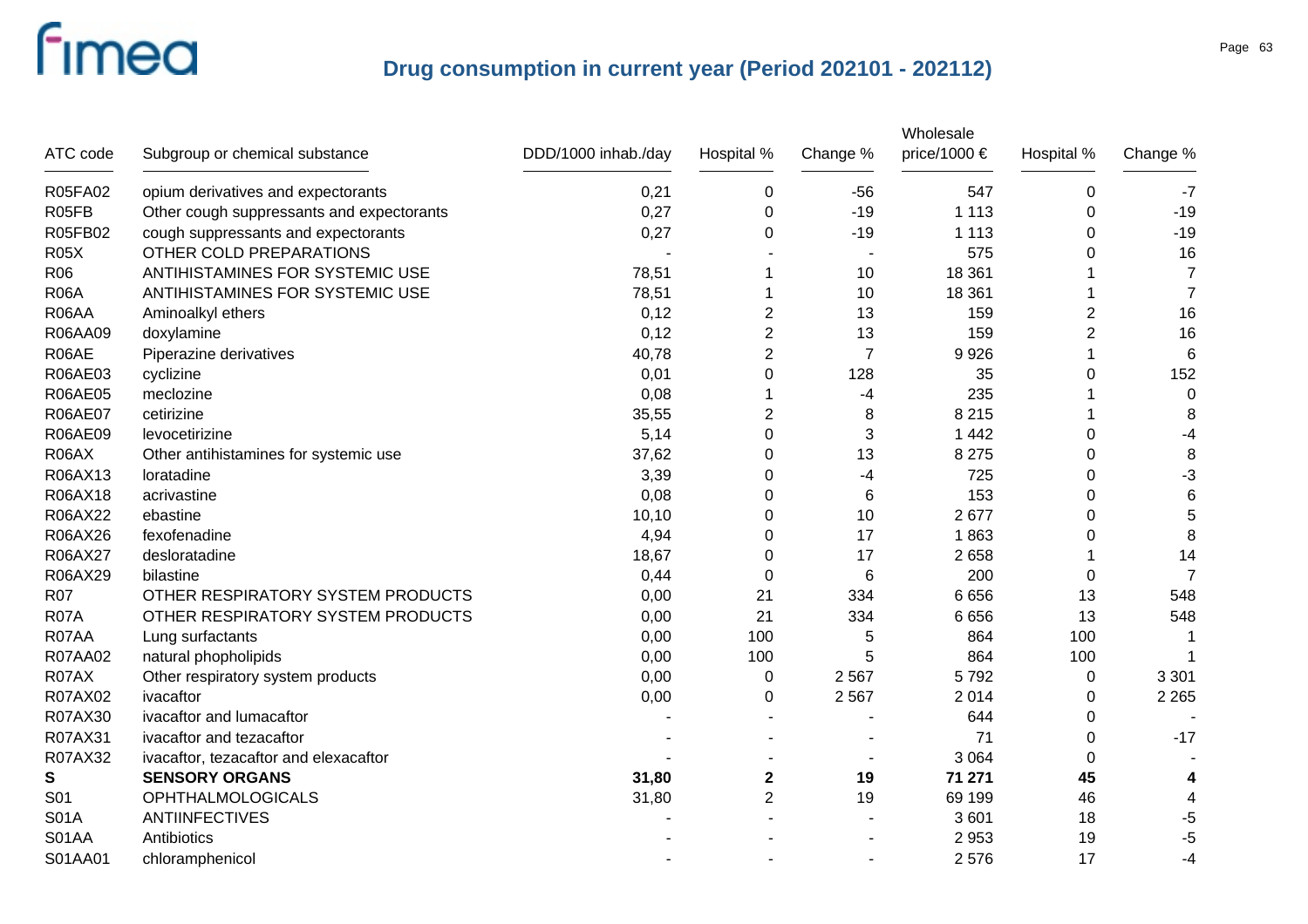| ATC code    | Subgroup or chemical substance                                      | DDD/1000 inhab./day | Hospital %     | Change % | Wholesale<br>price/1000 € | Hospital %     | Change %         |
|-------------|---------------------------------------------------------------------|---------------------|----------------|----------|---------------------------|----------------|------------------|
| S01AA12     | tobramycin                                                          |                     |                |          | 15                        | 23             | 4                |
| S01AA13     | fusidic acid                                                        |                     |                |          | 208                       | $\overline{7}$ | $-24$            |
| S01AA26     | azithromycin                                                        |                     |                |          | 28                        | 1              | $-8$             |
| S01AA27     | cefuroxime                                                          |                     |                |          | 126                       | 84             | 23               |
| S01AD       | Antivirals                                                          |                     |                |          | 49                        | $\overline{7}$ | 44               |
| S01AD03     | aciclovir                                                           |                     |                |          | 49                        | $\overline{7}$ | 44               |
| S01AE       | Fluoroquinolones                                                    |                     |                |          | 599                       | 13             | -9               |
| S01AE01     | ofloxacin                                                           |                     |                |          | 67                        | 32             | $-16$            |
| S01AE05     | levofloxacin                                                        |                     |                |          | 518                       | 9              | -8               |
| S01AE07     | moxifloxacin                                                        |                     |                |          | 14                        | 41             | 4                |
| <b>S01B</b> | ANTIINFLAMMATORY AGENTS                                             |                     |                |          | 4 0 3 0                   | 38             | $\sqrt{5}$       |
| S01BA       | Corticosteroids, plain                                              |                     |                |          | 3 0 3 3                   | 50             | $\pmb{0}$        |
| S01BA01     | dexamethasone                                                       |                     |                |          | 1616                      | 71             | $\sqrt{2}$       |
| S01BA02     | hydrocortisone                                                      |                     |                |          | 130                       |                | 15               |
| S01BA04     | prednisolone                                                        |                     |                |          | 778                       | 3              | -9               |
| S01BA05     | triamcinolone                                                       |                     |                |          | 277                       | 99             | $-2$             |
| S01BA07     | fluorometholone                                                     |                     |                |          | 177                       |                | $-12$            |
| S01BA15     | fluocinolone acetonide                                              |                     |                |          | 55                        | 100            |                  |
| S01BC       | Antiinflammatory agents, non-steroids                               |                     |                |          | 998                       | $\overline{2}$ | 24               |
| S01BC03     | diclofenac                                                          |                     |                |          | 86                        | 12             | $-8$             |
| S01BC10     | nepafenac                                                           |                     |                |          | 827                       |                | 28               |
| S01BC11     | bromfenac                                                           |                     |                |          | 85                        | 0              | 33               |
| <b>S01C</b> | ANTIINFLAMMATORY AGENTS AND<br><b>ANTIINFECTIVES IN COMBINATION</b> |                     |                |          | 1 3 9 0                   | 16             | 26               |
| S01CA       | Corticosteroids and antiinfectives in combination                   |                     |                |          | 1 3 9 0                   | 16             | 26               |
| S01CA01     | dexamethasone and antiinfectives                                    |                     |                |          | 1 1 3 9                   | 17             | 38               |
| S01CA03     | hydrocortisone and antiinfectives                                   |                     |                |          | 251                       | 11             | $-8$             |
| <b>S01E</b> | ANTIGLAUCOMA PREPARATIONS AND<br><b>MIOTICS</b>                     | 31,80               | $\overline{2}$ | 19       | 14 4 05                   | 3              | $-1$             |
| S01EA       | Sympathomimetics in glaucoma therapy                                | 0,55                | 10             | -5       | 446                       | 37             | 6                |
| S01EA03     | apraclonidine                                                       | 0,05                | 62             | 12       | 189                       | 80             | 28               |
| S01EA05     | brimonidine                                                         | 0,51                | 5              | $-7$     | 256                       | 5              | $-7$             |
| S01EB       | Parasympathomimetics                                                | 0,10                | 15             | $-3$     | 41                        | 54             | $\boldsymbol{0}$ |
| S01EB01     | pilocarpine                                                         | 0,10                | 15             | $-3$     | 16                        | 15             | -3               |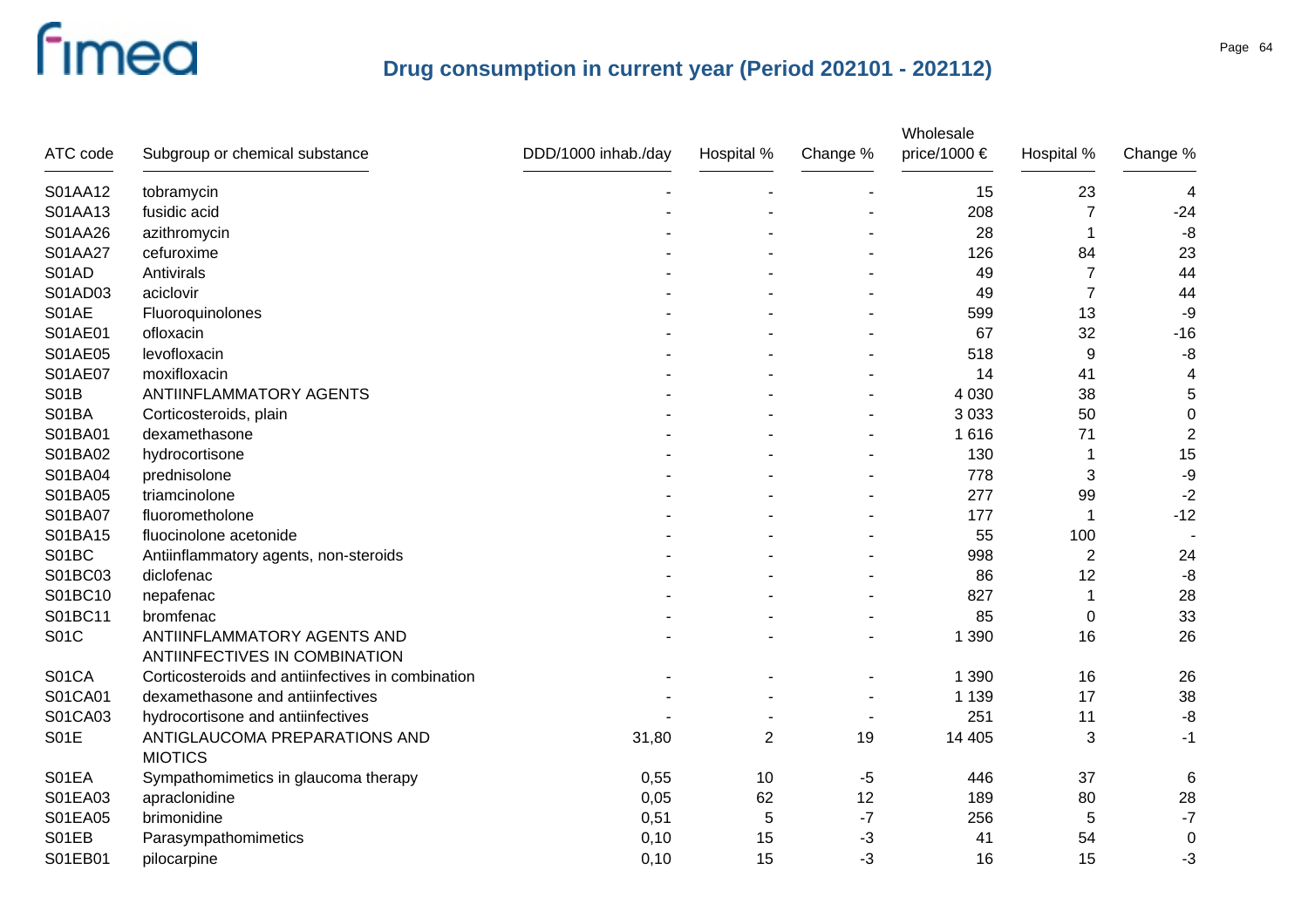| ATC code     | Subgroup or chemical substance                      | DDD/1000 inhab./day | Hospital %     | Change %                | Wholesale<br>price/1000 € | Hospital %     | Change %                |
|--------------|-----------------------------------------------------|---------------------|----------------|-------------------------|---------------------------|----------------|-------------------------|
| S01EB09      | acetylcholine                                       |                     |                |                         | 25                        | 79             |                         |
| S01EC        | Carbonic anhydrase inhibitors                       | 2,93                | 3              | $\overline{\mathbf{c}}$ | 1 4 0 5                   | 3              | 1                       |
| S01EC03      | dorzolamide                                         | 0,17                | 4              | $-2$                    | 111                       | 4              | -8                      |
| S01EC04      | brinzolamide                                        | 2,15                | 3              | $\overline{2}$          | 770                       | 3              |                         |
| S01EC54      | brinzolamide, combinations                          | 0,60                | 2              | 3                       | 523                       | $\overline{2}$ | 3                       |
| S01ED        | Beta blocking agents                                | 16,45               | 1              | 43                      | 7 0 7 1                   | $\overline{2}$ | $\sqrt{2}$              |
| S01ED01      | timolol                                             | 0,22                | 5              | $-56$                   | 275                       | $\overline{2}$ | $-4$                    |
| S01ED02      | betaxolol                                           | 0,29                | 3              | $-3$                    | 75                        | 3              | $-3$                    |
| S01ED51      | timolol, combinations                               | 15,94               | 1              | 49                      | 6721                      | $\overline{c}$ | $\overline{2}$          |
| S01EE        | Prostaglandin analogues                             | 11,77               | 2              | 0                       | 5 4 4 2                   | $\overline{2}$ | $-6$                    |
| S01EE01      | latanoprost                                         | 5,15                | $\overline{2}$ | 1                       | 1 643                     | $\overline{2}$ | $-17$                   |
| S01EE03      | bimatoprost                                         | 3,84                | 1              | $\mathbf 0$             | 884                       | $\overline{2}$ | $-3$                    |
| S01EE04      | travoprost                                          | 0,72                | 3              | -9                      | 622                       | $\overline{2}$ | $-9$                    |
| S01EE05      | tafluprost                                          | 2,06                | 1              | $\overline{2}$          | 2 2 9 3                   | 1              | 3                       |
| S01F         | MYDRIATICS AND CYCLOPLEGICS                         |                     |                |                         | 819                       | 60             | 25                      |
| S01FA        | Anticholinergics                                    |                     |                |                         | 736                       | 59             | 29                      |
| S01FA01      | atropine                                            |                     |                |                         | 38                        | 33             | $\overline{\mathbf{4}}$ |
| S01FA04      | cyclopentolate                                      |                     |                |                         | 125                       | 41             | 10                      |
| S01FA06      | tropicamide                                         |                     |                |                         | 294                       | 52             | 4                       |
| S01FA56      | tropicamide, combinations                           |                     |                |                         | 279                       | 78             | 100                     |
| S01FB        | Sympathomimetics excl. antiglaucoma<br>preparations |                     |                |                         | 84                        | 70             | $\mathbf 0$             |
| S01FB01      | phenylephrine                                       |                     |                |                         | 84                        | 70             | 0                       |
| S01G         | DECONGESTANTS AND ANTIALLERGICS                     |                     |                |                         | 3 9 7 0                   | 1              | 20                      |
| S01GA        | Sympathomimetics used as decongestants              |                     |                |                         | 212                       | 0              | 5                       |
| S01GA02      | tetryzoline                                         |                     |                |                         | 212                       | 0              | 5                       |
| <b>S01GX</b> | Other antiallergics                                 |                     |                |                         | 3758                      |                | 21                      |
| S01GX01      | cromoglicic acid                                    |                     |                |                         | 2 6 6 0                   | 1              | 15                      |
| S01GX02      | levocabastine                                       |                     |                |                         | 257                       | 0              | 46                      |
| S01GX05      | lodoxamide                                          |                     |                |                         | 44                        | 0              | 24                      |
| S01GX06      | emedastine                                          |                     |                |                         | 34                        | 0              | 26                      |
| S01GX08      | ketotifen                                           |                     |                |                         | 696                       |                | 35                      |
| S01GX09      | olopatadine                                         |                     |                |                         | 68                        | 0              | 31                      |
| S01H         | <b>LOCAL ANESTHETICS</b>                            |                     |                |                         | 232                       | 73             | $-6$                    |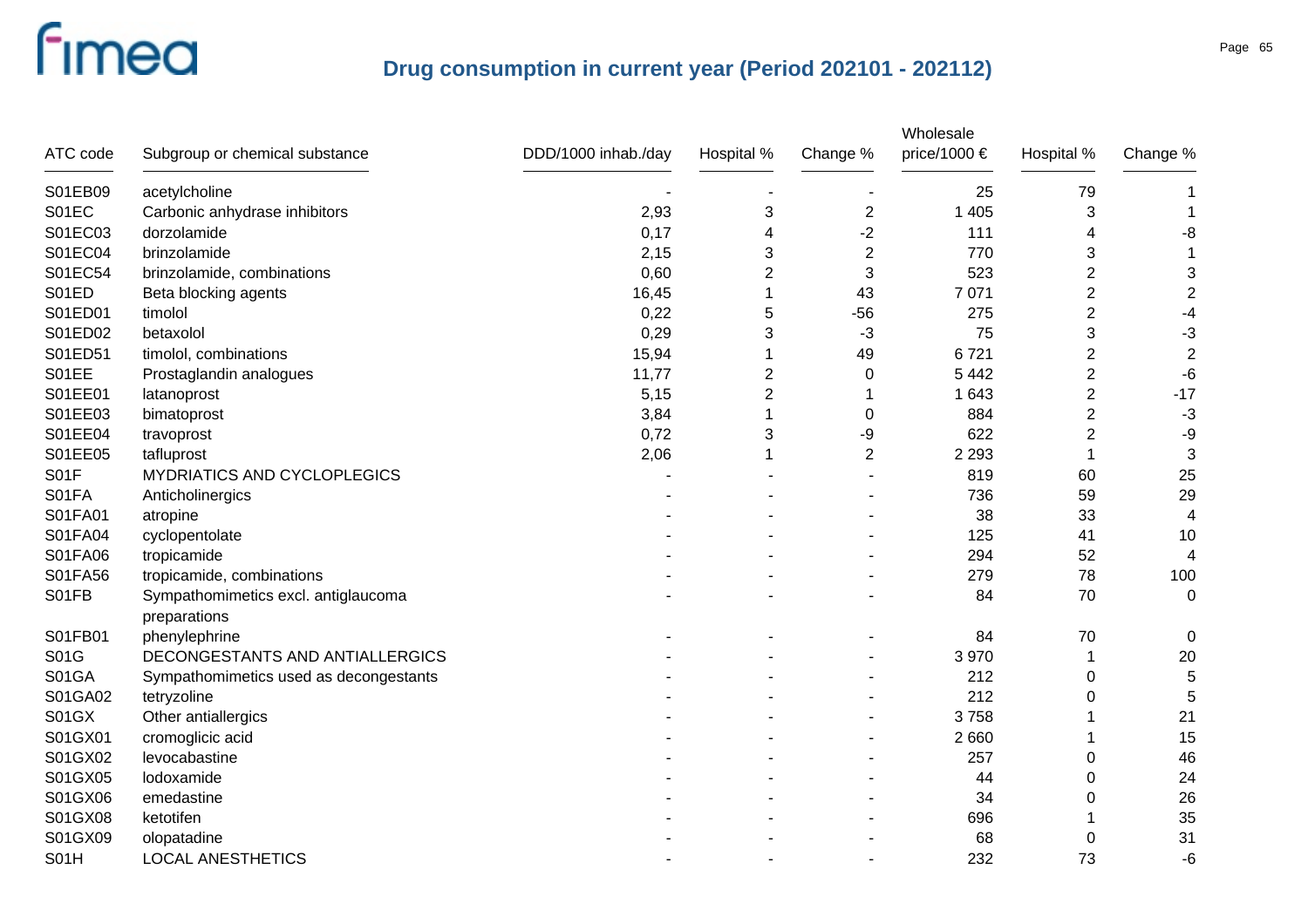|             |                                                     |                     |            |          | Wholesale    |                |                         |
|-------------|-----------------------------------------------------|---------------------|------------|----------|--------------|----------------|-------------------------|
| ATC code    | Subgroup or chemical substance                      | DDD/1000 inhab./day | Hospital % | Change % | price/1000 € | Hospital %     | Change %                |
| S01HA       | Local anesthetics                                   |                     |            |          | 232          | 73             | $-6$                    |
| S01HA02     | oxybuprocaine                                       |                     |            |          | 232          | 73             | $-6$                    |
| S01J        | <b>DIAGNOSTIC AGENTS</b>                            |                     |            |          | 210          | 59             | $\overline{2}$          |
| S01JA       | Colouring agents                                    |                     |            |          | 210          | 59             | $\overline{\mathbf{c}}$ |
| S01JA01     | fluorescein                                         |                     |            |          | 18           | 98             | $\overline{7}$          |
| S01JA51     | fluorescein, combinations                           |                     |            |          | 192          | 55             | 1                       |
| S01L        | OCULAR VASCULAR DISORDER AGENTS                     |                     |            |          | 28 0 26      | 100            | 5                       |
| S01LA       | Antineovascularisation agents                       |                     |            |          | 28 0 26      | 100            | 5                       |
| S01LA01     | verteporfin                                         |                     |            |          | 0            |                | $-100$                  |
| S01LA04     | ranibizumab                                         |                     |            |          | 250          | 100            | $-16$                   |
| S01LA05     | aflibercept                                         |                     |            |          | 27 7 26      | 100            | 6                       |
| S01LA06     | brolucizumab                                        |                     |            |          | 50           | 100            | $-7$                    |
| S01X        | OTHER OPHTHALMOLOGICALS                             |                     |            |          | 12 5 16      | 3              | 5                       |
| S01XA       | Other ophthalmologicals                             |                     |            |          | 12 5 16      | 3              | 5                       |
| S01XA02     | retinol                                             |                     |            |          | 507          | 3              | $-4$                    |
| S01XA18     | ciclosporin                                         |                     |            |          | 740          |                | 12                      |
| S01XA20     | artificial tears and other indifferent preparations |                     |            |          | 11 186       | 3              | 4                       |
| S01XA21     | mercaptamine                                        |                     |            |          | 84           | 5              | 65                      |
| <b>S02</b>  | <b>OTOLOGICALS</b>                                  |                     |            |          | 1885         | $\overline{2}$ | 6                       |
| <b>S02A</b> | <b>ANTIINFECTIVES</b>                               |                     |            |          | 725          | $\overline{2}$ | -1                      |
| S02AA       | Antiinfectives                                      |                     |            |          | 725          | $\overline{2}$ | -1                      |
| S02AA03     | boric acid                                          |                     |            |          | 705          | $\overline{2}$ | $-2$                    |
| S02AA15     | ciprofloxacin                                       |                     |            |          | 20           | 3              | 19                      |
| <b>S02B</b> | <b>CORTICOSTEROIDS</b>                              |                     |            |          | 26           | 0              | 63                      |
| S02BA       | Corticosteroids                                     |                     |            |          | 26           | 0              | 63                      |
| S02BA08     | fluocinolone acetonide                              |                     |            |          | 26           | 0              | 63                      |
| S02C        | CORTICOSTEROIDS AND ANTIINFECTIVES IN               |                     |            |          | 1 0 2 1      | 3              | 11                      |
|             | <b>COMBINATION</b>                                  |                     |            |          |              |                |                         |
| S02CA       | Corticosteroids and antiinfectives in combination   |                     |            |          | 1 0 2 1      | 3              | 11                      |
| S02CA02     | flumetasone and antiinfectives                      |                     |            |          | 94           | 3              | $-58$                   |
| S02CA03     | hydrocortisone and antiinfectives                   |                     |            |          | 427          | 3              | 13                      |
| S02CA05     | fluocinolone acetonide and antiinfectives           |                     |            |          | 500          | 3              | 58                      |
| S02D        | OTHER OTOLOGICALS                                   |                     |            |          | 114          |                | $-1$                    |
| S02DA       | Analgesics and anesthetics                          |                     |            |          | 114          | 1              | $-1$                    |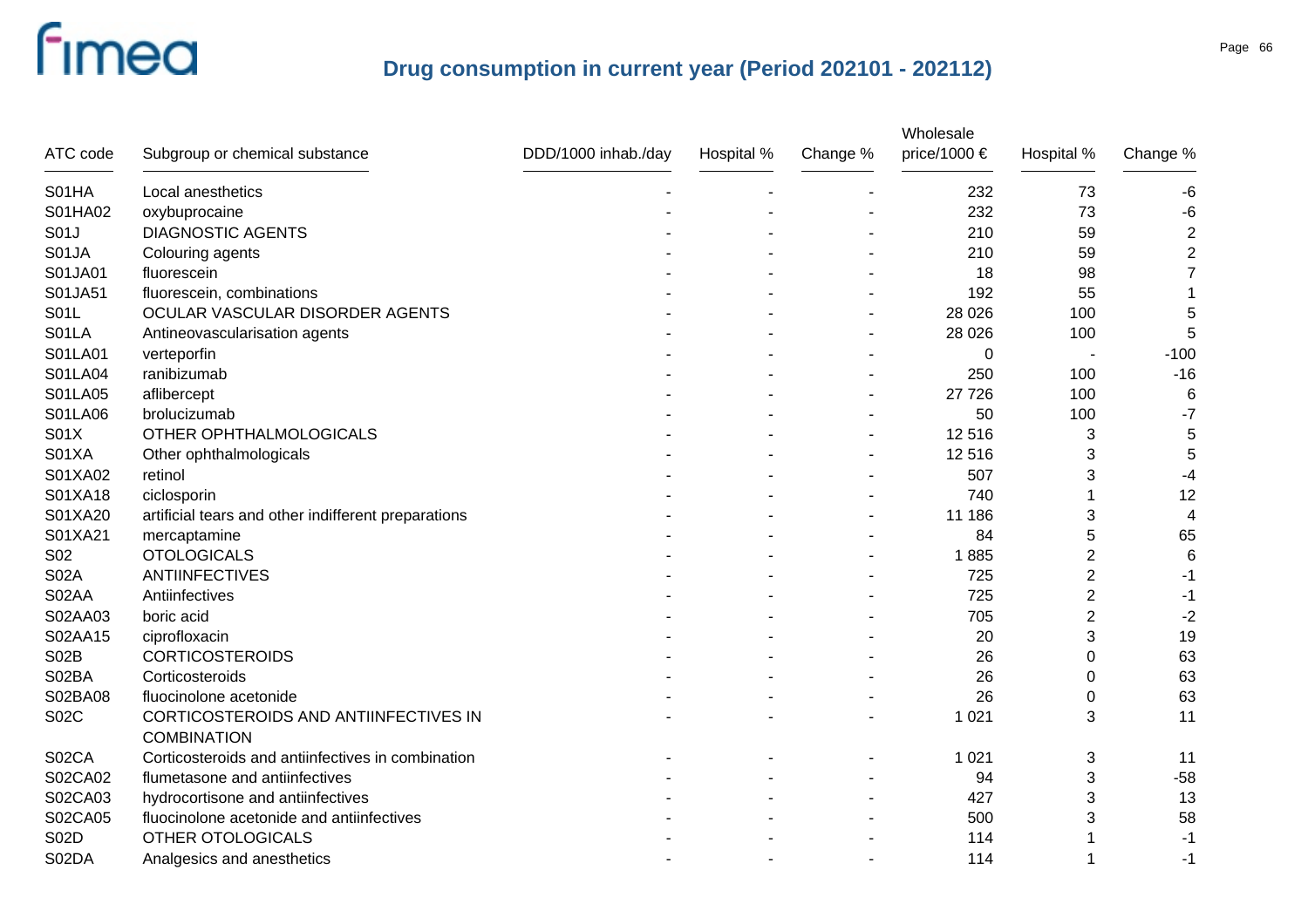| ATC code        | Subgroup or chemical substance                              | DDD/1000 inhab./day | Hospital % | Change % | Wholesale<br>price/1000 € | Hospital %       | Change %                |
|-----------------|-------------------------------------------------------------|---------------------|------------|----------|---------------------------|------------------|-------------------------|
| S02DA04         | cinchocaine                                                 |                     |            |          | 114                       | $\overline{1}$   | $-1$                    |
| S03             | OPHTHALMOLOGICAL AND OTOLOGICAL<br><b>PREPARATIONS</b>      |                     |            |          | 187                       | 13               | $-3$                    |
| S03C            | CORTICOSTEROIDS AND ANTIINFECTIVES IN<br><b>COMBINATION</b> |                     |            |          | 187                       | 13               | $-3$                    |
| S03CA           | Corticosteroids and antiinfectives in combination           |                     |            |          | 187                       | 13               | $-3$                    |
| S03CA04         | hydrocortisone and antiinfectives                           |                     |            |          | 187                       | 13               | $-3$                    |
| V               | <b>VARIOUS</b>                                              | 0,18                | 44         | $-5$     | 41 440                    | 85               | $\overline{\mathbf{4}}$ |
| V <sub>01</sub> | <b>ALLERGENS</b>                                            |                     |            |          | 6 2 4 4                   | 45               | 25                      |
| <b>V01A</b>     | <b>ALLERGENS</b>                                            |                     |            |          | 6 2 4 4                   | 45               | 25                      |
| V01AA           | Allergen extracts                                           |                     |            |          | 6 2 4 4                   | 45               | 25                      |
| V01AA02         | grass pollen                                                |                     |            |          | 1 0 6 7                   | $\boldsymbol{0}$ | 26                      |
| V01AA03         | house dust mites                                            |                     |            |          | 52                        | 24               | 4                       |
| <b>V01AA05</b>  | tree pollen                                                 |                     |            |          | 4 6 4 5                   | 51               | 24                      |
| <b>V01AA07</b>  | insects                                                     |                     |            |          | 267                       | 99               | 24                      |
| V01AA11         | animals                                                     |                     |            |          | 212                       | 77               | 62                      |
| V01AA20         | various                                                     |                     |            |          |                           | 100              | $-29$                   |
| V <sub>03</sub> | ALL OTHER THERAPEUTIC PRODUCTS                              | 0,18                | 44         | -5       | 8 6 8 3                   | 76               | $-7$                    |
| <b>V03A</b>     | ALL OTHER THERAPEUTIC PRODUCTS                              | 0,18                | 44         | $-5$     | 8 6 8 3                   | 76               | $-7$                    |
| V03AB           | Antidotes                                                   |                     |            |          | 4895                      | 97               | $-10$                   |
| V03AB14         | protamine                                                   |                     |            |          | 317                       | 100              | 26                      |
| V03AB15         | naloxone                                                    |                     |            |          | 69                        | 91               | $-74$                   |
| V03AB17         | methylthioninium chloride                                   |                     |            |          | 112                       | 99               | $\sqrt{3}$              |
| V03AB21         | potassium iodide                                            |                     |            |          | 130                       | 22               | $-71$                   |
| V03AB25         | flumazenil                                                  |                     |            |          | 39                        | 96               | $-51$                   |
| V03AB33         | hydroxocobalamin                                            |                     |            |          | 197                       | 99               | 24                      |
| V03AB34         | fomepizole                                                  |                     |            |          | 79                        | 99               | $-7$                    |
| V03AB35         | sugammadex                                                  |                     |            |          | 3 3 9 5                   | 99               | $-1$                    |
| V03AB37         | idarucizumab                                                |                     |            |          | 225                       | 100              | 14                      |
| V03AB38         | andexanet alfa                                              |                     |            |          | 333                       | 100              | $-21$                   |
| V03AC           | Iron chelating agents                                       |                     |            |          | 1 0 3 5                   | $\overline{7}$   | $\sqrt{2}$              |
| V03AC01         | deferoxamine                                                |                     |            |          | 20                        | 100              | $\overline{4}$          |
| V03AC02         | deferiprone                                                 |                     |            |          | 9                         | 31               |                         |
| V03AC03         | deferasirox                                                 |                     |            |          | 1 0 0 6                   | 5                | 1                       |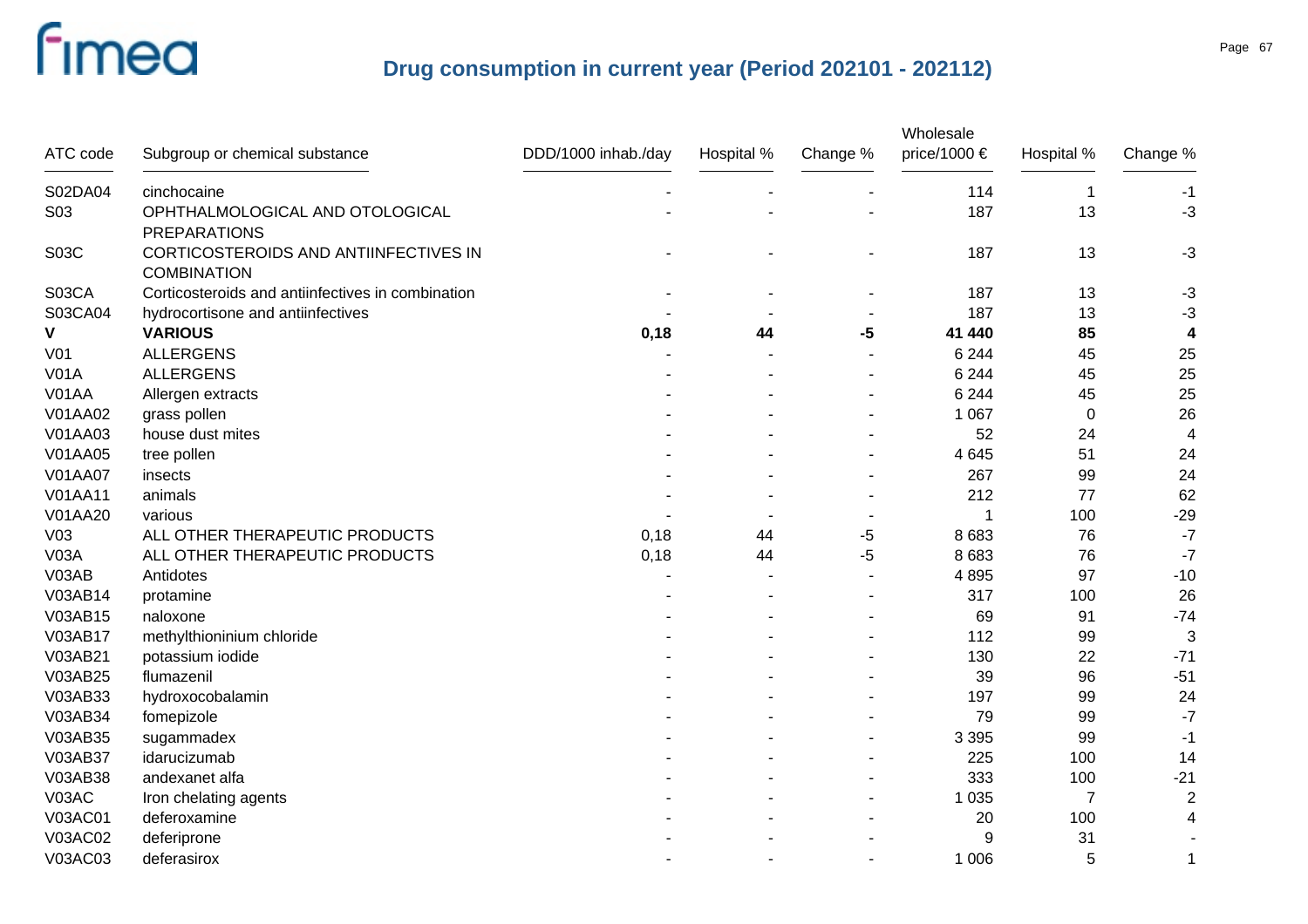|                 |                                                                  |                     |            |                | Wholesale    |                |                |
|-----------------|------------------------------------------------------------------|---------------------|------------|----------------|--------------|----------------|----------------|
| ATC code        | Subgroup or chemical substance                                   | DDD/1000 inhab./day | Hospital % | Change %       | price/1000 € | Hospital %     | Change %       |
| V03AE           | Drugs for treatment of hyperkalemia and<br>hyperphosphatemia     | 0,12                | 17         | $-10$          | 1 0 6 3      | 17             | $-14$          |
| V03AE01         | polystyrene sulphonate                                           | 0,03                | 23         | 0              | 106          | 23             | $\mathbf 0$    |
| V03AE02         | sevelamer                                                        | 0,04                | 15         | 1              | 405          | 16             | -1             |
| V03AE03         | lanthanum carbonate                                              | 0,04                | 15         | $-32$          | 459          | 16             | $-33$          |
| V03AE05         | sucroferric oxyhydroxide                                         | 0,00                | 4          | 86             | 25           | $\overline{4}$ | 86             |
| V03AE09         | patiromer calcium                                                | 0,01                | 24         | 180            | 68           | 25             | 157            |
| V03AF           | Detoxifying agents for cytostatic treatment                      | 0,06                | 94         | 6              | 1690         | 93             | 3              |
| V03AF01         | mesna                                                            |                     |            |                | 459          | 100            | $\overline{2}$ |
| V03AF02         | dexrazoxane                                                      | 0,00                | 100        | 58             | 216          | 100            | 63             |
| V03AF03         | calcium folinate                                                 | 0,06                | 94         | 5              | 517          | 76             | $-17$          |
| <b>V03AF07</b>  | rasburicase                                                      | 0,00                | 100        | 25             | 469          | 99             | 13             |
| V03AF10         | sodium levofolinate                                              | 0,00                | 100        | 66             | 29           | 100            | 67             |
| V <sub>04</sub> | <b>DIAGNOSTIC AGENTS</b>                                         |                     |            |                | 868          | 92             | $-3$           |
| VO4C            | OTHER DIAGNOSTIC AGENTS                                          |                     |            |                | 868          | 92             | $-3$           |
| V04CD           | Tests for pituitary function                                     |                     |            |                | 77           | 32             | $-28$          |
| <b>V04CD01</b>  | metyrapone                                                       |                     |            |                | 77           | 32             | $-28$          |
| V04CF           | Tuberculosis diagnostics                                         |                     |            |                | 3            | 77             | $-53$          |
| <b>V04CF01</b>  | tuberculin                                                       |                     |            |                | 3            | 77             | $-53$          |
| V04CL           | Tests for allergic diseases                                      |                     |            |                | 89           | 77             | $-1$           |
| <b>V04CX</b>    | Other diagnostic agents                                          |                     |            |                | 699          | 100            |                |
| <b>V04CX05</b>  | 13C-urea                                                         |                     |            |                | 0            |                | $-100$         |
| V04CX06         | hexaminolevulinate                                               |                     |            |                | 699          | 100            | 1              |
| V <sub>07</sub> | ALL OTHER NON-THERAPEUTIC PRODUCTS                               |                     |            |                | 2 9 0 7      | 92             | $-5$           |
| <b>V07A</b>     | ALL OTHER NON-THERAPEUTIC PRODUCTS                               |                     |            |                | 2 9 0 7      | 92             | $-5$           |
| V07AB           | Solvents and diluting agents, incl. irrigating<br>solutions      |                     |            | L,             | 2 9 0 7      | 92             | $-5$           |
| <b>V08</b>      | <b>CONTRAST MEDIA</b>                                            |                     |            |                | 22728        | 98             | 6              |
| <b>V08A</b>     | X-RAY CONTRAST MEDIA, IODINATED                                  |                     |            | $\blacksquare$ | 17 541       | 99             | 3              |
| V08AA           | Watersoluble, nephrotropic, high osmolar X-ray<br>contrast media |                     |            |                | 125          | 100            | 6              |
| <b>V08AA01</b>  | diatrizoic acid                                                  |                     |            |                | 125          | 100            | 6              |
| V08AB           | Watersoluble, nephrotropic, low osmolar X-ray<br>contrast media  |                     |            |                | 17 416       | 99             | 3              |